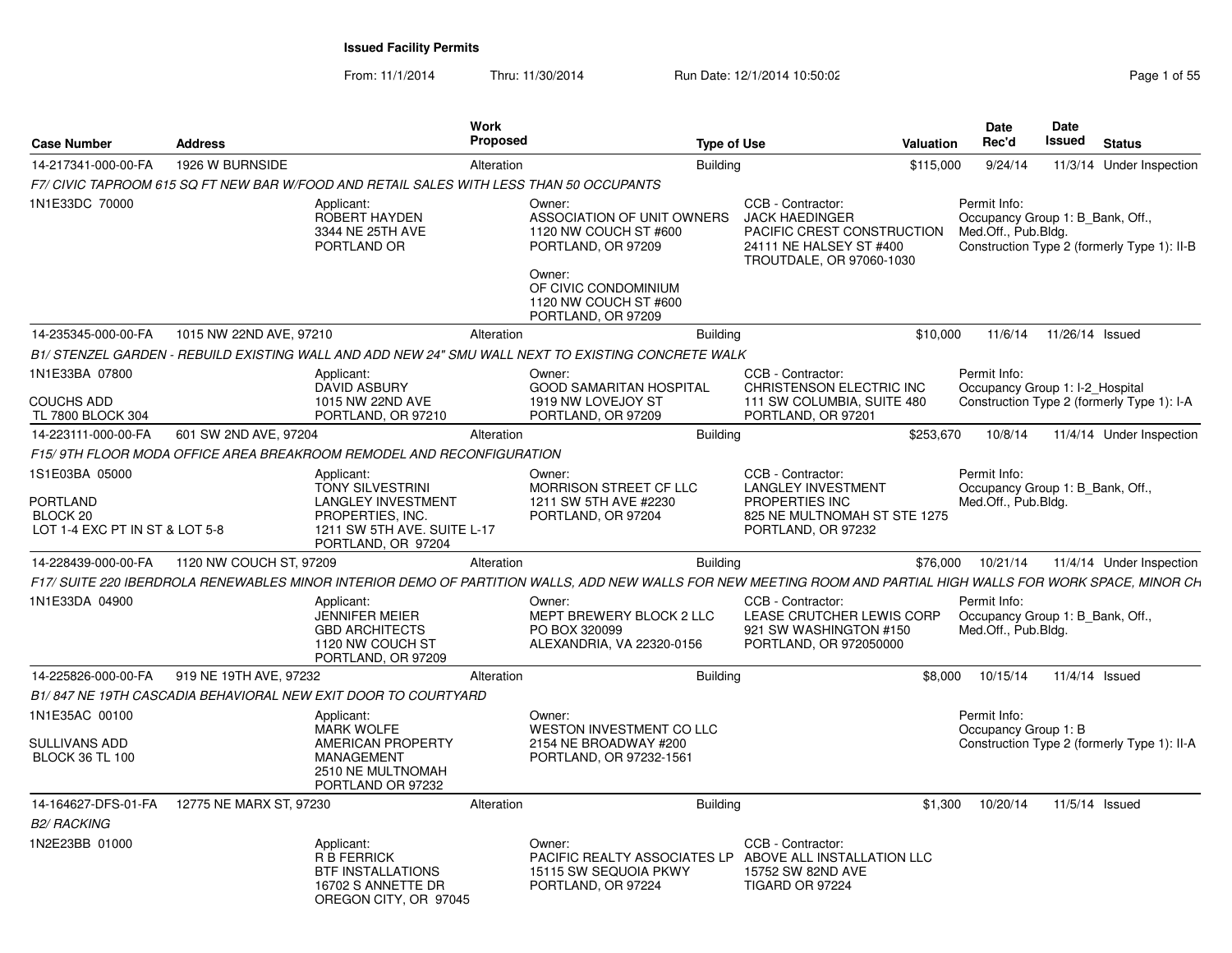From: 11/1/2014

Thru: 11/30/2014 Run Date: 12/1/2014 10:50:02 Rege 2 of 55

| <b>Case Number</b>                                                                           | <b>Address</b>               |                                                                                                             | Work<br><b>Proposed</b> |                                                                                                                                                                                     | <b>Type of Use</b>                                                                                                               | Valuation | Date<br>Rec'd                          | Date<br>Issued | <b>Status</b>                                |
|----------------------------------------------------------------------------------------------|------------------------------|-------------------------------------------------------------------------------------------------------------|-------------------------|-------------------------------------------------------------------------------------------------------------------------------------------------------------------------------------|----------------------------------------------------------------------------------------------------------------------------------|-----------|----------------------------------------|----------------|----------------------------------------------|
| 14-221924-000-00-FA                                                                          | 3500 N INTERSTATE AVE, 97227 |                                                                                                             | Alteration              | <b>Building</b>                                                                                                                                                                     |                                                                                                                                  | \$180,000 | 10/6/14                                | 11/5/14 Issued |                                              |
|                                                                                              |                              |                                                                                                             |                         | F6/ 2ND FLOOR. EYE PROCEDURE EXPANSION PROJECT: ADD 2 EXTERIOR OXYGEN TANKS AND LANDSCAPE SCREENING TO THE SOUTH END OF THE BUILDING TO SERVICE THE EYE PROCEI                      |                                                                                                                                  |           |                                        |                |                                              |
| 1N1E22CC 12100                                                                               |                              | Applicant:<br><b>REG MCDONALD</b><br>PETERSEN KOLBERG & ASSOC<br>6969 HAMPTON ST SW<br>PORTLAND OR 97223    |                         | Owner:<br>KAISER FOUNDATION HEALTH<br>500 NE MULTNOMAH ST #100<br>PORTLAND, OR 97232-2031<br>Owner:<br>PLAN OF THE NORTHWEST<br>500 NE MULTNOMAH ST #100<br>PORTLAND, OR 97232-2031 | CCB - Contractor:<br><b>HOWARD S WRIGHT</b><br><b>CONSTRUCTORS LP</b><br>P.O. BOX 3764<br>SEATTLE, WA 98124                      |           | Permit Info:<br>Occupancy Group 1: I-2 |                | Construction Type 2 (formerly Type 1): I-A   |
| 14-227834-000-00-FA                                                                          | 5223 NE 158TH AVE, 97230     |                                                                                                             | Alteration              | <b>Building</b>                                                                                                                                                                     |                                                                                                                                  | \$40,000  | 10/20/14                               |                | 11/5/14 Under Inspection                     |
|                                                                                              |                              | B1/(5217 NE 158TH AVE) WHEEL PROS DOCK LEVELERS AT DOCKS 7, 8 & 9                                           |                         |                                                                                                                                                                                     |                                                                                                                                  |           |                                        |                |                                              |
| 1N2E24 01800                                                                                 |                              | Applicant:<br>Dale Poppe<br>Group Mackenzie<br>1515 SE Water Ave. #100<br>Portland, OR 97214                |                         |                                                                                                                                                                                     | CCB - Contractor:<br>VANOSDEL CONSTRUCTION<br>PO BOX 1057<br>BATTLEGROUND, WA 98604                                              |           | Permit Info:                           |                | Construction Type 2 (formerly Type 1): III-B |
| 14-225711-000-00-FA                                                                          | 111 SW COLUMBIA ST, 97258    |                                                                                                             | Alteration              | <b>Building</b>                                                                                                                                                                     |                                                                                                                                  | \$125,000 | 10/15/14                               | 11/5/14 Issued |                                              |
|                                                                                              |                              |                                                                                                             |                         | F3/ SUITE 1180; TI, REMOVE PARTITION WALLS, CABINETRY, RECONFIGURE FOR MULTIPLE OFFICES, CONFERENCE ROOMS, BREAK ROOM, IT ROOM, DOORS, RELITES, CEILING, ELEC, PLBG                 |                                                                                                                                  |           |                                        |                |                                              |
| 1S1E03BD 01700                                                                               |                              | Applicant:<br><b>DAVID BROWN</b>                                                                            |                         | Owner:<br>COLUMBIA SQUARE LLC                                                                                                                                                       | CCB - Contractor:<br>MELVIN MARK CONSTRUCTION C(Occupancy Group 1: B                                                             |           | Permit Info:                           |                |                                              |
| <b>PORTLAND</b><br>BLOCK 129<br>LOT 1-8                                                      |                              | <b>MELVIN MARK COMPANIES</b><br>111 SW COLUMBIA, STE 1380<br>PORTLAND OR 97201                              |                         | 111 SW COLUMBIA ST #1380<br>PORTLAND, OR 97201-5845                                                                                                                                 | 111 SW COLUMBIA ST STE 1380<br>PORTLAND, OR 972015873                                                                            |           |                                        |                | Construction Type 2 (formerly Type 1): I-A   |
| 14-232209-000-00-FA                                                                          | 1000 SW BROADWAY, 97205      |                                                                                                             | Alteration              | <b>Building</b>                                                                                                                                                                     |                                                                                                                                  | \$45,000  | 10/30/14                               | 11/5/14 Issued |                                              |
|                                                                                              |                              |                                                                                                             |                         | F8/ SUITE 960. TI: REMOVE ONE WALL. REPLACE WITH RELITE WALL. ADD WALL IN LARGE OFFICE. CREATE TWO OFFICES FROM ONE. DOOR. RELITE. RECONFIGURE BREAKROOM. OPEN OFFI                 |                                                                                                                                  |           |                                        |                |                                              |
| 1S1E03BB 02400                                                                               |                              | Applicant:<br><b>STACY BENGTSON</b>                                                                         |                         | Owner:<br>ONE THOUSAND BROADWAY                                                                                                                                                     | CCB - Contractor:<br><b>FRANK WHITE</b>                                                                                          |           |                                        |                |                                              |
| <b>PORTLAND</b><br>BLOCK 182<br>LOT 5-8                                                      |                              | <b>LRS ARCHITECTS</b><br>720 NW DAVIS ST. #300<br>PORTLAND, OR 97209                                        |                         | <b>BLDG LTD PARTNERSHIP</b><br>805 SW BROADWAY STE 2020<br>PORTLAND, OR 97205                                                                                                       | JOHNSON PROJECT SOLUTIONS<br><b>INC</b><br><b>PO BOX 455</b>                                                                     |           |                                        |                |                                              |
|                                                                                              |                              |                                                                                                             |                         |                                                                                                                                                                                     | LAKE OSWEGO, OR 97034                                                                                                            |           |                                        |                |                                              |
| 14-219915-000-00-FA                                                                          | 1000 SW BROADWAY, 97205      |                                                                                                             | Alteration              | <b>Building</b>                                                                                                                                                                     |                                                                                                                                  | \$78,000  | 10/1/14                                |                | 11/5/14 Under Inspection                     |
|                                                                                              |                              |                                                                                                             |                         | F1/ SUITE 1720; TI, REMOVE PARTITION WALLS, RECONFIGURE FOR OFFICES, CONFERENCE ROOM, BREAK ROOM, DOORS, RELITES, GLASS WALLS IN CONFERENCE ROOM, INFILL DOOR, CU                   |                                                                                                                                  |           |                                        |                |                                              |
| 1S1E03BB 02400<br>PORTLAND<br>BLOCK 182<br>LOT 5-8                                           |                              | Applicant:<br><b>STACY BENGTSON</b><br><b>LRS ARCHITECTS</b><br>720 NW DAVIS ST. #300<br>PORTLAND, OR 97209 |                         | Owner:<br>ONE THOUSAND BROADWAY<br><b>BLDG LTD PARTNERSHIP</b><br>805 SW BROADWAY STE 2020<br>PORTLAND, OR 97205                                                                    | CCB - Contractor:<br><b>FRANK WHITE</b><br>JOHNSON PROJECT SOLUTIONS<br><b>INC</b><br><b>PO BOX 455</b><br>LAKE OSWEGO, OR 97034 |           |                                        |                |                                              |
| 14-232954-000-00-FA                                                                          | 4386 SW MACADAM AVE, 97201   |                                                                                                             |                         | <b>Building</b>                                                                                                                                                                     |                                                                                                                                  | \$14,475  | 10/31/14                               |                | 11/5/14 Under Inspection                     |
|                                                                                              |                              |                                                                                                             | Alteration              | F2/ SUITE 200, TI; NEW WALL FOR OFFICE, CABINETRY, FLOORING, REFRESH RESTROOMS, OPEN OFFICE SPACE, ELEC, PLBG                                                                       |                                                                                                                                  |           |                                        |                |                                              |
|                                                                                              |                              |                                                                                                             |                         |                                                                                                                                                                                     |                                                                                                                                  |           |                                        |                |                                              |
| 1S1E10DC 00900<br>SECTION 10 1S 1E<br>TL 900 0.88 ACRES<br>DEFERRAL-POTENTIAL ADDITIONAL TAX |                              | Applicant:<br>DONN STURDIVANT<br>20915 SW 105TH<br>TUALATIN OR 97062                                        |                         | Owner:<br><b>RIVER FORUM LLC</b><br>235 MONTGOMERY ST FL 16<br>SAN FRANCISCO, CA 94104                                                                                              | CCB - Contractor:<br>RUSSELL CONSTRUCTION INC<br>20915 SW 105TH AVE<br>TUALATIN OR 97062                                         |           |                                        |                |                                              |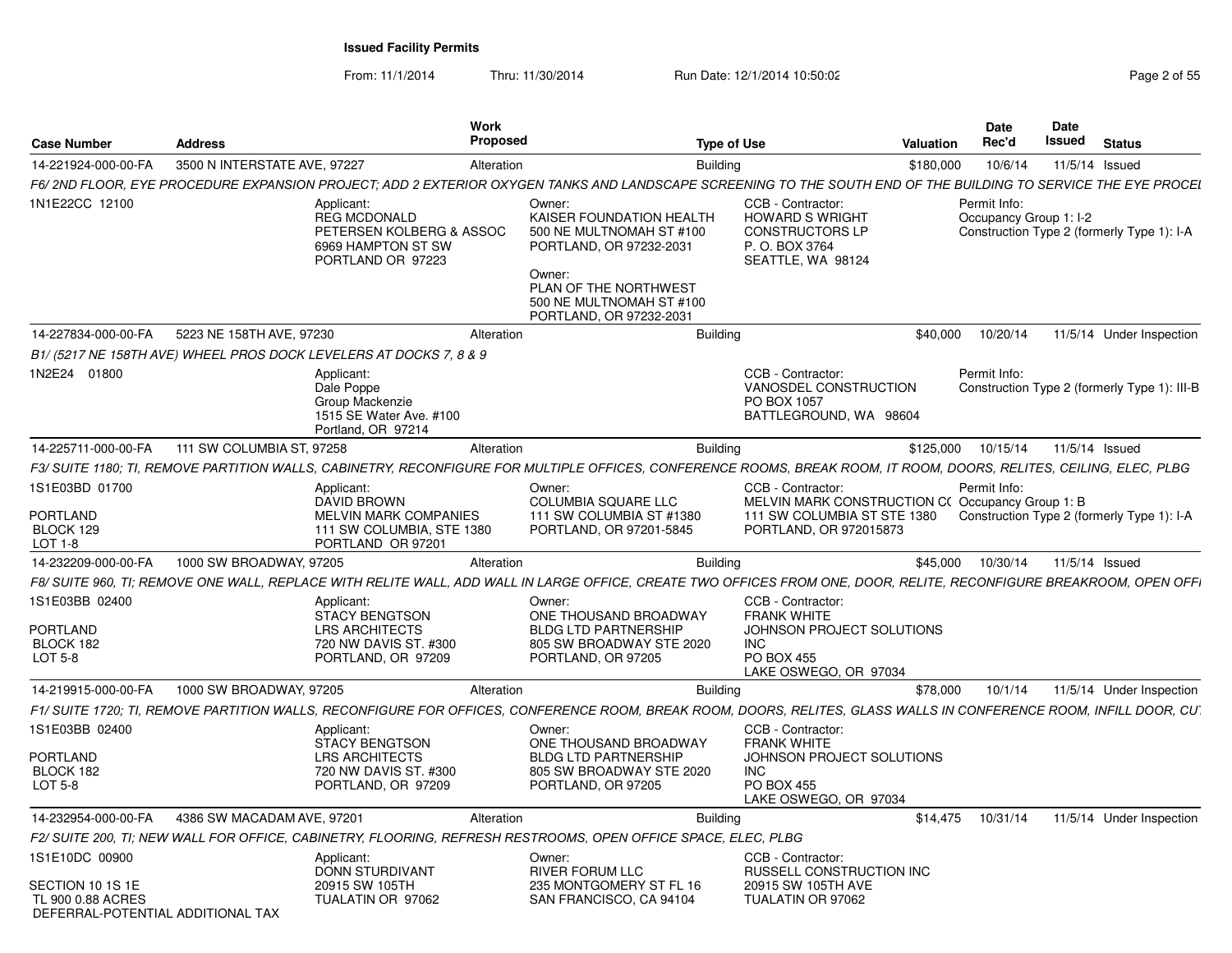From: 11/1/2014

Thru: 11/30/2014 Run Date: 12/1/2014 10:50:02 Rege 3 of 55

| <b>Case Number</b>                                            | <b>Address</b>                                       |                                                                                                                                                       | <b>Work</b><br><b>Proposed</b> |                                                                                                                                                                 | <b>Type of Use</b> |                                                                                                                               | Valuation | <b>Date</b><br>Rec'd                                                    | <b>Date</b><br>Issued | <b>Status</b>                               |
|---------------------------------------------------------------|------------------------------------------------------|-------------------------------------------------------------------------------------------------------------------------------------------------------|--------------------------------|-----------------------------------------------------------------------------------------------------------------------------------------------------------------|--------------------|-------------------------------------------------------------------------------------------------------------------------------|-----------|-------------------------------------------------------------------------|-----------------------|---------------------------------------------|
| 14-217371-000-00-FA                                           | 921 SW 6TH AVE, 97205                                |                                                                                                                                                       | Alteration                     |                                                                                                                                                                 | <b>Building</b>    |                                                                                                                               | \$600,000 | 9/24/14                                                                 | 11/5/14 Issued        |                                             |
|                                                               |                                                      | F3/LOBBY, REMOVE ESCALATORS, STAIRS TO PLAZA LEVEL, INFILL SLAB AT ESCALATOR LOCATION, NEW STAIRS, HANDRAILS, CEILING, FLOOR COVERING, CEILING, ELEC, |                                |                                                                                                                                                                 |                    |                                                                                                                               |           |                                                                         |                       |                                             |
| 1S1E03BB 02300<br>PORTLAND<br>BLOCK 181<br>LOT 1-8            |                                                      | Applicant:<br>CHRIS WAYBURN<br><b>GBD ARCHITECTS</b><br>1120 NW COUCH, STE 300<br>PORTLAND OR 97209                                                   |                                | Owner:<br><b>WALTON PORTLAND HOLDINGS</b><br>900 N MICHIGAN AVE #1900<br>CHICAGO, IL 60611<br>Owner:<br>VI LLC<br>900 N MICHIGAN AVE #1900<br>CHICAGO, IL 60611 |                    | CCB - Contractor:<br><b>RON HANSON</b><br><b>SCHOMMER &amp; SON</b><br>6421 NE COLWOOD WY.<br>PORTLAND OR 97218               |           | Permit Info:<br>Occupancy Group 1: R-1                                  |                       | Construction Type 2 (formerly Type 1): I-A  |
| 14-225542-000-00-FA                                           | 720 SW WASHINGTON ST, 97205                          |                                                                                                                                                       | Alteration                     |                                                                                                                                                                 | <b>Building</b>    |                                                                                                                               | \$182,966 | 10/14/14                                                                |                       | 11/5/14 Under Inspection                    |
|                                                               |                                                      | F3/ SUITE 200; TI, REMOVE SOME WALLS, RECONFIGURE FOR OFFICES, COLLABORATION ROOMS, LAB W/SINK, DOORS, RELITES, FLOORING, CEILING, ELEC, PLBG         |                                |                                                                                                                                                                 |                    |                                                                                                                               |           |                                                                         |                       |                                             |
| 1N1E34CC 06600<br>PORTLAND<br>BLOCK 213<br>LOT 1&2&7&8        |                                                      | Applicant:<br>CHRISTINA BOND<br>5d CONTRACTORS<br>610 SW ALDER ST. SUITE 210<br>PORTLAND, OR 97205                                                    |                                | Owner:<br><b>GPO MORGAN LLC</b><br>720 SW WASHINGTON ST #630<br>PORTLAND, OR 97205-3508                                                                         |                    | CCB - Contractor:<br>5D CONTRACTORS LLC<br>PO BOX 416<br>CORBETT, OR 97019                                                    |           | Permit Info:<br>Occupancy Group 1: B Bank, Off.,<br>Med.Off., Pub.Bldg. |                       |                                             |
| 14-225835-000-00-FA                                           | 10570 SE WASHINGTON ST, 97216                        |                                                                                                                                                       | Alteration                     |                                                                                                                                                                 | <b>Building</b>    |                                                                                                                               | \$6.000   | 10/15/14                                                                | 11/7/14 Issued        |                                             |
|                                                               |                                                      | B1/ VOLUNTEERS OF AMERICA DIVIDE 1 OFFICE INTO 2 SMALLER OFFICES                                                                                      |                                |                                                                                                                                                                 |                    |                                                                                                                               |           |                                                                         |                       |                                             |
| 1S2E03BB 00700                                                |                                                      | Applicant:<br><b>MARK WOLFE</b><br><b>AMERICAN PROPERTY</b><br><b>MANAGEMENT</b><br>2510 NE MULTNOMAH<br>PORTLAND OR 97232                            |                                | Owner:<br>WESTON INVESTMENT CO LLC<br>2154 NE BROADWAY #200<br>PORTLAND, OR 97232-1561                                                                          |                    |                                                                                                                               |           | Permit Info:<br>Occupancy Group 1: B                                    |                       | Construction Type 2 (formerly Type 1): II N |
| 14-228174-000-00-FA                                           | 2501 SW 1ST AVE, 97201                               |                                                                                                                                                       | Alteration                     |                                                                                                                                                                 | <b>Building</b>    |                                                                                                                               | \$4.000   | 10/21/14                                                                | 11/7/14 Issued        |                                             |
|                                                               |                                                      | B1/ SUITE 100 OREGON DEPT OF PARKS & REC ADD 1 WALL FOR NEW BREAK ROOM SINK & CABINET                                                                 |                                |                                                                                                                                                                 |                    |                                                                                                                               |           |                                                                         |                       |                                             |
| 1S1E10BB 00800<br>SOUTH AUDITORIUM ADD<br>BLOCK F TL 800      |                                                      | Applicant:<br><b>MARK WOLFE</b><br><b>AMERICAN PROPERTY</b><br><b>MANAGEMENT</b><br>2154 NE BROADWAY<br>PORTLAND OR 97212                             |                                | Owner:<br>WESTON INVESTMENT CO LLC<br>2154 NE BROADWAY #200<br>PORTLAND, OR 97232-1561                                                                          |                    |                                                                                                                               |           | Permit Info:<br>Occupancy Group 1: B<br>I-FR                            |                       | Construction Type 2 (formerly Type 1):      |
| 14-229728-000-00-FA                                           | 121 SW SALMON ST, 97204                              |                                                                                                                                                       | Alteration                     |                                                                                                                                                                 | <b>Building</b>    |                                                                                                                               | \$42,000  | 10/23/14                                                                | 11/7/14 Issued        |                                             |
|                                                               | F1/14TH FLOOR: PARTIAL CEILING UPGRADE, PUBLIC AREAS |                                                                                                                                                       |                                |                                                                                                                                                                 |                    |                                                                                                                               |           |                                                                         |                       |                                             |
| 1S1E03BA 02100                                                |                                                      | Applicant:<br><b>Alfred Bran</b><br>121 SW SALMON<br>Portland, OR 97204                                                                               |                                | Owner:<br>IEH PORTLAND LLC<br>1WTC0510-CORPORATE TAX<br>DEPT 121 SW SALMO<br>PORTLAND, OR 97204                                                                 |                    | CCB - Contractor:<br><b>MARK BECKIUS</b><br>REIMERS & JOLIVETTE INC<br>2344 NW 24TH AVE<br>Portland, OR 97210                 |           | Permit Info:<br>Occupancy Group 1: B                                    |                       | Construction Type 2 (formerly Type 1): I-A  |
| 14-227893-000-00-FA                                           | 120 SW CLAY ST, 97201                                |                                                                                                                                                       | Alteration                     |                                                                                                                                                                 | <b>Building</b>    |                                                                                                                               | \$30,000  | 10/20/14                                                                |                       | 11/7/14 Under Inspection                    |
|                                                               |                                                      | F9/FIRST FLOOR/CREATE OPENING IN SHEAR WALL BETWEEN SUITE 101 AND 105B. REPLACE STAIRS AT OPENING, CREATE OFFICES, ENCLOSE STORAGE ROOM               |                                |                                                                                                                                                                 |                    |                                                                                                                               |           |                                                                         |                       |                                             |
| 1S1E03BC 03200<br><b>PORTLAND</b><br><b>BLOCK 127 TL 3200</b> |                                                      | Applicant:<br>DAVID BROWN<br><b>MELVIN MARK COMPANIES</b><br>111 SW COLUMBIA, STE 1380<br>PORTLAND OR 97201                                           |                                |                                                                                                                                                                 |                    | CCB - Contractor:<br>MELVIN MARK CONSTRUCTION C(Occupancy Group 1: B<br>111 SW COLUMBIA ST STE 1380<br>PORTLAND, OR 972015873 |           | Permit Info:                                                            |                       | Construction Type 2 (formerly Type 1): I-A  |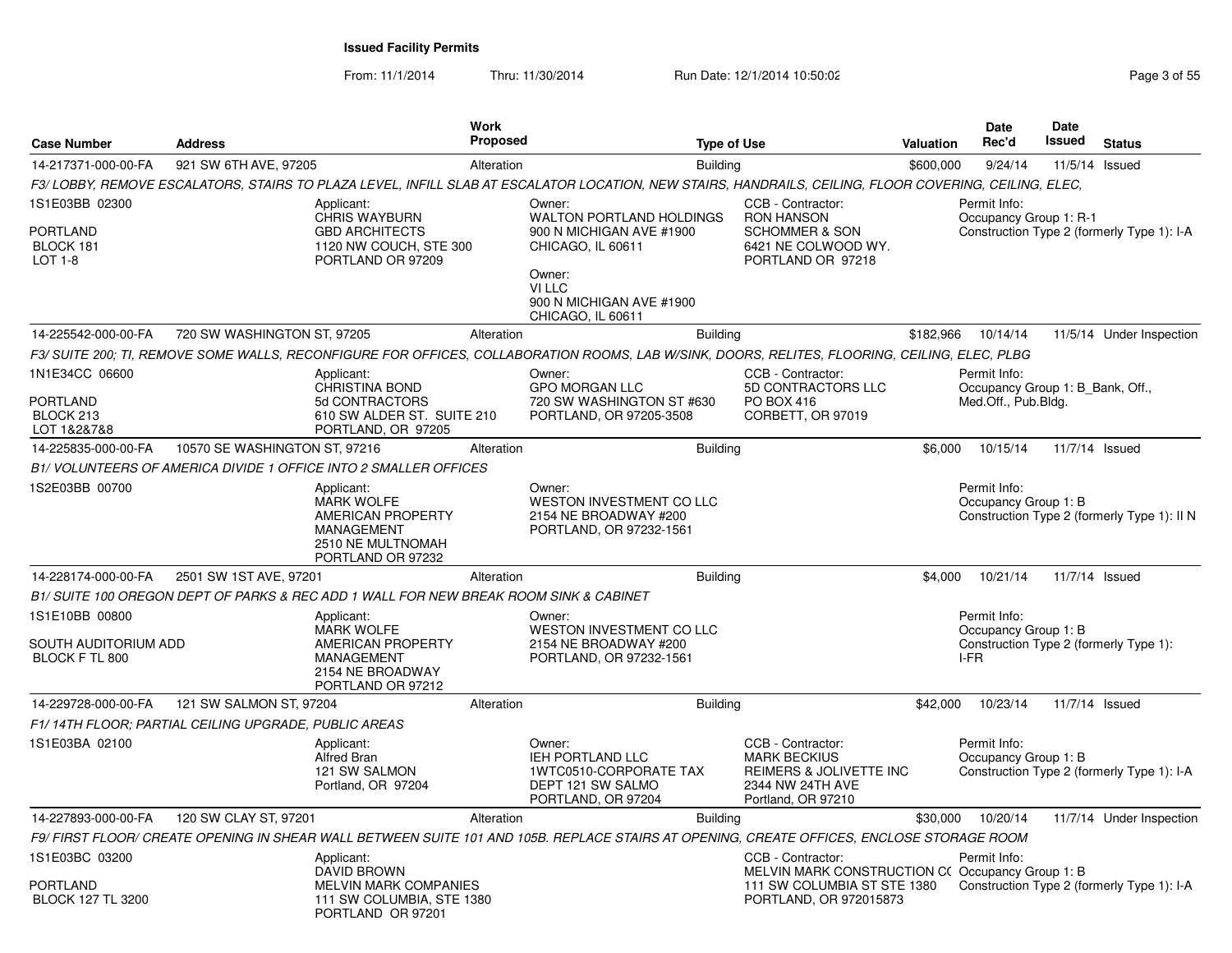| <b>Case Number</b>                                   | <b>Address</b>                                     | <b>Work</b><br><b>Proposed</b>                                                                                  |                                                                                                                        | <b>Type of Use</b>                                                                                                                                                  | Valuation   | <b>Date</b><br>Rec'd                                                                       | Date<br>Issued            | <b>Status</b>                              |
|------------------------------------------------------|----------------------------------------------------|-----------------------------------------------------------------------------------------------------------------|------------------------------------------------------------------------------------------------------------------------|---------------------------------------------------------------------------------------------------------------------------------------------------------------------|-------------|--------------------------------------------------------------------------------------------|---------------------------|--------------------------------------------|
| 14-213583-000-00-FA                                  | 2250 NW 22ND AVE, 97210                            | Alteration                                                                                                      |                                                                                                                        | <b>Building</b>                                                                                                                                                     | \$19,650    | 9/16/14                                                                                    |                           | 11/10/14 Under Inspection                  |
|                                                      |                                                    |                                                                                                                 | F4/ SUITE 2-H; TI, NEW WALLS TO ENCLOSE SPACE, DOOR WITH SIDELIGHT FOR INTERIOR STOREFRONT, SINK, PAINT, ELEC, PLBG    |                                                                                                                                                                     |             |                                                                                            |                           |                                            |
| 1N1E28CA 02500                                       |                                                    | Applicant:<br><b>DON MORTENSON</b><br>S M ANDERSEN CO INC<br>6712 N CUTTER CIRCLE<br>Portland, OR 97217         | Owner:<br><b>ROSAN INC</b><br>PO BOX 6712<br>PORTLAND, OR 97228-6712                                                   | CCB - Contractor:<br>Don Mortensen<br>SM Andersen Co. Inc.<br>PO Box 5003<br>Portland, OR 97208-5003                                                                |             |                                                                                            |                           |                                            |
| 14-217840-000-00-FA                                  | 111 SW 5TH AVE, 97204-3626                         | Alteration                                                                                                      |                                                                                                                        | <b>Building</b>                                                                                                                                                     | \$1,216,848 |                                                                                            | 9/25/14  11/10/14  Issued |                                            |
|                                                      |                                                    |                                                                                                                 |                                                                                                                        | F1/TI. 16TH&17TH FLOOR: REMOVE WALLS. CABINETRY. ETC FROM BOTH FLOORS. ADD WALLS. DOORS. RELITES. GLASS WALL. CABINETRY. RESTROOMS. SHOWERS. BREAKROOM. GAMERC      |             |                                                                                            |                           |                                            |
| 1N1E34CD 01300                                       |                                                    | Applicant:<br>MATT FITZGERALD<br><b>GBD ARCHITECTS INC</b><br>1120 NW Couch St, #300<br>Portland, OR 97209      |                                                                                                                        | CCB - Contractor:<br><b>RUSSELL CONSTRUCTION INC.</b><br>20915 SW 105TH AVE<br>TUALATIN OR 97062                                                                    |             | Permit Info:<br>Occupancy Group 1: B                                                       |                           | Construction Type 2 (formerly Type 1): I-A |
|                                                      | 14-213677-REV-01-FA  1022 SW SALMON ST, 97205      | Alteration                                                                                                      |                                                                                                                        | <b>Building</b>                                                                                                                                                     |             | \$ 10/20/14 11/12/14 Issued                                                                |                           |                                            |
|                                                      |                                                    |                                                                                                                 |                                                                                                                        | F3/1ST FLOOR TI; SELECTED LOW PARTITION REMOVAL, NEW HIGH RELITES IN EAST WALL OF NEW OFFICE, NEW SIDELIGHTS AT NEW OFFICES, NEW DISHWASHER, REFRIGERATORS, ELEC,   |             |                                                                                            |                           |                                            |
| 1S1E04AA 02700                                       |                                                    | Applicant:<br>LOY RUSCH                                                                                         | Owner:<br>1022 SW SALMON LLC                                                                                           | CCB - Contractor:<br><b>ALAN VOLM</b>                                                                                                                               |             | Permit Info:<br>Occupancy Group 1: B                                                       |                           |                                            |
| <b>PORTLAND</b><br>BLOCK 248<br>LOT 7&8              |                                                    | <b>WILLIAM WILSON ARCHITECTS</b><br>1022 SW SALMON - SUITE 350<br>PORTLAND, OR 97205                            | 1121 SW SALMON ST<br>PORTLAND, OR 97205                                                                                | <b>PACIFIC CREST STRUCTURES</b><br>17750 SW UPPER BOONES<br>FERRY RD 190<br>DURHAM OR 97224                                                                         |             | Construction Type 2 (formerly Type 1):<br>$II-1HR$                                         |                           |                                            |
|                                                      | 14-188261-REV-02-FA  1022 SW SALMON ST, 97205      | Alteration                                                                                                      |                                                                                                                        | <b>Building</b>                                                                                                                                                     |             | \$<br>10/20/14  11/12/14  Issued                                                           |                           |                                            |
|                                                      | F6/ REVISION TO ADD RAMP AND CABLE-RAIL HAND RAIL. |                                                                                                                 |                                                                                                                        |                                                                                                                                                                     |             |                                                                                            |                           |                                            |
| 1S1E04AA 02700<br>PORTLAND<br>BLOCK 248<br>LOT 7&8   |                                                    | Applicant:<br>LOY RUSCH<br><b>WILLIAM WILSON ARCHITECTS</b><br>1022 SW SALMON - SUITE 350<br>PORTLAND, OR 97205 | Owner:<br>1022 SW SALMON LLC<br>1121 SW SALMON ST<br>PORTLAND, OR 97205                                                | CCB - Contractor:<br><b>ALAN VOLM</b><br><b>PACIFIC CREST STRUCTURES</b><br>17750 SW UPPER BOONES<br>FERRY RD 190<br>DURHAM OR 97224                                |             | Permit Info:<br>Occupancy Group 1: B<br>Construction Type 2 (formerly Type 1):<br>$II-1HR$ |                           |                                            |
| 14-228509-000-00-FA                                  | 1125 NW COUCH ST, 97209                            | Alteration                                                                                                      |                                                                                                                        | <b>Building</b>                                                                                                                                                     | \$1,200,000 | 10/21/14  11/12/14  Issued                                                                 |                           |                                            |
|                                                      |                                                    |                                                                                                                 |                                                                                                                        | F17/ IBERDROLA RENEWABLES (FLOORS 4, 6 & 7) INTERIOR DEMO OF PARTITION WALLS, CEILINGS & LIGHT FIXTURES, RECONFIGURE PARTITION WALLS FOR OFFICES, CONFERENCE & MEET |             |                                                                                            |                           |                                            |
| 1N1E33DA 04800                                       |                                                    | Applicant:<br>JENNIFER MEIER<br><b>GBD ARCHITECTS</b><br>1120 NW COUCH ST<br>PORTLAND, OR 97209                 | Owner:<br>SPF BREWERY BLOCKS LLC<br>351 NW 12TH AVE<br>PORTLAND, OR 97209-2905                                         | CCB - Contractor:<br>LEASE CRUTCHER LEWIS CORP<br>921 SW WASHINGTON #150<br>PORTLAND, OR 972050000                                                                  |             | Permit Info:<br>Occupancy Group 1: B<br>Construction Type 2 (formerly Type 1):<br>I-FR     |                           |                                            |
| 14-228030-000-00-FA                                  | 2701 NW VAUGHN ST, 97210                           | Alteration                                                                                                      |                                                                                                                        | <b>Building</b>                                                                                                                                                     | \$28,000    | 10/20/14  11/12/14  Issued                                                                 |                           |                                            |
|                                                      |                                                    |                                                                                                                 | F7/ SUITE 410/420; REMODEL, REMOVE PARTIAL WALL AND DOOR, OPEN UP HALLWAY PASS THROUGH, PATCH AND PAINT, CEILING, ELEC |                                                                                                                                                                     |             |                                                                                            |                           |                                            |
| 1N1E29D 00200<br>SECTION 29 1N 1E                    |                                                    | Applicant:<br><b>Whit Middlecoff</b><br>GBD Architects Inc                                                      | Owner:<br><b>MONTGOMERY PARK I LLC</b><br>2701 NW VAUGHN ST                                                            | CCB - Contractor:<br><b>VIKING ENGINEERING &amp;</b><br><b>CONSTRUCTION LLC</b><br>PO BOX 33532                                                                     |             | Permit Info:<br>Occupancy Group 1: B<br>Construction Type 2 (formerly Type 1):<br>I-FR     |                           |                                            |
| TL 200 11.06 ACRES<br>ALSO SEE SUBS -0291<br>$-0292$ |                                                    | 1120 NW Couch St, #300<br>Portland, OR 97209                                                                    | PORTLAND, OR 97208                                                                                                     | PORTLAND, OR 97292                                                                                                                                                  |             |                                                                                            |                           |                                            |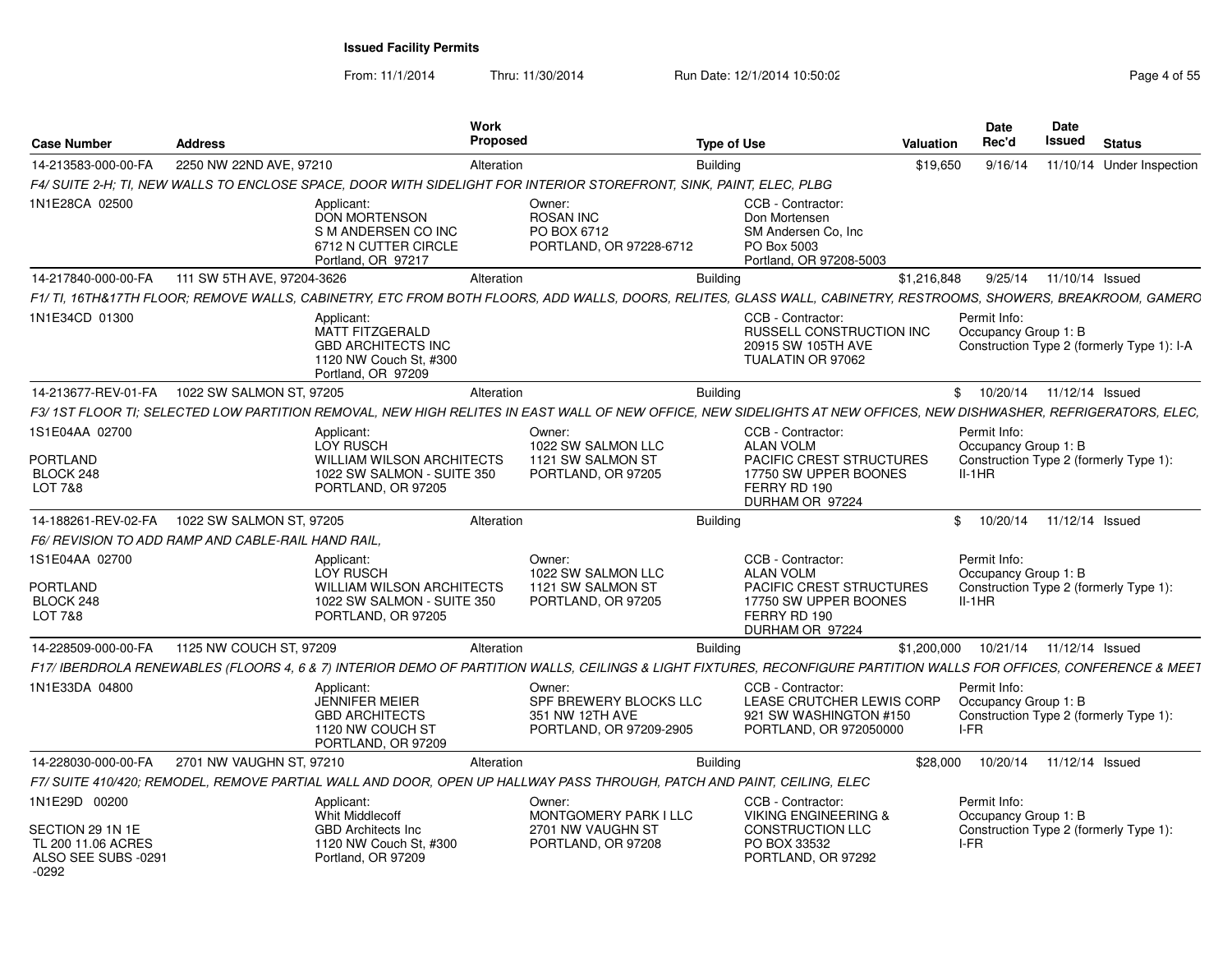| <b>Case Number</b>                                                                                                                      | <b>Address</b>                                  | <b>Work</b><br>Proposed                                                                                                                                                                                                                                                  |                                                                                                                                                                                                                                                                             | <b>Type of Use</b> |                                                                                                           | <b>Valuation</b> | <b>Date</b><br>Rec'd                                                    | Date<br><b>Issued</b> | <b>Status</b>                               |
|-----------------------------------------------------------------------------------------------------------------------------------------|-------------------------------------------------|--------------------------------------------------------------------------------------------------------------------------------------------------------------------------------------------------------------------------------------------------------------------------|-----------------------------------------------------------------------------------------------------------------------------------------------------------------------------------------------------------------------------------------------------------------------------|--------------------|-----------------------------------------------------------------------------------------------------------|------------------|-------------------------------------------------------------------------|-----------------------|---------------------------------------------|
|                                                                                                                                         |                                                 |                                                                                                                                                                                                                                                                          |                                                                                                                                                                                                                                                                             |                    |                                                                                                           |                  |                                                                         |                       |                                             |
| 14-182949-REV-01-FA                                                                                                                     | 805 SW BROADWAY, 97205                          | Alteration                                                                                                                                                                                                                                                               |                                                                                                                                                                                                                                                                             | <b>Building</b>    |                                                                                                           |                  | \$<br>10/20/14                                                          | 11/12/14              | Issued                                      |
| 1S1E03BB 04400<br><b>PORTLAND</b><br>BLOCK 210<br><b>LOT 1-8</b><br>DEFERRED ADDITIONAL TAX LIABILITY                                   |                                                 | F11/ 1ST FLOOR INTERIOR SHELL WORK FOR FUTURE NEW TENANT - REV-01 EXTERIOR MODIFICATIONS FOR ENTRANCE TO TENANT SPACE "B"<br>Applicant:<br><b>ANNE KAREL</b><br>FFA ARCHITECTURE AND<br><b>INTERIORS</b><br>520 SW YAMHILL ST, SUITE 900<br>PORTLAND, OR 97204           | Owner:<br>FOX TOWER L L C<br>805 SW BROADWAY #2020<br>PORTLAND, OR 97205                                                                                                                                                                                                    |                    | CCB - Contractor:<br>R & H CONSTRUCTION<br><b>1530 SW TAYLOR STREET</b><br>PORTLAND, OR 97205             |                  | Permit Info:<br>Occupancy Group 1: B Bank, Off.,<br>Med.Off., Pub.Bldg. |                       | Total Square Footage - Display Only: 5600   |
|                                                                                                                                         | 14-114486-DFS-02-FA   12000 SW 49TH AVE, 97219  | Alteration                                                                                                                                                                                                                                                               |                                                                                                                                                                                                                                                                             | <b>Building</b>    |                                                                                                           | \$88,900         | 11/3/14                                                                 | 11/13/14 Issued       |                                             |
|                                                                                                                                         | B2/DFS 02 FOR BUCKLING RESTRAINED BRACE WELDING |                                                                                                                                                                                                                                                                          |                                                                                                                                                                                                                                                                             |                    |                                                                                                           |                  |                                                                         |                       |                                             |
| 1S1E31D 00200                                                                                                                           |                                                 | Applicant:<br>FATIMA RUIZ VILLATORO<br><b>HOWARD S WRIGHT</b><br>425 NW 10TH AVE, STE 200<br>PORTLAND, OR 97209                                                                                                                                                          | Owner:<br>PORTLAND COMMUNITY<br><b>COLLEGE DIST</b><br>PO BOX 19000<br>PORTLAND, OR 97280-0990                                                                                                                                                                              |                    |                                                                                                           |                  | Permit Info:<br>Occupancy Group 1: B Bank, Off.,<br>Med.Off., Pub.Bldg. |                       | Construction Type 2 (formerly Type 1): II-B |
| 14-227736-000-00-FA                                                                                                                     | 3147 SW SAM JACKSON PARK RD, 97201              | Alteration                                                                                                                                                                                                                                                               |                                                                                                                                                                                                                                                                             | <b>Building</b>    |                                                                                                           | \$27,000         | 10/20/14                                                                | 11/13/14 Issued       |                                             |
|                                                                                                                                         |                                                 | B1/2ND FLOOR/ROOM 250.92/ INSTALL WALL MOUNTED MICROSCOPE                                                                                                                                                                                                                |                                                                                                                                                                                                                                                                             |                    |                                                                                                           |                  |                                                                         |                       |                                             |
| 1S1E09AD 00100<br>SECTION 09 1S 1E<br>TL 100 0.65 ACRES<br><b>LAND &amp; IMPS</b><br>SEE R327835 (R991091601) FOR IMPS AND<br>AIR SPACE |                                                 | Applicant:<br><b>JEROME KEYES</b><br><b>OHSU</b><br>3181 SW SAM JACKSON PARK<br>RD.<br>PORTLAND, OR 97239                                                                                                                                                                | Owner:<br>OREGON STATE OF(LEASED<br>3181 SW SAM JACKSON PARK RD 16916 SE FRANKLIN<br>PORTLAND, OR 97239<br>Owner:<br><b>BRIM OHSU</b><br>3181 SW SAM JACKSON PARK RD<br>PORTLAND, OR 97239<br>Owner:<br>MAIL STOP PP E<br>3181 SW SAM JACKSON PARK RD<br>PORTLAND, OR 97239 |                    | CCB - Contractor:<br>SCHAFFRAN CONSTRUCTION INC Occupancy Group 1: B<br>PORTLAND, OR 97236                |                  | Permit Info:                                                            |                       | Construction Type 2 (formerly Type 1): I-B  |
| 14-208020-000-00-FA                                                                                                                     |                                                 | 3181 SW SAM JACKSON PARK RD - Bldg OHS, 9 Alteration                                                                                                                                                                                                                     |                                                                                                                                                                                                                                                                             | <b>Building</b>    |                                                                                                           | \$700,000        | 9/4/14                                                                  | 11/17/14 Issued       |                                             |
| 1S1E09 00200                                                                                                                            |                                                 | F 18/ OHSU SOUTH 8A70 CT REPLACEMENT WITH RADIATION SHIELDING AND PATIENT LIFT AND CASEWORK WITH SINK, NEW TELECOMMUNICATION ROOM AND CONTROL ROOM<br>Applicant:<br><b>PATRICK YOUNG</b><br><b>GBJ ARCHITECTURE PC</b><br>815 SW 2ND AVE SUITE 600<br>PORTLAND, OR 97204 | Owner:<br>OREGON STATE OF<br>3181 SW SAM JACKSON PARK RD HOFFMAN CONSTRUCTION CO<br>PORTLAND, OR 97239                                                                                                                                                                      |                    | CCB - Contractor:<br><b>THOMAS SMITH</b><br>OF OREGON<br>805 SW BROADWAY SUITE 2100<br>PORTLAND, OR 97205 |                  | Permit Info:<br>Occupancy Group 1: I-2                                  |                       | Construction Type 2 (formerly Type 1): I-A  |
| 14-222632-000-00-FA                                                                                                                     | 100 SW MARKET ST, 97201                         | Alteration                                                                                                                                                                                                                                                               |                                                                                                                                                                                                                                                                             | <b>Building</b>    |                                                                                                           | \$2,100,000      | 10/7/14                                                                 |                       | 11/17/14 Under Inspection                   |
|                                                                                                                                         |                                                 | F16/2ND & 3RD FLOORS ECOVA TI, DEMO AND RENOVATION OF OFFICE SPACE FOR PRIVATE OFFICES, CONFERENCE ROOMS, BREAKROOM & WORKSTATIONS                                                                                                                                       |                                                                                                                                                                                                                                                                             |                    |                                                                                                           |                  |                                                                         |                       |                                             |
| 1S1E03CB 00700<br>SOUTH AUDITORIUM ADD<br><b>BLOCK A</b><br>LOT 2 TL 700                                                                |                                                 | Applicant:<br>MADALENA RAGLIONE<br><b>SWINERTON BUILDERS</b><br>308 SW 2ND AVE<br>PORTLAND, OR 97204                                                                                                                                                                     | Owner:<br><b>CSHV FIRST AND MARKET LLC</b><br>1420 FIFTH AVE #2020<br>SEATTLE, WA 98101-2337                                                                                                                                                                                |                    | CCB - Contractor:<br>SWINERTON BUILDERS INC<br>260 TOWNSEND ST<br>SAN FRANCISCO, CA 94107                 |                  |                                                                         |                       |                                             |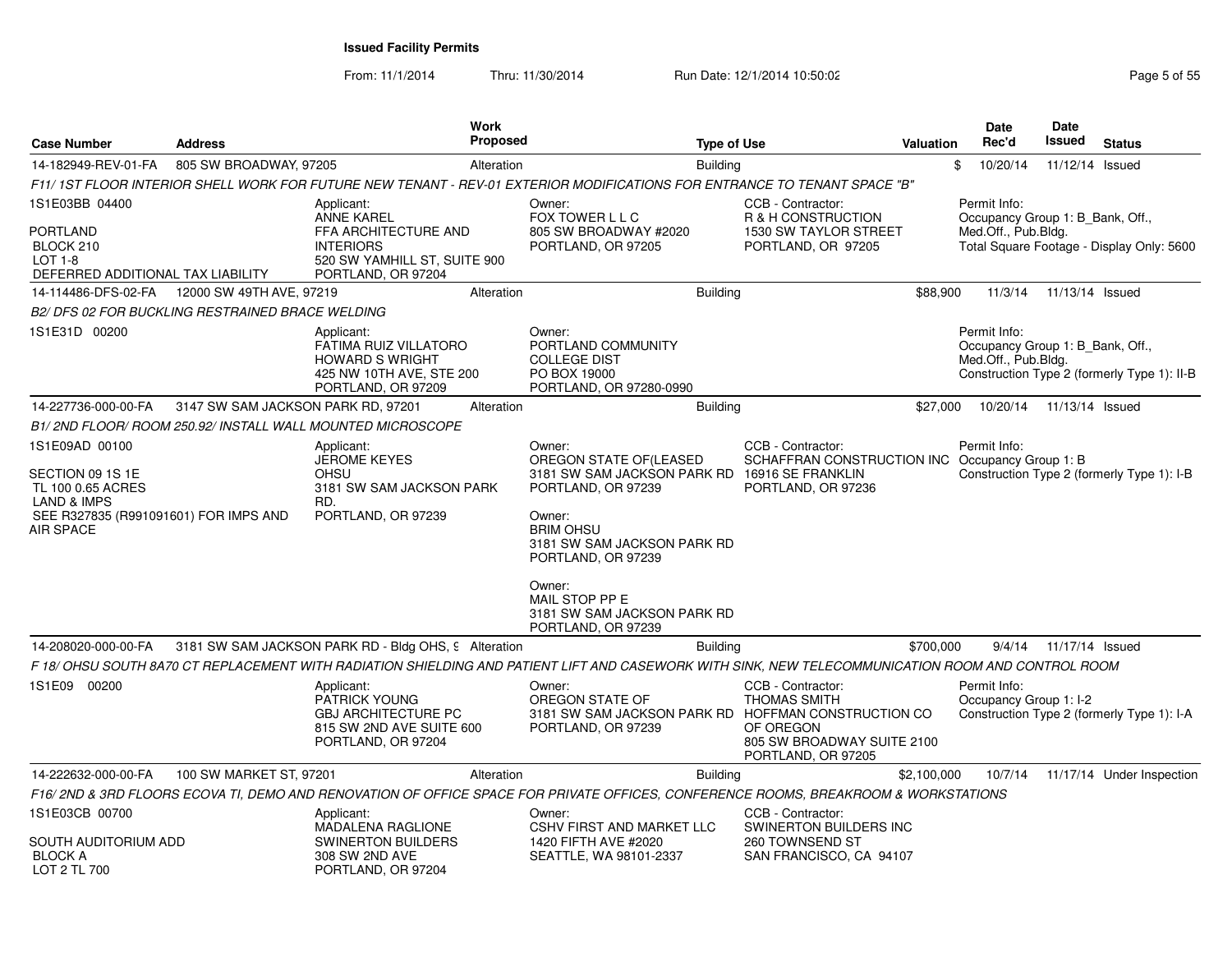| Case Number                                                                                | <b>Address</b>                         |                                                                                                                               | <b>Work</b><br>Proposed |                                                                                                                                                                     | <b>Type of Use</b> |                                                                                                                             | Valuation | <b>Date</b><br>Rec'd                                                    | Date<br>Issued             | <b>Status</b>                              |
|--------------------------------------------------------------------------------------------|----------------------------------------|-------------------------------------------------------------------------------------------------------------------------------|-------------------------|---------------------------------------------------------------------------------------------------------------------------------------------------------------------|--------------------|-----------------------------------------------------------------------------------------------------------------------------|-----------|-------------------------------------------------------------------------|----------------------------|--------------------------------------------|
| 14-228371-000-00-FA                                                                        | 111 SW 5TH AVE, 97204-3626             |                                                                                                                               | Alteration              |                                                                                                                                                                     | <b>Building</b>    |                                                                                                                             | \$936,000 | 10/21/14                                                                | 11/17/14 Issued            |                                            |
|                                                                                            |                                        |                                                                                                                               |                         | F17/6TH FLOOR TOWER COMPLETE AREA RENOVATION INCLUDING CORE RESTROOMS, NEW PRIVATE OFFICES, OPEN WORK AREAS, LUNCHROOM AND CONFERENCE ROOMS                         |                    |                                                                                                                             |           |                                                                         |                            |                                            |
| 1N1E34CD 01300                                                                             |                                        | Applicant:<br>SABINE O'HALLORAN<br>ANKROM MOISAN ARCHITECTS<br>6720 SW MACADAM, STE 100<br>PORTLAND OR 97219                  |                         |                                                                                                                                                                     |                    | CCB - Contractor:<br><b>FORTIS CONSTRUCTION</b><br>1705 SW TAYLOR ST SUITE 200<br>PORTLAND, OR 97205                        |           | Permit Info:<br>Occupancy Group 1: B                                    |                            | Construction Type 2 (formerly Type 1): I-A |
| 14-227437-000-00-FA                                                                        | 100 SW MARKET ST, 97201                |                                                                                                                               | Alteration              |                                                                                                                                                                     | <b>Building</b>    |                                                                                                                             | \$300,000 | 10/20/14  11/18/14  Issued                                              |                            |                                            |
|                                                                                            |                                        |                                                                                                                               |                         | F6/ REMOVE AND REMODEL STOREFRONT ON MARKET AND ATRIUM SIDE OF BUILDING. NEW STORE FRONT DOORS. BIFOLD WINDOWS. PAVERS. CONVERT FOUNTAINS TO PLANTERS. LANDS        |                    |                                                                                                                             |           |                                                                         |                            |                                            |
| 1S1E03CB 00700<br>SOUTH AUDITORIUM ADD<br><b>BLOCK A</b><br>LOT 2 TL 700                   |                                        | Applicant:<br>Mike Jordan<br><b>Swinerton Builders</b><br>2300 SW 1st Ave Suite 103<br>Portland, OR 97201                     |                         | Owner:<br><b>CSHV FIRST AND MARKET LLC</b><br>1420 FIFTH AVE #2020<br>SEATTLE, WA 98101-2337                                                                        |                    | CCB - Contractor:<br>SWINERTON BUILDERS INC<br>260 TOWNSEND ST<br>SAN FRANCISCO, CA 94107                                   |           | Permit Info:<br>Occupancy Group 1: B_Bank, Off.,<br>Med.Off., Pub.Bldg. |                            | Construction Type 2 (formerly Type 1): I-A |
| 14-217390-DFS-01-FA                                                                        | 450 N GRAHAM ST, 97227                 |                                                                                                                               | Alteration              |                                                                                                                                                                     | <b>Building</b>    |                                                                                                                             | \$        | 10/14/14                                                                | 11/18/14 Issued            |                                            |
|                                                                                            | F3/DFS FOR X-RAY ROOMS, EQUIPMENT, ETC |                                                                                                                               |                         |                                                                                                                                                                     |                    |                                                                                                                             |           |                                                                         |                            |                                            |
| 1N1E27AC 02500<br><b>EVANS ADD</b><br>BLOCK <sub>2</sub><br>LOT 10&11&15-18 TL 2500        |                                        | Applicant:<br><b>MEG UEHARA</b><br><b>ZGF ARCHITECTS</b><br>1223 SW WASHINGTON STE 200<br>PORTLAND, OR 97205                  |                         | Owner:<br><b>EMANUEL HOSPITAL</b><br>2801 N GANTENBEIN AVE<br>PORTLAND, OR 97227-1623                                                                               |                    | CCB - Contractor:<br><b>SKANSKA USA</b><br>222 SW Columbia St., Suite 300<br>Portland, OR 97201                             |           | Permit Info:<br>Occupancy Group 1: B Bank, Off.,<br>Med.Off., Pub.Bldg. |                            | Construction Type 2 (formerly Type 1): V-B |
| 14-236097-000-00-FA                                                                        | 15849 N LOMBARD ST, 97203              |                                                                                                                               | Alteration              |                                                                                                                                                                     | Building           |                                                                                                                             | \$16,000  | 11/10/14                                                                | 11/18/14 Issued            |                                            |
|                                                                                            |                                        | B1/ RACKING PERMIT FOR NEW TENANT IMPROVEMENT WITHIN EXISTING WAREHOUSE SPACE                                                 |                         |                                                                                                                                                                     |                    |                                                                                                                             |           |                                                                         |                            |                                            |
| 2N1W24 02100                                                                               |                                        | Applicant:<br><b>JERRY GRIFFITH</b><br>NORTHWEST HANDLING<br><b>SYSTEMS INC</b><br>18008 NE AIRPORT WAY<br>PORTLAND, OR 97230 |                         | Owner:<br><b>CALWEST INDUSTRIAL</b><br>800 5TH AVE STE 4100<br>SEATTLE, WA 98104-3100<br>Owner:<br>PROPERTIES LLC<br>800 5TH AVE STE 4100<br>SEATTLE, WA 98104-3100 |                    | CCB - Contractor:<br><b>LLOYD EWING</b><br>NORTH WEST HANDLING<br>SYSTEMS INC<br>1100 SW 7TH STREET<br>RENTON, WA 980552939 |           |                                                                         |                            |                                            |
| 14-227410-000-00-FA                                                                        | 501 N GRAHAM ST, 97227                 |                                                                                                                               | Alteration              |                                                                                                                                                                     | <b>Building</b>    |                                                                                                                             | \$290,000 | 10/20/14                                                                | 11/19/14 Issued            |                                            |
|                                                                                            |                                        |                                                                                                                               |                         | F17/ 2ND FLOOR CARDIOLOGY - RELOCATE AND RECONFIGURE OFFICE AND CLINIC AREAS INCLUDING REMOVAL AND REBUILD OF PARTITION WALLS. EXPAND TOILET ROOM. ELECTRICAL. PL   |                    |                                                                                                                             |           |                                                                         |                            |                                            |
| 1N1E27AC 01000<br><b>ABENDS ADD</b>                                                        |                                        | Applicant:<br><b>MEG UEHARA</b><br><b>ZGF ARCHITECTS</b>                                                                      |                         | Owner:<br><b>LEGACY HEALTH SYSTEM</b><br>1919 NW LOVEJOY ST                                                                                                         |                    | CCB - Contractor:<br><b>SKANSKA USA</b><br>222 SW Columbia St., Suite 300                                                   |           | Permit Info:<br>Occupancy Group 1: B_Bank, Off.,<br>Med.Off., Pub.Bldg. |                            |                                            |
| <b>BLOCK 1 TL 1000</b>                                                                     |                                        | 1223 SW WASHINGTON STE 200<br>PORTLAND, OR 97205                                                                              |                         | PORTLAND, OR 97209                                                                                                                                                  |                    | Portland, OR 97201                                                                                                          |           |                                                                         |                            | Construction Type 2 (formerly Type 1): I-A |
| 14-231443-000-00-FA                                                                        | 7000 NE AIRPORT WAY, 97218             |                                                                                                                               | Alteration              |                                                                                                                                                                     | <b>Building</b>    |                                                                                                                             | \$380,000 |                                                                         | 10/28/14  11/19/14  Issued |                                            |
|                                                                                            |                                        |                                                                                                                               |                         | F8/ SPACE C2162; TI, REMOVE ALL FURRED OUT WALLS, ENTRY WALLS, STORE FRONT AND ENTRY, FLOORING, NEW SEPARATION WALLS, KITCHEN PREP, SINKS, ELEC, FOOD PREPARATION E |                    |                                                                                                                             |           |                                                                         |                            |                                            |
| 1N2E08B 00400<br>SECTION 08 1N 2E                                                          |                                        | Applicant:<br><b>JOLEE BANCROFT</b><br>NEWPORT PACIFIC CORP.                                                                  |                         | Owner:<br>PORT OF PORTLAND<br>PO BOX 3529                                                                                                                           |                    | CCB - Contractor:<br><b>OBRIEN &amp; COMPANY LLC</b><br>PO BOX 4008                                                         |           | Permit Info:<br>Occupancy Group 1: A-2                                  |                            | Construction Type 2 (formerly Type 1): I-A |
| TL 400 7.39 ACRES<br><b>TERMINAL BLDG</b><br><b>NONTAXABLE</b><br>SEE TAXABLE SUB ACCOUNTS |                                        | 422 NE 10TH ST.<br>NEWPORT, OR 97365                                                                                          |                         | PORTLAND, OR 97208-3529                                                                                                                                             |                    | WILSONVILLE, OR 97070                                                                                                       |           |                                                                         |                            |                                            |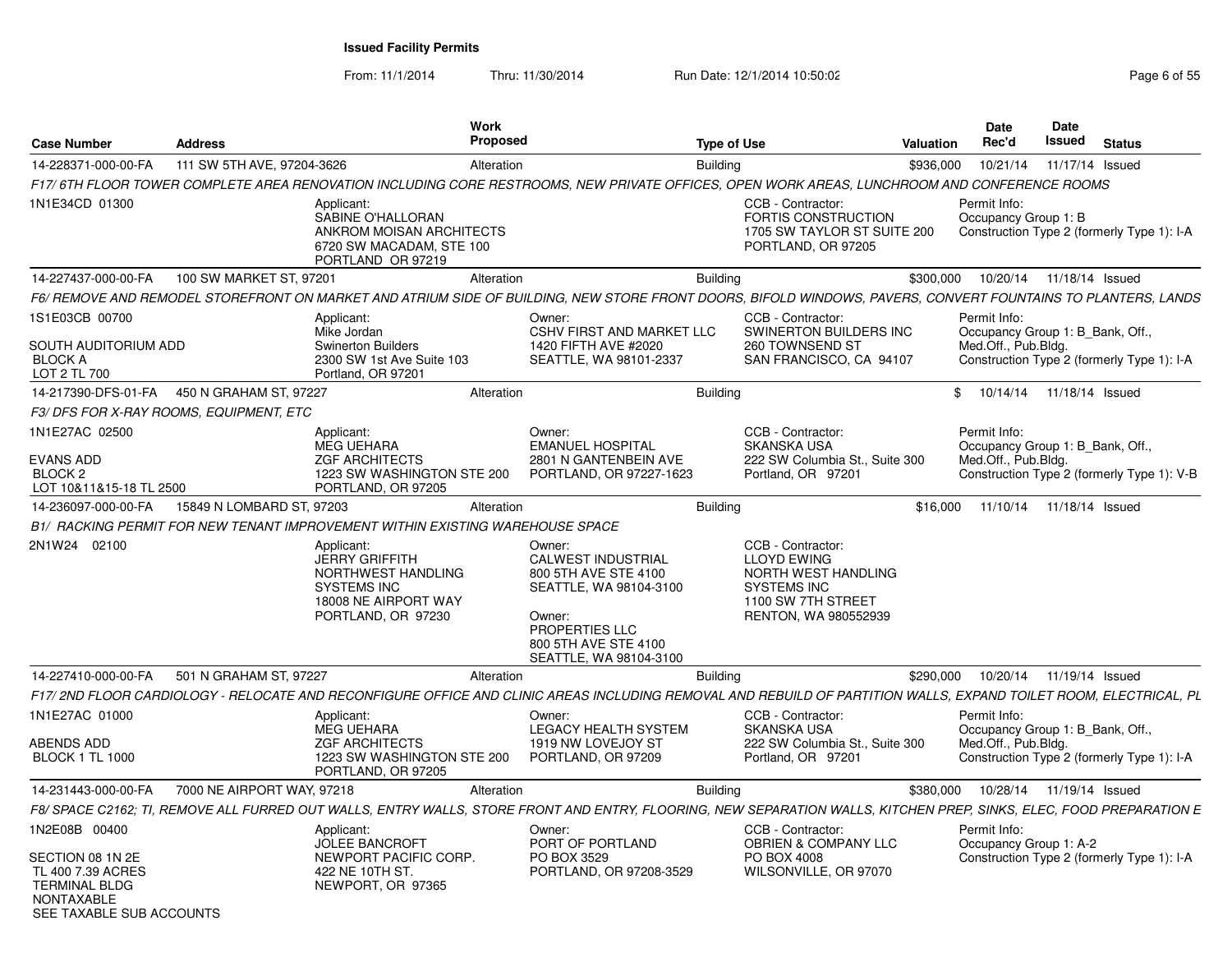| <b>Case Number</b>                                                                                                                                | <b>Address</b>                                          |                                                                                                           | Work<br>Proposed |                                                                                        | <b>Type of Use</b> |                                                                                                            | <b>Valuation</b> | <b>Date</b><br>Rec'd |          | <b>Date</b><br><b>Issued</b>     | <b>Status</b>                                |
|---------------------------------------------------------------------------------------------------------------------------------------------------|---------------------------------------------------------|-----------------------------------------------------------------------------------------------------------|------------------|----------------------------------------------------------------------------------------|--------------------|------------------------------------------------------------------------------------------------------------|------------------|----------------------|----------|----------------------------------|----------------------------------------------|
| 14-163396-REV-02-FA                                                                                                                               | 920 SW 6TH AVE, 97204                                   |                                                                                                           | Alteration       |                                                                                        | <b>Building</b>    |                                                                                                            |                  | \$                   | 11/13/14 | 11/19/14 Issued                  |                                              |
|                                                                                                                                                   |                                                         | F4/WALLS, DOORS FOR TWO ADJOINING CONFERENCE ROOMS(#124-#125)                                             |                  |                                                                                        |                    |                                                                                                            |                  |                      |          |                                  |                                              |
| 1S1E03BB 01000                                                                                                                                    |                                                         | Applicant:<br><b>AGUSTIN ENRIQUEZ</b>                                                                     |                  | Owner:<br>PUBLIC SERVICE BUILDING LLC                                                  |                    | CCB - Contractor:<br><b>CRAIG SANDAGE</b>                                                                  |                  | Permit Info:         |          | Occupancy Group 1: B_Bank, Off., |                                              |
| PORTLAND<br>BLOCK 170<br>LOT 5-8                                                                                                                  |                                                         | <b>GBD ARCHITECTS INC</b><br>1120 NW Couch St #300<br>Portland OR 97209                                   |                  | 920 SW 6TH AVE STE 223<br>PORTLAND, OR 97204                                           |                    | <b>MALIBU PACIFIC GENERAL</b><br><b>CONTRACTORS</b><br>735 NE JACKSON SCHOOL RD<br>HILLSBORO, OR 971242309 |                  | Med.Off., Pub.Bldg.  |          |                                  | Construction Type 2 (formerly Type 1): I-A   |
| 13-191567-REV-01-FA   1233 NW 12TH AVE, 97209                                                                                                     |                                                         |                                                                                                           | Alteration       |                                                                                        | <b>Building</b>    |                                                                                                            | \$400,000        |                      | 10/24/14 | 11/19/14 Issued                  |                                              |
|                                                                                                                                                   |                                                         | F17/VALUE ADDED REVISION - RELOCATE RESTROOMS, CREATE SUITE AT LOBBY                                      |                  |                                                                                        |                    |                                                                                                            |                  |                      |          |                                  |                                              |
| 1N1E33AA 01700<br><b>COUCHS ADD</b><br>BLOCK 215<br><b>LOT 1-8</b>                                                                                |                                                         | Applicant:<br><b>KENT POTTEBAUM</b><br><b>GBD ARCHITECTS</b><br>1120 NW COUCH, #300<br>PORTLAND, OR 97209 |                  | Owner:<br>12TH & NORTHRUP LLC<br>1215 4TH AVE #600<br>SEATTLE, WA 98161-1084           |                    | CCB - Contractor:<br>RUSSELL CONSTRUCTION INC<br>20915 SW 105TH AVE<br>TUALATIN OR 97062                   |                  |                      |          |                                  |                                              |
| 14-235474-000-00-FA                                                                                                                               | 1300 SW 5TH AVE, 97201                                  |                                                                                                           | Alteration       |                                                                                        | <b>Building</b>    |                                                                                                            | \$10,500         |                      | 11/7/14  | 11/20/14 Issued                  |                                              |
|                                                                                                                                                   | F14/T-21 PHILLIPS & COMPANY ADD WALLS FOR 3 NEW OFFICES |                                                                                                           |                  |                                                                                        |                    |                                                                                                            |                  |                      |          |                                  |                                              |
| 1S1E03BC 01800                                                                                                                                    |                                                         | Applicant:<br><b>ALEXIS BAUER</b>                                                                         |                  | Owner:<br>FIRST INTERSTATE BANK OF OR                                                  |                    | Primary Contractor:<br><b>TO BID</b>                                                                       |                  | Permit Info:         |          | Occupancy Group 1: B             |                                              |
| <b>PORTLAND</b><br><b>BLOCK 148 TL 1800</b>                                                                                                       |                                                         | <b>GROUP MACKENZIE</b><br>1515 SE WATER AVE.<br>PORTLAND, OR 97214                                        |                  | PO BOX 2609<br>CARLSBAD, CA 92018-2609                                                 |                    |                                                                                                            |                  |                      |          |                                  | Construction Type 2 (formerly Type 1): I-A   |
| 14-237515-000-00-FA                                                                                                                               | 3325 N INTERSTATE AVE, 97227                            |                                                                                                           | Alteration       |                                                                                        | <b>Building</b>    |                                                                                                            | \$30,000         |                      | 11/13/14 | 11/20/14 Issued                  |                                              |
|                                                                                                                                                   |                                                         | F1/ MAIN LEVEL: TWO NEW SECURE, CLEAR ANODIZED ENTRIES TO EXAM ROOM AREA, ELEC                            |                  |                                                                                        |                    |                                                                                                            |                  |                      |          |                                  |                                              |
| 1N1E27BB 02400                                                                                                                                    |                                                         | Applicant:<br><b>REG MCDONALD</b>                                                                         |                  | Owner:<br>KAISER FOUNDATION HEALTH                                                     |                    | CCB - Contractor:<br><b>HOWARD S WRIGHT</b>                                                                |                  |                      |          |                                  |                                              |
| COOKS 2ND ADD<br><b>BLOCK 2-4 TL 2400</b>                                                                                                         |                                                         | 6969 SW HAMPTON ST<br>PORTLAND, OR 97224                                                                  |                  | 500 NE MULTNOMAH ST #100<br>PORTLAND, OR 97232-2031                                    |                    | <b>CONSTRUCTORS LP</b><br>P.O. BOX 3764<br>SEATTLE, WA 98124                                               |                  |                      |          |                                  |                                              |
|                                                                                                                                                   |                                                         |                                                                                                           |                  | Owner:<br>PLAN OF THE NORTHWEST<br>500 NE MULTNOMAH ST #100<br>PORTLAND, OR 97232-2031 |                    |                                                                                                            |                  |                      |          |                                  |                                              |
| 14-238426-000-00-FA                                                                                                                               | 123 NE 3RD AVE, 97232                                   |                                                                                                           | Alteration       |                                                                                        | Building           |                                                                                                            | \$7,000          |                      | 11/17/14 | 11/20/14 Issued                  |                                              |
|                                                                                                                                                   |                                                         | B2/ MODIFY SINGLE ENTRY DOOR TO DOUBLE DOOR WITH RELITE, NO CHANGE TO OPENING                             |                  |                                                                                        |                    |                                                                                                            |                  |                      |          |                                  |                                              |
| 1N1E34DA 02800                                                                                                                                    |                                                         | Applicant:<br>Leonard Barrett                                                                             |                  | Owner:<br>BRIDGEHEAD DEVELOPMENT LLC CGC INDUSTRIES INC                                |                    | CCB - Contractor:                                                                                          |                  | Permit Info:         |          | Occupancy Group 1: B_Bank, Off., |                                              |
| <b>EAST PORTLAND</b><br>BLOCK 68<br>INC PT VAC ST LOT 1&8<br>LOT 2&3&6&7<br>INC PT VAC ST LOT 4&5; HISTORIC<br>PROPERTY; POTENTIAL ADDITIONAL TAX |                                                         | Beam Development<br>1001 SE Water Ave, Suite 120<br>Portland, OR 97214                                    |                  | 1001 SE WATER AVE #120<br>PORTLAND, OR 97214-2147                                      |                    | 2619 NW INDUSTRIAL ST BLDG<br>$B-3$<br>PORTLAND OR 97210-1826                                              |                  | Med.Off., Pub.Bldg.  |          |                                  | Construction Type 2 (formerly Type 1): III-A |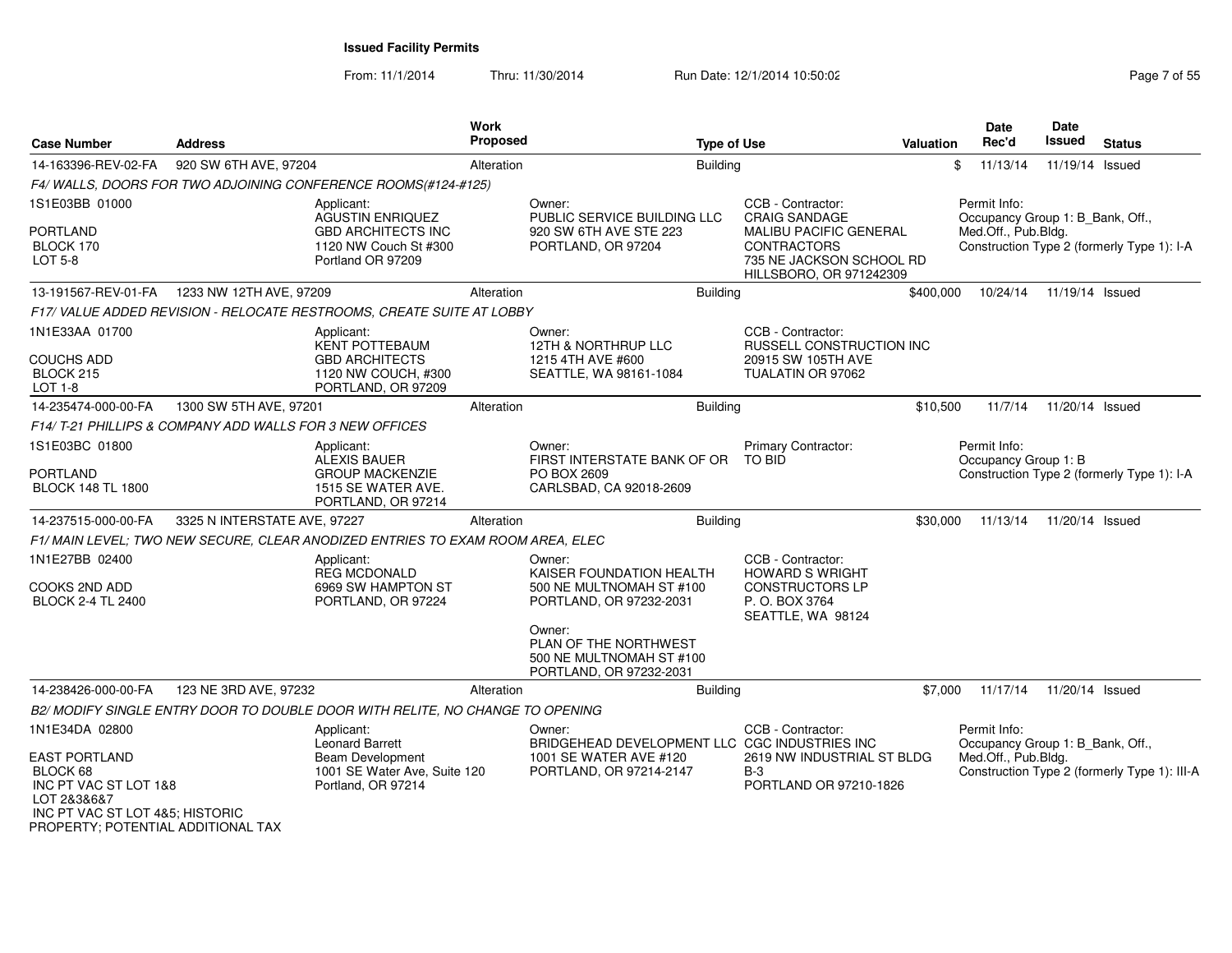| <b>Case Number</b>                                 | <b>Address</b>               |                                                                                                                                                                | Work<br>Proposed                                                                                                                                                                    | <b>Type of Use</b> |                                                                                                                           | <b>Valuation</b> | <b>Date</b><br>Rec'd                         | <b>Date</b><br><b>Issued</b> | <b>Status</b>                                                                 |
|----------------------------------------------------|------------------------------|----------------------------------------------------------------------------------------------------------------------------------------------------------------|-------------------------------------------------------------------------------------------------------------------------------------------------------------------------------------|--------------------|---------------------------------------------------------------------------------------------------------------------------|------------------|----------------------------------------------|------------------------------|-------------------------------------------------------------------------------|
| 14-235360-000-00-FA                                | 1120 NW COUCH ST, 97209      |                                                                                                                                                                | Alteration                                                                                                                                                                          | <b>Building</b>    |                                                                                                                           | \$91,888         | 11/6/14                                      |                              | 11/20/14 Under Inspection                                                     |
|                                                    |                              | F14/ GBD 3RD & 4TH FLOOR NEW CONFERENCE ROOM AND MINOR IMPROVEMENTS                                                                                            |                                                                                                                                                                                     |                    |                                                                                                                           |                  |                                              |                              |                                                                               |
| 1N1E33DA 04900                                     |                              | Applicant:<br>Kent Pottebaum<br><b>GBD Architects</b><br>1120 NW COUCH ST STE 300<br>PORTLAND OR 97209                                                         | Owner:<br>MEPT BREWERY BLOCK 2 LLC<br>PO BOX 320099<br>ALEXANDRIA, VA 22320-0156                                                                                                    |                    | CCB - Contractor:<br>LEASE CRUTCHER LEWIS CORP<br>921 SW WASHINGTON #150<br>PORTLAND, OR 972050000                        |                  | Permit Info:<br>Med.Off., Pub.Bldg.          |                              | Occupancy Group 1: B_Bank, Off.,                                              |
| 14-226670-000-00-FA                                | 1000 SW BROADWAY, 97205      |                                                                                                                                                                | Alteration                                                                                                                                                                          | Building           |                                                                                                                           | \$25,000         | 10/16/14                                     |                              | 11/20/14 Under Inspection                                                     |
|                                                    |                              | F17/15TH FLOOR/ EXPANSION OF EXISTING TENANT INTO ADJACENT SPACE. CREATE OPEN OFFICE, REMODEL COPY ROOM, NEW DOORBELL,                                         |                                                                                                                                                                                     |                    |                                                                                                                           |                  |                                              |                              |                                                                               |
| 1S1E03BB 02400<br>PORTLAND<br>BLOCK 182<br>LOT 5-8 |                              | Applicant:<br>STACY BENGTSON<br><b>LRS ARCHITECTS</b><br>720 NW DAVIS ST. #300<br>PORTLAND, OR 97209                                                           | Owner:<br>ONE THOUSAND BROADWAY<br><b>BLDG LTD PARTNERSHIP</b><br>805 SW BROADWAY STE 2020<br>PORTLAND, OR 97205                                                                    |                    | CCB - Contractor:<br><b>FRANK WHITE</b><br>JOHNSON PROJECT SOLUTIONS<br>INC<br><b>PO BOX 455</b><br>LAKE OSWEGO, OR 97034 |                  | Permit Info:<br>Med.Off., Pub.Bldg.          |                              | Occupancy Group 1: B_Bank, Off.,<br>Total Square Footage - Display Only: 3357 |
| 14-231635-000-00-FA                                | 1750 NW NAITO PKY, 97209     |                                                                                                                                                                | Alteration                                                                                                                                                                          | <b>Building</b>    |                                                                                                                           | \$111.000        |                                              |                              | 10/29/14  11/20/14  Issued                                                    |
|                                                    |                              | F14/2ND FLOOR/ REMOVE PARTITION WALLS, NEW CUBICLES, UPGRADE TO FINISHES, CARPET, PAINT                                                                        |                                                                                                                                                                                     |                    |                                                                                                                           |                  |                                              |                              |                                                                               |
| 1N1E28DD 00400                                     |                              | Applicant:<br>Jake Money<br>Commercial Contractors, Inc.<br>1265 South 35th PI<br>Rifgefield, Wa 98642                                                         | Owner:<br>THE REALTY ASSOCIATES<br>1301 DOVE ST #860<br>NEWPORT BEACH, CA 92660<br>Owner:<br>FUND IX LP<br>1301 DOVE ST #860<br>NEWPORT BEACH, CA 92660                             |                    | CCB - Contractor:<br>COMMERCIAL CONTRACTORS<br>1265 S 35TH PL<br>RIDGEFIELD WA 98642                                      |                  | Permit Info:<br>Occupancy Group 1: B<br>I-FR |                              | Construction Type 2 (formerly Type 1):                                        |
| 14-237357-000-00-FA                                | 3500 N INTERSTATE AVE, 97227 |                                                                                                                                                                | Alteration                                                                                                                                                                          | <b>Building</b>    |                                                                                                                           | \$120,000        |                                              |                              | 11/13/14  11/20/14  Issued                                                    |
|                                                    |                              | F16/2ND FLOOR FLS UPGRADE BY EXTENDING STORAGE ROOM WALLS TO STRUCTURAL DECK TO CREATE A 1 HOUR ROOM                                                           |                                                                                                                                                                                     |                    |                                                                                                                           |                  |                                              |                              |                                                                               |
| 1N1E22CC 12100                                     |                              | Applicant:<br>TOM SODERSTROM<br><b>PKA Architects</b><br>6969 SW Hampton<br>Portland, OR 97223                                                                 | Owner:<br>KAISER FOUNDATION HEALTH<br>500 NE MULTNOMAH ST #100<br>PORTLAND, OR 97232-2031<br>Owner:<br>PLAN OF THE NORTHWEST<br>500 NE MULTNOMAH ST #100<br>PORTLAND, OR 97232-2031 |                    | CCB - Contractor:<br><b>FORTIS CONSTRUCTION</b><br>1705 SW TAYLOR ST SUITE 200<br>PORTLAND, OR 97205                      |                  | Permit Info:<br>Occupancy Group 1: I-2       |                              | Construction Type 2 (formerly Type 1): I-A                                    |
| 14-223718-000-00-FA                                | 720 SW WASHINGTON ST, 97205  |                                                                                                                                                                | Alteration                                                                                                                                                                          | <b>Building</b>    |                                                                                                                           | \$378,558        |                                              |                              | 10/9/14  11/20/14  Issued                                                     |
|                                                    |                              | F8/TI CADMUS 3RD AND 4TH FLOORS; REMOVE SELECTED WALLS, RECONFIGURE FOR OPEN OFFICE, OFFICES, DOORS, RELITES, CONFERENCE ROOM, BREAK ROOM, HALF WALL ON 3RD FL |                                                                                                                                                                                     |                    |                                                                                                                           |                  |                                              |                              |                                                                               |
| 1N1E34CC 06600<br><b>PORTLAND</b>                  |                              | Applicant:<br><b>CHRISTINA BOND</b><br>5d CONTRACTORS                                                                                                          | Owner:<br><b>GPO MORGAN LLC</b><br>720 SW WASHINGTON ST #630                                                                                                                        |                    | CCB - Contractor:<br>CHE GROUP LLC<br>29601 NE LAMPERT RD                                                                 |                  | Permit Info:<br>Med.Off., Pub.Bldg.          |                              | Occupancy Group 1: B_Bank, Off.,                                              |
| BLOCK 213<br>LOT 1&2&7&8                           |                              | 610 SW ALDER ST. SUITE 210<br>PORTLAND, OR 97205                                                                                                               | PORTLAND, OR 97205-3508                                                                                                                                                             |                    | TROUTDALE, OR 97060                                                                                                       |                  |                                              |                              |                                                                               |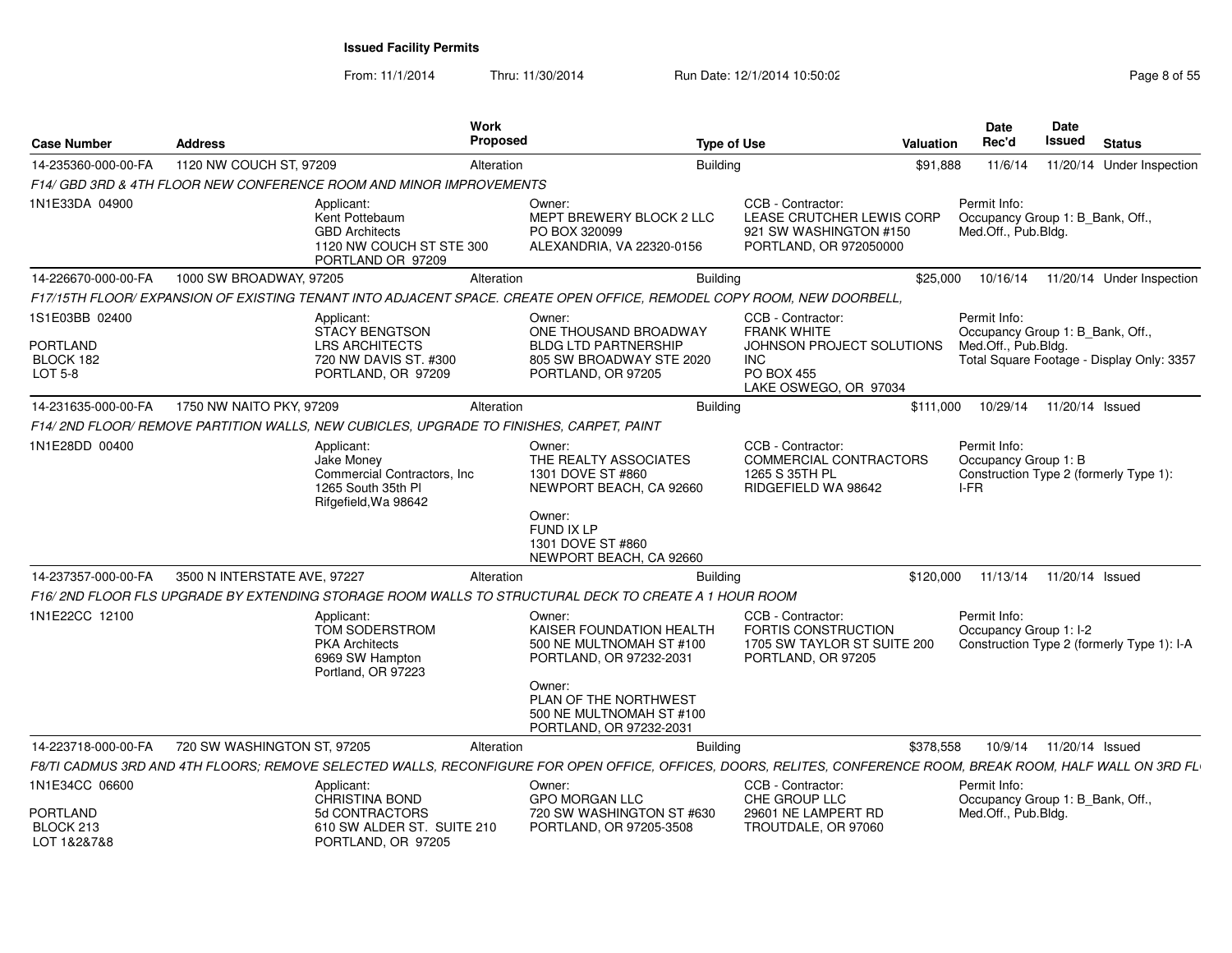From: 11/1/2014

Thru: 11/30/2014 Run Date: 12/1/2014 10:50:02 Rege 9 of 55

| <b>Case Number</b>                             | <b>Address</b>                                                                        | Work<br><b>Proposed</b>                                                                            |                                                                                                                                                                  | Type of Use                                                                                               | <b>Valuation</b> | <b>Date</b><br>Rec'd                             | Date<br>Issued           | <b>Status</b>                                |
|------------------------------------------------|---------------------------------------------------------------------------------------|----------------------------------------------------------------------------------------------------|------------------------------------------------------------------------------------------------------------------------------------------------------------------|-----------------------------------------------------------------------------------------------------------|------------------|--------------------------------------------------|--------------------------|----------------------------------------------|
| 14-215545-000-00-FA                            | 3100 NW INDUSTRIAL ST, 97210                                                          | Alteration                                                                                         | <b>Building</b>                                                                                                                                                  |                                                                                                           | \$600,000        | 9/19/14                                          |                          | 11/20/14 Under Inspection                    |
|                                                |                                                                                       |                                                                                                    | F10/ ELECTRIC METER FARM, INSIDE WORK INCLUDES NEW ROOMS WITH FULL HEIGHT WALLS FOR METER STORAGE, TESTING & OFFICES. OUTSIDE AREA IS 2 EXTERIOR CONCRETE & FENC |                                                                                                           |                  |                                                  |                          |                                              |
| 1N1E29CA 00600                                 | Applicant:                                                                            | <b>JENNIFER KIMURA</b>                                                                             | Owner:<br>PORTLAND GENERAL ELECTRIC                                                                                                                              | CCB - Contractor:<br><b>MARK BECKIUS</b>                                                                  |                  | Permit Info:<br>Occupancy Group 1: B_Bank, Off., |                          |                                              |
| <b>GUILDS ADD</b><br>BLOCK 1<br>LOT 4-7 TL 600 |                                                                                       | <b>VLMK CONSULTING ENGINEERS</b><br>3933 SW KELLY AVENUE<br>PORTLAND, OR 97239                     | CO.<br>1WTC0510-CORPORATE TAX<br>DEPT 121 SW SALMO<br>PORTLAND, OR 97204                                                                                         | REIMERS & JOLIVETTE INC<br>2344 NW 24TH AVE<br>Portland, OR 97210                                         |                  | Med.Off., Pub.Bldg.                              |                          | Construction Type 2 (formerly Type 1): III-B |
| 14-226940-000-00-FA                            | 3181 SW SAM JACKSON PARK RD - Bldg DCH, 9 Alteration                                  |                                                                                                    | <b>Building</b>                                                                                                                                                  |                                                                                                           | \$715,000        | 10/17/14  11/20/14  Issued                       |                          |                                              |
|                                                |                                                                                       |                                                                                                    | F17/8TH FLOOR, OR #3; REMODEL, REPLACE WALLS, DOORS, FLOORING, CEILING, CABINETS, SHELVING WITH NEW, RECONFIGURED, NEW LIGHT BOOM, PAINT, ELEC, PLBG             |                                                                                                           |                  |                                                  |                          |                                              |
| 1S1E09 00200                                   | Applicant:                                                                            | MARCUS MORGAN<br>PKA ARCHITECTS<br>6969 SW HAMPTON ST.<br>PORTLAND, OR 97239                       | Owner:<br>OREGON STATE OF<br>3181 SW SAM JACKSON PARK RD HOFFMAN CONSTRUCTION CO<br>PORTLAND, OR 97239                                                           | CCB - Contractor:<br><b>THOMAS SMITH</b><br>OF OREGON<br>805 SW BROADWAY SUITE 2100<br>PORTLAND, OR 97205 |                  | Permit Info:<br>Occupancy Group 1: I-2 Hospital  |                          | Construction Type 2 (formerly Type 1): I-A   |
| 14-230157-000-00-FA                            | 2305 SE 82ND AVE                                                                      | Alteration                                                                                         | <b>Building</b>                                                                                                                                                  |                                                                                                           | \$112,528        | 10/24/14                                         | 11/21/14 Issued          |                                              |
|                                                | F15/ ROOM 107 REMODEL FOR FUTURE RETAIL TENANT SPACE - NO OCCUPANCY UNDER THIS PERMIT |                                                                                                    |                                                                                                                                                                  |                                                                                                           |                  |                                                  |                          |                                              |
| 1S2E05DD 00300 A1                              | Applicant:<br>Steve Tubbin                                                            | 9700 SW Capitol Hwy<br>Portland, OR 97219                                                          | Owner:<br>Gil Gilgan<br>PORTLAND COMMUNITY<br><b>COLLEGE DIST</b><br>12000 SW 49TH AVE<br>PORTLAND, OR 97219-7197                                                | CCB - Contractor:<br>IN LINE COMMERCIAL CONST<br>PO BOX 5837<br>ALOHA, OR 97006                           |                  |                                                  |                          |                                              |
| 14-218204-REV-01-FA 1111 SW 2ND AVE            |                                                                                       | Alteration                                                                                         | <b>Building</b>                                                                                                                                                  |                                                                                                           |                  | \$11/20/14                                       | 11/21/14 Issued          |                                              |
|                                                | <b>B2/ REVISION TO RELOCATE RESTROOM FIXTURES</b>                                     |                                                                                                    |                                                                                                                                                                  |                                                                                                           |                  |                                                  |                          |                                              |
| 1S1E03BD1 90001                                | Applicant:                                                                            | <b>INGRID HOFFMAN</b><br><b>LRS ARCHITECTS</b><br>720 NW DAVIS ST<br>PORTLAND, OR 97209            | Owner:<br>MULTNOMAH COUNTY<br>401 N DIXON ST<br>PORTLAND, OR 97227                                                                                               |                                                                                                           |                  |                                                  |                          |                                              |
| 14-238735-000-00-FA                            | 111 SW 5TH AVE, 97204-3626                                                            | Alteration                                                                                         | <b>Building</b>                                                                                                                                                  |                                                                                                           | \$7.500          | 11/17/14  11/21/14  Issued                       |                          |                                              |
|                                                | B1/ SUITE 100-F: TI, NEW CEILING GRID AND LIGHTING, FLOORING, PAINT, ELEC             |                                                                                                    |                                                                                                                                                                  |                                                                                                           |                  |                                                  |                          |                                              |
| 1N1E34CD 01300                                 | Applicant:                                                                            | <b>KENT POTTEBAUM</b><br><b>GBD ARCHITECTS INC</b><br>1120 NW COUCH SUITE 300<br>PORTLAND OR 97209 |                                                                                                                                                                  | CCB - Contractor:<br>RUSSELL CONSTRUCTION INC<br>20915 SW 105TH AVE<br>TUALATIN OR 97062                  |                  | Permit Info:<br>Occupancy Group 1: B             |                          | Construction Type 2 (formerly Type 1): I-A   |
| 14-193028-000-00-FA                            | 3181 SW SAM JACKSON PARK RD - Bldg BSC, 9 Alteration                                  |                                                                                                    | <b>Building</b>                                                                                                                                                  |                                                                                                           | \$5,500,000      |                                                  | 8/4/14  11/21/14  Issued |                                              |
|                                                |                                                                                       |                                                                                                    | F9/ NORTH CAMPUS UTILITY PLANS UPGRADE (PHASE 3) CHILLER REPLACEMENT, REPLACE EXISTING 2 COOLING TOWERS WITH 4 NEW COOLING TOWERS WITH A NEW 739 SQ FT STEEL PLA |                                                                                                           |                  |                                                  |                          |                                              |
| 1S1E09 00200                                   | Applicant:                                                                            | <b>JOHN MC MICHAEL</b><br>1600 SW MAIN ST SUITE 1600<br>PORTLAND, OR 97204                         | Owner:<br>OREGON STATE OF<br>3181 SW SAM JACKSON PARK RD HOFFMAN CONSTRUCTION CO<br>PORTLAND, OR 97239                                                           | CCB - Contractor:<br><b>THOMAS SMITH</b><br>OF OREGON<br>805 SW BROADWAY SUITE 2100<br>PORTLAND, OR 97205 |                  | Permit Info:<br>Occupancy Group 1: B             |                          | Construction Type 2 (formerly Type 1): I-B   |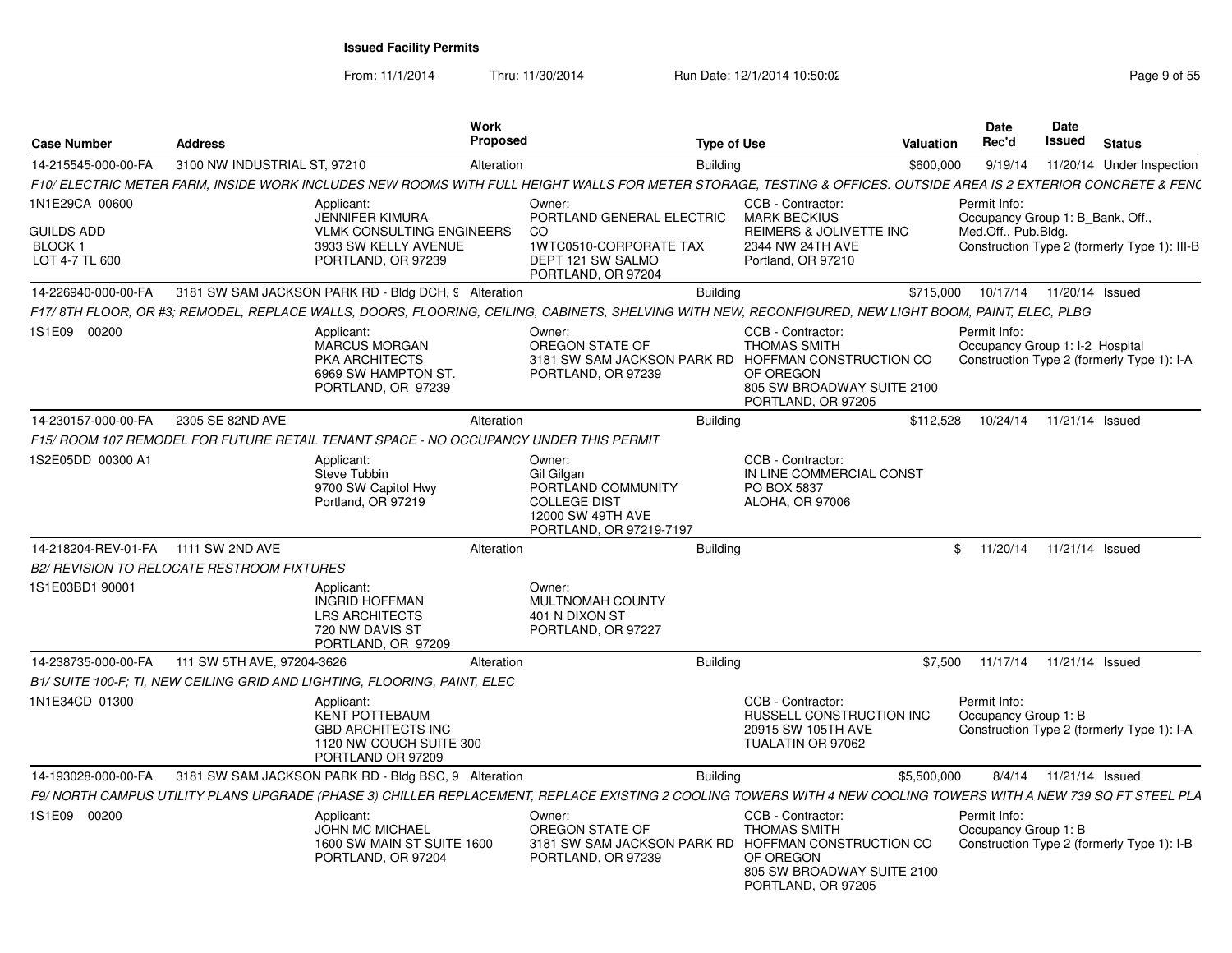| <b>Case Number</b>                                                                                                       | Address                               |                                                                                                                         | Work<br>Proposed |                                                                                                                                                               | <b>Type of Use</b> |                                                                                                                                         | Valuation | Date<br>Rec'd                                                           | Date<br>Issued  | <b>Status</b>                                                                        |
|--------------------------------------------------------------------------------------------------------------------------|---------------------------------------|-------------------------------------------------------------------------------------------------------------------------|------------------|---------------------------------------------------------------------------------------------------------------------------------------------------------------|--------------------|-----------------------------------------------------------------------------------------------------------------------------------------|-----------|-------------------------------------------------------------------------|-----------------|--------------------------------------------------------------------------------------|
| 14-237221-000-00-FA                                                                                                      | 16125 NE CAMERON BLVD - Bldg 5, 97230 |                                                                                                                         | Alteration       |                                                                                                                                                               | <b>Building</b>    |                                                                                                                                         | \$45,000  | 11/13/14                                                                | 11/21/14 Issued |                                                                                      |
|                                                                                                                          |                                       |                                                                                                                         |                  | F1/ 16137 NE CAMERON. SPEC TI: INTERIOR PATCH AND PAINT IN OFFICE AREA. SUSPENDED CEILING. ELEC. PLBG                                                         |                    |                                                                                                                                         |           |                                                                         |                 |                                                                                      |
| 1N2E24AA 00200                                                                                                           |                                       | Applicant:<br><b>BETTY SHEPPEARD</b><br>MILDREN DESIGN GROUP<br>7650 SW BEVELAND ST, STE 120<br><b>TIGARD, OR 97223</b> |                  | Owner:<br><b>WALTON CWOR COMMERCE</b><br>PO BOX 460169<br>HOUSTON, TX 77056                                                                                   |                    | CCB - Contractor:<br>ROBERT TODD CONSTRUCTION<br>INC.<br>4080 SE INTERNATIONAL WAY<br><b>B113</b><br>MILWAUKIE, OR 97222                |           | Permit Info:                                                            |                 | Construction Type 2 (formerly Type 1): III-B                                         |
| 14-241762-000-00-FA                                                                                                      | 614 SW 11TH AVE, 97205                |                                                                                                                         | Alteration       |                                                                                                                                                               | Building           |                                                                                                                                         | \$4,500   | 11/24/14                                                                | 11/24/14 Issued |                                                                                      |
|                                                                                                                          |                                       | B1/ ROOM 6126  INFILL AN EXISTING DOOR TO CREATE A NEW CLOSET                                                           |                  |                                                                                                                                                               |                    |                                                                                                                                         |           |                                                                         |                 |                                                                                      |
| 1N1E33DD 04300<br><b>PORTLAND</b><br>BLOCK 252<br>HISTORIC PROPERTY 15 YR 2004<br>POTENTIAL ADDITIONAL TAX               |                                       | Applicant:<br><b>TIM MITCHELL</b><br>SENTINEL HOTEL<br>614 SW 11TH AVE<br>PORTLAND, OR 97205                            |                  | Owner:<br>PORTLAND GOVERNOR HOTEL<br>1900 N AKARD ST<br>DALLAS, TX 75201-2300<br>Owner:<br><b>ACQUISITION LLC</b><br>1900 N AKARD ST<br>DALLAS, TX 75201-2300 |                    |                                                                                                                                         |           | Permit Info:                                                            |                 | Occupancy Group 1: R-1_Hotel or Motel<br>Construction Type 2 (formerly Type 1): II-A |
| 14-235381-000-00-FA                                                                                                      | 7000 NE AIRPORT WAY, 97218            |                                                                                                                         | Alteration       |                                                                                                                                                               | Building           |                                                                                                                                         | \$145,000 | 11/6/14                                                                 | 11/24/14 Issued |                                                                                      |
|                                                                                                                          |                                       | F16/ SPACE C-2150 CC MCKENZIE SHOES AND APPAREL NEW TENANT REMODEL ****BID ESTIMNATE****                                |                  |                                                                                                                                                               |                    |                                                                                                                                         |           |                                                                         |                 |                                                                                      |
| 1N2E08B 00400<br>SECTION 08 1N 2E<br>TL 400 7.39 ACRES<br><b>TERMINAL BLDG</b><br>NONTAXABLE<br>SEE TAXABLE SUB ACCOUNTS |                                       | Applicant:<br><b>BRIAN PETERS</b><br><b>WESTERN DESIGN GROUP</b><br>2300 E 3RD LOOP<br>VANCOUVER WA 98661               |                  | Owner:<br>PORT OF PORTLAND<br>PO BOX 3529<br>PORTLAND, OR 97208-3529                                                                                          |                    | CCB - Contractor:<br>Kevin Moisan<br><b>WESTERN CONSTRUCTION</b><br><b>SERVICES</b><br>2300 EAST THIRD LOOP #110<br>VANCOUVER, WA 98661 |           | Permit Info:<br>Occupancy Group 1: A-2                                  |                 | Construction Type 2 (formerly Type 1): I-A                                           |
| 14-240918-000-00-FA                                                                                                      | 121 SW MORRISON ST, 97204             |                                                                                                                         | Alteration       |                                                                                                                                                               | <b>Building</b>    |                                                                                                                                         | \$20,385  | 11/21/14                                                                | 11/25/14 Issued |                                                                                      |
|                                                                                                                          |                                       |                                                                                                                         |                  | F3/4TH FLOOR; ANGELI LAW EXPANSION, REMOVE SOME PARTITION WALLS, DOORS, REMOVE PORTION OF CORRIDOR WALL TO EXTEND CORRIDOR INTO EXPANSION AREA, ADD WALLS, DO |                    |                                                                                                                                         |           |                                                                         |                 |                                                                                      |
| 1S1E03BA 02700<br>PORTLAND<br>BLOCK 15<br><b>LOT 1-4</b><br>LOT 7&8 EXC W 75'                                            |                                       | Applicant:<br><b>DONN STURDIVANT</b><br>20915 SW 105TH<br>TUALATIN OR 97062                                             |                  | Owner:<br>TERRACE TOWER USA-<br>PORTLAND INC<br>121 SW MORRISON ST #250<br>PORTLAND, OR 97204-3179                                                            |                    | CCB - Contractor:<br>RUSSELL CONSTRUCTION INC<br>20915 SW 105TH AVE<br>TUALATIN OR 97062                                                |           | Permit Info:<br>Occupancy Group 1: B_Bank, Off.,<br>Med.Off., Pub.Bldg. |                 | Construction Type 2 (formerly Type 1): I-A                                           |
| 14-237583-000-00-FA                                                                                                      | 2020 SW 4TH AVE, 97201                |                                                                                                                         | Alteration       |                                                                                                                                                               | Building           |                                                                                                                                         | \$114,000 | 11/13/14                                                                | 11/25/14 Issued |                                                                                      |
|                                                                                                                          |                                       |                                                                                                                         |                  | F14/10TH FLOOR LIFEWISE 609 SQ FT REMODEL, NEW DOOR, CARD READER, COUNTER AND INTERIOR WINDOWS                                                                |                    |                                                                                                                                         |           |                                                                         |                 |                                                                                      |
| 1S1E03CC 01000<br>SOUTH AUDITORIUM ADD<br><b>BLOCK B</b><br>LOT 2 TL 1000                                                |                                       | Applicant:<br><b>INGRID HOFFMAN</b><br><b>LRS ARCHITECTS</b><br>720 NW DAVIS ST<br>PORTLAND, OR 97209                   |                  | Owner:<br>PARKSIDE CENTER ASSOCIATES<br><b>LLC</b><br>810 NW MARSHALL ST #300<br>PORTLAND, OR 97209                                                           |                    | CCB - Contractor:<br>SWINERTON BUILDERS INC<br>260 TOWNSEND ST<br>SAN FRANCISCO, CA 94107                                               |           | Permit Info:<br>Occupancy Group 1: B_Bank, Off.,<br>Med.Off., Pub.Bldg. |                 | Construction Type 2 (formerly Type 1): I-A                                           |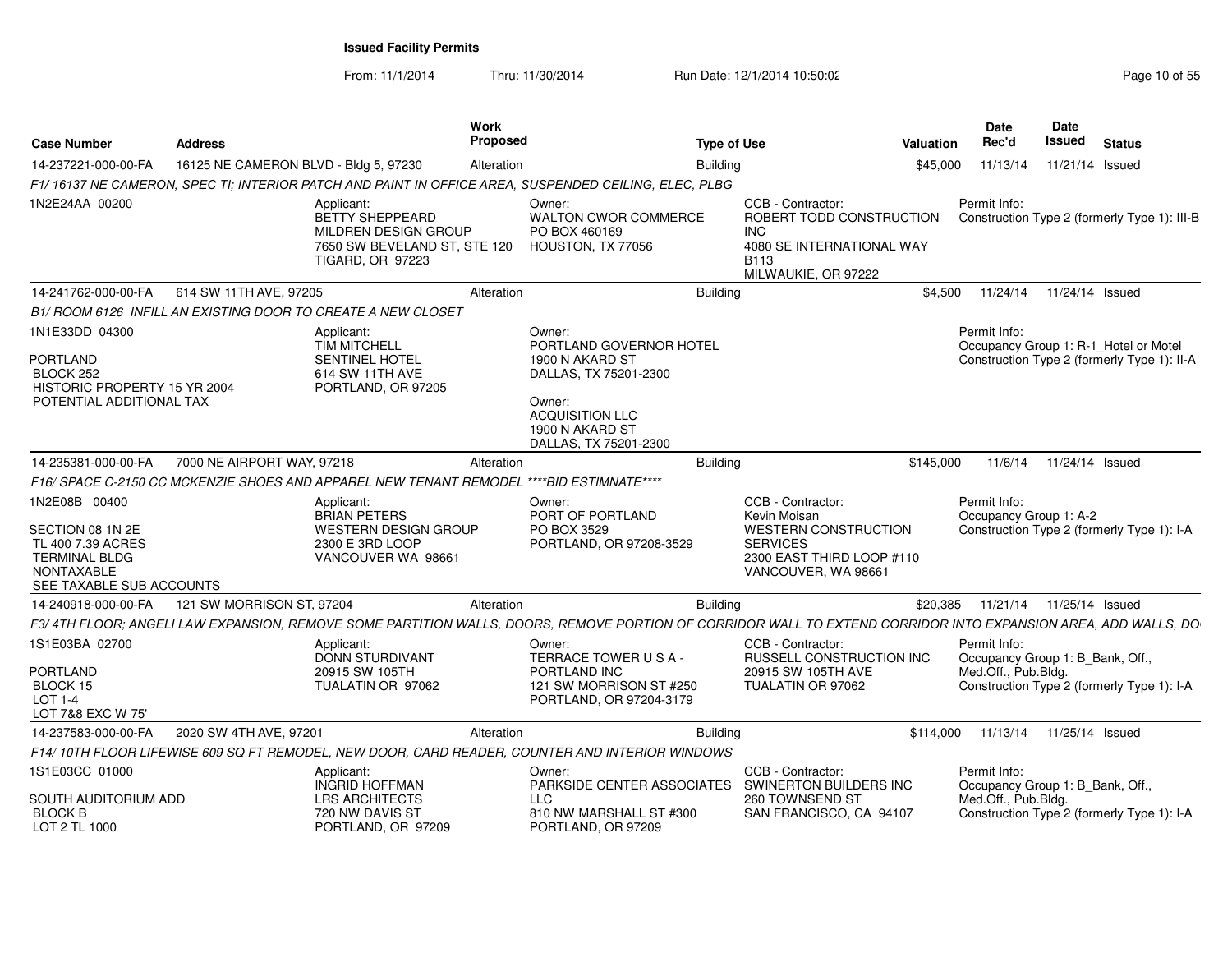From: 11/1/2014

Thru: 11/30/2014 Run Date: 12/1/2014 10:50:02 Rege 11 of 55

| Case Number                                                                  | <b>Address</b>               | Work<br><b>Proposed</b>                                                                                                                        |                                                                                                                                                                                              | <b>Type of Use</b>                                                                                           | Valuation | Date<br>Rec'd                                              | Date<br><b>Issued</b> | <b>Status</b>                              |
|------------------------------------------------------------------------------|------------------------------|------------------------------------------------------------------------------------------------------------------------------------------------|----------------------------------------------------------------------------------------------------------------------------------------------------------------------------------------------|--------------------------------------------------------------------------------------------------------------|-----------|------------------------------------------------------------|-----------------------|--------------------------------------------|
| 14-230013-000-00-FA                                                          | 1 N CENTER COURT ST, 97227   | Alteration                                                                                                                                     | <b>Building</b>                                                                                                                                                                              |                                                                                                              | \$450,000 | 10/24/14                                                   | 11/26/14 Issued       |                                            |
|                                                                              |                              | F7/ EVENT LEVEL/ FAMILY SPACE RENOVATION - SEPARATE FAMILY RESTROOM INTO 2 INDIVIDUAL BATHROOMS AND UPGRADE FINISHES THROUGHOUT                |                                                                                                                                                                                              |                                                                                                              |           |                                                            |                       |                                            |
| 1N1E34AB 00700                                                               |                              | Applicant:<br><b>JOSH PETERSON</b><br><b>GBD ARCHITECTS</b><br>1120 NW COUCH ST. SUITE 300<br>PORTLAND, OR 97209                               | Owner:<br>PORTLAND CITY OF(LEASED<br>1 CENTER CT #150<br>PORTLAND, OR 97227<br>Owner:<br>PORTLAND ARENA MGMT LLC                                                                             | CCB - Contractor:<br>LEASE CRUTCHER LEWIS CORP<br>921 SW WASHINGTON #150<br>PORTLAND, OR 972050000           |           | Permit Info:<br>Occupancy Group 1: A-4 Assembly -<br>arena |                       |                                            |
|                                                                              |                              |                                                                                                                                                | 1 CENTER CT #150<br>PORTLAND, OR 97227                                                                                                                                                       |                                                                                                              |           |                                                            |                       |                                            |
| 14-221924-REV-01-FA                                                          | 3500 N INTERSTATE AVE, 97227 | Alteration                                                                                                                                     | <b>Building</b>                                                                                                                                                                              |                                                                                                              |           | \$<br>11/13/14                                             | 11/26/14 Issued       |                                            |
|                                                                              |                              | F6/ REVISED SOILS REPORT AND STRUCTURAL DETAILS FOR THE 2 EXTERIOR OXYGEN TANKS                                                                |                                                                                                                                                                                              |                                                                                                              |           |                                                            |                       |                                            |
| 1N1E22CC 12100                                                               |                              | Applicant:<br><b>REG MCDONALD</b><br>PETERSEN KOLBERG & ASSOC<br>6969 HAMPTON ST SW<br>PORTLAND OR 97223                                       | Owner:<br>KAISER FOUNDATION HEALTH<br>500 NE MULTNOMAH ST #100<br>PORTLAND, OR 97232-2031<br>Owner:<br>PLAN OF THE NORTHWEST<br>500 NE MULTNOMAH ST #100<br>PORTLAND, OR 97232-2031          | CCB - Contractor:<br><b>HOWARD S WRIGHT</b><br><b>CONSTRUCTORS LP</b><br>P. O. BOX 3764<br>SEATTLE, WA 98124 |           | Permit Info:<br>Occupancy Group 1: I-2                     |                       | Construction Type 2 (formerly Type 1): I-A |
| 14-213599-000-00-FA                                                          | 3201 NW YEON AVE, 97210      | Alteration                                                                                                                                     | <b>Building</b>                                                                                                                                                                              |                                                                                                              | \$59,700  | 9/16/14                                                    | 11/26/14 Issued       |                                            |
|                                                                              |                              | F11/ MEDALLION INDUSTRIES OFFICE REMODEL TO ADD 1 NEW OFFICE AND NEW 20' X 20' SHOW ROOM                                                       |                                                                                                                                                                                              |                                                                                                              |           |                                                            |                       |                                            |
| 1N1E29AA 02200                                                               |                              | Applicant:<br><b>Ryan McGuire</b><br>Pacific Realty Associates, LP<br>(PacTrust)<br>15350 SW Sequoia Parkway, Ste. 30<br>Portland, OR 97224    | Owner:<br><b>PACIFIC REALTY ASSOCIATES</b><br>15350 SW SEQUOIA PKWY #300<br>TIGARD, OR 97224-7175<br>Owner:<br><b>LTD PARTNERSHIP</b><br>15350 SW SEQUOIA PKWY #300<br>TIGARD, OR 97224-7175 | CCB - Contractor:<br><b>MATTHEW OLSON</b><br>CONSTRUCTION INC<br>5320 SW DOVER LANE<br>PORTLAND, OR 97225    |           |                                                            |                       |                                            |
| 14-211990-000-00-FA                                                          | 720 SW WASHINGTON ST, 97205  | Alteration                                                                                                                                     | <b>Building</b>                                                                                                                                                                              |                                                                                                              | \$17,800  | 9/12/14                                                    |                       | 11/4/14 Under Inspection                   |
|                                                                              |                              | F3/ STAND UP COMEDY  (SUITE 106) TENANT CLOTHING BOUTIQUE RETAIL SPACE WITH STAIRS TO MECHANICAL EQUIPMENT PLARFORM (NOT FOR USE OR OCCUPANCY. |                                                                                                                                                                                              |                                                                                                              |           |                                                            |                       |                                            |
| 1N1E34CC 06600<br><b>PORTLAND</b><br>BLOCK 213<br>LOT 1&2&7&8                |                              | Applicant:<br><b>JAMES ARNOLD</b><br><b>JRA GREEN BULDING INC</b><br>2423 N HUMBOLT<br>PORTLAND, OR 97217                                      | Owner:<br><b>GPO MORGAN LLC</b><br>720 SW WASHINGTON ST #630<br>PORTLAND, OR 97205-3508                                                                                                      | CCB - Contractor:<br><b>JAMES ARNOLD</b><br>JRA GREEN BULDING INC<br>2423 N HUMBOLT<br>PORTLAND, OR 97217    |           |                                                            |                       |                                            |
| 14-216243-000-00-FA                                                          | 825 NE MULTNOMAH ST - Unit 1 | Alteration                                                                                                                                     | Electrical                                                                                                                                                                                   |                                                                                                              |           | \$<br>9/23/14                                              |                       | 11/19/14 Under Inspection                  |
|                                                                              |                              | power - 5TH FLOOR PACIFICORP NEW MEETING ROOM, COOLING CLOSET AND FENCED STORAGE AREA                                                          |                                                                                                                                                                                              |                                                                                                              |           |                                                            |                       |                                            |
| 1N1E35BB 90002<br>LLOYD CENTER TOWER CONDOMINIUM<br>LOT 1<br>DEPT OF REVENUE |                              | Applicant:<br>CHRISTENSON ELECTRIC INC.<br>111 SW COLUMBIA ST. STE 480<br>PORTLAND OR 97201-5838                                               | Owner:<br><b>PACIFICORP</b><br>700 NE MULTNOMAH ST 7TH FLR<br>PORTLAND, OR 97232                                                                                                             |                                                                                                              |           |                                                            |                       |                                            |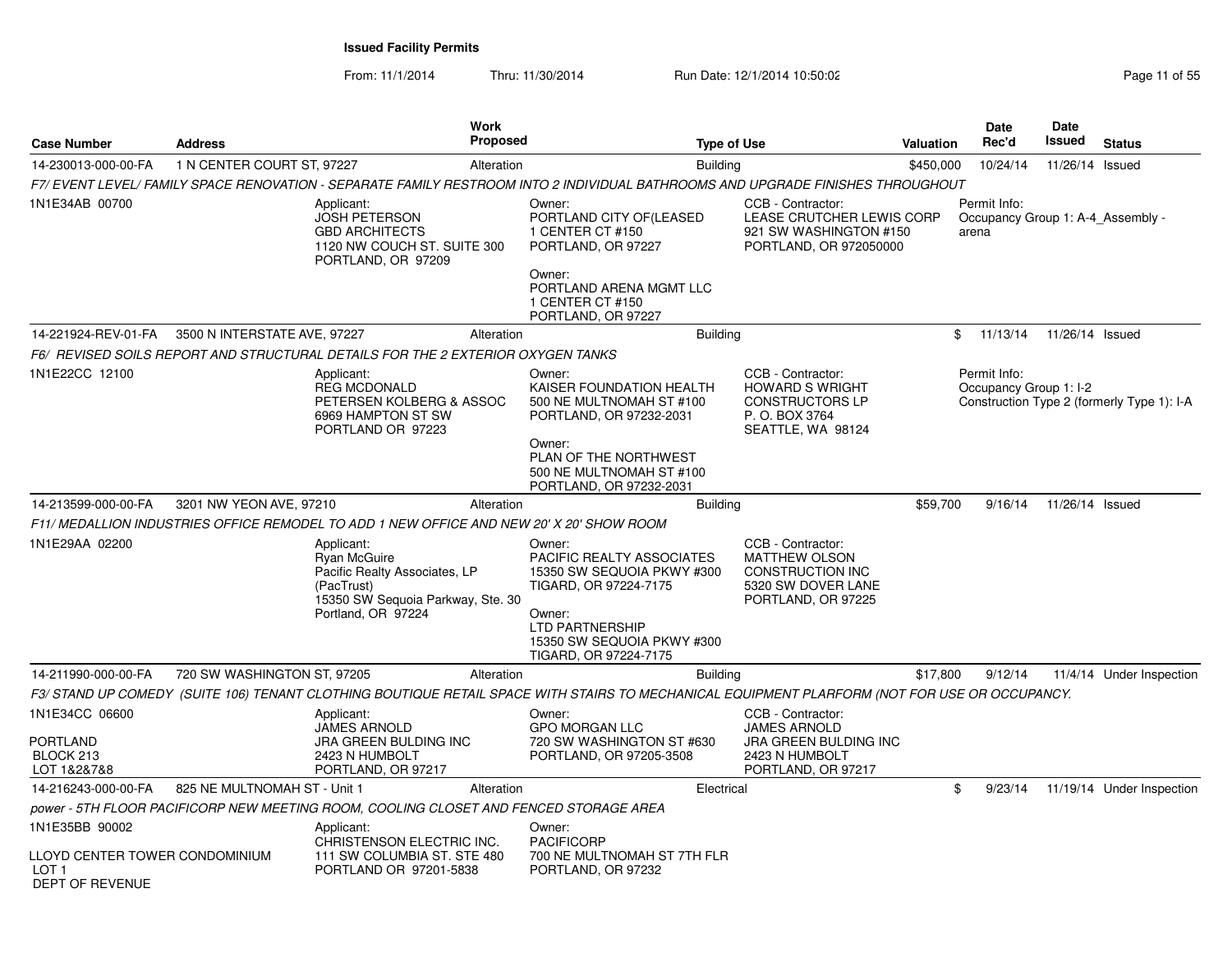From: 11/1/2014

Thru: 11/30/2014 Run Date: 12/1/2014 10:50:02 Research 2015 55

| <b>Case Number</b>                                                       | <b>Address</b>                             | Work<br><b>Proposed</b>                                                                                                                                                |                                                                                                                                                                                  | <b>Type of Use</b> | Valuation    | Date<br>Rec'd                                                           | Date<br>Issued  | <b>Status</b>                              |
|--------------------------------------------------------------------------|--------------------------------------------|------------------------------------------------------------------------------------------------------------------------------------------------------------------------|----------------------------------------------------------------------------------------------------------------------------------------------------------------------------------|--------------------|--------------|-------------------------------------------------------------------------|-----------------|--------------------------------------------|
| 14-239706-000-00-FA                                                      | 920 SW 6TH AVE, 97204                      | Alteration                                                                                                                                                             |                                                                                                                                                                                  | Electrical         | $\mathbb{S}$ | 11/19/14                                                                | 11/19/14 Issued |                                            |
|                                                                          |                                            | voice/data - 2ND FLOOR TI; REMOVE/ADD RECONFIGURE PARTITION WALLS, OFFICES, CONFERENCE ROOMS, BREAK ROOMS, DOORS, RELITES, CEILING, LONG WALL FOR TENANT SEPARATIO     |                                                                                                                                                                                  |                    |              |                                                                         |                 |                                            |
| 1S1E03BB 01000                                                           |                                            | Applicant:<br>AZIMUTH COMMUNICATIONS INC.                                                                                                                              | Owner:<br>PUBLIC SERVICE BUILDING LLC                                                                                                                                            |                    |              | Permit Info:<br>Occupancy Group 1: B_Bank, Off.,                        |                 |                                            |
| <b>PORTLAND</b><br>BLOCK 170<br>LOT 5-8                                  |                                            | 9500 SW TUALATIN SHERWOOD<br>RD.<br>TUALATIN OR 97062-8586                                                                                                             | 920 SW 6TH AVE STE 223<br>PORTLAND, OR 97204                                                                                                                                     |                    |              | Med.Off., Pub.Bldg.                                                     |                 | Construction Type 2 (formerly Type 1): I-A |
| 14-239714-000-00-FA                                                      | 4805 NE GLISAN ST, 97213                   | Alteration                                                                                                                                                             |                                                                                                                                                                                  | Electrical         |              | \$ 11/19/14 11/19/14 Issued                                             |                 |                                            |
|                                                                          |                                            | power, fire alarm - R-5 STAIR EXIT PASSAGE, PENETRATE WALL, CREATE EXIT PASSAGE FOR AN EXISTING STAIRWELL, NEW CONC STEPS, GUARDRAIL, SIDEWALK, REMOVE EXTERIOR STOREF |                                                                                                                                                                                  |                    |              |                                                                         |                 |                                            |
| 1N2E31BD 04100<br>SECTION 31 1N 2E<br>TL 4100 9.54 ACRES                 |                                            | Applicant:<br><b>OREGON ELECTRIC</b><br>CONSTRUCTION INC. /DBA<br>OREGON ELECTRIC GROUP.<br>1709 SE 3RD AVE.<br>PORTLAND OR 97214-4547                                 | Owner:<br>PROVIDENCE HEALTH<br>4400 NE HALSEY ST BLDG 2 #190<br>PORTLAND, OR 97213-1545<br>Owner:<br>SERVICES-OREGON<br>4400 NE HALSEY ST BLDG 2 #190<br>PORTLAND, OR 97213-1545 |                    |              |                                                                         |                 |                                            |
| 14-239731-000-00-FA                                                      | 2545 SW TERWILLIGER BLVD, 97201            | Alteration                                                                                                                                                             |                                                                                                                                                                                  | Electrical         |              | \$ 11/19/14 11/19/14 Issued                                             |                 |                                            |
|                                                                          | ADD LIGHTING AND RECEPTACLES IN ROOF LOBBY |                                                                                                                                                                        |                                                                                                                                                                                  |                    |              |                                                                         |                 |                                            |
| 1S1E09AA 00200                                                           |                                            | Applicant:<br>HILLSBORO ELECTRIC LLC.                                                                                                                                  | Owner:<br><b>TERWILLIGER PLAZA INC</b>                                                                                                                                           |                    |              | Permit Info:<br>Occupancy Group 1: R1                                   |                 |                                            |
| SECTION 09 1S 1E<br>TL 200 3.09 ACRES                                    |                                            | 21185 NW EVERGREEN PKWY.<br><b>STE 110</b><br>HILLSBORO OR 97124-7127                                                                                                  | 2545 SW TERWILLIGER BLVD<br>PORTLAND, OR 97201-6302                                                                                                                              |                    |              |                                                                         |                 | Construction Type 2 (formerly Type 1): I-A |
| 14-239888-000-00-FA                                                      | 319 SW WASHINGTON ST, 97204                | Alteration                                                                                                                                                             |                                                                                                                                                                                  | Electrical         |              | \$ 11/19/14 11/19/14 Issued                                             |                 |                                            |
|                                                                          |                                            | pwr - SUITE 902; TENANT EXPANSION, REMOVE WALLS, NEW DOORS WITH GLASS INSERTS, BUTT GLAZE CLERESTORY GLASS, ELECTRIC - pwr                                             |                                                                                                                                                                                  |                    |              |                                                                         |                 |                                            |
| 1N1E34CD 07800                                                           |                                            | Applicant:<br>CAPITOL ELECTRIC CO INC.<br>11401 NE MARX ST.<br>PORTLAND OR 97220-1041                                                                                  | Owner:<br>THREE NINETEEN WASHINGTON<br>LLC.<br>PO BOX 416<br>MANCHESTER, VT 05254                                                                                                |                    |              | Permit Info:<br>Occupancy Group 1: B_Bank, Off.,<br>Med.Off., Pub.Bldg. |                 |                                            |
| 14-239904-000-00-FA                                                      | 319 SW WASHINGTON ST, 97204                | Alteration                                                                                                                                                             |                                                                                                                                                                                  | Electrical         |              | \$ 11/19/14 11/19/14 Issued                                             |                 |                                            |
|                                                                          |                                            | pwr - SUITE 909; SPEC SPACE, INFILL EXISTING DOOR, ADD DOOR WITH GLASS INSERT, ELEC - pwr                                                                              |                                                                                                                                                                                  |                    |              |                                                                         |                 |                                            |
| 1N1E34CD 07800                                                           |                                            | Applicant:<br>CAPITOL ELECTRIC CO INC.<br><b>11401 NE MARX ST.</b><br>PORTLAND OR 97220-1041                                                                           | Owner:<br>THREE NINETEEN WASHINGTON<br>LLC<br>PO BOX 416<br>MANCHESTER, VT 05254                                                                                                 |                    |              | Permit Info:<br>Occupancy Group 1: B_Bank, Off.,<br>Med.Off., Pub.Bldg. |                 |                                            |
| 14-228084-000-00-FA                                                      | 2701 NW VAUGHN ST, 97210                   | Alteration                                                                                                                                                             |                                                                                                                                                                                  | Electrical         |              | \$ 10/21/14 11/19/14 Issued                                             |                 |                                            |
| #880/90 Kaiser TI - power                                                |                                            |                                                                                                                                                                        |                                                                                                                                                                                  |                    |              |                                                                         |                 |                                            |
| 1N1E29D 00200                                                            |                                            | Applicant:                                                                                                                                                             | Owner:                                                                                                                                                                           |                    |              | Permit Info:                                                            |                 |                                            |
| SECTION 29 1N 1E<br>TL 200 11.06 ACRES<br>ALSO SEE SUBS -0291<br>$-0292$ |                                            | COCHRAN INC. dba BROADWAY<br><b>ELECTRIC</b><br>7550 SW TECH CENTER DR STE<br>220<br>TIGARD OR 97223-8061                                                              | MONTGOMERY PARK I LLC<br>2701 NW VAUGHN ST<br>PORTLAND, OR 97208                                                                                                                 |                    |              | Occupancy Group 1: B<br>I-FR                                            |                 | Construction Type 2 (formerly Type 1):     |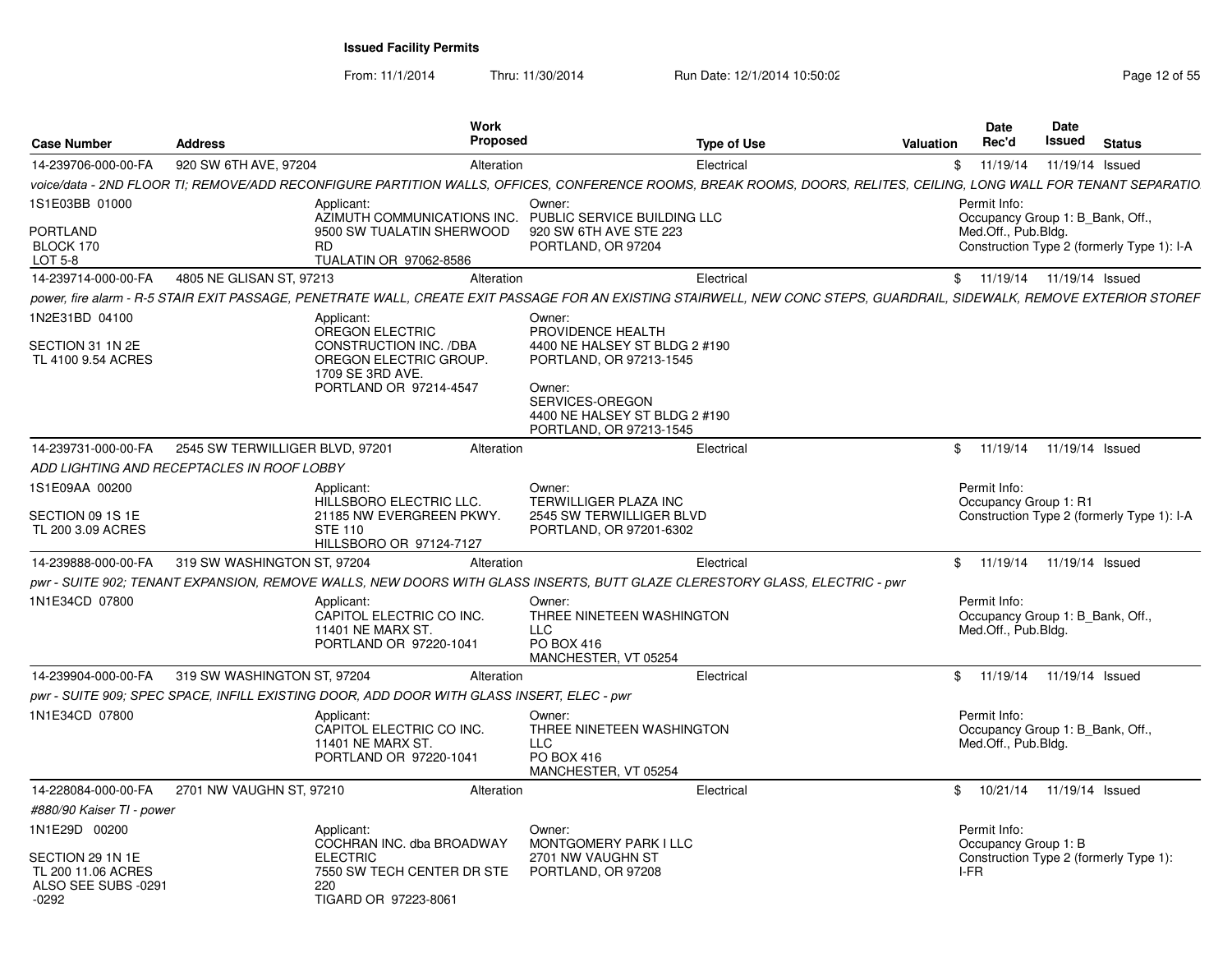From: 11/1/2014Thru: 11/30/2014 Run Date: 12/1/2014 10:50:02 Run Date: 12/1/2014 10:50:02

| <b>Case Number</b>                                                                 | <b>Address</b>                                                   | <b>Work</b><br>Proposed                                                                                                                                     |                                                       | <b>Type of Use</b>                                      | Valuation | <b>Date</b><br>Rec'd                 | Date<br><b>Issued</b> | <b>Status</b>                               |
|------------------------------------------------------------------------------------|------------------------------------------------------------------|-------------------------------------------------------------------------------------------------------------------------------------------------------------|-------------------------------------------------------|---------------------------------------------------------|-----------|--------------------------------------|-----------------------|---------------------------------------------|
| 14-239968-000-00-FA                                                                | 1200 NW NAITO PKY                                                | Alteration                                                                                                                                                  |                                                       | Electrical                                              | \$        | 11/19/14                             | 11/19/14 Issued       |                                             |
| <b>Wheat Marketing Power Pole</b>                                                  |                                                                  |                                                                                                                                                             |                                                       |                                                         |           |                                      |                       |                                             |
| 1N1E34BA 00100                                                                     |                                                                  | Applicant:<br>CHRISTENSON ELECTRIC INC.                                                                                                                     | Owner:<br>ALBERS MILL BUILDING LLC                    |                                                         |           |                                      |                       |                                             |
| <b>COUCHS ADD</b><br>BLOCK 318<br>LOT 2-15 TL 100                                  |                                                                  | 111 SW COLUMBIA ST. STE 480<br>PORTLAND OR 97201-5838                                                                                                       | 2701 NW VAUGHN ST #390<br>PORTLAND, OR 97210          |                                                         |           |                                      |                       |                                             |
| 14-240003-000-00-FA                                                                | 2801 N GANTENBEIN AVE, 97227                                     | Alteration                                                                                                                                                  |                                                       | Electrical                                              |           | \$11/19/14                           | 11/19/14 Issued       |                                             |
|                                                                                    |                                                                  | access - LEVEL 3 RANDALL PEDIATRIC PROCEDURE SUITES REMODEL INCLUDING 2 LARGE ENDOSCOPY PROCEDURE ROOMS AND 6 PRE/POST RECOVER ROOMS. HOUSEKEEPING ROOMS. C |                                                       |                                                         |           |                                      |                       |                                             |
| 1N1E27AC 00300<br>ABENDS ADD                                                       |                                                                  | Applicant:<br>ARONSON SECURITY GROUP INC. EMANUEL HOSPITAL<br>8089 SW CIRRUS DR.                                                                            | Owner:<br>1919 NW LOVEJOY ST                          |                                                         |           |                                      |                       |                                             |
| BLOCK <sub>3</sub><br>INC PT VAC STS LOT 1-16                                      |                                                                  | BEAVERTON OR 97008-5989                                                                                                                                     | PORTLAND, OR 97209-1503                               |                                                         |           |                                      |                       |                                             |
| 14-239983-000-00-FA                                                                | 1 SW COLUMBIA ST, 97201                                          | Alteration                                                                                                                                                  |                                                       | Electrical                                              |           | \$11/19/14                           | 11/19/14 Issued       |                                             |
|                                                                                    | #750 TI - power & fire alarm wiring (11/20/14 added 10 circuits) |                                                                                                                                                             |                                                       |                                                         |           |                                      |                       |                                             |
| 1S1E03BD 01800                                                                     |                                                                  | Applicant:<br><b>OREGON ELECTRIC</b>                                                                                                                        | Owner:<br><b>UMPQUA PLAZA LLC</b>                     |                                                         |           | Permit Info:<br>Occupancy Group 1: B |                       |                                             |
| PORTLAND<br>BLOCK 114                                                              |                                                                  | CONSTRUCTION INC. /DBA<br>OREGON ELECTRIC GROUP.                                                                                                            | 555 CALIFORNIA ST 49TH FL<br>SAN FRANCISCO, CA 94104  |                                                         |           |                                      |                       | Construction Type 2 (formerly Type 1): I-B  |
| LOT 1-8                                                                            |                                                                  | 1709 SE 3RD AVE.<br>PORTLAND OR 97214-4547                                                                                                                  |                                                       |                                                         |           |                                      |                       |                                             |
| 14-240032-000-00-FA                                                                | 5100 SW MACADAM AVE, 97201                                       | Alteration                                                                                                                                                  |                                                       | Electrical                                              |           | \$11/19/14                           | 11/19/14 Issued       |                                             |
| #160 Han Legal TI - power                                                          |                                                                  |                                                                                                                                                             |                                                       |                                                         |           |                                      |                       |                                             |
| 1S1E15BD 00200                                                                     |                                                                  | Applicant:<br>WILLAMETTE ELECTRIC INC.                                                                                                                      | Owner:<br><b>SRI EIGHT RIVERSIDE LLC</b>              |                                                         |           | Permit Info:<br>Occupancy Group 1: B |                       |                                             |
| SECTION 15 1S 1E<br>TRACT TL 200<br>ACRES 1.80                                     |                                                                  | P.O. BOX 230547<br>TIGARD, OR 97281-0547                                                                                                                    | 235 MONTGOMERY ST 14TH FLR<br>SAN FRANCISCO, CA 94104 |                                                         |           |                                      |                       | Construction Type 2 (formerly Type 1): II-A |
| 14-240036-000-00-FA                                                                | 7000 NE AIRPORT WAY, 97218                                       | Alteration                                                                                                                                                  |                                                       | Electrical                                              |           | \$11/19/14                           | 11/19/14 Final        |                                             |
| pwr/LE - INSTALL AUDIO/VIDEO EQUIPMENT - BURGERVILLE -pwr/LE                       |                                                                  |                                                                                                                                                             |                                                       |                                                         |           |                                      |                       |                                             |
| 1N2E08B 00400                                                                      |                                                                  | Applicant:<br>ACCURATE ELECTRIC UNLIMITED PORT OF PORTLAND                                                                                                  | Owner:                                                | CCB - Contractor:<br><b>ACCURATE ELECTRIC UNLIMITED</b> |           |                                      |                       |                                             |
| SECTION 08 1N 2E<br>TL 400 7.39 ACRES<br><b>TERMINAL BLDG</b><br><b>NONTAXABLE</b> |                                                                  | <b>INC</b><br>PO BOX 871866<br>VANCOUVER, WA 98687                                                                                                          | PO BOX 3529<br>PORTLAND, OR 97208-3529                | <b>INC</b><br>PO BOX 871866<br>VANCOUVER, WA 98687      |           |                                      |                       |                                             |
| SEE TAXABLE SUB ACCOUNTS<br>14-240043-000-00-FA                                    | 5100 SW MACADAM AVE, 97201                                       | Alteration                                                                                                                                                  |                                                       | Electrical                                              |           | \$11/19/14                           | 11/19/14 Issued       |                                             |
| #160 Han Legal TI - voice/data                                                     |                                                                  |                                                                                                                                                             |                                                       |                                                         |           |                                      |                       |                                             |
| 1S1E15BD 00200                                                                     |                                                                  | Applicant:                                                                                                                                                  | Owner:                                                |                                                         |           | Permit Info:                         |                       |                                             |
| SECTION 15 1S 1E                                                                   |                                                                  | <b>CAPITOL DATA &amp;</b><br>COMMUNICATIONS INC.                                                                                                            | SRI EIGHT RIVERSIDE LLC<br>235 MONTGOMERY ST 14TH FLR |                                                         |           | Occupancy Group 1: B                 |                       | Construction Type 2 (formerly Type 1): II-A |
| TRACT TL 200<br><b>ACRES 1.80</b>                                                  |                                                                  | 11401 NE MARX ST.<br>PORTLAND, OR 97220-1041                                                                                                                | SAN FRANCISCO, CA 94104                               |                                                         |           |                                      |                       |                                             |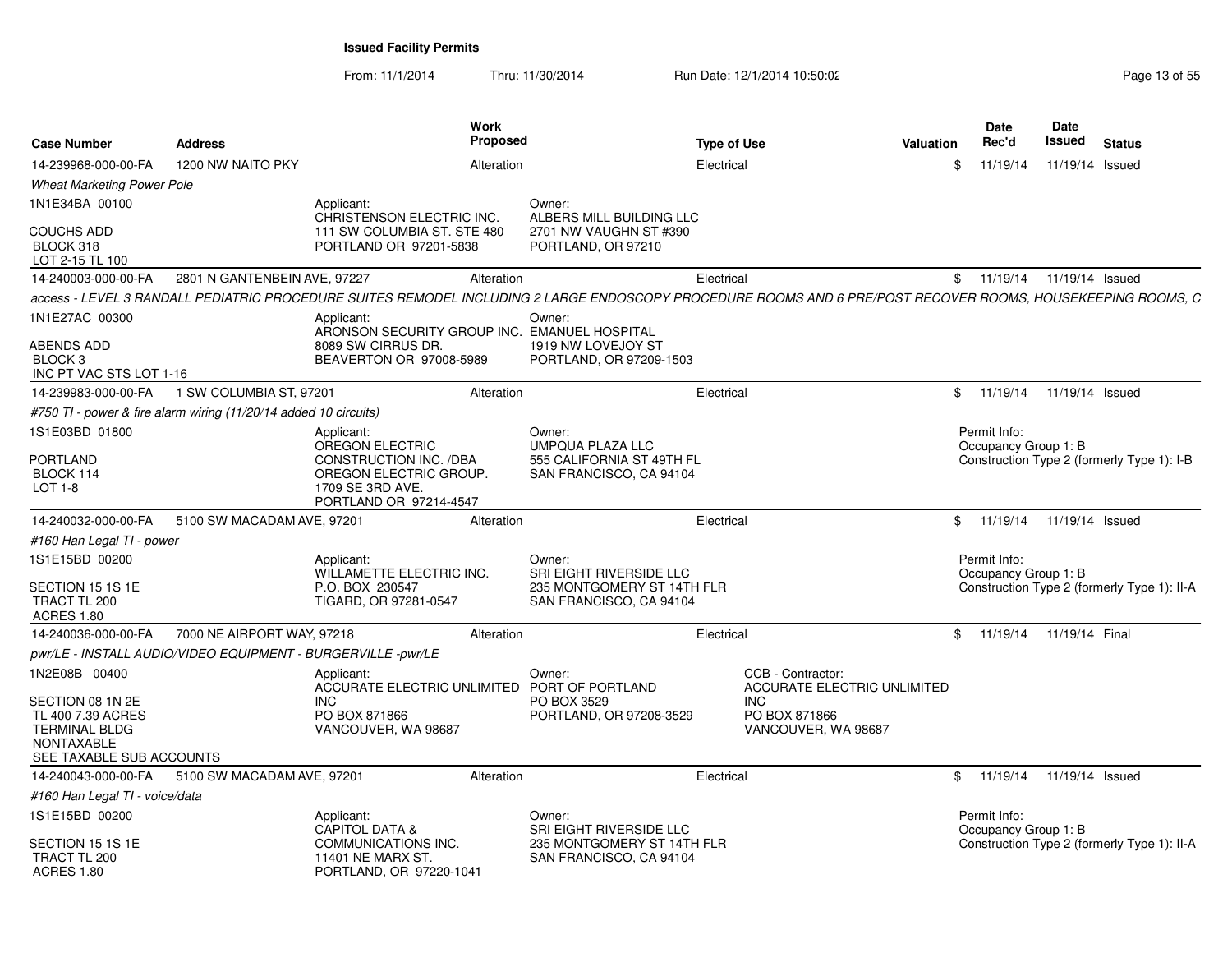From: 11/1/2014Thru: 11/30/2014 Run Date: 12/1/2014 10:50:02 Run Date: 12/1/2014 10:50:02

| <b>Case Number</b>                             | <b>Address</b>                                                          |                                                                                                                         | <b>Work</b><br>Proposed |                                                                                                        | <b>Type of Use</b> |                                           | <b>Valuation</b> | Date<br>Rec'd                                                           | <b>Date</b><br><b>Issued</b> | <b>Status</b>                              |
|------------------------------------------------|-------------------------------------------------------------------------|-------------------------------------------------------------------------------------------------------------------------|-------------------------|--------------------------------------------------------------------------------------------------------|--------------------|-------------------------------------------|------------------|-------------------------------------------------------------------------|------------------------------|--------------------------------------------|
| 14-240127-000-00-FA                            | 121 SW SALMON ST, 97204                                                 |                                                                                                                         | Alteration              |                                                                                                        | Electrical         |                                           |                  | 11/19/14<br>\$                                                          | 11/20/14 Issued              |                                            |
|                                                |                                                                         | pwr - 14TH FLOOR; PARTIAL CEILING UPGRADE, PUBLIC AREAS - pwr                                                           |                         |                                                                                                        |                    |                                           |                  |                                                                         |                              |                                            |
| 1S1E03BA 02100                                 |                                                                         | Applicant:<br>TICE ELECTRIC CO.<br>5405 N Lagoon Ave.<br>PORTLAND OR 97217-7637                                         |                         | Owner:<br><b>IEH PORTLAND LLC</b><br>1WTC0510-CORPORATE TAX<br>DEPT 121 SW SALMO<br>PORTLAND, OR 97204 |                    |                                           |                  | Permit Info:<br>Occupancy Group 1: B                                    |                              | Construction Type 2 (formerly Type 1): I-A |
| 14-240268-000-00-FA                            | 805 SW BROADWAY, 97205                                                  |                                                                                                                         | Alteration              |                                                                                                        | Electrical         |                                           |                  | \$<br>11/20/14                                                          | 11/20/14 Issued              |                                            |
|                                                |                                                                         | stat/LE - 50 SW YAMHILL SIDE; TI FOR NEW TENANT, BANK; HVAC EQUIPMENT - stat/LE                                         |                         |                                                                                                        |                    |                                           |                  |                                                                         |                              |                                            |
| 1S1E03BB 04400                                 |                                                                         | Applicant:<br>AMERICAN HEATING INC                                                                                      |                         | Owner:<br>FOX TOWER L L C                                                                              |                    | CCB - Contractor:<br>AMERICAN HEATING INC |                  | Permit Info:<br>Occupancy Group 1: B_Bank, Off.,                        |                              |                                            |
| <b>PORTLAND</b><br>BLOCK 210<br><b>LOT 1-8</b> |                                                                         | 5035 SE 24TH<br>PORTLAND, OR 97202-4765                                                                                 |                         | 805 SW BROADWAY #2020<br>PORTLAND, OR 97205                                                            |                    | 5035 SE 24TH<br>PORTLAND, OR 97202-4765   |                  | Med.Off., Pub.Bldg.                                                     |                              | Construction Type 2 (formerly Type 1): I-A |
| DEFERRED ADDITIONAL TAX LIABILITY              |                                                                         |                                                                                                                         |                         |                                                                                                        |                    |                                           |                  |                                                                         |                              |                                            |
| 14-240293-000-00-FA                            | 5441 SW MACADAM AVE, 97201                                              |                                                                                                                         | Alteration              |                                                                                                        | Electrical         |                                           |                  | \$<br>11/20/14                                                          | 11/20/14 Final               |                                            |
|                                                |                                                                         | SUITE #305 TI, ADD DEMISING WALL, RECONFIGURE SPACE, ADD DOOR - power                                                   |                         |                                                                                                        |                    |                                           |                  |                                                                         |                              |                                            |
| 1S1E15BD 01400                                 |                                                                         | Applicant:<br>CHRISTENSON ELECTRIC INC.<br>111 SW COLUMBIA ST. STE 480<br>PORTLAND OR 97201-5838                        |                         | Owner:<br><b>BAILEY BUILDING GROUP LLC</b><br>111 SW COLUMBIA ST #1380<br>PORTLAND, OR 97201-5845      |                    |                                           |                  | Permit Info:<br>Occupancy Group 1: B_Bank, Off.,<br>Med.Off., Pub.Bldg. |                              |                                            |
| 14-240565-000-00-FA                            | 1125 NW COUCH ST, 97209                                                 |                                                                                                                         | Alteration              |                                                                                                        | Electrical         |                                           |                  | \$<br>11/20/14                                                          | 11/20/14 Issued              |                                            |
|                                                | 4th, 6th & 7th floors Iberdrola reconfigurations - $a/v$ for projectors |                                                                                                                         |                         |                                                                                                        |                    |                                           |                  |                                                                         |                              |                                            |
| 1N1E33DA 04800                                 |                                                                         | Applicant:<br>COCHRAN INC. dba BROADWAY<br><b>ELECTRIC</b><br>7550 SW TECH CENTER DR STE<br>220<br>TIGARD OR 97223-8061 |                         | Owner:<br>SPF BREWERY BLOCKS LLC<br>351 NW 12TH AVE<br>PORTLAND, OR 97209-2905                         |                    |                                           |                  | Permit Info:<br>Occupancy Group 1: B<br>I-FR                            |                              | Construction Type 2 (formerly Type 1):     |
| 14-240575-000-00-FA                            | 1875 SW PARK AVE, 97201                                                 |                                                                                                                         | Alteration              |                                                                                                        | Electrical         |                                           |                  | \$<br>11/20/14                                                          | 11/20/14 Issued              |                                            |
|                                                |                                                                         | Project for Fire Sprinkler upgrade: FIRE ALARM WIRING, FIRE PUMP FEEDER AND ASSOCIATED WIRING                           |                         |                                                                                                        |                    |                                           |                  |                                                                         |                              |                                            |
| 1S1E04DA 06800                                 |                                                                         | Applicant:<br>PORTER ELECTRIC INC                                                                                       |                         | Owner:<br>OREGON STATE OF (BD OF                                                                       |                    | CCB - Contractor:<br>PORTER ELECTRIC INC  |                  |                                                                         |                              |                                            |
| PORTLAND<br>INC PT VAC STS BLOCK 230           |                                                                         | 7320 NE ST JOHNS RD<br>VANCOUVER WA 98665                                                                               |                         | <b>HIGHER EDUCATION</b><br><b>PO BOX 751</b><br>PORTLAND, OR 97207                                     |                    | 7320 NE ST JOHNS RD<br>VANCOUVER WA 98665 |                  |                                                                         |                              |                                            |
|                                                |                                                                         |                                                                                                                         |                         | Owner:<br><b>CAMPUS PLANNING OFFICE</b><br><b>PO BOX 751</b><br>PORTLAND, OR 97207                     |                    |                                           |                  |                                                                         |                              |                                            |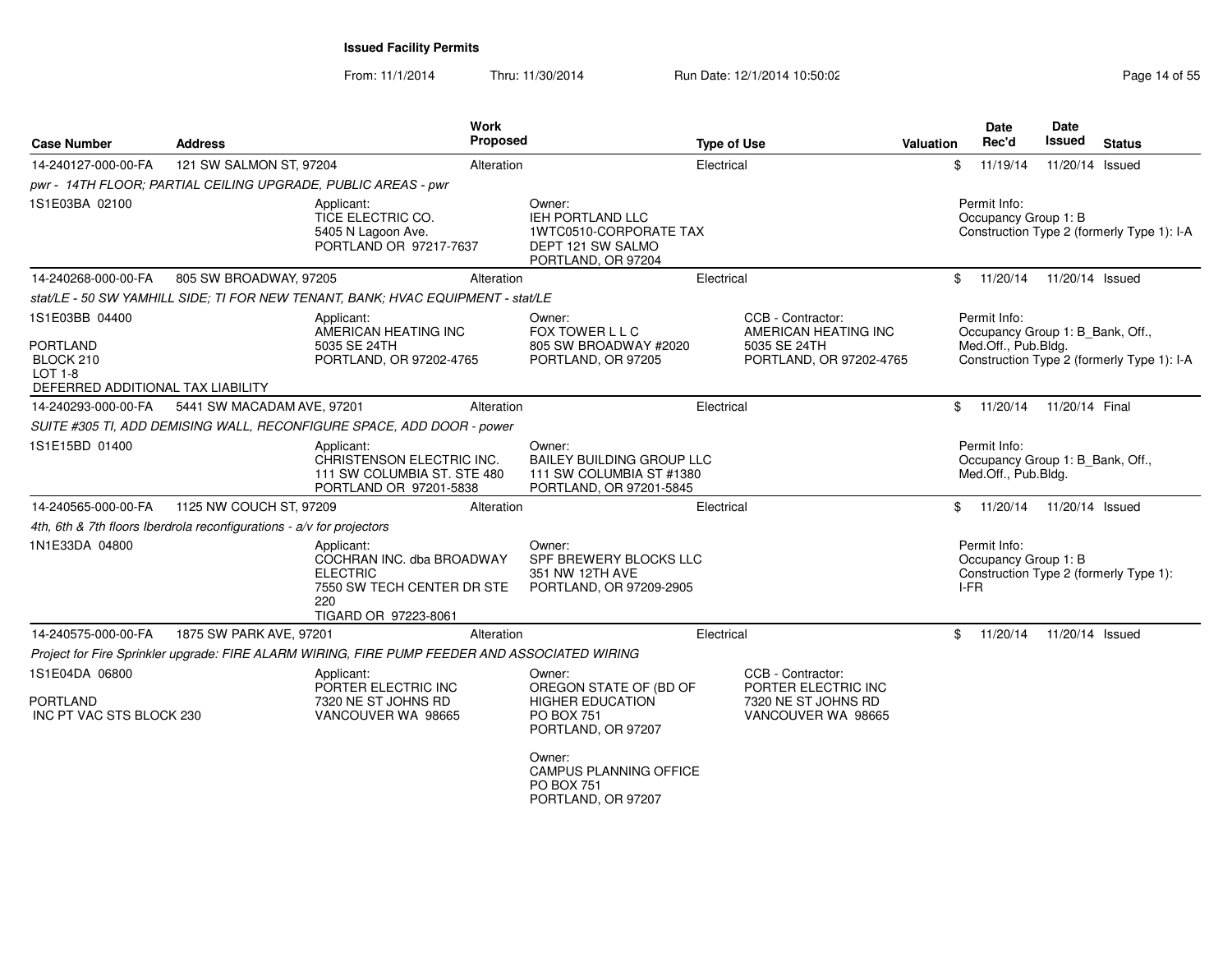|                                                                   |                              | Work                                                                                                 | <b>Proposed</b>                          |                                                                                                                                                                   |           | <b>Date</b><br>Rec'd                 | <b>Date</b><br>Issued |                                            |
|-------------------------------------------------------------------|------------------------------|------------------------------------------------------------------------------------------------------|------------------------------------------|-------------------------------------------------------------------------------------------------------------------------------------------------------------------|-----------|--------------------------------------|-----------------------|--------------------------------------------|
| <b>Case Number</b>                                                | <b>Address</b>               |                                                                                                      |                                          | <b>Type of Use</b>                                                                                                                                                | Valuation |                                      |                       | <b>Status</b>                              |
| 14-240629-000-00-FA                                               | 2421 SE 11TH AVE, 97214      |                                                                                                      | Alteration                               | Electrical                                                                                                                                                        |           | \$11/20/14                           | 11/20/14 Final        |                                            |
|                                                                   |                              | egress lights- TENANT 4, ADD DEMISING WALL FOR CREATION OF 2 SUITES (3 & 4), ADD ADA TOILET ROOM     |                                          |                                                                                                                                                                   |           |                                      |                       |                                            |
| 1S1E02CD 09200                                                    |                              | Applicant:<br>SQUIRES ELECTRIC INC.<br>PO BOX 16851<br>PORTLAND OR 97292-0851                        | Owner:<br><b>JAMES R ALLAN</b><br>Owner: | 2770 NW IMPERIAL TER<br>PORTLAND, OR 97210-3316                                                                                                                   |           | Permit Info:<br>Factory, Mod.Hazard  |                       | Occupancy Group 1: F-1_Industrial Plant -  |
|                                                                   |                              |                                                                                                      | <b>MARILYN M ALLAN</b>                   | 2770 NW IMPERIAL TER<br>PORTLAND, OR 97210-3316                                                                                                                   |           |                                      |                       |                                            |
| 14-155109-000-00-FA                                               | 421 SW 5TH AVE, 97204        |                                                                                                      | Alteration                               | Electrical                                                                                                                                                        | \$.       | 5/9/14                               |                       | 11/20/14 Under Inspection                  |
|                                                                   |                              | 6 LIKE FOR LIKE REPLACEMENT WSHP'S ON 1ST THRU 4TH FLOORS *** NO PLANS ***                           |                                          |                                                                                                                                                                   |           |                                      |                       |                                            |
| 1N1E34CC 04100<br><b>PORTLAND</b><br>BLOCK 175                    |                              | Applicant:<br><b>MULTNOMAH CT FACILITIES</b><br>MANAGEMENT<br>Attn. Don Novak                        | Owner:<br>401 N DIXON ST                 | MULTNOMAH COUNTY(LEASED<br>PORTLAND, OR 97227-1865                                                                                                                |           |                                      |                       |                                            |
| LOT 3&4<br>LAND & IMPS SEE R566916 (R667717901)<br>FOR OTHER IMPS |                              | 401 N. DIXON ST<br>PORTLAND, OR 97227-1865                                                           | Owner:<br>401 N DIXON ST                 | JPMORGAN CHASE BANK NA<br>PORTLAND, OR 97227-1865                                                                                                                 |           |                                      |                       |                                            |
| 14-228095-000-00-FA                                               | 1000 SW BROADWAY, 97205      |                                                                                                      | Alteration                               | Electrical                                                                                                                                                        |           | \$10/21/14                           |                       | 11/21/14 Under Inspection                  |
| #1555 D'Ascenzo Expansion - power                                 |                              |                                                                                                      |                                          |                                                                                                                                                                   |           |                                      |                       |                                            |
| 1S1E03BB 02400<br><b>PORTLAND</b><br>BLOCK 182<br>LOT 5-8         |                              | Applicant:<br>DYNALECTRIC CO.<br>5711 SW HOOD AVE.<br>PORTLAND OR 97239-3716                         | Owner:                                   | ONE THOUSAND BROADWAY<br><b>BLDG LTD PARTNERSHIP</b><br>805 SW BROADWAY STE 2020<br>PORTLAND, OR 97205                                                            |           |                                      |                       |                                            |
| 14-240821-000-00-FA                                               | 111 SW 5TH AVE, 97204-3626   |                                                                                                      | Alteration                               | Electrical                                                                                                                                                        |           | \$ 11/21/14 11/21/14 Issued          |                       |                                            |
| T-17/18 Survey Monkey TI - HVAC                                   |                              |                                                                                                      |                                          |                                                                                                                                                                   |           |                                      |                       |                                            |
| 1N1E34CD 01300                                                    |                              | Applicant:<br>SIEMENS INDUSTRY INC.<br>15201 NW GREENBRIER PKWY<br>STE A4<br>BEAVERTON OR 97006-5720 |                                          |                                                                                                                                                                   |           | Permit Info:<br>Occupancy Group 1: B |                       | Construction Type 2 (formerly Type 1): I-A |
| 14-224364-000-00-FA                                               | 3100 NW INDUSTRIAL ST, 97210 |                                                                                                      | Alteration                               | Electrical                                                                                                                                                        |           |                                      |                       | \$ 10/11/14 11/21/14 Under Inspection      |
|                                                                   |                              |                                                                                                      |                                          | pwr - ELECTRIC METER FARM, INSIDE WORK INCLUDES NEW ROOMS WITH FULL HEIGHT WALLS FOR METER STORAGE, TESTING & OFFICES. OUTSIDE AREA IS 2 EXTERIOR CONCRETE & FEN\ |           |                                      |                       |                                            |
| 1N1E29CA 00600                                                    |                              | Applicant:<br>TICE ELECTRIC CO.                                                                      | Owner:                                   | PORTLAND GENERAL ELECTRIC                                                                                                                                         |           |                                      |                       |                                            |
| <b>GUILDS ADD</b><br><b>BLOCK1</b><br>LOT 4-7 TL 600              |                              | 5405 N Lagoon Ave.<br>PORTLAND OR 97217-7637                                                         | CO.                                      | 1WTC0510-CORPORATE TAX<br>DEPT 121 SW SALMO<br>PORTLAND, OR 97204                                                                                                 |           |                                      |                       |                                            |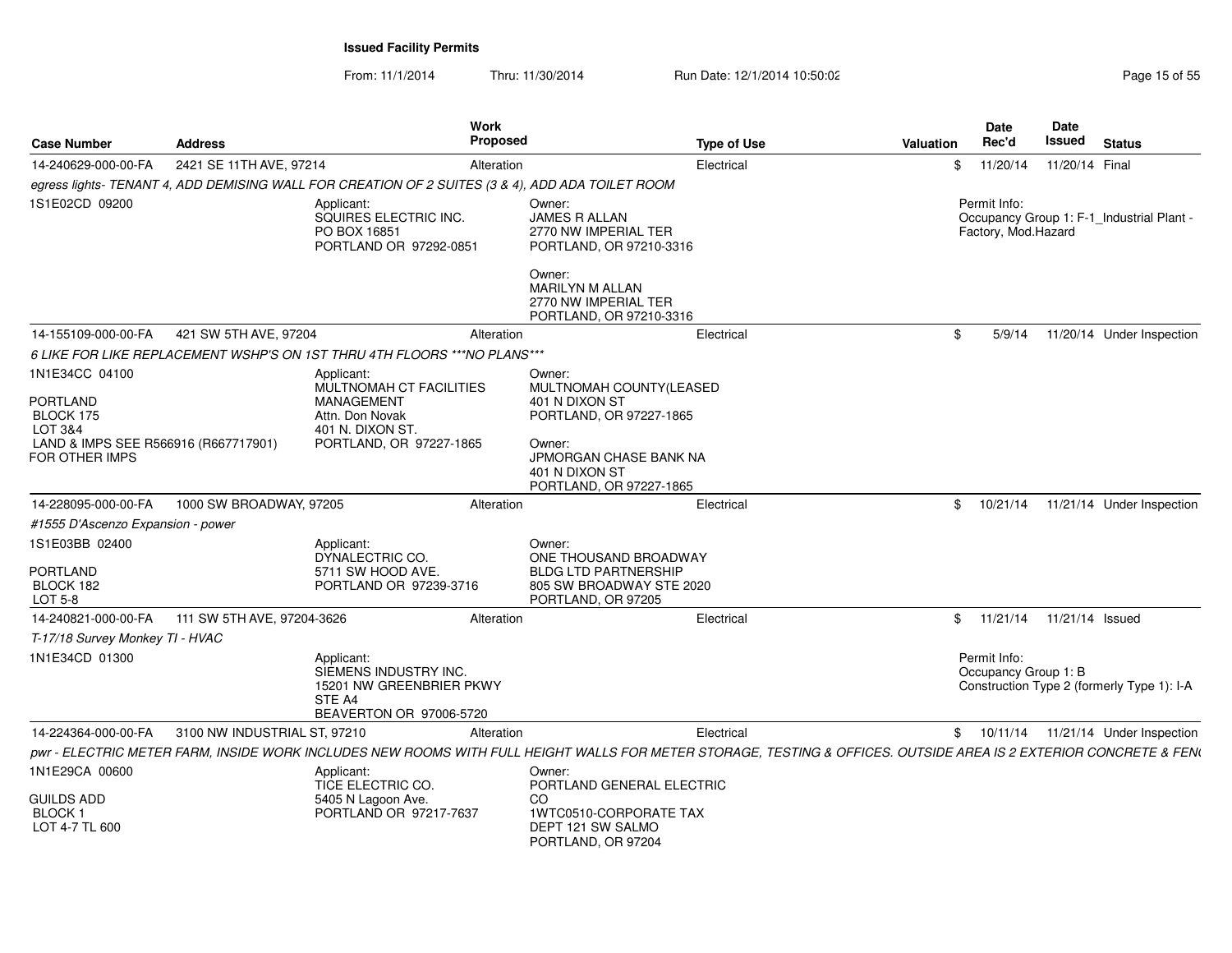| <b>Case Number</b>                                                        | <b>Address</b>            | Work<br>Proposed                                                                                                                                                |                                                                                                     | <b>Type of Use</b> | Valuation | <b>Date</b><br>Rec'd                                                    | Date<br>Issued  | <b>Status</b>                              |
|---------------------------------------------------------------------------|---------------------------|-----------------------------------------------------------------------------------------------------------------------------------------------------------------|-----------------------------------------------------------------------------------------------------|--------------------|-----------|-------------------------------------------------------------------------|-----------------|--------------------------------------------|
| 14-240831-000-00-FA                                                       | 2201 NE LLOYD BLVD, 97232 | Alteration                                                                                                                                                      |                                                                                                     | Electrical         | \$        | 11/21/14                                                                |                 | 11/21/14 Under Inspection                  |
|                                                                           |                           | power - NORTH ENTRY AT THE EAST END OF MALL NEW ENTRY GLASS SCREEN STORE FRONT AND CANOPY HANGING OFF EXISTING CONCRETE, RENOVATION OF VESTIBULE AND NEW CONC   |                                                                                                     |                    |           |                                                                         |                 |                                            |
| 1N1E35BA 00101                                                            |                           | Applicant:<br>DYNALECTRIC CO.<br>5711 SW HOOD AVE.<br>PORTLAND OR 97239-3716                                                                                    | Owner:<br>CAPREF LLOYD CENTER LLC<br>2201 LLOYD CENTER<br>PORTLAND, OR 97232                        |                    |           |                                                                         |                 |                                            |
| 14-241051-000-00-FA                                                       | 837 SW 11TH AVE, 97205    | Alteration                                                                                                                                                      |                                                                                                     | Electrical         | \$        | 11/21/14                                                                |                 | 11/21/14 Under Inspection                  |
| #1012 Sink & Receptacle outlet - power                                    |                           |                                                                                                                                                                 |                                                                                                     |                    |           |                                                                         |                 |                                            |
| 1S1E04AA 00400<br>PORTLAND<br>BLOCK 259<br>LOT 3&4                        |                           | Applicant:<br>LEAR ELECTRIC COMPANY INC.<br>6002 NE 112TH AVE<br>PORTLAND, OR 97220-1012<br>5140 SE CIR AVE                                                     | Owner:<br><b>EASTERN WESTERN</b><br><b>CORPORATION</b><br>PO BOX 3228<br>PORTLAND, OR 97208-3228    |                    |           |                                                                         |                 |                                            |
| 14-241057-000-00-FA                                                       | 121 SW MORRISON ST, 97204 | Alteration                                                                                                                                                      |                                                                                                     | Electrical         | \$        | 11/21/14                                                                |                 | 11/21/14 Under Inspection                  |
|                                                                           |                           | power - 4TH FLOOR; ANGELI LAW EXPANSION, REMOVE SOME PARTITION WALLS, DOORS, REMOVE PORTION OF CORRIDOR WALL TO EXTEND CORRIDOR INTO EXPANSION AREA, ADD WALLS, |                                                                                                     |                    |           |                                                                         |                 |                                            |
| 1S1E03BA 02700                                                            |                           | Applicant:<br>COCHRAN INC. dba BROADWAY                                                                                                                         | Owner:<br>TERRACE TOWER USA-                                                                        |                    |           | Permit Info:<br>Occupancy Group 1: B_Bank, Off.,                        |                 |                                            |
| <b>PORTLAND</b><br>BLOCK 15<br><b>LOT 1-4</b><br>LOT 7&8 EXC W 75'        |                           | <b>ELECTRIC</b><br>7550 SW TECH CENTER DR STE<br>220<br>TIGARD OR 97223-8061                                                                                    | PORTLAND INC<br>121 SW MORRISON ST #250<br>PORTLAND, OR 97204-3179                                  |                    |           | Med.Off., Pub.Bldg.                                                     |                 | Construction Type 2 (formerly Type 1): I-A |
| 14-241105-000-00-FA                                                       | 2020 SW 4TH AVE, 97201    | Alteration                                                                                                                                                      |                                                                                                     | Electrical         | \$        | 11/21/14                                                                | 11/21/14 Issued |                                            |
| 10th fl Lifewise TI - voice/data/strobes                                  |                           |                                                                                                                                                                 |                                                                                                     |                    |           |                                                                         |                 |                                            |
| 1S1E03CC 01000<br>SOUTH AUDITORIUM ADD<br><b>BLOCK B</b><br>LOT 2 TL 1000 |                           | Applicant:<br>POINT MONITOR CORP.<br>5863 LAKEVIEW BLVD #100<br>LAKE OSWEGO, OR 97035-7058                                                                      | Owner:<br>PARKSIDE CENTER ASSOCIATES<br><b>LLC</b><br>810 NW MARSHALL ST #300<br>PORTLAND, OR 97209 |                    |           |                                                                         |                 |                                            |
| 14-227305-000-00-FA                                                       | 1120 NW COUCH ST, 97209   | Alteration                                                                                                                                                      |                                                                                                     | Electrical         | \$        | 10/18/14                                                                | 11/21/14 Issued |                                            |
|                                                                           |                           | power - 5TH FLOOR TI: PERKINS COIE. FLOORING. PAINT. PATCH. ELEC. PLBG - server room area                                                                       |                                                                                                     |                    |           |                                                                         |                 |                                            |
| 1N1E33DA 04900                                                            |                           | Applicant:<br>COCHRAN INC. dba BROADWAY<br><b>ELECTRIC</b><br>7550 SW TECH CENTER DR STE<br>220<br>TIGARD OR 97223-8061                                         | Owner:<br>MEPT BREWERY BLOCK 2 LLC<br>PO BOX 320099<br>ALEXANDRIA, VA 22320-0156                    |                    |           | Permit Info:<br>Occupancy Group 1: B_Bank, Off.,<br>Med.Off., Pub.Bldg. |                 |                                            |
| 14-241140-000-00-FA                                                       | 100 SW MARKET ST, 97201   | Alteration                                                                                                                                                      |                                                                                                     | Electrical         | \$        | 11/21/14                                                                | 11/21/14 Issued |                                            |
|                                                                           |                           | 1ST FL & ATRIUM+BSMT BIKE HUB & SHOWERS & RESTROOM UPGRDS FLRS 1-7 - HVAC controls                                                                              |                                                                                                     |                    |           |                                                                         |                 |                                            |
| 1S1E03CB 00700<br>SOUTH AUDITORIUM ADD<br><b>BLOCK A</b><br>LOT 2 TL 700  |                           | Applicant:<br>MCKINSTRY CO LLC<br>16970 NE MASON ST, SUITE 100<br>PORTLAND OR 97230-7398                                                                        | Owner:<br><b>CSHV FIRST AND MARKET LLC</b><br>1420 FIFTH AVE #2020<br>SEATTLE, WA 98101-2337        |                    |           | Permit Info:<br>Occupancy Group 1: B_Bank, Off.,<br>Med.Off., Pub.Bldg. |                 | Construction Type 2 (formerly Type 1): I-A |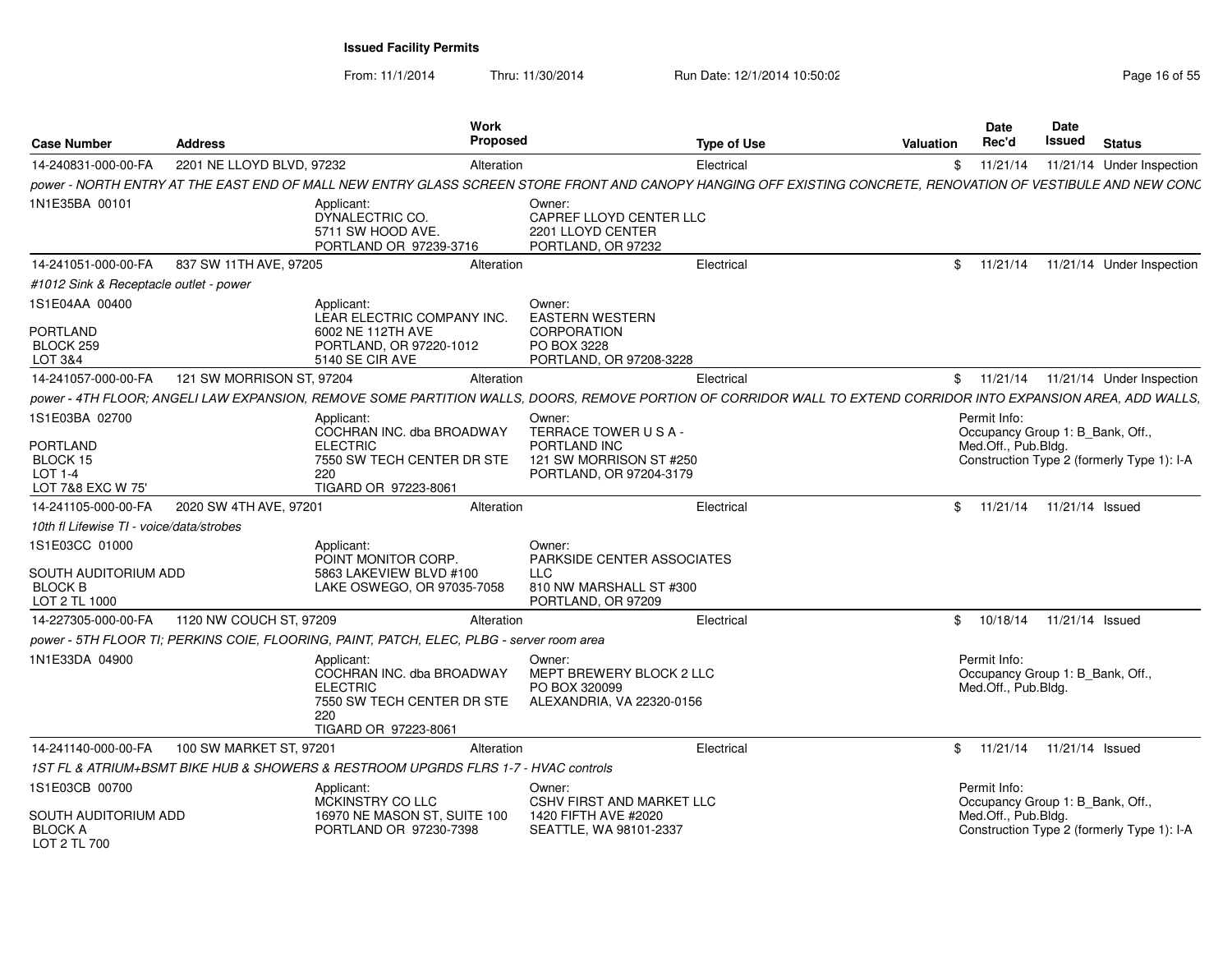| <b>Case Number</b>                                                                                                                         | <b>Address</b>               |                                                                                                                                                                     | Work<br>Proposed            |                                                                                                        | <b>Type of Use</b>                      | <b>Valuation</b> | <b>Date</b><br>Rec'd                             | Date<br>Issued  | <b>Status</b>                                |
|--------------------------------------------------------------------------------------------------------------------------------------------|------------------------------|---------------------------------------------------------------------------------------------------------------------------------------------------------------------|-----------------------------|--------------------------------------------------------------------------------------------------------|-----------------------------------------|------------------|--------------------------------------------------|-----------------|----------------------------------------------|
| 14-227309-000-00-FA                                                                                                                        | 15849 N LOMBARD ST, 97203    |                                                                                                                                                                     | Alteration                  |                                                                                                        | Electrical                              | \$               | 10/18/14                                         | 11/21/14 Issued |                                              |
|                                                                                                                                            |                              | power - SAXCO - APPROX 4896 SF TENANT IMPROVEMENT WITHIN EXISTING WAREHOUSE SPACE - EXPAND OFFICE AREA INCLUDING NEW INTERIOR WALLS, DOORS, FINISHES, PLUMBING ANI  |                             |                                                                                                        |                                         |                  |                                                  |                 |                                              |
| 2N1W24 02100                                                                                                                               |                              | Applicant:<br>CAPITOL ELECTRIC CO INC.<br>11401 NE MARX ST.<br>PORTLAND OR 97220-1041                                                                               | Owner:<br>Owner:            | <b>CALWEST INDUSTRIAL</b><br>800 5TH AVE STE 4100<br>SEATTLE, WA 98104-3100                            |                                         |                  |                                                  |                 |                                              |
|                                                                                                                                            |                              |                                                                                                                                                                     |                             | PROPERTIES LLC<br>800 5TH AVE STE 4100<br>SEATTLE, WA 98104-3100                                       |                                         |                  |                                                  |                 |                                              |
| 14-241164-000-00-FA                                                                                                                        | 825 NE MULTNOMAH ST - Unit 1 |                                                                                                                                                                     | Alteration                  | Electrical                                                                                             |                                         |                  | \$ 11/21/14 11/21/14 Issued                      |                 |                                              |
|                                                                                                                                            |                              | hvac stat - SUITE 110 ADVANTIS CREDIT UNION 2.204 SQ FT PERMANENT BRANCH LOCATION, INTERIOR UPGRADES, DEMO AND ADD NEW WALLS FOR OFFICE, BREAK ROOM, CONFERENCE R(  |                             |                                                                                                        |                                         |                  |                                                  |                 |                                              |
| 1N1E35BB 90002                                                                                                                             |                              | Applicant:                                                                                                                                                          | Owner:<br><b>PACIFICORP</b> |                                                                                                        |                                         |                  |                                                  |                 |                                              |
| LLOYD CENTER TOWER CONDOMINIUM<br>LOT <sub>1</sub><br><b>DEPT OF REVENUE</b>                                                               |                              | PHILLIS CONSTRUCTION CO<br>9409 NE COLFAX ST<br>PORTLAND OR 97220                                                                                                   |                             | 700 NE MULTNOMAH ST 7TH FLR<br>PORTLAND, OR 97232                                                      |                                         |                  |                                                  |                 |                                              |
| 14-241464-000-00-FA                                                                                                                        | 4805 NE GLISAN ST, 97213     |                                                                                                                                                                     | Alteration                  |                                                                                                        | Electrical                              | \$               | 11/24/14                                         | 11/24/14 Issued |                                              |
|                                                                                                                                            |                              | power, fire alarm - PPMC 6E & M DROP CEILING REPLACEMENT FOR MENTAL HEALTH ARENA                                                                                    |                             |                                                                                                        |                                         |                  |                                                  |                 |                                              |
| 1N2E31BD 04100<br>SECTION 31 1N 2E                                                                                                         |                              | Applicant:<br>OREGON ELECTRIC<br>CONSTRUCTION INC. /DBA                                                                                                             | Owner:                      | PROVIDENCE HEALTH<br>4400 NE HALSEY ST BLDG 2 #190                                                     |                                         |                  | Permit Info:<br>Occupancy Group 1: 11.1          |                 | Construction Type 2 (formerly Type 1):       |
| TL 4100 9.54 ACRES                                                                                                                         |                              | OREGON ELECTRIC GROUP.<br>1709 SE 3RD AVE.<br>PORTLAND OR 97214-4547                                                                                                | Owner:                      | PORTLAND, OR 97213-1545<br>SERVICES-OREGON<br>4400 NE HALSEY ST BLDG 2 #190<br>PORTLAND, OR 97213-1545 |                                         | I-FR             |                                                  |                 |                                              |
| 14-241465-000-00-FA                                                                                                                        | 1022 SW SALMON ST, 97205     |                                                                                                                                                                     | Alteration                  |                                                                                                        | Electrical                              |                  | \$ 11/24/14 11/24/14 Issued                      |                 |                                              |
|                                                                                                                                            |                              | hvat stat relocate - 1ST FLOOR TI; NEW WALLS TO CREATE TWO OFFICES, DEMO STAIR AND RECONFIGURE, RAILING RAMP IN LOBBY AREA, POCKET DOOR BETWEEN CONFERENCE ROOM AND |                             |                                                                                                        |                                         |                  |                                                  |                 |                                              |
| 1S1E04AA 02700                                                                                                                             |                              | Applicant:<br>WILLAMETTE HVAC INC.                                                                                                                                  | Owner:                      | 1022 SW SALMON LLC                                                                                     |                                         |                  | Permit Info:<br>Occupancy Group 1: B             |                 |                                              |
| <b>PORTLAND</b><br>BLOCK 248<br><b>LOT 7&amp;8</b>                                                                                         |                              | 3075 SW 234TH AV # 206<br>HLLSBORO OR 97123                                                                                                                         |                             | 1121 SW SALMON ST<br>PORTLAND, OR 97205                                                                |                                         |                  | $II-1HR$                                         |                 | Construction Type 2 (formerly Type 1):       |
| 14-241767-000-00-FA                                                                                                                        | 123 NE 3RD AVE, 97232        |                                                                                                                                                                     | Alteration                  |                                                                                                        | Electrical                              | \$               | 11/24/14                                         |                 | 11/24/14 Under Inspection                    |
|                                                                                                                                            |                              | pwr - SUITE 004;TI; NEW WALLS AND DOORS FOR OFFICES, CONFERENCE ROOM, BREAKROOM, OPEN OFFICE SPACE - pwr                                                            |                             |                                                                                                        |                                         |                  |                                                  |                 |                                              |
| 1N1E34DA 02800                                                                                                                             |                              | Applicant:<br>FIVE STAR ELECTRIC INC                                                                                                                                | Owner:                      | BRIDGEHEAD DEVELOPMENT LLC FIVE STAR ELECTRIC INC                                                      | CCB - Contractor:                       |                  | Permit Info:<br>Occupancy Group 1: B Bank, Off., |                 |                                              |
| EAST PORTLAND<br>BLOCK 68<br>INC PT VAC ST LOT 1&8<br>LOT 2&3&6&7<br>INC PT VAC ST LOT 4&5; HISTORIC<br>PROPERTY: POTENTIAL ADDITIONAL TAX |                              | 756 SW BAILEY AVE<br>HILLSBORO OR 97123                                                                                                                             |                             | 1001 SE WATER AVE #120<br>PORTLAND, OR 97214-2147                                                      | 756 SW BAILEY AVE<br>HILLSBORO OR 97123 |                  | Med.Off., Pub.Bldg.                              |                 | Construction Type 2 (formerly Type 1): III-A |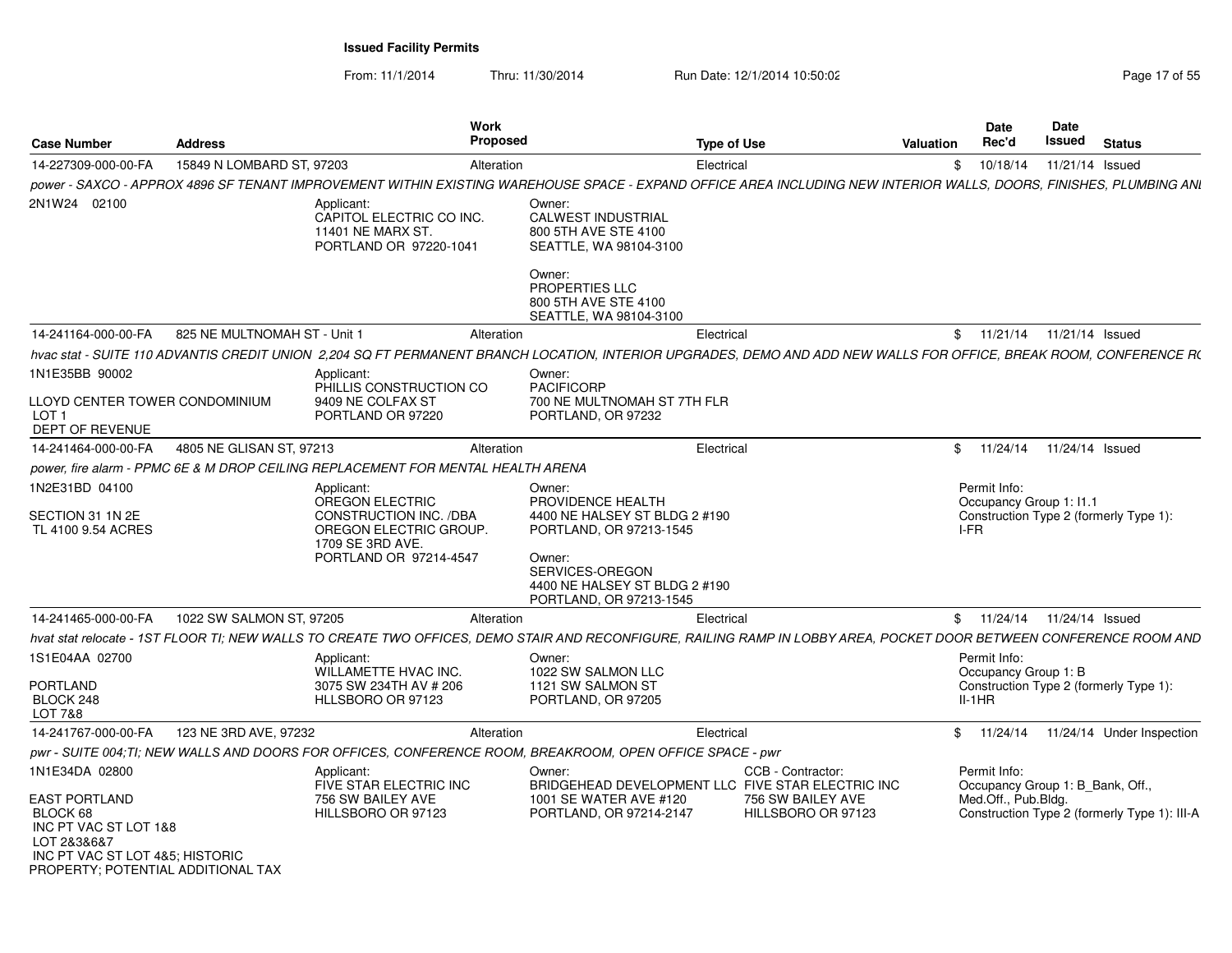|                                                                                                                              |                                                        | Work                                                                                                                            |                                                                                                                                                                                                      |                                      | Date                                                                    | Date                      |                                            |
|------------------------------------------------------------------------------------------------------------------------------|--------------------------------------------------------|---------------------------------------------------------------------------------------------------------------------------------|------------------------------------------------------------------------------------------------------------------------------------------------------------------------------------------------------|--------------------------------------|-------------------------------------------------------------------------|---------------------------|--------------------------------------------|
| <b>Case Number</b>                                                                                                           | <b>Address</b>                                         | Proposed                                                                                                                        |                                                                                                                                                                                                      | <b>Type of Use</b><br>Valuation      | <b>Rec'd</b>                                                            | Issued                    | Status                                     |
| 14-241883-000-00-FA                                                                                                          | 720 SW WASHINGTON ST, 97205                            | Alteration                                                                                                                      | Electrical                                                                                                                                                                                           |                                      | \$11/24/14                                                              |                           | 11/24/14 Issued                            |
|                                                                                                                              |                                                        |                                                                                                                                 | hvac stat - CADMUS 3RD AND 4TH FLOORS: REMOVE SELECTED WALLS. RECONFIGURE FOR OPEN OFFICE. OFFICES. DOORS. RELITES. CONFERENCE ROOM. BREAK ROOM. HALF WALL ON 3R                                     |                                      |                                                                         |                           |                                            |
| 1N1E34CC 06600<br>PORTLAND<br>BLOCK 213<br>LOT 1&2&7&8                                                                       |                                                        | Applicant:<br>HUNTER-DAVISSON INC.<br>1800 SE PERSHING ST.<br>PORTLAND OR 97202-2338                                            | Owner:<br><b>GPO MORGAN LLC</b><br>720 SW WASHINGTON ST #630<br>PORTLAND, OR 97205-3508                                                                                                              |                                      | Permit Info:<br>Occupancy Group 1: B_Bank, Off.,<br>Med.Off., Pub.Bldg. |                           |                                            |
| 14-242107-000-00-FA                                                                                                          | 2303 SE 28TH PL, 97214                                 | Alteration                                                                                                                      | Electrical                                                                                                                                                                                           |                                      |                                                                         |                           | \$ 11/25/14 11/25/14 Under Inspection      |
|                                                                                                                              |                                                        |                                                                                                                                 | pwr (elevator) - COMPLETE RE-ROOF, SEISMIC BRACING OF ROOF PARAPETS, FIBER-REINFORCED COMPOSITE OVERLAY ON GYM ROOF, CONSTRUCT A NEW APX 600 SQ FT ELEVATOR SHAFT                                    |                                      |                                                                         |                           |                                            |
| 1S1E01CC 04900                                                                                                               |                                                        | Applicant:<br>ELECTRICAL CONSTRUCTION                                                                                           | Owner:<br>SCHOOL DISTRICT NO 1                                                                                                                                                                       |                                      | Permit Info:<br>Occupancy Group 1: E_School                             |                           |                                            |
| VANS ADD<br><b>BLOCK 1-3 TL 4900</b>                                                                                         |                                                        | CO. (a dba for EC COMPANY)<br>PO BOX 10286<br>PORTLAND OR 97296-0286                                                            | PO BOX 3107<br>PORTLAND, OR 97208-3107                                                                                                                                                               |                                      |                                                                         |                           | Construction Type 2 (formerly Type 1): I-A |
| 14-242112-000-00-FA                                                                                                          | 4805 NE GLISAN ST, 97213                               | Alteration                                                                                                                      | Electrical                                                                                                                                                                                           |                                      | \$ 11/25/14 11/25/14 Issued                                             |                           |                                            |
|                                                                                                                              |                                                        | power - PPMC 1P PHARMACY NEW CLEAN ROOM HVAC UNIT UPGRADE                                                                       |                                                                                                                                                                                                      |                                      |                                                                         |                           |                                            |
| 1N2E31BD 04100<br>SECTION 31 1N 2E<br>TL 4100 9.54 ACRES                                                                     |                                                        | Applicant:<br>OREGON ELECTRIC<br>CONSTRUCTION INC. /DBA<br>OREGON ELECTRIC GROUP.                                               | Owner:<br>PROVIDENCE HEALTH<br>4400 NE HALSEY ST BLDG 2 #190<br>PORTLAND, OR 97213-1545                                                                                                              |                                      | Permit Info:<br>Occupancy Group 1: I1.1<br>I-FR                         |                           | Construction Type 2 (formerly Type 1):     |
|                                                                                                                              |                                                        | 1709 SE 3RD AVE.<br>PORTLAND OR 97214-4547                                                                                      | Owner:<br>SERVICES-OREGON<br>4400 NE HALSEY ST BLDG 2 #190<br>PORTLAND, OR 97213-1545                                                                                                                |                                      |                                                                         |                           |                                            |
| 14-134769-000-00-FA                                                                                                          | 3147 SW SAM JACKSON PARK RD, 97201                     | Alteration                                                                                                                      | Electrical                                                                                                                                                                                           |                                      | 4/3/14<br>\$                                                            |                           | 11/25/14 Under Inspection                  |
| 4th fl #450.17 X-Ray - power                                                                                                 |                                                        |                                                                                                                                 |                                                                                                                                                                                                      |                                      |                                                                         |                           |                                            |
| 1S1E09AD 00100<br>SECTION 09 1S 1E<br>TL 100 0.65 ACRES<br>LAND & IMPS<br>SEE R327835 (R991091601) FOR IMPS AND<br>AIR SPACE |                                                        | Applicant:<br>OREGON ELECTRIC<br>CONSTRUCTION INC. /DBA<br>OREGON ELECTRIC GROUP.<br>1709 SE 3RD AVE.<br>PORTLAND OR 97214-4547 | Owner:<br>OREGON STATE OF(LEASED<br>3181 SW SAM JACKSON PARK RD<br>PORTLAND, OR 97239<br>Owner:<br><b>BRIM OHSU</b><br>3181 SW SAM JACKSON PARK RD<br>PORTLAND, OR 97239<br>Owner:<br>MAIL STOP PP E |                                      | Permit Info:<br>Occupancy Group 1: B_Bank, Off.,<br>Med.Off., Pub.Bldg. |                           |                                            |
|                                                                                                                              |                                                        |                                                                                                                                 | 3181 SW SAM JACKSON PARK RD<br>PORTLAND, OR 97239                                                                                                                                                    |                                      |                                                                         |                           |                                            |
| 14-233584-000-00-FA                                                                                                          | 722 SW 2ND AVE, 97204                                  | Alteration                                                                                                                      | Electrical                                                                                                                                                                                           |                                      | \$                                                                      | 11/3/14  11/25/14  Issued |                                            |
|                                                                                                                              | pwr - PUSH/PULL FOR 120 TON WATER COOLED CHILLER - pwr |                                                                                                                                 |                                                                                                                                                                                                      |                                      |                                                                         |                           |                                            |
| 1S1E03BA 03300                                                                                                               |                                                        | Applicant:<br><b>INC</b>                                                                                                        | Owner:<br>ACCURATE ELECTRIC UNLIMITED PORTLAND COMMUNITY COLLEGE ACCURATE ELECTRIC UNLIMITED<br>PO BOX 19000                                                                                         | CCB - Contractor:<br>INC             |                                                                         |                           |                                            |
|                                                                                                                              |                                                        | PO BOX 871866<br>VANCOUVER, WA 98687                                                                                            | PORTLAND, OR 97280-0990                                                                                                                                                                              | PO BOX 871866<br>VANCOUVER, WA 98687 |                                                                         |                           |                                            |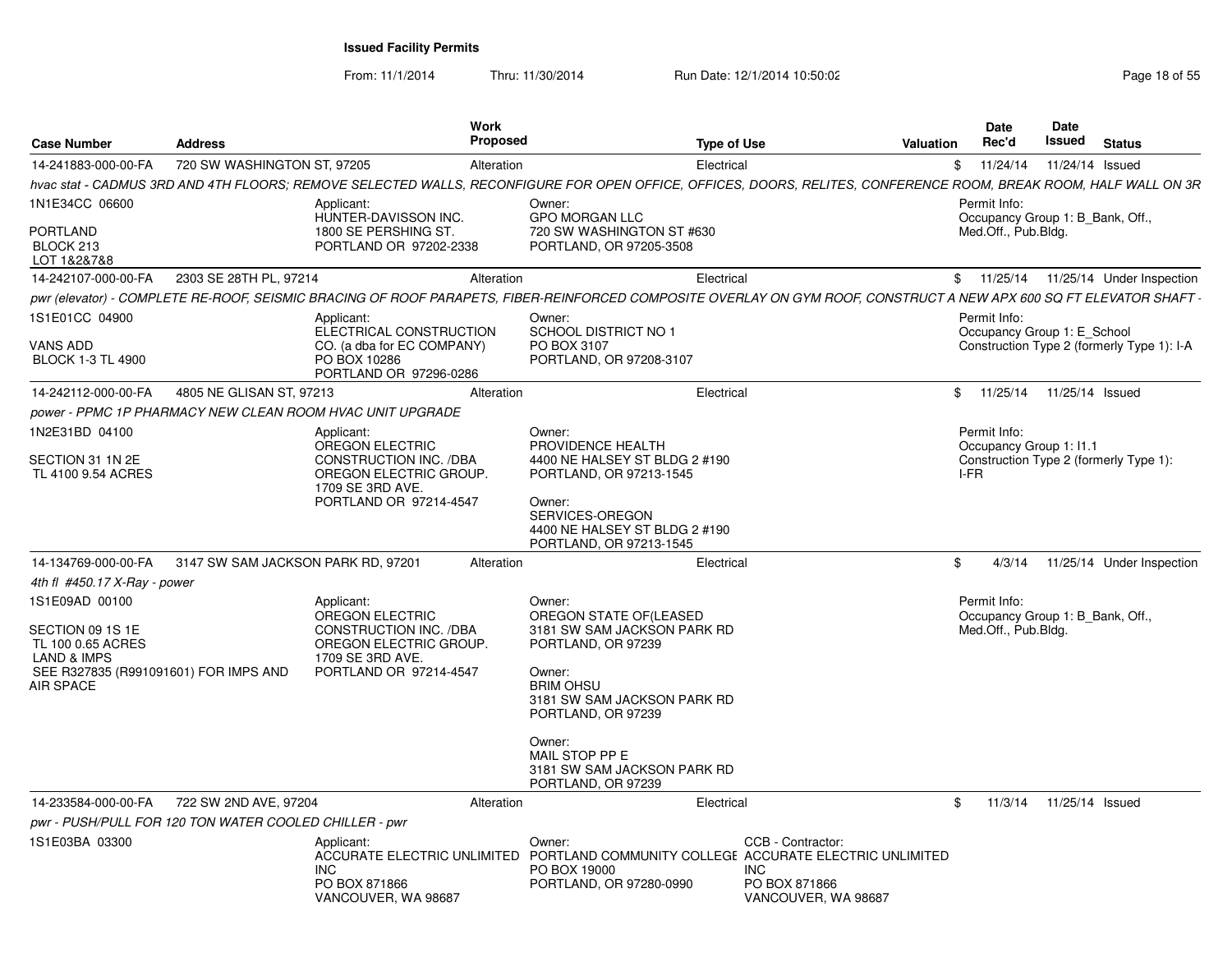From: 11/1/2014Thru: 11/30/2014 Run Date: 12/1/2014 10:50:02 Research 2010 19:05 Page 19 of 55

| <b>Case Number</b>                                                                                                                         | <b>Address</b>              |                                                                                                               | <b>Work</b><br><b>Proposed</b> |                                                                                                                   | <b>Type of Use</b>                                                                                                                                   | <b>Valuation</b> |     | <b>Date</b><br>Rec'd | <b>Date</b><br>Issued                                          | <b>Status</b>                                |
|--------------------------------------------------------------------------------------------------------------------------------------------|-----------------------------|---------------------------------------------------------------------------------------------------------------|--------------------------------|-------------------------------------------------------------------------------------------------------------------|------------------------------------------------------------------------------------------------------------------------------------------------------|------------------|-----|----------------------|----------------------------------------------------------------|----------------------------------------------|
| 14-242525-000-00-FA                                                                                                                        | 720 SW WASHINGTON ST, 97205 |                                                                                                               | Alteration                     |                                                                                                                   | Electrical                                                                                                                                           |                  | \$. | 11/25/14             | 11/25/14 Issued                                                |                                              |
|                                                                                                                                            |                             | power - DEMO EXISTING DOMESTIC COLD WATER BOOSTER PUMP AND REPLACE WITH NEW                                   |                                |                                                                                                                   |                                                                                                                                                      |                  |     |                      |                                                                |                                              |
| 1N1E34CC 06600                                                                                                                             |                             | Applicant:                                                                                                    |                                |                                                                                                                   |                                                                                                                                                      |                  |     |                      |                                                                |                                              |
| PORTLAND<br>BLOCK 213<br>LOT 1&2&7&8                                                                                                       |                             | MCKINSTRY CO LLC<br>16970 NE MASON ST, SUITE 100<br>PORTLAND OR 97230-7398                                    |                                |                                                                                                                   |                                                                                                                                                      |                  |     |                      |                                                                |                                              |
| 14-228090-000-00-FA                                                                                                                        | 111 SW COLUMBIA ST, 97258   |                                                                                                               | Alteration                     |                                                                                                                   | Electrical                                                                                                                                           |                  | \$  | 10/21/14             |                                                                | 11/26/14 Under Inspection                    |
| #1180 UNUM TI - power                                                                                                                      |                             |                                                                                                               |                                |                                                                                                                   |                                                                                                                                                      |                  |     |                      |                                                                |                                              |
| 1S1E03BD 01700                                                                                                                             |                             | Applicant:                                                                                                    |                                | Owner:                                                                                                            |                                                                                                                                                      |                  |     | Permit Info:         |                                                                |                                              |
| PORTLAND<br>BLOCK 129<br><b>LOT 1-8</b>                                                                                                    |                             | CHRISTENSON ELECTRIC INC.<br>111 SW COLUMBIA ST. STE 480<br>PORTLAND OR 97201-5838                            |                                | <b>COLUMBIA SQUARE LLC</b><br>111 SW COLUMBIA ST #1380<br>PORTLAND, OR 97201-5845                                 |                                                                                                                                                      |                  |     | Occupancy Group 1: B |                                                                | Construction Type 2 (formerly Type 1): I-A   |
| 14-242821-000-00-FA                                                                                                                        | 123 NE 3RD AVE, 97232       |                                                                                                               | Alteration                     |                                                                                                                   | Electrical                                                                                                                                           |                  |     | \$11/26/14           |                                                                | 11/26/14 Under Inspection                    |
|                                                                                                                                            |                             |                                                                                                               |                                |                                                                                                                   | fire alarm wiring - SUITE 004;TI; NEW WALLS AND DOORS FOR OFFICES, CONFERENCE ROOM, BREAKROOM, OPEN OFFICE SPACE, CEILING, ELEC, - fire alarm wiring |                  |     |                      |                                                                |                                              |
| 1N1E34DA 02800                                                                                                                             |                             | Applicant:                                                                                                    |                                | Owner:                                                                                                            | CCB - Contractor:                                                                                                                                    |                  |     | Permit Info:         |                                                                |                                              |
| EAST PORTLAND<br>BLOCK 68<br>INC PT VAC ST LOT 1&8<br>LOT 2&3&6&7<br>INC PT VAC ST LOT 4&5; HISTORIC<br>PROPERTY; POTENTIAL ADDITIONAL TAX |                             | POINT MONITOR CORP<br>5863 lakeview blyd<br>lake oswego or 97035                                              |                                | 1001 SE WATER AVE #120<br>PORTLAND, OR 97214-2147                                                                 | BRIDGEHEAD DEVELOPMENT LLC POINT MONITOR CORP<br>5863 lakeview blyd<br>lake oswego or 97035                                                          |                  |     | Med.Off., Pub.Bldg.  | Occupancy Group 1: B_Bank, Off.,                               | Construction Type 2 (formerly Type 1): III-A |
| 14-243151-000-00-FA                                                                                                                        | 2305 SE 82ND AVE            |                                                                                                               | Alteration                     |                                                                                                                   | Electrical                                                                                                                                           |                  | \$  | 11/26/14             | 11/26/14 Issued                                                |                                              |
|                                                                                                                                            |                             |                                                                                                               |                                |                                                                                                                   | pwr - VoIP UPGRADE TO NETWORK ROOMS; 4 NEW EMERGENCY PANELS FEED FROM GENERATOR AND NORMAL PWR; ADD TRANSFER SWITCH -pwr                             |                  |     |                      |                                                                |                                              |
| 1S2E05DD 00300 A1                                                                                                                          |                             | Applicant:<br><b>ONEILL ELECTRIC INC.</b><br>4444 SE 27TH AVE<br>PORTLAND OR 97202-3608                       |                                | Owner:<br>Gil Gilgan<br>PORTLAND COMMUNITY<br><b>COLLEGE DIST</b><br>12000 SW 49TH AVE<br>PORTLAND, OR 97219-7197 |                                                                                                                                                      |                  |     |                      |                                                                |                                              |
| 14-233216-000-00-FA                                                                                                                        | 919 NE 19TH AVE, 97232      |                                                                                                               | Alteration                     |                                                                                                                   | Electrical                                                                                                                                           |                  | \$  | 11/3/14              | 11/3/14 Final                                                  |                                              |
|                                                                                                                                            |                             | voice/data - SUITE 252S; CUT IN TWO RELITES IN WALL, ADD WALLS FOR OFFICE, DOOR, RELITE, CEILING, ELEC        |                                |                                                                                                                   |                                                                                                                                                      |                  |     |                      |                                                                |                                              |
| 1N1E35AC 00100                                                                                                                             |                             | Applicant:                                                                                                    |                                | Owner:                                                                                                            |                                                                                                                                                      |                  |     | Permit Info:         |                                                                |                                              |
| SULLIVANS ADD<br><b>BLOCK 36 TL 100</b>                                                                                                    |                             | TELECOMM MANAGEMENT INC<br>PO BOX 1293<br>LAKE OSWEGO, OR 97035                                               |                                | <b>WESTON INVESTMENT CO LLC</b><br>2154 NE BROADWAY #200<br>PORTLAND, OR 97232-1561                               |                                                                                                                                                      |                  |     | Occupancy Group 1: B |                                                                | Construction Type 2 (formerly Type 1): II-A  |
| 14-233214-000-00-FA                                                                                                                        | 7409 N LEADBETTER RD, 97203 |                                                                                                               | Alteration                     |                                                                                                                   | Electrical                                                                                                                                           |                  | \$  | 11/3/14              | 11/3/14 Final                                                  |                                              |
|                                                                                                                                            |                             | AMERICAN TIRE TI - security (7433 N Leadbetter)Note: This permit replaces permit #14-231911 ET                |                                |                                                                                                                   |                                                                                                                                                      |                  |     |                      |                                                                |                                              |
| 2N1W25A 01100                                                                                                                              |                             | Applicant:<br>ELECTRICAL CONSTRUCTION<br>CO. (a dba for EC COMPANY)<br>PO BOX 10286<br>PORTLAND OR 97296-0286 |                                | Owner:<br>LIT INDUSTRIAL LTD<br><b>PARTNERSHIP</b><br>1717 MCKINNEY AVE #1900<br>DALLAS, TX 75202-1253            |                                                                                                                                                      |                  |     | Permit Info:         | Occupancy Group 1: S-1_Storage -<br>Moderate Hazard, Warehouse | Construction Type 2 (formerly Type 1): V-B   |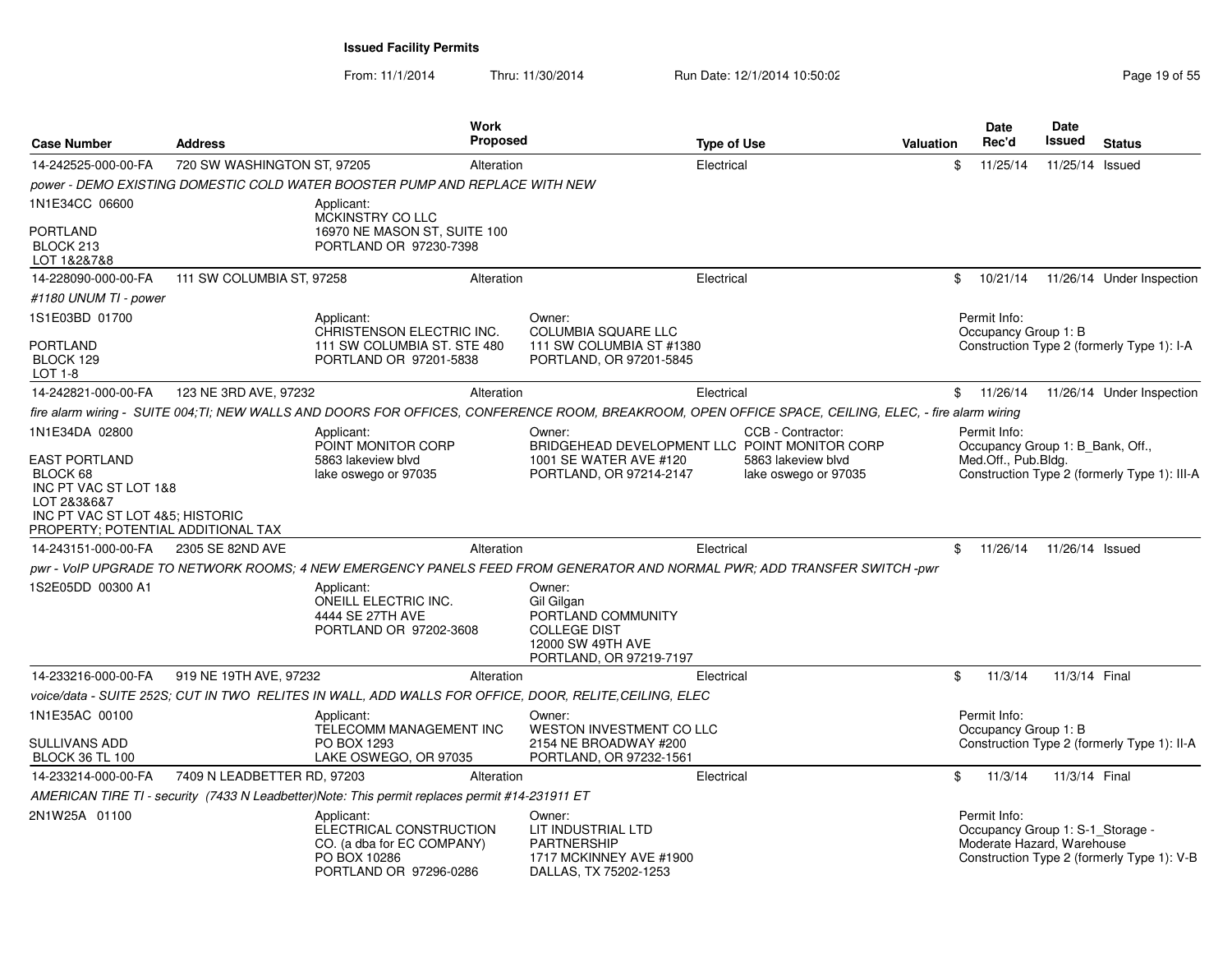| <b>Case Number</b>                                         | <b>Address</b>                                             |                                                                                                                         | Work<br><b>Proposed</b> |                                                                                                                                                                                     | <b>Type of Use</b>                                                                                                                                             | <b>Valuation</b> | <b>Date</b><br>Rec'd    |         | <b>Date</b><br>Issued                                          | <b>Status</b> |                                                                                    |
|------------------------------------------------------------|------------------------------------------------------------|-------------------------------------------------------------------------------------------------------------------------|-------------------------|-------------------------------------------------------------------------------------------------------------------------------------------------------------------------------------|----------------------------------------------------------------------------------------------------------------------------------------------------------------|------------------|-------------------------|---------|----------------------------------------------------------------|---------------|------------------------------------------------------------------------------------|
| 14-218001-000-00-FA                                        | 2201 NE LLOYD BLVD, 97232                                  |                                                                                                                         | Alteration              |                                                                                                                                                                                     | Electrical                                                                                                                                                     | \$               |                         | 9/26/14 |                                                                |               | 11/3/14 Under Inspection                                                           |
|                                                            |                                                            | power - SPACE B228 BEST BUY MOBIL TENANT RELOCATION *** BID ESTIMATE***                                                 |                         |                                                                                                                                                                                     |                                                                                                                                                                |                  |                         |         |                                                                |               |                                                                                    |
| 1N1E35BA 00101                                             |                                                            | Applicant:<br>DYNALECTRIC CO.<br>5711 SW HOOD AVE.<br>PORTLAND OR 97239-3716                                            |                         | Owner:<br>CAPREF LLOYD CENTER LLC<br>2201 LLOYD CENTER<br>PORTLAND, OR 97232                                                                                                        |                                                                                                                                                                |                  | Permit Info:<br>Station |         |                                                                |               | Occupancy Group 1: M Store, Service<br>Construction Type 2 (formerly Type 1): II-A |
| 14-209669-000-00-FA                                        | 2201 NE LLOYD BLVD, 97232                                  |                                                                                                                         | Alteration              |                                                                                                                                                                                     | Electrical                                                                                                                                                     | \$               |                         | 9/9/14  |                                                                |               | 11/3/14 Under Inspection                                                           |
|                                                            |                                                            |                                                                                                                         |                         |                                                                                                                                                                                     | power - RENOVATE HALSEY & MULTNOMAH ST ENTRANCES PER LU 14-169847DZ. NEW VESTIBULE AND STOREFRONT ON HALSEY: ON MULTNOMAH - NEW STOREFRONT, REMOVAL OF SOFFIT1 |                  |                         |         |                                                                |               |                                                                                    |
| 1N1E35BA 00101                                             |                                                            | Applicant:<br>DYNALECTRIC CO.<br>5711 SW HOOD AVE.<br>PORTLAND OR 97239-3716                                            |                         | Owner:<br>CAPREF LLOYD CENTER LLC<br>2201 LLOYD CENTER<br>PORTLAND, OR 97232                                                                                                        |                                                                                                                                                                |                  |                         |         |                                                                |               |                                                                                    |
| 14-233223-000-00-FA                                        | 7409 N LEADBETTER RD, 97203                                |                                                                                                                         | Alteration              |                                                                                                                                                                                     | Electrical                                                                                                                                                     |                  | \$11/3/14               |         | 11/3/14 Final                                                  |               |                                                                                    |
|                                                            |                                                            |                                                                                                                         |                         |                                                                                                                                                                                     | LV SECURITY SYSTEM W/CCTV. SITE: AMERICAN TIRE DSTRB. TYCO JOB 83-28340-1Note: This permit replaces permit #14-231911 ET(7433 N Leadbetter) AMERICAN TIRE TI   |                  |                         |         |                                                                |               |                                                                                    |
| 2N1W25A 01100                                              |                                                            | Applicant:<br>TYCO INTEGRATED SECURITY LL( LIT INDUSTRIAL LTD<br>2815 SW 153RD DR<br>BEAVERTON, OR 97006-5101           |                         | Owner:<br><b>PARTNERSHIP</b><br>1717 MCKINNEY AVE #1900<br>DALLAS, TX 75202-1253                                                                                                    |                                                                                                                                                                |                  | Permit Info:            |         | Occupancy Group 1: S-1 Storage -<br>Moderate Hazard, Warehouse |               | Construction Type 2 (formerly Type 1): V-B                                         |
| 14-233265-000-00-FA                                        | 2305 SE 82ND AVE                                           |                                                                                                                         | Alteration              |                                                                                                                                                                                     | Electrical                                                                                                                                                     | \$               |                         | 11/3/14 |                                                                |               | 11/3/14 Under Inspection                                                           |
|                                                            |                                                            | feeder/ panel & 4 circuits, prep for TI (pwr)ROOM 107 REMODEL FOR RETAIL TENANT SPACE - pwr                             |                         |                                                                                                                                                                                     |                                                                                                                                                                |                  |                         |         |                                                                |               |                                                                                    |
| 1S2E05DD 00300 A1                                          |                                                            | Applicant:<br>ELECTRICAL CONSTRUCTION<br>CO. (a dba for EC COMPANY)<br>PO BOX 10286<br>PORTLAND OR 97296-0286           |                         | Owner:<br>Gil Gilgan<br>PORTLAND COMMUNITY<br><b>COLLEGE DIST</b><br>12000 SW 49TH AVE<br>PORTLAND, OR 97219-7197                                                                   |                                                                                                                                                                |                  |                         |         |                                                                |               |                                                                                    |
| 14-233437-000-00-FA                                        | 5115 N GREELEY AVE                                         |                                                                                                                         | Alteration              |                                                                                                                                                                                     | Electrical                                                                                                                                                     | \$               |                         | 11/3/14 | 11/3/14 Final                                                  |               |                                                                                    |
| 504530 PM 165 RCC Additional Data Stations                 |                                                            |                                                                                                                         |                         |                                                                                                                                                                                     |                                                                                                                                                                |                  |                         |         |                                                                |               |                                                                                    |
| 1N1E21BA 10304<br><b>MADRONA BLUFF</b><br>LOT <sub>4</sub> |                                                            | Applicant:<br>COCHRAN INC. dba BROADWAY<br><b>ELECTRIC</b><br>7550 SW TECH CENTER DR STE<br>220<br>TIGARD OR 97223-8061 |                         | Owner:<br>KAISER FOUNDATION HEALTH<br>500 NE MULTNOMAH ST #100<br>PORTLAND, OR 97232-2031<br>Owner:<br>PLAN OF THE NORTHWEST<br>500 NE MULTNOMAH ST #100<br>PORTLAND, OR 97232-2031 |                                                                                                                                                                |                  |                         |         |                                                                |               |                                                                                    |
| 14-233446-000-00-FA                                        | 1401 NE 68TH AVE, 97213                                    |                                                                                                                         | Alteration              |                                                                                                                                                                                     | Electrical                                                                                                                                                     | \$               |                         | 11/3/14 | 11/3/14 Issued                                                 |               |                                                                                    |
|                                                            | pwr - ELECTRONIC CONTROLS DESIGN BUILD UPGRADE / UPS - pwr |                                                                                                                         |                         |                                                                                                                                                                                     |                                                                                                                                                                |                  |                         |         |                                                                |               |                                                                                    |
| 1N2E32 00100                                               |                                                            | Applicant:<br>ELECTRICAL CONSTRUCTION<br>CO. (a dba for EC COMPANY)<br>PO BOX 10286<br>PORTLAND OR 97296-0286           |                         | Owner:<br>MULTNOMAH COUNTY<br>401 N DIXON ST<br>PORTLAND, OR 97227-1865                                                                                                             |                                                                                                                                                                |                  | Permit Info:<br>I-FR    |         | Occupancy Group 1: 11.1                                        |               | Construction Type 2 (formerly Type 1):                                             |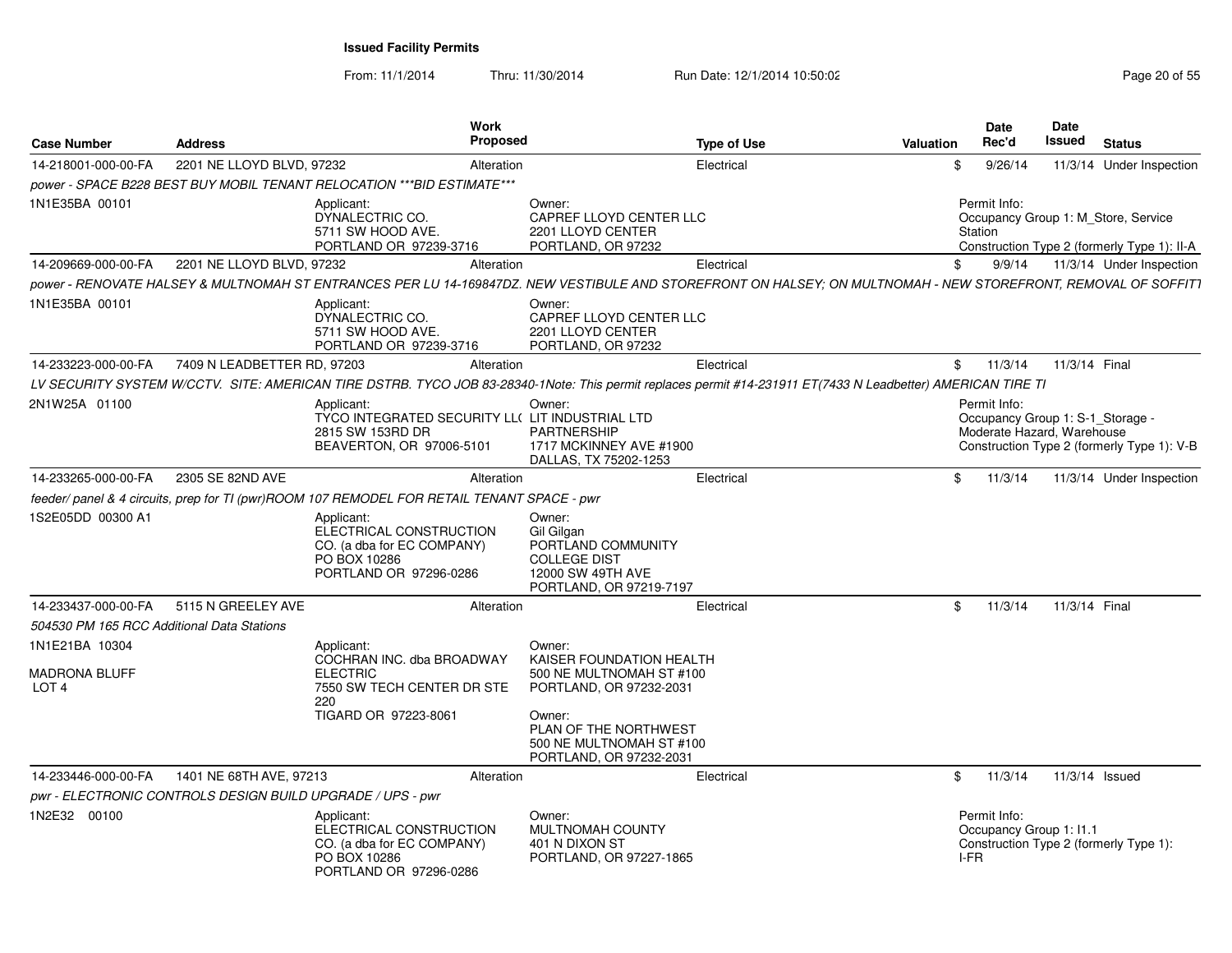From: 11/1/2014Thru: 11/30/2014 Run Date: 12/1/2014 10:50:02 Research 2010 12:00 Page 21 of 55

| <b>Case Number</b>                                                                                                                     | <b>Address</b>                           | <b>Work</b><br><b>Proposed</b>                                                                                                                                        |                                                                                                  | <b>Type of Use</b>                                                                     | Valuation | <b>Date</b><br>Rec'd                                                    | Date<br>Issued | <b>Status</b>                              |
|----------------------------------------------------------------------------------------------------------------------------------------|------------------------------------------|-----------------------------------------------------------------------------------------------------------------------------------------------------------------------|--------------------------------------------------------------------------------------------------|----------------------------------------------------------------------------------------|-----------|-------------------------------------------------------------------------|----------------|--------------------------------------------|
| 14-228224-000-00-FA                                                                                                                    | 10123 SE MARKET ST, 97216                | Alteration                                                                                                                                                            |                                                                                                  | Electrical                                                                             | \$        | 10/21/14                                                                | 11/3/14 Final  |                                            |
|                                                                                                                                        | pwr - PENTHOUSE BOILER REPLACEMENT - pwr |                                                                                                                                                                       |                                                                                                  |                                                                                        |           |                                                                         |                |                                            |
| 1S2E04A 02300                                                                                                                          |                                          | Applicant:<br>STONER ELECTRIC, INC.                                                                                                                                   | Owner:<br>PORTLAND ADVENTIST MEDICAL                                                             |                                                                                        |           | Permit Info:<br>Occupancy Group 1: I-2                                  |                |                                            |
| <b>EVERGLADE</b><br>LOT 6&7 TL 2300<br>SPLIT MAP R159228 (R261601510)                                                                  |                                          | 1904 SE OCHOCO ST.<br>MILWAUKIE OR 97222-7315                                                                                                                         | 10123 SE MARKET ST<br>PORTLAND, OR 97216-2532                                                    |                                                                                        |           |                                                                         |                | Construction Type 2 (formerly Type 1): I-A |
|                                                                                                                                        |                                          |                                                                                                                                                                       | Owner:<br><b>CENTER</b><br>10123 SE MARKET ST<br>PORTLAND, OR 97216-2532                         |                                                                                        |           |                                                                         |                |                                            |
| 14-233567-000-00-FA                                                                                                                    | 1001 SE WATER AVE, 97214                 | Alteration                                                                                                                                                            |                                                                                                  | Electrical                                                                             | \$        | 11/3/14                                                                 |                | 11/3/14 Under Inspection                   |
|                                                                                                                                        |                                          | pwr - SUITE 490; TI, REMOVE ALL PARTITION WALLS, CREATE OPEN OFFICE AREA, TEMPERED GLASS PARTITION WALLS FOR OFFICES, WORK ROOM, DOORS, RELITES, SLIDING DOOR, BREAK, |                                                                                                  |                                                                                        |           |                                                                         |                |                                            |
| 1S1E03AD 01400<br><b>EAST PORTLAND</b><br><b>BLOCK7</b><br>LOT 1-8 TL 1400<br>HISTORIC PROPERTY 15 YR 2005<br>POTENTIAL ADDITIONAL TAX |                                          | Applicant:<br>STONER ELECTRIC, INC.<br>1904 SE OCHOCO ST.<br>MILWAUKIE OR 97222-7315                                                                                  | Owner:<br>EASTBANK COMMERCE CENTER<br><b>LLC</b><br>1001 SE WATER AVE #120<br>PORTLAND, OR 97214 |                                                                                        |           |                                                                         |                |                                            |
| 14-233601-000-00-FA                                                                                                                    | 501 N DIXON ST, 97227                    | Alteration                                                                                                                                                            |                                                                                                  | Electrical                                                                             | \$        | 11/3/14                                                                 | 11/3/14 Final  |                                            |
|                                                                                                                                        |                                          | pwr - RECONNECT REPLACEMENT BOOSTER HEATER FOR DISHWASHER - pwr                                                                                                       |                                                                                                  |                                                                                        |           |                                                                         |                |                                            |
| 1N1E27DC 06600<br><b>ELIZABETH IRVINGS ADD</b><br><b>BLOCK 18 TL 6600</b>                                                              |                                          | Applicant:<br>FIVE STAR ELECTRIC INC<br>756 SW BAILEY AVE<br>HILLSBORO OR 97123                                                                                       | Owner:<br>SCHOOL DISTRICT NO 1(LEASED<br>PO BOX 3107<br>PORTLAND, OR 97208-3107                  | CCB - Contractor:<br>FIVE STAR ELECTRIC INC<br>756 SW BAILEY AVE<br>HILLSBORO OR 97123 |           |                                                                         |                |                                            |
|                                                                                                                                        |                                          |                                                                                                                                                                       | Owner:<br><b>MULTNOMAH COUNTY</b><br>PO BOX 3107<br>PORTLAND, OR 97208-3107                      |                                                                                        |           |                                                                         |                |                                            |
| 14-139980-000-00-FA                                                                                                                    | 2525 SW 1ST AVE, 97201                   | Alteration                                                                                                                                                            |                                                                                                  | Electrical                                                                             | \$        | 4/14/14                                                                 |                | 11/4/14 Under Inspection                   |
|                                                                                                                                        |                                          | power, fire alarm - PARKING LEVEL BIKE ENCLOSURE/STORAGE, FIRST FLOOR LOCKER ROOM EXPANSION AND EXTERIOR ENTANCE RAMP                                                 |                                                                                                  |                                                                                        |           |                                                                         |                |                                            |
| 1S1E10BB 00900                                                                                                                         |                                          | Applicant:<br>CAPITOL ELECTRIC CO INC.<br>11401 NE MARX ST.<br>PORTLAND OR 97220-1041                                                                                 | Owner:<br><b>KBS ADP PLAZA LLC</b><br>2715 SW 3RD AVE<br>PORTLAND, OR 97201                      |                                                                                        |           | Permit Info:<br>Occupancy Group 1: B Bank, Off.,<br>Med.Off., Pub.Bldg. |                |                                            |
| 14-233684-000-00-FA                                                                                                                    | 720 SW WASHINGTON ST, 97205              | Alteration                                                                                                                                                            |                                                                                                  | Electrical                                                                             | \$        | 11/4/14                                                                 |                | 11/4/14 Under Inspection                   |
|                                                                                                                                        |                                          | power, fire alarm - SUITE 200; TI, REMOVE SOME WALLS, RECONFIGURE FOR OFFICES, COLLABORATION ROOMS, LAB W/SINK, DOORS, RELITES, FLOORING, CEILING, ELEC, PLBG         |                                                                                                  |                                                                                        |           |                                                                         |                |                                            |
| 1N1E34CC 06600                                                                                                                         |                                          | Applicant:<br>CAPITOL ELECTRIC CO INC.                                                                                                                                | Owner:<br><b>GPO MORGAN LLC</b>                                                                  |                                                                                        |           |                                                                         |                |                                            |
| <b>PORTLAND</b><br>BLOCK 213<br>LOT 1&2&7&8                                                                                            |                                          | <b>11401 NE MARX ST.</b><br>PORTLAND OR 97220-1041                                                                                                                    | 720 SW WASHINGTON ST #630<br>PORTLAND, OR 97205-3508                                             |                                                                                        |           |                                                                         |                |                                            |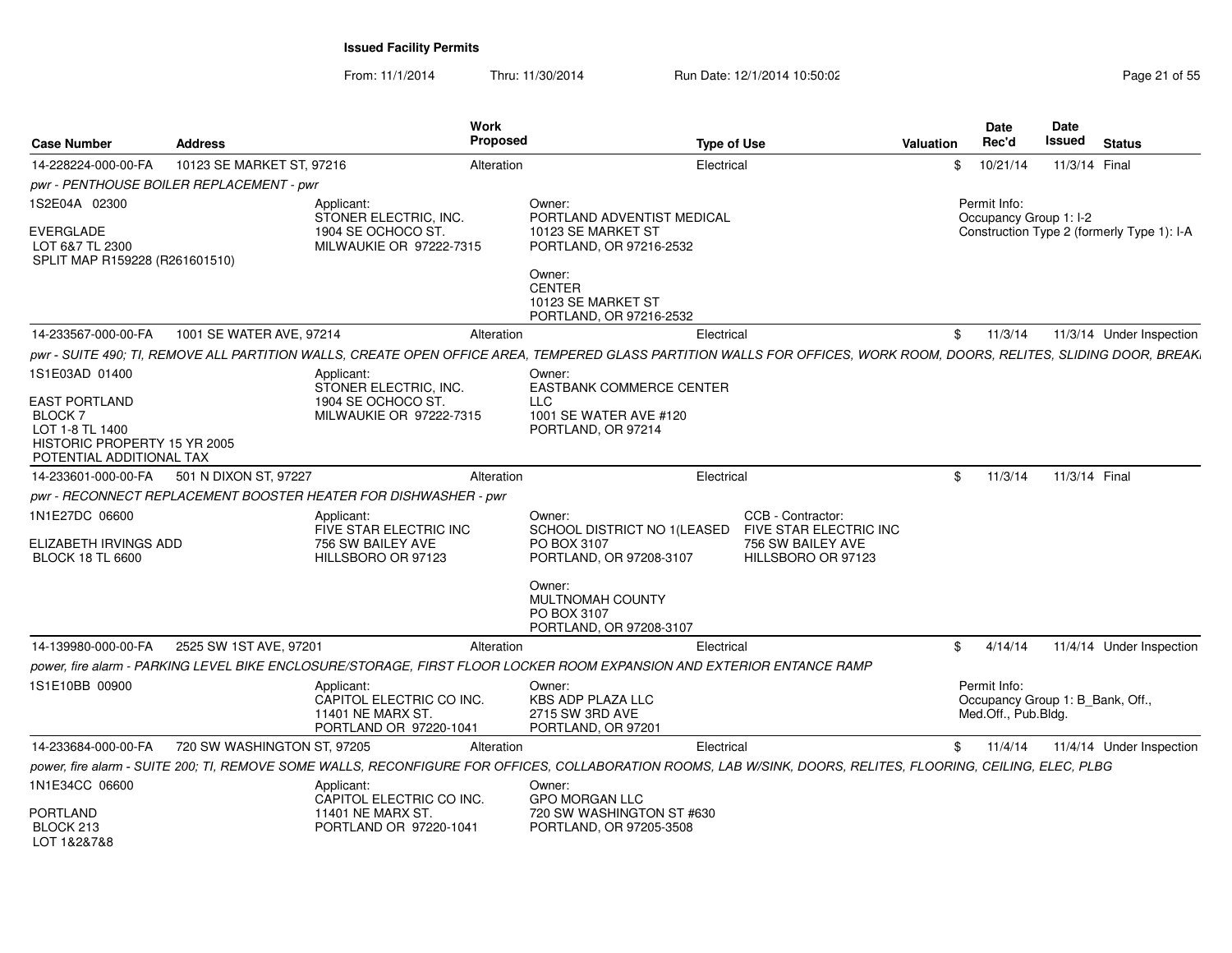From: 11/1/2014

Thru: 11/30/2014 Run Date: 12/1/2014 10:50:02 Research 2010 Page 22 of 55

| <b>Case Number</b>                          | <b>Address</b>                                        | <b>Work</b><br>Proposed                                                                                                                                           |                                                                                    | <b>Type of Use</b> | <b>Valuation</b> | <b>Date</b><br>Rec'd                 | Date<br>Issued | <b>Status</b>                              |
|---------------------------------------------|-------------------------------------------------------|-------------------------------------------------------------------------------------------------------------------------------------------------------------------|------------------------------------------------------------------------------------|--------------------|------------------|--------------------------------------|----------------|--------------------------------------------|
| 14-233713-000-00-FA                         | 501 N GRAHAM ST, 97227                                | Alteration                                                                                                                                                        |                                                                                    | Electrical         | \$               | 11/4/14                              | 11/4/14 Issued |                                            |
|                                             |                                                       | power - 2ND FLOOR CARDIOLOGY - RELOCATE AND RECONFIGURE OFFICE AND CLINIC AREAS INCLUDING REMOVAL AND REBUILD OF PARTITION WALLS, EXPAND TOILET ROOM, ELECTRICAL, |                                                                                    |                    |                  |                                      |                |                                            |
| 1N1E27AC 01000                              |                                                       | Applicant:<br>OREGON ELECTRIC                                                                                                                                     | Owner:<br><b>LEGACY HEALTH SYSTEM</b>                                              |                    |                  |                                      |                |                                            |
| <b>ABENDS ADD</b><br><b>BLOCK 1 TL 1000</b> |                                                       | CONSTRUCTION INC. /DBA<br>OREGON ELECTRIC GROUP.<br>1709 SE 3RD AVE.<br>PORTLAND OR 97214-4547                                                                    | 1919 NW LOVEJOY ST<br>PORTLAND, OR 97209                                           |                    |                  |                                      |                |                                            |
| 14-227762-000-00-FA                         | 1500 SW 1ST AVE, 97201                                | Alteration                                                                                                                                                        |                                                                                    | Electrical         | \$               | 10/20/14                             | 11/4/14 Final  |                                            |
| #620 OSMBE TI - HVAC controls               |                                                       |                                                                                                                                                                   |                                                                                    |                    |                  |                                      |                |                                            |
| 1S1E03CA 00600                              |                                                       | Applicant:<br>ONE ELECTRIC INC                                                                                                                                    | Owner:<br><b>URBAN OFFICE</b>                                                      |                    |                  | Permit Info:<br>Occupancy Group 1: B |                |                                            |
| <b>PORTLAND</b>                             |                                                       | <b>PO BOX 555</b>                                                                                                                                                 | 111 SW COLUMBIA ST #1380                                                           |                    |                  |                                      |                | Construction Type 2 (formerly Type 1): I-A |
| <b>BLOCK 116 TL 600</b>                     |                                                       | NEWPORT OR 97365                                                                                                                                                  | PORTLAND, OR 97201-5845                                                            |                    |                  |                                      |                |                                            |
|                                             |                                                       |                                                                                                                                                                   | Owner:<br><b>PARKING</b><br>111 SW COLUMBIA ST #1380<br>PORTLAND, OR 97201-5845    |                    |                  |                                      |                |                                            |
|                                             |                                                       |                                                                                                                                                                   | Owner:<br><b>FACILITIES</b><br>111 SW COLUMBIA ST #1380<br>PORTLAND, OR 97201-5845 |                    |                  |                                      |                |                                            |
| 14-233941-000-00-FA                         | 1500 SW 1ST AVE, 97201                                | Alteration                                                                                                                                                        |                                                                                    | Electrical         | \$               | 11/4/14                              | 11/4/14 Final  |                                            |
| #620 OSMBE TI - Audio/video installation    |                                                       |                                                                                                                                                                   |                                                                                    |                    |                  |                                      |                |                                            |
| 1S1E03CA 00600                              |                                                       | Applicant:                                                                                                                                                        | Owner:                                                                             |                    |                  | Permit Info:                         |                |                                            |
| <b>PORTLAND</b><br><b>BLOCK 116 TL 600</b>  |                                                       | MAY TECHNOLOGIES INC<br>24023 NE SHEA LN STE 306<br>WOOD VILLAGE OR 97060-1063                                                                                    | <b>URBAN OFFICE</b><br>111 SW COLUMBIA ST #1380<br>PORTLAND, OR 97201-5845         |                    |                  | Occupancy Group 1: B                 |                | Construction Type 2 (formerly Type 1): I-A |
|                                             |                                                       |                                                                                                                                                                   | Owner:<br><b>PARKING</b><br>111 SW COLUMBIA ST #1380<br>PORTLAND, OR 97201-5845    |                    |                  |                                      |                |                                            |
|                                             |                                                       |                                                                                                                                                                   | Owner:<br><b>FACILITIES</b><br>111 SW COLUMBIA ST #1380<br>PORTLAND, OR 97201-5845 |                    |                  |                                      |                |                                            |
| 14-234406-000-00-FA                         | 5331 SW MACADAM AVE, 97201                            | Alteration                                                                                                                                                        |                                                                                    | Electrical         | \$               | 11/5/14                              | 11/5/14 Final  |                                            |
|                                             | Space #283 Plumbing Renovation & water heater - power |                                                                                                                                                                   |                                                                                    |                    |                  |                                      |                |                                            |
| 1S1E15BD 03900                              |                                                       | Applicant:<br>CHRISTENSON ELECTRIC INC.                                                                                                                           | Owner:<br>WATER TOWER BUILDING LLC                                                 |                    |                  | Permit Info:<br>Occupancy Group 1: B |                |                                            |
| SECTION 15 1S 1E<br>TL 3900 3.66 ACRES      |                                                       | 111 SW COLUMBIA ST. STE 480<br>PORTLAND OR 97201-5838                                                                                                             | 111 SW COLUMBIA ST #1380<br>PORTLAND, OR 97239                                     |                    |                  | <b>IV-HT</b>                         |                | Construction Type 2 (formerly Type 1):     |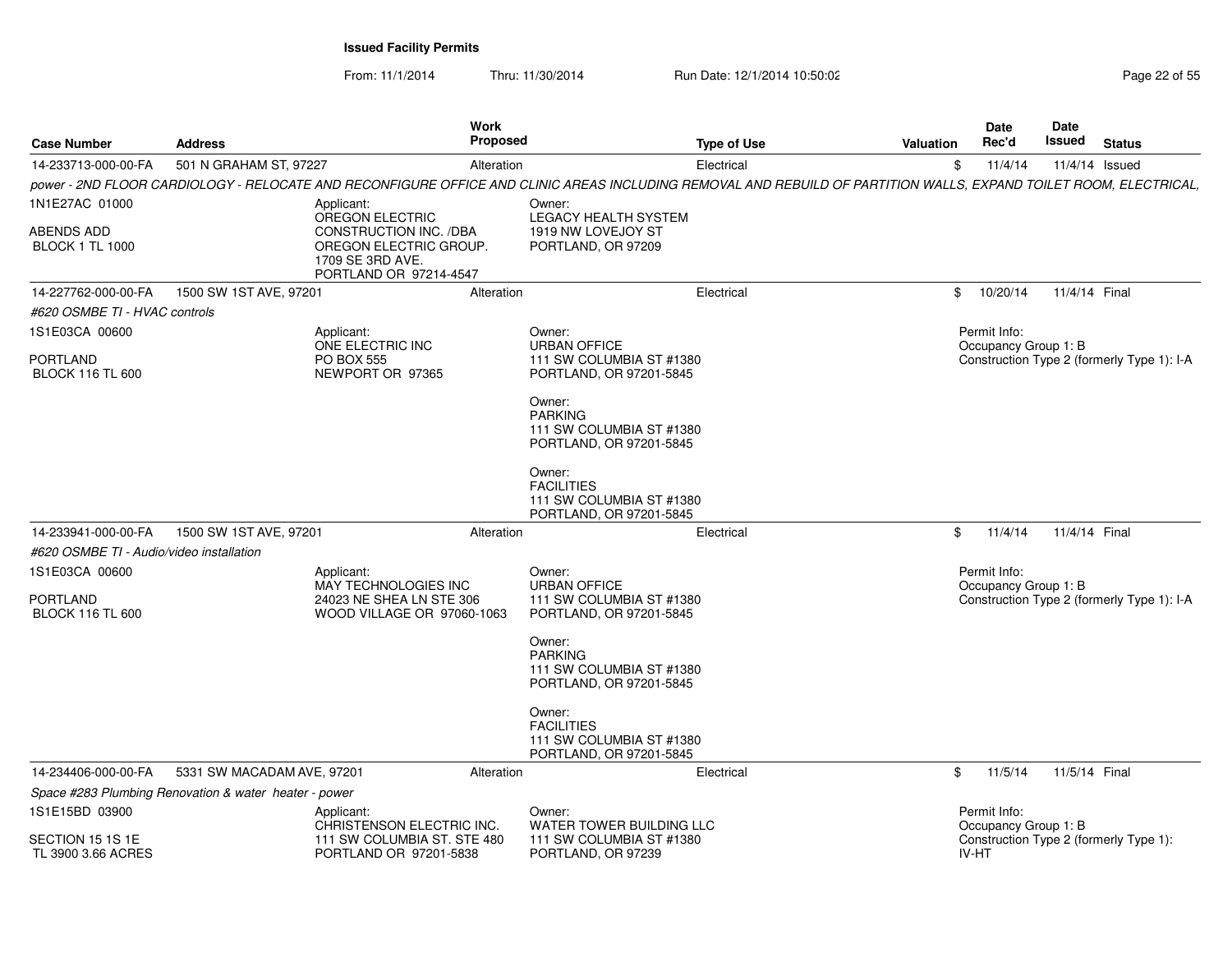| <b>Case Number</b>                                               | <b>Address</b>                                  | <b>Work</b><br><b>Proposed</b>                                                                                          |                                                                                                                                          | <b>Type of Use</b> | Valuation | <b>Date</b><br>Rec'd                | <b>Date</b><br><b>Issued</b><br><b>Status</b>                                  |
|------------------------------------------------------------------|-------------------------------------------------|-------------------------------------------------------------------------------------------------------------------------|------------------------------------------------------------------------------------------------------------------------------------------|--------------------|-----------|-------------------------------------|--------------------------------------------------------------------------------|
| 14-234659-000-00-FA                                              | 110 SW YAMHILL ST, 97204                        | Alteration                                                                                                              |                                                                                                                                          | Electrical         | \$        | 11/5/14                             | 11/5/14 Issued                                                                 |
|                                                                  |                                                 | 2nd & 3rd floors JAMA SOFTWARE - security (cabling only); voice/data; audio/video; sound masking                        |                                                                                                                                          |                    |           |                                     |                                                                                |
| 1S1E03BA 02400<br><b>PORTLAND</b><br>BLOCK 13<br>LOT 1&2         |                                                 | Applicant:<br>APPLIED TECHNICAL SYSTEMS<br>INC.<br>7015 SW McEWAN RD<br>LAKE OSWEGO OR 97035-7830                       | Owner:<br><b>B13 INVESTORS LLC</b><br>111 SW COLUMBIA ST #1380<br>PORTLAND, OR 97201                                                     |                    |           | Permit Info:<br>Med.Off., Pub.Bldg. | Occupancy Group 1: B_Bank, Off.,<br>Construction Type 2 (formerly Type 1): I-B |
| 14-234794-000-00-FA                                              | 4730 N LAGOON AVE, 97217                        | Alteration                                                                                                              |                                                                                                                                          | Electrical         | \$        | 11/5/14                             | 11/5/14 Issued                                                                 |
|                                                                  |                                                 | INSTALL CEILING PROJECTOR IN 1ST FLOOR NORTHEAST CONFERENCE ROOMFL-4730-C12-#9                                          |                                                                                                                                          |                    |           |                                     |                                                                                |
| 1N1E21BC 00900<br>SECTION 21 1N 1E<br>TL 900 5.05 ACRES          |                                                 | Applicant:<br>COCHRAN INC. dba BROADWAY<br><b>ELECTRIC</b><br>7550 SW TECH CENTER DR STE<br>220<br>TIGARD OR 97223-8061 | Owner:<br>PDX DEVELOPMENT<br>5001 N LAGOON AVE<br>PORTLAND, OR 97217-7634                                                                |                    |           |                                     |                                                                                |
| 14-234957-000-00-FA                                              | 4730 N LAGOON AVE, 97217                        | Alteration                                                                                                              |                                                                                                                                          | Electrical         | \$        | 11/6/14                             | 11/6/14 Issued                                                                 |
|                                                                  |                                                 | power - INSTALL CEILING PROJECTOR IN 1ST FLOOR NORTHEAST CONFERENCE ROOMFL-4730-C12-#9                                  |                                                                                                                                          |                    |           |                                     |                                                                                |
| 1N1E21BC 00900<br>SECTION 21 1N 1E<br>TL 900 5.05 ACRES          |                                                 | Applicant:<br>HEIL ELECTRIC CO.<br>8425 SE STARK ST<br>PORTLAND OR 97216-1137                                           | Owner:<br>PDX DEVELOPMENT<br>5001 N LAGOON AVE<br>PORTLAND, OR 97217-7634                                                                |                    |           |                                     |                                                                                |
| 14-234959-000-00-FA                                              | 4435 N CHANNEL AVE                              | Alteration                                                                                                              |                                                                                                                                          | Electrical         | \$        | 11/6/14                             | 11/6/14 Issued                                                                 |
|                                                                  |                                                 | power - CORP 9 ECRS - AV cabling - conference room on the river side, middle of the building                            |                                                                                                                                          |                    |           |                                     |                                                                                |
| 1N1E20 00109A2<br>PARTITION PLAT 2003-38<br>LOT 2 TL 109<br>LAND | IMPS ONLY SEE R610375 (R64983-1511) FOR         | Applicant:<br>HEIL ELECTRIC CO.<br>8425 SE STARK ST<br>PORTLAND OR 97216-1137                                           | Owner:<br>DAIMLER TRUCKS NORTH<br>PO BOX 3820<br>PORTLAND, OR 97208<br>Owner:<br><b>AMERICA LLC</b><br>PO BOX 3820<br>PORTLAND, OR 97208 |                    |           |                                     |                                                                                |
| 14-234960-000-00-FA                                              | 110 SW YAMHILL ST, 97204                        | Alteration                                                                                                              |                                                                                                                                          | Electrical         | \$        | 11/6/14                             | 11/6/14 Issued                                                                 |
|                                                                  | 2nd & 3rd floors JAMA SOFTWARE - access control |                                                                                                                         |                                                                                                                                          |                    |           |                                     |                                                                                |
| 1S1E03BA 02400                                                   |                                                 | Applicant:<br>PROTEC INC.                                                                                               | Owner:<br><b>B13 INVESTORS LLC</b>                                                                                                       |                    |           | Permit Info:                        | Occupancy Group 1: B_Bank, Off.,                                               |
| <b>PORTLAND</b><br>BLOCK <sub>13</sub><br>LOT 1&2                |                                                 | 720 NE FLANDERS ST.<br>PORTLAND OR 97232-2763                                                                           | 111 SW COLUMBIA ST #1380<br>PORTLAND, OR 97201                                                                                           |                    |           | Med.Off., Pub.Bldg.                 | Construction Type 2 (formerly Type 1): I-B                                     |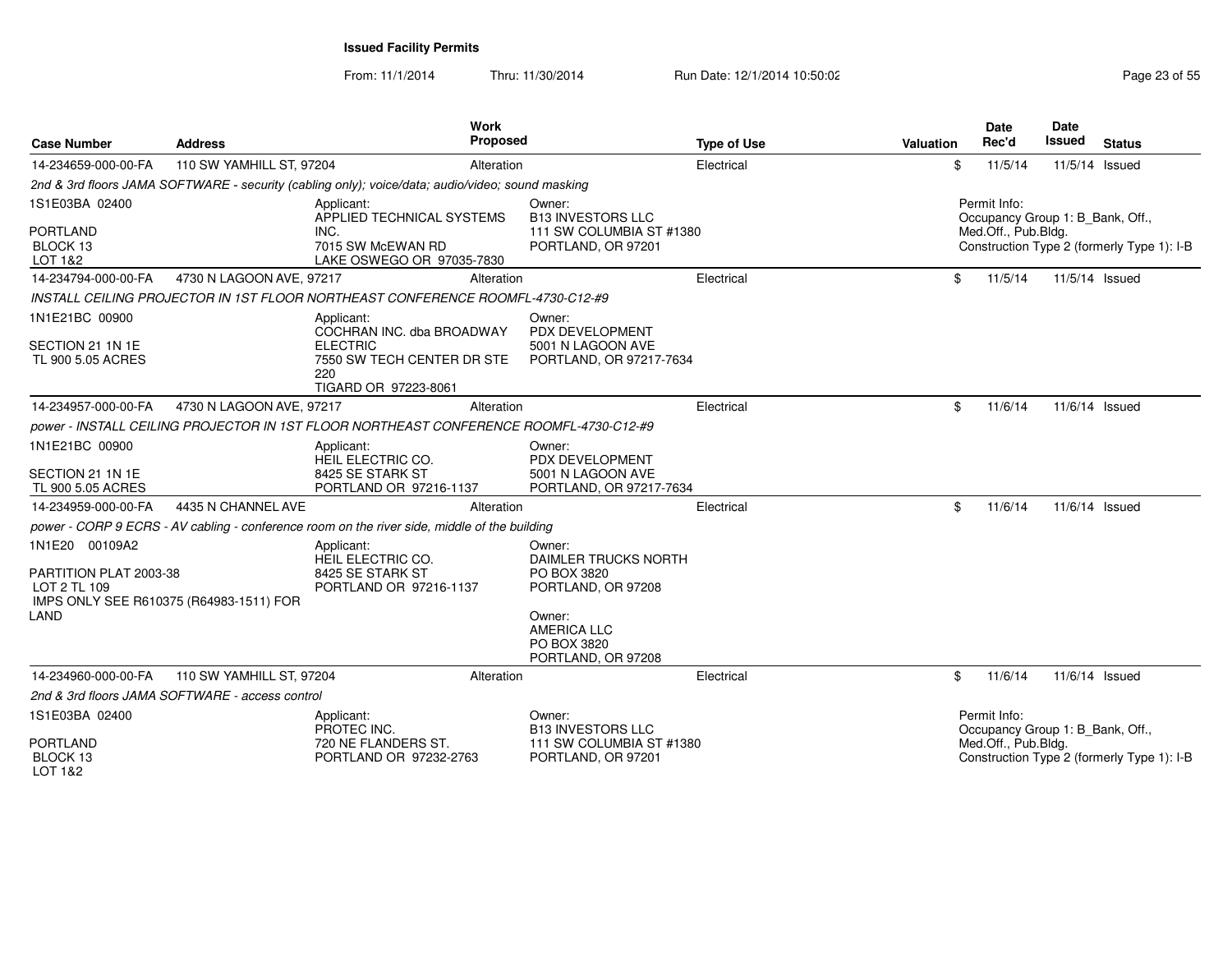| <b>Case Number</b>                                                                                                                                               | <b>Address</b>                                 | Work<br>Proposed                                                                                                                                                       |                                                                                                                                                                                                                             | <b>Type of Use</b> | <b>Valuation</b> | <b>Date</b><br>Rec'd                                                    | Date<br>Issued | <b>Status</b>                               |
|------------------------------------------------------------------------------------------------------------------------------------------------------------------|------------------------------------------------|------------------------------------------------------------------------------------------------------------------------------------------------------------------------|-----------------------------------------------------------------------------------------------------------------------------------------------------------------------------------------------------------------------------|--------------------|------------------|-------------------------------------------------------------------------|----------------|---------------------------------------------|
| 14-234963-000-00-FA                                                                                                                                              | 4747 N CHANNEL AVE                             | Alteration                                                                                                                                                             |                                                                                                                                                                                                                             | Electrical         | \$               | 11/6/14                                                                 | 11/6/14 Issued |                                             |
|                                                                                                                                                                  | power - CORP 1 CONFERENCE ROOM 1A - AV CABLING |                                                                                                                                                                        |                                                                                                                                                                                                                             |                    |                  |                                                                         |                |                                             |
| 1N1E20 00109                                                                                                                                                     |                                                | Applicant:<br>HEIL ELECTRIC CO.                                                                                                                                        | Owner:<br>PORT OF PORTLAND (LEASED                                                                                                                                                                                          |                    |                  | Permit Info:<br>Occupancy Group 1: B                                    |                |                                             |
| PARTITION PLAT 2003-38<br>LOT 2 TL 109<br>LAND & IMPS SEE R540487 (R64983-1507)<br>R540481 (R64983-1503)<br>R540494 (R64983-1515) FOR OTHER IMPS                 |                                                | 8425 SE STARK ST<br>PORTLAND OR 97216-1137                                                                                                                             | PO BOX 3820<br>PORTLAND, OR 97208-3849<br>Owner:<br>DAIMLER TRUCKS NORTH<br>PO BOX 3820<br>PORTLAND, OR 97208-3849<br>Owner:<br>AMERICA LLC<br>PO BOX 3820                                                                  |                    |                  |                                                                         |                | Construction Type 2 (formerly Type 1): II-B |
|                                                                                                                                                                  |                                                |                                                                                                                                                                        | PORTLAND, OR 97208-3849                                                                                                                                                                                                     |                    |                  |                                                                         |                |                                             |
| 14-234965-000-00-FA                                                                                                                                              | 4747 N CHANNEL AVE                             | Alteration                                                                                                                                                             |                                                                                                                                                                                                                             | Electrical         | \$               | 11/6/14                                                                 | 11/6/14 Issued |                                             |
|                                                                                                                                                                  | power - CORP 1 CONFERENCE ROOM 1E - AV CABLING |                                                                                                                                                                        |                                                                                                                                                                                                                             |                    |                  |                                                                         |                |                                             |
| 1N1E20 00109<br>PARTITION PLAT 2003-38<br>LOT 2 TL 109<br>LAND & IMPS SEE R540487 (R64983-1507)<br>R540481 (R64983-1503)<br>R540494 (R64983-1515) FOR OTHER IMPS |                                                | Applicant:<br>HEIL ELECTRIC CO.<br>8425 SE STARK ST<br>PORTLAND OR 97216-1137                                                                                          | Owner:<br>PORT OF PORTLAND (LEASED<br>PO BOX 3820<br>PORTLAND, OR 97208-3849<br>Owner:<br>DAIMLER TRUCKS NORTH<br>PO BOX 3820<br>PORTLAND, OR 97208-3849<br>Owner:<br>AMERICA LLC<br>PO BOX 3820<br>PORTLAND, OR 97208-3849 |                    |                  | Permit Info:<br>Occupancy Group 1: B                                    |                | Construction Type 2 (formerly Type 1): II-B |
| 14-234977-000-00-FA                                                                                                                                              | 3181 SW SAM JACKSON PARK RD, 97201             | Alteration                                                                                                                                                             |                                                                                                                                                                                                                             | Electrical         | \$               | 11/6/14                                                                 | 11/6/14 Issued |                                             |
| 6th fl Aicher Lab Relocation - install Snorkel exhaust system - power                                                                                            |                                                |                                                                                                                                                                        |                                                                                                                                                                                                                             |                    |                  |                                                                         |                |                                             |
| 1S1E09 00600<br>SECTION 09 1S 1E<br>TL 600 14.19 ACRES                                                                                                           |                                                | Applicant:<br>DYNALECTRIC CO.<br>5711 SW HOOD AVE.<br>PORTLAND OR 97239-3716                                                                                           | Owner:<br>OREGON STATE OF (MEDICAL<br><b>DEPT</b><br>3181 SW SAM JACKSON PARK RD<br>PORTLAND, OR 97239                                                                                                                      |                    |                  |                                                                         |                |                                             |
| 14-234950-000-00-FA                                                                                                                                              | 1120 NW COUCH ST, 97209                        | Alteration                                                                                                                                                             |                                                                                                                                                                                                                             | Electrical         | \$               | 11/6/14                                                                 |                | 11/6/14 Under Inspection                    |
|                                                                                                                                                                  |                                                | power, fire alarm, voice/data - SUITE 220 IBERDROLA RENEWABLES MINOR INTERIOR DEMO OF PARTITION WALLS, ADD NEW WALLS FOR NEW MEETING ROOM AND PARTIAL HIGH WALLS FOR W |                                                                                                                                                                                                                             |                    |                  |                                                                         |                |                                             |
| 1N1E33DA 04900                                                                                                                                                   |                                                | Applicant:<br>COCHRAN INC. dba BROADWAY<br><b>ELECTRIC</b><br>7550 SW TECH CENTER DR STE<br>220<br>TIGARD OR 97223-8061                                                | Owner:<br>MEPT BREWERY BLOCK 2 LLC<br>PO BOX 320099<br>ALEXANDRIA, VA 22320-0156                                                                                                                                            |                    |                  | Permit Info:<br>Occupancy Group 1: B_Bank, Off.,<br>Med.Off., Pub.Bldg. |                |                                             |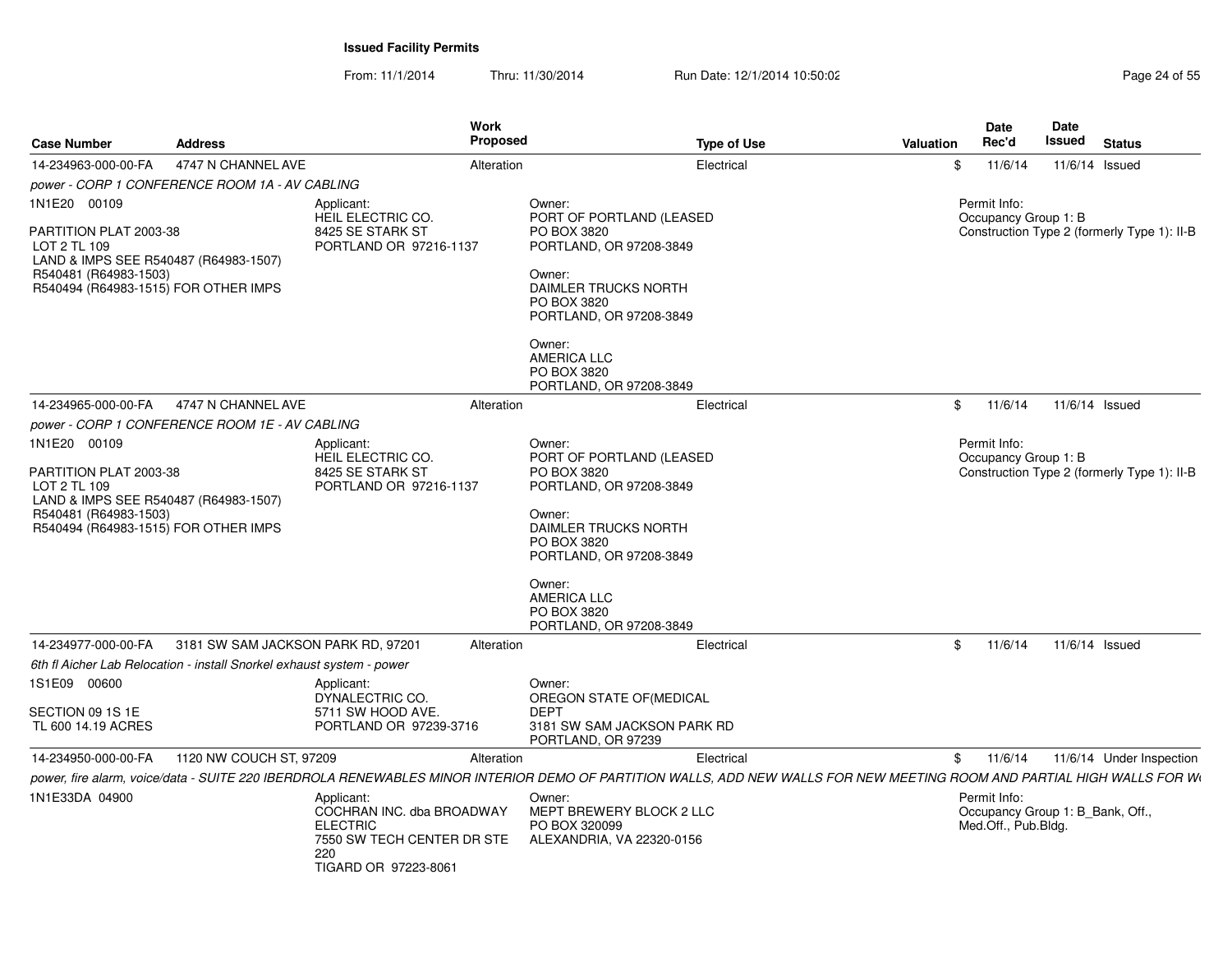| <b>Case Number</b>                                                                                      | <b>Address</b>                                          |                                                                    | Work<br><b>Proposed</b> |                                                                                                                                                                          | <b>Type of Use</b> |                                                                    | Valuation | Date<br>Rec'd                          | Date<br>Issued | <b>Status</b>                              |  |
|---------------------------------------------------------------------------------------------------------|---------------------------------------------------------|--------------------------------------------------------------------|-------------------------|--------------------------------------------------------------------------------------------------------------------------------------------------------------------------|--------------------|--------------------------------------------------------------------|-----------|----------------------------------------|----------------|--------------------------------------------|--|
| 14-235012-000-00-FA                                                                                     | 4386 SW MACADAM AVE, 97201                              |                                                                    | Alteration              |                                                                                                                                                                          | Electrical         |                                                                    | \$        | 11/6/14                                |                | 11/6/14 Under Inspection                   |  |
| #200 Buckeye Pacific - power                                                                            |                                                         |                                                                    |                         |                                                                                                                                                                          |                    |                                                                    |           |                                        |                |                                            |  |
| 1S1E10DC 00900                                                                                          |                                                         | Applicant:<br>WILLAMETTE ELECTRIC INC.                             |                         | Owner:<br>RIVER FORUM LLC                                                                                                                                                |                    |                                                                    |           |                                        |                |                                            |  |
| SECTION 10 1S 1E<br>TL 900 0.88 ACRES<br>DEFERRAL-POTENTIAL ADDITIONAL TAX                              |                                                         | P.O. BOX 230547<br>TIGARD, OR 97281-0547                           |                         | 235 MONTGOMERY ST FL 16<br>SAN FRANCISCO, CA 94104                                                                                                                       |                    |                                                                    |           |                                        |                |                                            |  |
| 14-235315-000-00-FA                                                                                     | 1001 SW 5TH AVE, 97204                                  |                                                                    | Alteration              |                                                                                                                                                                          | Electrical         |                                                                    | \$        | 11/6/14                                | 11/6/14 Final  |                                            |  |
|                                                                                                         | 6-9th floors GSA Court TI - access control/card readers |                                                                    |                         |                                                                                                                                                                          |                    |                                                                    |           |                                        |                |                                            |  |
| 1S1E03BB 00800                                                                                          |                                                         | Applicant:                                                         |                         | Owner:<br>TYCO INTEGRATED SECURITY LL( OR-CONGRESS CENTER LP                                                                                                             |                    |                                                                    |           | Permit Info:<br>Occupancy Group 1: B   |                |                                            |  |
| PORTLAND<br>BLOCK 169<br>$LOT 1-8$<br>SEE R246278 (R667717341)                                          |                                                         | 2815 SW 153RD DR<br>BEAVERTON, OR 97006-5101                       |                         | 235 MONTGOMERY ST 16TH<br><b>FLOOR</b><br>SAN FRANCISCO, CA 94104-3104                                                                                                   |                    |                                                                    |           |                                        |                | Construction Type 2 (formerly Type 1): I-A |  |
| 14-235352-000-00-FA                                                                                     | 7000 NE AIRPORT WAY, 97218                              |                                                                    | Alteration              |                                                                                                                                                                          | Electrical         |                                                                    | \$        | 11/6/14                                |                | 11/6/14 Issued                             |  |
|                                                                                                         |                                                         |                                                                    |                         | pwr & LE - FULL SERVICE RESTAURANT WITH BAR, DINING, DEMO INTERIOR OF SPACE, ADD SEPARATION WALLS, INTERIOR STOREFRONT, RECEPTION, FLOORING, SUSPENDED CEILING, FUL      |                    |                                                                    |           |                                        |                |                                            |  |
| 1N2E08B 00400                                                                                           |                                                         | Applicant:<br>PRAIRIE ELECTRIC INC                                 |                         | Owner:<br>PORT OF PORTLAND                                                                                                                                               |                    | CCB - Contractor:<br>PRAIRIE ELECTRIC INC                          |           | Permit Info:<br>Occupancy Group 1: A-2 |                |                                            |  |
| SECTION 08 1N 2E<br>TL 400 7.39 ACRES<br><b>TERMINAL BLDG</b><br>NONTAXABLE<br>SEE TAXABLE SUB ACCOUNTS |                                                         | 6000 NE 88TH ST<br>VANCOUVER, WA 98665                             |                         | PO BOX 3529<br>PORTLAND, OR 97208-3529                                                                                                                                   |                    | 6000 NE 88TH ST<br>VANCOUVER, WA 98665                             |           |                                        |                | Construction Type 2 (formerly Type 1): I-A |  |
| 14-155950-000-00-FA                                                                                     | 3905 SE 91ST AVE, 97266                                 |                                                                    | Alteration              |                                                                                                                                                                          | Electrical         |                                                                    | \$        | 5/13/14                                |                | 11/7/14 Under Inspection                   |  |
|                                                                                                         |                                                         |                                                                    |                         | power - MARSHALL HS SITE IMPROVEMENTS FOR SAFETY, ACCESS AND SECURITY, NEW & EXISTING AREA REPAIR OF SITE SIDEWALKS & PAVING, NEW STRIPPING, LANDSCAPE IMPROVEMEN        |                    |                                                                    |           |                                        |                |                                            |  |
| 1S2E09 00200                                                                                            |                                                         | Applicant:<br>North Valley Electric, LLC                           |                         |                                                                                                                                                                          |                    |                                                                    |           |                                        |                |                                            |  |
| SECTION 09 1S 2E<br>TL 200 23.86 ACRES                                                                  |                                                         | NORTH VALLEY ELECTRIC LLC<br>PO Box 630<br>Cornelius, OR 97113     |                         |                                                                                                                                                                          |                    |                                                                    |           |                                        |                |                                            |  |
| 14-152059-000-00-FA                                                                                     | 3905 SE 91ST AVE, 97266                                 |                                                                    | Alteration              |                                                                                                                                                                          | Electrical         |                                                                    | \$        | 5/2/14                                 |                | 11/7/14 Under Inspection                   |  |
|                                                                                                         |                                                         |                                                                    |                         | power - MARSHALL HS INTERIOR REMODEL, NEW PARTITION WALLS, SCIENCE & HOME ED CLASSROOM UPGRADES, NEW FINISHES AND HARDWARE -upgrade classrooms, food area, small kitchen |                    |                                                                    |           |                                        |                |                                            |  |
| 1S2E09 00200                                                                                            |                                                         | Applicant:<br>North Valley Electric, LLC                           |                         | Owner:<br>SCHOOL DISTRICT NO 1                                                                                                                                           |                    |                                                                    |           |                                        |                |                                            |  |
| SECTION 09 1S 2E<br>TL 200 23.86 ACRES                                                                  |                                                         | NORTH VALLEY ELECTRIC LLC<br>PO Box 630<br>Cornelius, OR 97113     |                         | PO BOX 3107<br>PORTLAND, OR 97208-3107                                                                                                                                   |                    |                                                                    |           |                                        |                |                                            |  |
| 14-111380-000-00-FA                                                                                     | 10150 NE 33RD DR, 97218                                 |                                                                    | Alteration              |                                                                                                                                                                          | Electrical         |                                                                    | \$        | 1/29/14                                | 11/7/14 Final  |                                            |  |
| pwr - CAUSTIC TANK INSTALL - pwr                                                                        |                                                         |                                                                    |                         |                                                                                                                                                                          |                    |                                                                    |           |                                        |                |                                            |  |
| 1N1E01 00100                                                                                            |                                                         | Applicant:<br>MORROW MEADOWS CORP dba                              |                         | Owner:<br>PORT OF PORTLAND                                                                                                                                               |                    | CCB - Contractor:<br>MORROW MEADOWS CORP dba                       |           |                                        |                |                                            |  |
| SECTION 01 1N 1E<br>TL 100 192.67 ACRES                                                                 |                                                         | CHERRY CITY ELECTRIC<br>1596 SE 22nd St.<br><b>SALEM, OR 97302</b> |                         | PO BOX 3529<br>PORTLAND, OR 97208-3529                                                                                                                                   |                    | CHERRY CITY ELECTRIC<br>1596 SE 22nd St.<br><b>SALEM, OR 97302</b> |           |                                        |                |                                            |  |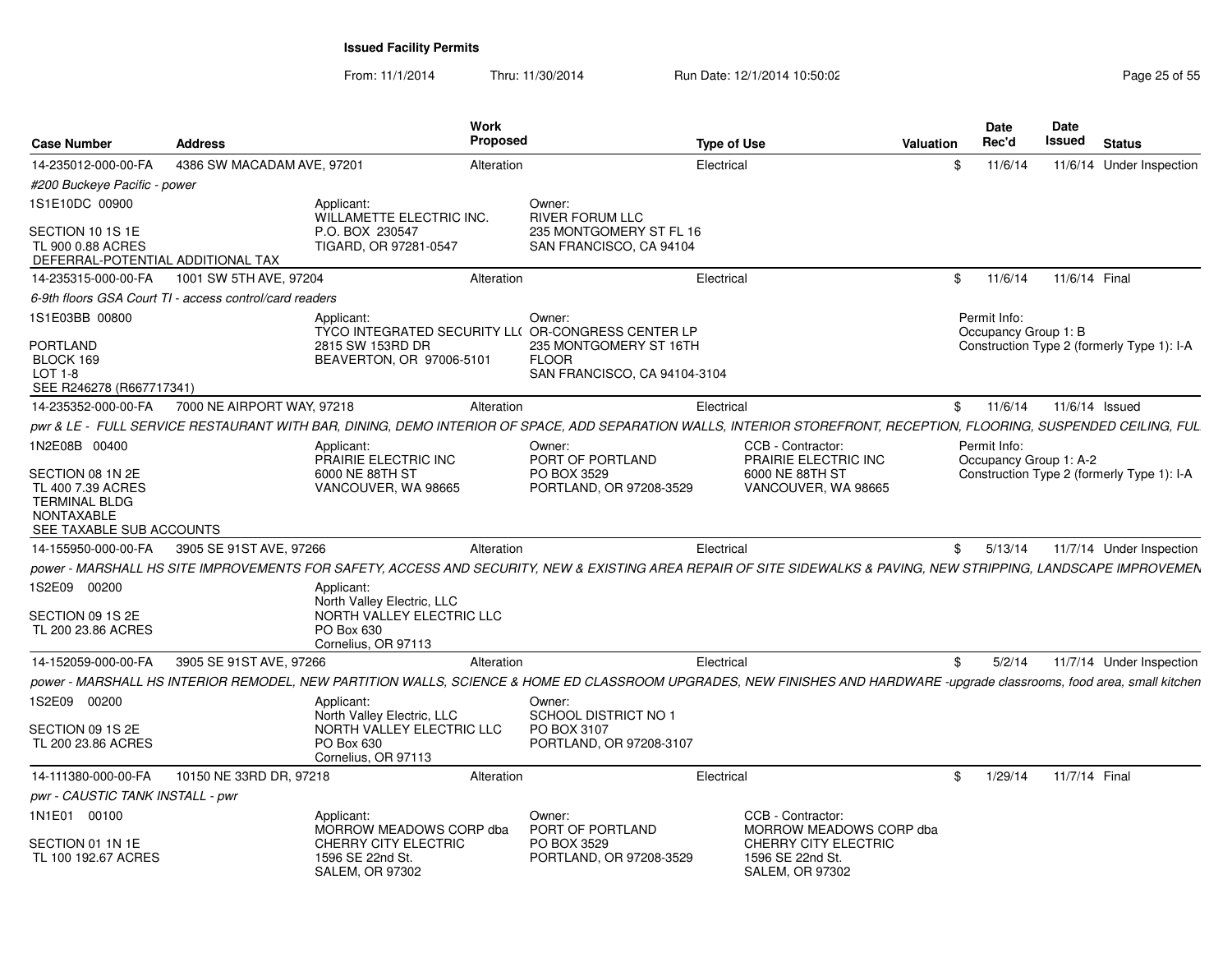From: 11/1/2014

Thru: 11/30/2014 Run Date: 12/1/2014 10:50:02 Research 2010 Rage 26 of 55

| <b>Case Number</b>                                       | <b>Address</b>          | Work<br><b>Proposed</b>                                                                                                                                                 |                                                                                  | <b>Type of Use</b> | Valuation | <b>Date</b><br>Rec'd                                                    | Date<br><b>Issued</b> | <b>Status</b>                                |
|----------------------------------------------------------|-------------------------|-------------------------------------------------------------------------------------------------------------------------------------------------------------------------|----------------------------------------------------------------------------------|--------------------|-----------|-------------------------------------------------------------------------|-----------------------|----------------------------------------------|
| 14-236001-000-00-FA                                      | 538 SW 6TH AVE, 97204   | Alteration                                                                                                                                                              |                                                                                  | Electrical         |           | \$11/10/14                                                              | 11/10/14 Issued       |                                              |
|                                                          |                         | voice/data, fire alarm - SUITE 620; TI, REMOVE WALLS, DOORS, ADD BACK AND RECONFIGURE, WALLS, DOORS, RELITES, SLIDING GLASS DOOR AT NEW CONFERENCE ROOM, TWO POCKET DO( |                                                                                  |                    |           |                                                                         |                       |                                              |
| 1N1E34CC 07900                                           |                         | Applicant:<br>POINT MONITOR CORP.                                                                                                                                       | Owner:<br>PORTLAND CASCADE BUILDING                                              |                    |           | Permit Info:<br>Occupancy Group 1: B Bank, Off.,                        |                       |                                              |
| PORTLAND<br>BLOCK 174<br>LOT 5&6                         |                         | 5863 LAKEVIEW BLVD #100<br>LAKE OSWEGO, OR 97035-7058                                                                                                                   | <b>LLC</b><br>166 KINGS HIGHWAY N<br>WESTPORT, CT 06880-2423                     |                    |           | Med.Off., Pub.Bldg.                                                     |                       |                                              |
| 14-236110-000-00-FA                                      | 700 NE MULTNOMAH ST     | Alteration                                                                                                                                                              |                                                                                  | Electrical         |           |                                                                         |                       | \$ 11/10/14 11/10/14 Under Inspection        |
|                                                          |                         | fire alarm - SUITE 400 GREENFIELD HEALTH OUTPATIENT CLINIC 6,491 SQ FT NEW TENANT TI, NEW WALLS, DOORS AND RELITES FOR EXAM ROOMS, CONFERENCE ROOM, BREAK ROOM LOBB     |                                                                                  |                    |           |                                                                         |                       |                                              |
| 1N1E35BB 02601                                           |                         | Applicant:<br>T & L COMMUNICATIONS INC.                                                                                                                                 | Owner:<br>AAT LLOYD DISTRICT LLC                                                 |                    |           | Permit Info:<br>Occupancy Group 1: B_Bank, Off.,                        |                       |                                              |
| LLOYD BLOCKS<br>LOT <sub>1</sub>                         |                         | PO BOX 87387<br>VANCOUVER WA 98687-7387                                                                                                                                 | 11455 EL CAMINO REAL #200<br>SAN DIEGO, CA 92130-2047                            |                    |           | Med.Off., Pub.Bldg.                                                     |                       |                                              |
| 14-236130-000-00-FA                                      | 1120 NW COUCH ST, 97209 | Alteration                                                                                                                                                              |                                                                                  | Electrical         |           | \$11/10/14                                                              |                       | 11/10/14 Under Inspection                    |
|                                                          |                         | power, fire alarm - GBD 3RD & 4TH FLOOR NEW CONFERENCE ROOM AND MINOR IMPROVEMENTS                                                                                      |                                                                                  |                    |           |                                                                         |                       |                                              |
| 1N1E33DA 04900                                           |                         | Applicant:<br>COCHRAN INC. dba BROADWAY<br><b>ELECTRIC</b><br>7550 SW TECH CENTER DR STE<br>220<br>TIGARD OR 97223-8061                                                 | Owner:<br>MEPT BREWERY BLOCK 2 LLC<br>PO BOX 320099<br>ALEXANDRIA. VA 22320-0156 |                    |           | Permit Info:<br>Occupancy Group 1: B_Bank, Off.,<br>Med.Off., Pub.Bldg. |                       |                                              |
| 14-236286-000-00-FA                                      | 5400 N BASIN AVE, 97217 | Alteration                                                                                                                                                              |                                                                                  | Electrical         |           | \$ 11/10/14 11/10/14 Issued                                             |                       |                                              |
|                                                          |                         | CORP 10 PDI AREA - EXTEND 120V CIRCUIT FOR SHOP WORK STATIONPR# FL-5400TMP2 -#40                                                                                        |                                                                                  |                    |           |                                                                         |                       |                                              |
| 1N1E21B 00100<br>SECTION 21 1N 1E<br>TL 100 6.34 ACRES   |                         | Applicant:<br>HEIL ELECTRIC CO.<br>8425 SE STARK ST<br>PORTLAND OR 97216-1137                                                                                           | Owner:<br>FREIGHTLINER CORPORATION<br>PO BOX 3820<br>PORTLAND, OR 97208-3820     |                    |           | Permit Info:<br>Occupancy Group 1: B                                    |                       | Construction Type 2 (formerly Type 1): III-N |
| LAND & IMPS SEE R646184 (R941210561)<br>FOR MACH & EQUIP |                         |                                                                                                                                                                         |                                                                                  |                    |           |                                                                         |                       |                                              |
| 14-227310-000-00-FA                                      | 317 SW ALDER ST, 97204  | Alteration                                                                                                                                                              |                                                                                  | Electrical         |           |                                                                         |                       | \$ 10/18/14 11/12/14 Under Inspection        |
|                                                          |                         | power - SUITE 500; TI RENTRAK, TENANT EXPANSION, REMOVE SOME PARTITION WALLS, REOPEN CONNECTION FROM 5TH FLOOR LOYALTY BUILDING TO 4TH FLOOR OF THE HAMILTON BUILD      |                                                                                  |                    |           |                                                                         |                       |                                              |
| 1S1E03BA 07400                                           |                         | Applicant:<br>CAPITOL ELECTRIC CO INC.                                                                                                                                  | Owner:<br>LOYALTY HOLDINGS LLC                                                   |                    |           | Permit Info:<br>Occupancy Group 1: B_Bank, Off.,                        |                       |                                              |
| <b>PORTLAND</b><br>BLOCK 48                              |                         | 11401 NE MARX ST<br>PORTLAND OR 97220-1041                                                                                                                              | 3657 MAIN ST<br>MANCHESTER, VT 05254                                             |                    |           | Med.Off., Pub.Bldg.                                                     |                       |                                              |
| LOT <sub>4</sub>                                         |                         |                                                                                                                                                                         |                                                                                  |                    |           |                                                                         |                       |                                              |
| 14-236616-000-00-FA                                      | 421 SW 6TH AVE, 97205   | Alteration                                                                                                                                                              |                                                                                  | Electrical         |           | \$ 11/12/14 11/12/14 Final                                              |                       |                                              |
|                                                          |                         | 8th floor Quantum - DUCTLESS SPLIT SYSTEM REPLACEMENT - powerEvaporator mounted on ceiling of IT room.                                                                  |                                                                                  |                    |           |                                                                         |                       |                                              |
| 1N1E34CC 04300                                           |                         | Applicant:<br>WILLAMETTE ELECTRIC INC.                                                                                                                                  | Owner:<br>UPI COMMONWEALTH LLC                                                   |                    |           |                                                                         |                       |                                              |
| <b>PORTLAND</b><br>BLOCK 176<br>LOT 1-4                  |                         | P.O. BOX 230547<br>TIGARD, OR 97281-0547                                                                                                                                | 1215 FOURTH AVE STE 600<br>SEATTLE, WA 98161                                     |                    |           |                                                                         |                       |                                              |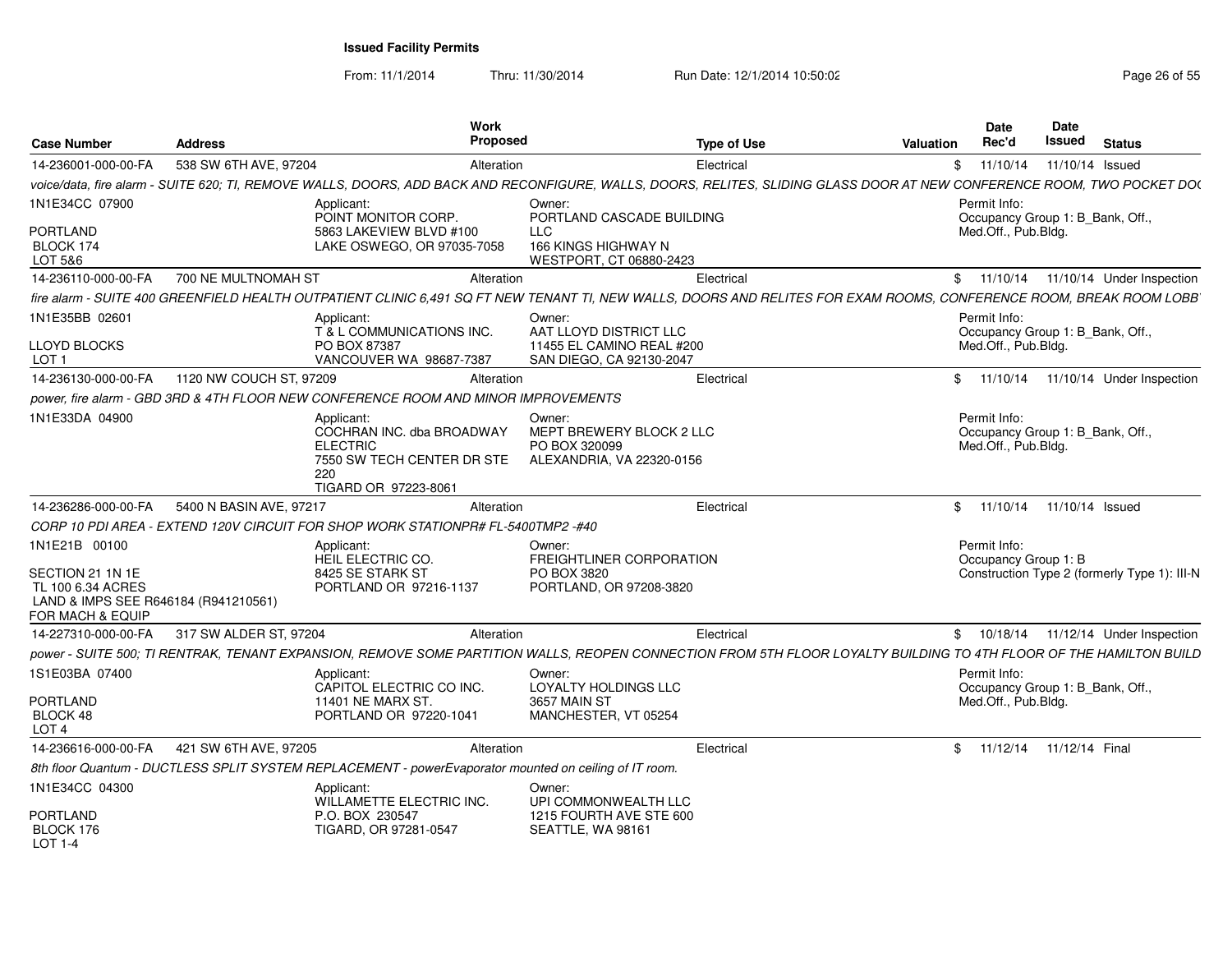| <b>Case Number</b>                                                                                           | <b>Address</b>                                        | <b>Work</b><br><b>Proposed</b>                                                                                | <b>Type of Use</b>                                                                                                                                                | Valuation |                            | Date<br>Rec'd                        | <b>Date</b><br>Issued | <b>Status</b>                                |
|--------------------------------------------------------------------------------------------------------------|-------------------------------------------------------|---------------------------------------------------------------------------------------------------------------|-------------------------------------------------------------------------------------------------------------------------------------------------------------------|-----------|----------------------------|--------------------------------------|-----------------------|----------------------------------------------|
| 14-236875-000-00-FA                                                                                          | 5400 N BASIN AVE, 97217                               | Alteration                                                                                                    | Electrical                                                                                                                                                        |           | \$                         | 11/12/14                             | 11/12/14 Issued       |                                              |
|                                                                                                              |                                                       | CORP 10 PDI AREA - ADDITION OF (2) VOICE AND (2) DATA CABLES FOR SHOP WORK STATIONPR# FL-5400TMP2 -#40        |                                                                                                                                                                   |           |                            |                                      |                       |                                              |
| 1N1E21B 00100                                                                                                |                                                       | Applicant:<br>COCHRAN INC. dba BROADWAY                                                                       | Owner:<br>FREIGHTLINER CORPORATION                                                                                                                                |           |                            | Permit Info:<br>Occupancy Group 1: B |                       |                                              |
| SECTION 21 1N 1E<br>TL 100 6.34 ACRES<br>LAND & IMPS SEE R646184 (R941210561)<br>FOR MACH & EQUIP            |                                                       | <b>ELECTRIC</b><br>7550 SW TECH CENTER DR STE<br>220<br>TIGARD OR 97223-8061                                  | PO BOX 3820<br>PORTLAND, OR 97208-3820                                                                                                                            |           |                            |                                      |                       | Construction Type 2 (formerly Type 1): III-N |
| 14-187195-000-00-FA                                                                                          | 421 SW 5TH AVE, 97204                                 | Alteration                                                                                                    | Electrical                                                                                                                                                        |           | \$                         | 7/21/14                              | 11/12/14 Final        |                                              |
|                                                                                                              |                                                       | pwr - NEW EXTERIOR ROLL UP DOOR ON WASHINGTON STREET SIDE - pwr                                               |                                                                                                                                                                   |           |                            |                                      |                       |                                              |
| 1N1E34CC 04100<br>PORTLAND<br>BLOCK 175<br>LOT 3&4<br>LAND & IMPS SEE R566916 (R667717901)<br>FOR OTHER IMPS |                                                       | Applicant:<br>ELECTRICAL CONSTRUCTION<br>CO. (a dba for EC COMPANY)<br>PO BOX 10286<br>PORTLAND OR 97296-0286 | Owner:<br>MULTNOMAH COUNTY(LEASED<br>401 N DIXON ST<br>PORTLAND, OR 97227-1865<br>Owner:<br>JPMORGAN CHASE BANK NA<br>401 N DIXON ST<br>PORTLAND, OR 97227-1865   |           |                            |                                      |                       |                                              |
| 14-225437-000-00-FA                                                                                          | 1000 SW BROADWAY, 97205                               | Alteration                                                                                                    | Electrical                                                                                                                                                        |           | $\textcircled{\texttt{S}}$ | 10/14/14                             | 11/12/14 Issued       |                                              |
| #1720 INVESCO TI - power                                                                                     |                                                       |                                                                                                               |                                                                                                                                                                   |           |                            |                                      |                       |                                              |
| 1S1E03BB 02400<br>PORTLAND<br>BLOCK 182<br>LOT 5-8                                                           |                                                       | Applicant:<br>DYNALECTRIC CO.<br>5711 SW HOOD AVE.<br>PORTLAND OR 97239-3716                                  | Owner:<br>ONE THOUSAND BROADWAY<br><b>BLDG LTD PARTNERSHIP</b><br>805 SW BROADWAY STE 2020<br>PORTLAND, OR 97205                                                  |           |                            |                                      |                       |                                              |
| 14-224371-000-00-FA                                                                                          | 805 SW BROADWAY, 97205                                | Alteration                                                                                                    | Electrical                                                                                                                                                        |           |                            | \$10/11/14                           |                       | 11/12/14 Under Inspection                    |
|                                                                                                              |                                                       |                                                                                                               | pwr - 750 SW YAMHILL SIDE; TI FOR NEW TENANT, BANK, WALLS FOR OFFICES, CONFERENCE ROOM, COUNTERS, RAMP, RESTROOMS, CABINETS, ATM IN WINDOW LOCATION, SIDEWALK WOR |           |                            |                                      |                       |                                              |
| 1S1E03BB 04400<br><b>PORTLAND</b><br>BLOCK 210<br>$LOT 1-8$<br>DEFERRED ADDITIONAL TAX LIABILITY             |                                                       | Applicant:<br>DYNALECTRIC CO.<br>5711 SW HOOD AVE.<br>PORTLAND OR 97239-3716                                  | Owner:<br>FOX TOWER L L C<br>805 SW BROADWAY #2020<br>PORTLAND, OR 97205                                                                                          |           |                            | Permit Info:<br>Occupancy Group 1: B |                       | Construction Type 2 (formerly Type 1): I-A   |
| 14-236928-000-00-FA                                                                                          | 1000 SW BROADWAY, 97205                               | Alteration                                                                                                    | Electrical                                                                                                                                                        |           | \$                         | 11/12/14                             |                       | 11/12/14 Under Inspection                    |
| #1720 INVESCO TI - voice/data                                                                                |                                                       |                                                                                                               |                                                                                                                                                                   |           |                            |                                      |                       |                                              |
| 1S1E03BB 02400                                                                                               |                                                       | Applicant:<br><b>WEST COAST BUSINESS</b>                                                                      | Owner:<br>ONE THOUSAND BROADWAY                                                                                                                                   |           |                            |                                      |                       |                                              |
| <b>PORTLAND</b>                                                                                              |                                                       | COMMUNICATIONS INC.                                                                                           | <b>BLDG LTD PARTNERSHIP</b>                                                                                                                                       |           |                            |                                      |                       |                                              |
| BLOCK 182                                                                                                    |                                                       | PO BOX 33770                                                                                                  | 805 SW BROADWAY STE 2020                                                                                                                                          |           |                            |                                      |                       |                                              |
| LOT 5-8                                                                                                      |                                                       | PORTLAND OR 97292-3770                                                                                        | PORTLAND, OR 97205                                                                                                                                                |           |                            |                                      |                       |                                              |
| 14-233608-000-00-FA                                                                                          | 26 SW SALMON ST, 97204                                | Alteration                                                                                                    | Electrical                                                                                                                                                        |           | \$                         | 11/3/14                              |                       | 11/12/14 Under Inspection                    |
| 1S1E03BD 00200                                                                                               | pwr - BRIDGE LEVEL/ ADD TWO MEETING/ HUDDLE ROOMS pwr |                                                                                                               |                                                                                                                                                                   |           |                            |                                      |                       |                                              |
| PORTLAND<br>BLOCK 6<br>LOT 1-8                                                                               |                                                       | Applicant:<br>TICE ELECTRIC CO.<br>5405 N Lagoon Ave.<br>PORTLAND OR 97217-7637                               | Owner:<br><b>IEH PORTLAND LLC</b><br>1WTC0510-CORPORATE TAX<br>DEPT 121 SW SALMO<br>PORTLAND, OR 97204                                                            |           |                            |                                      |                       |                                              |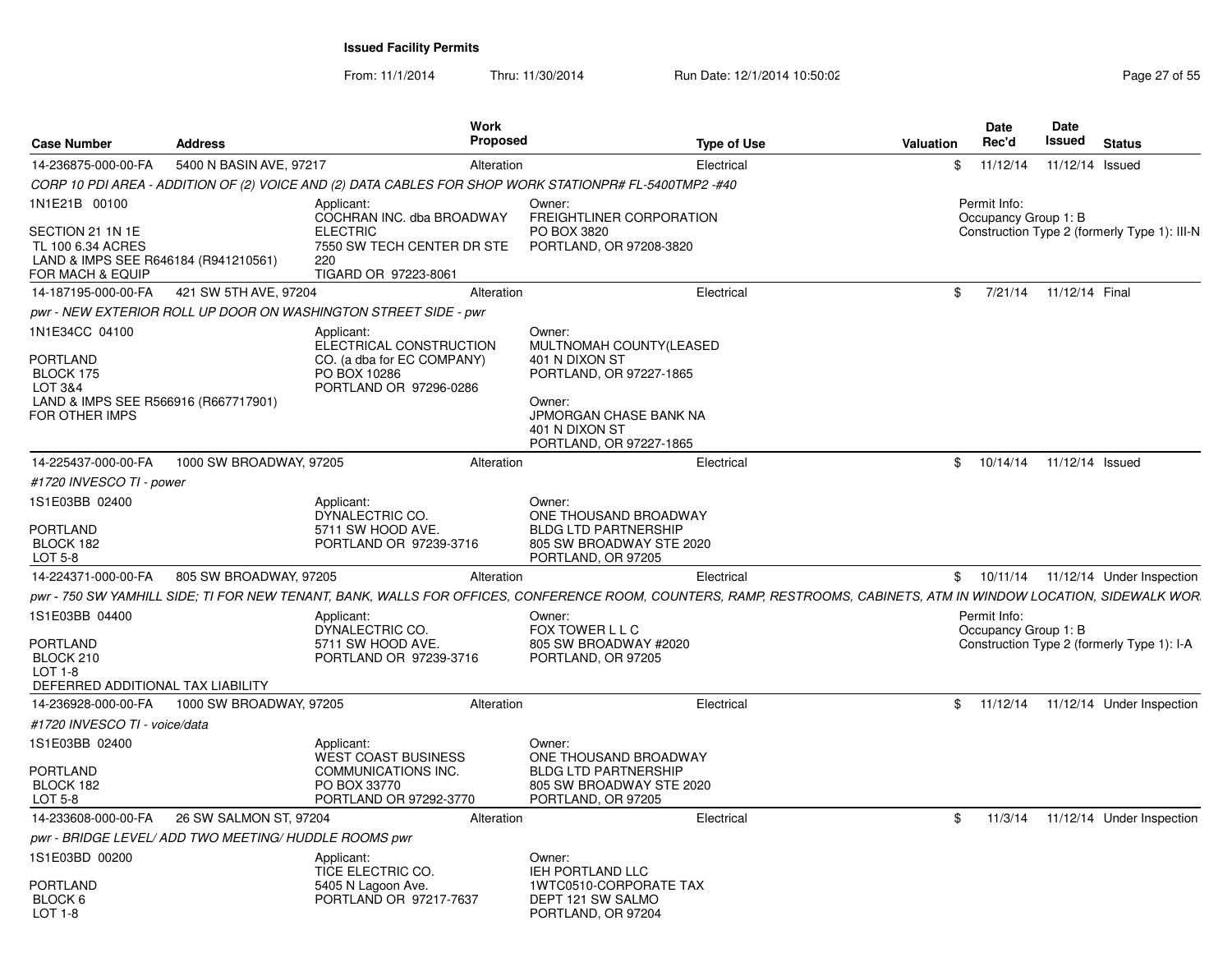From: 11/1/2014

Thru: 11/30/2014 Run Date: 12/1/2014 10:50:02 Research 2010 Page 28 of 55

| <b>Case Number</b>                                 | <b>Address</b>               | Work<br>Proposed                                                                                                   |                                                                                                                                                          | <b>Type of Use</b><br>Valuation                                                                                                                                           | <b>Date</b><br>Rec'd | <b>Date</b><br>Issued<br><b>Status</b>     |  |
|----------------------------------------------------|------------------------------|--------------------------------------------------------------------------------------------------------------------|----------------------------------------------------------------------------------------------------------------------------------------------------------|---------------------------------------------------------------------------------------------------------------------------------------------------------------------------|----------------------|--------------------------------------------|--|
|                                                    |                              |                                                                                                                    |                                                                                                                                                          |                                                                                                                                                                           |                      |                                            |  |
| 14-237124-000-00-FA                                | 700 NE MULTNOMAH ST          | Alteration                                                                                                         |                                                                                                                                                          | Electrical                                                                                                                                                                | \$11/13/14           | 11/13/14 Issued                            |  |
|                                                    |                              |                                                                                                                    |                                                                                                                                                          | voice/data - 16TH FLOOR WOMEN'S HEALTHCARE ASSOCIATES CLINIC 15,950 SQ FT NEW TENANT RENOVATION, REMOVE AND ADD PARTITION WALLS FOR OFFICES, EXAM ROOMS, NURSE STA        |                      |                                            |  |
| 1N1E35BB 0260                                      |                              | Applicant:<br>POINT MONITOR CORP.                                                                                  | Owner:<br>AAT LLOYD DISTRICT LLC                                                                                                                         |                                                                                                                                                                           | Permit Info:         | Occupancy Group 1: B_Bank, Off.            |  |
| <b>LLOYD BLOCKS</b><br>LOT <sub>1</sub>            |                              | 5863 LAKEVIEW BLVD #100<br>LAKE OSWEGO, OR 97035-7058                                                              | 11455 EL CAMINO REAL #200<br>SAN DIEGO, CA 92130-2047                                                                                                    |                                                                                                                                                                           | Med.Off., Pub.Bldg.  |                                            |  |
| 14-237125-000-00-FA                                | 1201 NE LLOYD BLVD, 97232    | Alteration                                                                                                         |                                                                                                                                                          | Electrical                                                                                                                                                                |                      | \$ 11/13/14 11/13/14 Issued                |  |
|                                                    |                              |                                                                                                                    |                                                                                                                                                          | voice/data - 3RD & 4TH FLOORS, ARMY CORPS ENGINEERS TI; REMOVE PARTITIONS FROM BOTH FLOORS, RESTROOM/SHOWERS FROM 3RD FLOOR, INFILL FLOOR PENETRATIONS, NEW PART          |                      |                                            |  |
| 1N1E35BD 00400                                     |                              | Applicant:<br>POINT MONITOR CORP.                                                                                  | Owner:<br>GPT PORTLAND OR 1201 LLOYD                                                                                                                     |                                                                                                                                                                           | Permit Info:         | Occupancy Group 1: B_Bank, Off.,           |  |
| <b>HOLLADAYS ADD</b><br><b>BLOCK 142 TL 400</b>    |                              | 5863 LAKEVIEW BLVD #100<br>LAKE OSWEGO, OR 97035-7058                                                              | <b>LLC</b><br>PO BOX 847<br>CARLSBAD, CA 92018                                                                                                           |                                                                                                                                                                           | Med.Off., Pub.Bldg.  | Construction Type 2 (formerly Type 1): I-A |  |
| 14-139917-000-00-FA                                | 14015 NE GLISAN ST, 97230    | Alteration                                                                                                         |                                                                                                                                                          | Electrical                                                                                                                                                                |                      | \$ 4/12/14 11/13/14 Final                  |  |
|                                                    |                              | pwr - DRIVING RANGE HEATER REPLACEMENT NEW UNITS ARE THE SAME SIZE & LOCATION ** NO PLANS** - pwr                  |                                                                                                                                                          |                                                                                                                                                                           |                      |                                            |  |
| 1N2E35A 00200                                      |                              | Applicant:<br>DANIEL MIRANDA INC                                                                                   | Owner:                                                                                                                                                   | CCB - Contractor:                                                                                                                                                         |                      |                                            |  |
| SECTION 35 1N 2E<br>TL 200 4.50 ACRES              |                              | 15009 NE 21ST ST<br>VANCOUVER, WA 98684                                                                            | METRO(LEASED COURSE CO<br>600 NE GRAND AVE<br>PORTLAND, OR 97232-2736                                                                                    | DANIEL MIRANDA INC<br>15009 NE 21ST ST<br>VANCOUVER, WA 98684                                                                                                             |                      |                                            |  |
| 14-237656-000-00-FA                                | 3030 SW MOODY AVE, 97201     | Alteration                                                                                                         |                                                                                                                                                          | Electrical                                                                                                                                                                |                      | \$ 11/14/14 11/14/14 Issued                |  |
|                                                    |                              |                                                                                                                    |                                                                                                                                                          | voice/data, access/security - PHASE 3, SUITE110/235; 1ST AND 2ND FLOORS, REMOVE WALLS, RECONFIGURE FOR MULTIPLE OFFICES, CONFERENCE ROOMS, DEMISING WALLS, OPEN OFFICE SI |                      |                                            |  |
| 1S1E10 00400                                       |                              | Applicant:                                                                                                         | Owner:                                                                                                                                                   |                                                                                                                                                                           |                      |                                            |  |
| SECTION 10 1S 1E                                   |                              | COCHRAN INC. dba BROADWAY<br><b>ELECTRIC</b>                                                                       | 3030 PROPERTY LLC<br>3121 SW MOODY AVE                                                                                                                   |                                                                                                                                                                           |                      |                                            |  |
| TL 400 2.77 ACRES                                  |                              | 7550 SW TECH CENTER DR STE<br>220                                                                                  | PORTLAND, OR 97239                                                                                                                                       |                                                                                                                                                                           |                      |                                            |  |
|                                                    |                              | TIGARD OR 97223-8061                                                                                               |                                                                                                                                                          |                                                                                                                                                                           |                      |                                            |  |
| 14-224360-000-00-FA                                | 3620 N INTERSTATE AVE, 97227 | Alteration                                                                                                         |                                                                                                                                                          | Electrical                                                                                                                                                                | \$10/11/14           | 11/14/14 Under Inspection                  |  |
| pwr - VAULT 2 LINEAR ACCELERATOR REPLACEMENT - pwr |                              |                                                                                                                    |                                                                                                                                                          |                                                                                                                                                                           |                      |                                            |  |
| 1N1E22CC 13200                                     |                              | Applicant:<br>MORROW MEADOWS CORP dba<br><b>CHERRY CITY ELECTRIC</b><br>1596 SE 22nd St.<br><b>SALEM, OR 97302</b> | Owner:<br>KAISER FOUNDATION HEALTH<br>500 NE MULTNOMAH ST #100<br>PORTLAND, OR 97232-2031<br>Owner:<br>PLAN OF THE NORTHWEST<br>500 NE MULTNOMAH ST #100 | CCB - Contractor:<br>MORROW MEADOWS CORP dba<br>CHERRY CITY ELECTRIC<br>1596 SE 22nd St.<br><b>SALEM, OR 97302</b>                                                        | Permit Info:         | Occupancy Group 1: I-2_Hospital            |  |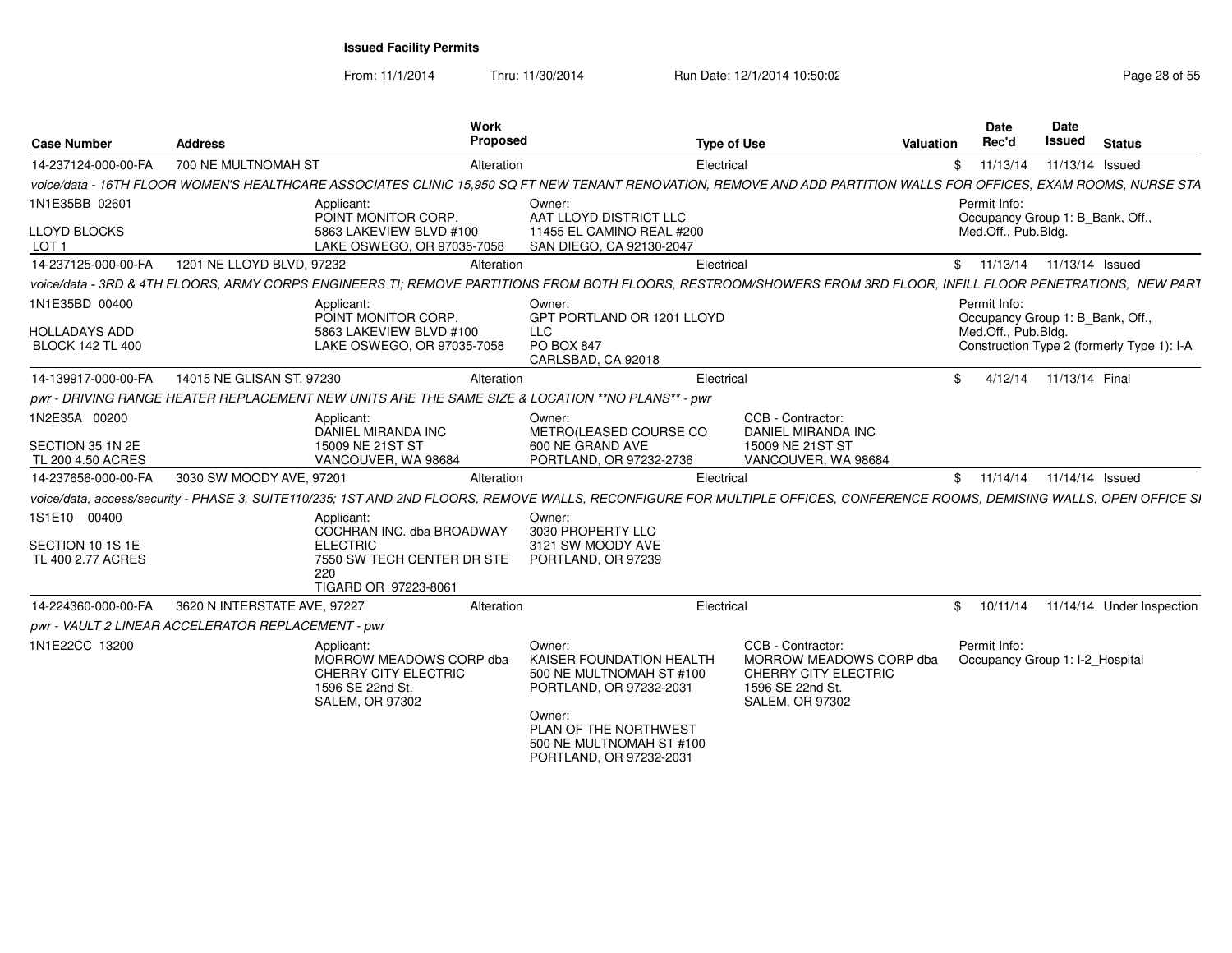| <b>Case Number</b>                                            | <b>Address</b>                                   | <b>Work</b><br><b>Proposed</b>                                                                                                                        | <b>Type of Use</b>                                                                                                                                                                  |                                                                                                                           | Valuation |      | <b>Date</b><br>Rec'd                                                    | <b>Date</b><br>Issued | <b>Status</b>                              |
|---------------------------------------------------------------|--------------------------------------------------|-------------------------------------------------------------------------------------------------------------------------------------------------------|-------------------------------------------------------------------------------------------------------------------------------------------------------------------------------------|---------------------------------------------------------------------------------------------------------------------------|-----------|------|-------------------------------------------------------------------------|-----------------------|--------------------------------------------|
| 14-224361-000-00-FA                                           | 3620 N INTERSTATE AVE, 97227                     | Alteration                                                                                                                                            | Electrical                                                                                                                                                                          |                                                                                                                           |           | \$   | 10/11/14                                                                |                       | 11/14/14 Under Inspection                  |
|                                                               |                                                  | data/signal - VAULT 2 LINEAR ACCELERATOR REPLACEMENT - data/signal                                                                                    |                                                                                                                                                                                     |                                                                                                                           |           |      |                                                                         |                       |                                            |
| 1N1E22CC 13200                                                |                                                  | Applicant:<br>MORROW MEADOWS CORP dba<br><b>CHERRY CITY ELECTRIC</b><br>1596 SE 22nd St.<br><b>SALEM, OR 97302</b>                                    | Owner:<br>KAISER FOUNDATION HEALTH<br>500 NE MULTNOMAH ST #100<br>PORTLAND, OR 97232-2031<br>Owner:<br>PLAN OF THE NORTHWEST<br>500 NE MULTNOMAH ST #100<br>PORTLAND, OR 97232-2031 | CCB - Contractor:<br>MORROW MEADOWS CORP dba<br><b>CHERRY CITY ELECTRIC</b><br>1596 SE 22nd St.<br><b>SALEM, OR 97302</b> |           |      | Permit Info:<br>Occupancy Group 1: I-2 Hospital                         |                       |                                            |
| 14-238177-000-00-FA                                           | 1 N CENTER COURT ST, 97227                       | Alteration                                                                                                                                            | Electrical                                                                                                                                                                          |                                                                                                                           |           | \$   | 11/14/14                                                                |                       | 11/14/14 Under Inspection                  |
|                                                               | pwr - EVENT LEVEL/ FAMILY SPACE RENOVATION - pwr |                                                                                                                                                       |                                                                                                                                                                                     |                                                                                                                           |           |      |                                                                         |                       |                                            |
| 1N1E34AB 00700                                                |                                                  | Applicant:<br>CHRISTENSON ELECTRIC INC.<br>111 SW COLUMBIA ST. STE 480<br>PORTLAND OR 97201-5838                                                      | Owner:<br>PORTLAND CITY OF(LEASED<br>1 CENTER CT #150<br>PORTLAND, OR 97227<br>Owner:<br>PORTLAND ARENA MGMT LLC                                                                    |                                                                                                                           |           |      | Permit Info:<br>arena                                                   |                       | Occupancy Group 1: A-4 Assembly -          |
|                                                               |                                                  |                                                                                                                                                       | 1 CENTER CT #150<br>PORTLAND, OR 97227                                                                                                                                              |                                                                                                                           |           |      |                                                                         |                       |                                            |
| 14-238337-000-00-FA                                           | 720 SW WASHINGTON ST, 97205                      | Alteration                                                                                                                                            | Electrical                                                                                                                                                                          |                                                                                                                           |           |      | \$11/15/14                                                              | 11/15/14 Issued       |                                            |
|                                                               |                                                  | hvac stat - SUITE 200; TI, REMOVE SOME WALLS, RECONFIGURE FOR OFFICES, COLLABORATION ROOMS, LAB W/SINK, DOORS, RELITES, FLOORING, CEILING, ELEC, PLBG |                                                                                                                                                                                     |                                                                                                                           |           |      |                                                                         |                       |                                            |
| 1N1E34CC 06600<br>PORTLAND<br>BLOCK 213<br>LOT 1&2&7&8        |                                                  | Applicant:<br>HUNTER-DAVISSON INC.<br>1800 SE PERSHING ST.<br>PORTLAND OR 97202-2338                                                                  | Owner:<br><b>GPO MORGAN LLC</b><br>720 SW WASHINGTON ST #630<br>PORTLAND, OR 97205-3508                                                                                             |                                                                                                                           |           |      | Permit Info:<br>Occupancy Group 1: B Bank, Off.,<br>Med.Off., Pub.Bldg. |                       |                                            |
| 14-238339-000-00-FA                                           | 1040 NW 22ND AVE, 97210                          | Alteration                                                                                                                                            | Electrical                                                                                                                                                                          |                                                                                                                           |           | \$   | 11/15/14                                                                | 11/15/14 Issued       |                                            |
|                                                               |                                                  | power - SUITE 308 REMODEL FOR PAIN MANAGEMENT EDUCATION ROOM - cooktop, tv                                                                            |                                                                                                                                                                                     |                                                                                                                           |           |      |                                                                         |                       |                                            |
| 1N1E33BA 03600<br><b>COUCHS ADD</b><br>BLOCK 301<br>LOT 15-18 |                                                  | Applicant:<br>CHRISTENSON ELECTRIC INC.<br>111 SW COLUMBIA ST. STE 480<br>PORTLAND OR 97201-5838                                                      | Owner:<br><b>GOOD SAMARITAN HOSPITAL &amp;</b><br><b>MEDICAL CENTER</b><br>1919 NW LOVEJOY ST<br>PORTLAND, OR 97209                                                                 |                                                                                                                           |           |      | Permit Info:<br>Occupancy Group 1: B                                    |                       | Construction Type 2 (formerly Type 1): I-B |
| 14-238344-000-00-FA                                           | 1750 NW NAITO PKY, 97209                         | Alteration                                                                                                                                            | Electrical                                                                                                                                                                          |                                                                                                                           |           | \$   | 11/15/14                                                                | 11/15/14 Issued       |                                            |
|                                                               |                                                  | power - 2ND FLOOR, HARRIS GROUP/ REMOVE PARTITION WALLS, NEW CUBICLES, UPGRADE TO FINISHES, CARPET, PAINT                                             |                                                                                                                                                                                     |                                                                                                                           |           |      |                                                                         |                       |                                            |
| 1N1E28DD 00400                                                |                                                  | Applicant:<br>DYNALECTRIC CO.<br>5711 SW HOOD AVE.<br>PORTLAND OR 97239-3716                                                                          | Owner:<br>THE REALTY ASSOCIATES<br>1301 DOVE ST #860<br>NEWPORT BEACH, CA 92660                                                                                                     |                                                                                                                           |           | I-FR | Permit Info:<br>Occupancy Group 1: B                                    |                       | Construction Type 2 (formerly Type 1):     |
|                                                               |                                                  |                                                                                                                                                       | Owner:<br><b>FUND IX LP</b><br>1301 DOVE ST #860<br>NEWPORT BEACH, CA 92660                                                                                                         |                                                                                                                           |           |      |                                                                         |                       |                                            |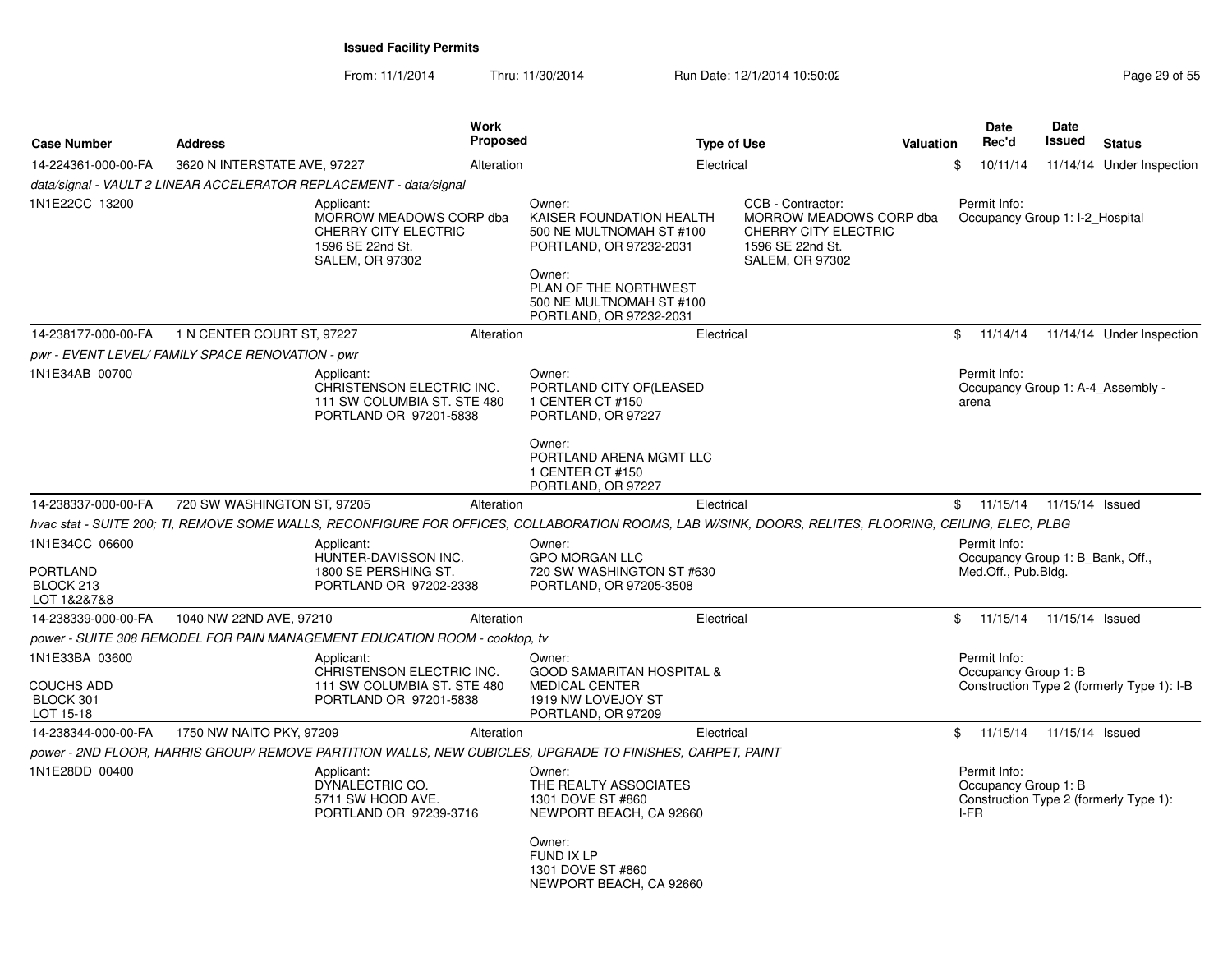| <b>Case Number</b>                                                             | <b>Address</b>               | Work<br>Proposed                                                                                                                                                    |                                                                                                 | <b>Type of Use</b>                                         | <b>Valuation</b> | Date<br>Rec'd                          | Date<br>Issued  | <b>Status</b>                              |
|--------------------------------------------------------------------------------|------------------------------|---------------------------------------------------------------------------------------------------------------------------------------------------------------------|-------------------------------------------------------------------------------------------------|------------------------------------------------------------|------------------|----------------------------------------|-----------------|--------------------------------------------|
| 14-238349-000-00-FA                                                            | 825 NE MULTNOMAH ST - Unit 1 | Alteration                                                                                                                                                          |                                                                                                 | Electrical                                                 | \$               | 11/15/14                               | 11/15/14 Issued |                                            |
|                                                                                |                              | power - 12TH FLOOR/ FAMILY CARE - REMOVE MAJORITY OF WALLS & CASEWORK; CREATE OPEN & PRIVATE OFFICES, BREAK, CONFERENCE, RECEPTION AND RESTROOMS. CEILING/ LIGHTIN  |                                                                                                 |                                                            |                  |                                        |                 |                                            |
| 1N1E35BB 90002                                                                 |                              | Applicant<br>CHRISTENSON ELECTRIC INC.                                                                                                                              | Owner:<br><b>PACIFICORP</b>                                                                     |                                                            |                  |                                        |                 |                                            |
| LLOYD CENTER TOWER CONDOMINIUM<br>LOT <sub>1</sub><br>DEPT OF REVENUE          |                              | 111 SW COLUMBIA ST. STE 480<br>PORTLAND OR 97201-5838                                                                                                               | 700 NE MULTNOMAH ST 7TH FLR<br>PORTLAND, OR 97232                                               |                                                            |                  |                                        |                 |                                            |
| 14-212070-000-00-FA                                                            | 225 SW BROADWAY              | Alteration                                                                                                                                                          |                                                                                                 | Electrical                                                 | \$.              | 9/12/14                                | 11/17/14 Issued |                                            |
| 1st fl On Deck TI - power                                                      |                              |                                                                                                                                                                     |                                                                                                 |                                                            |                  |                                        |                 |                                            |
| 1N1E34CC 09800                                                                 |                              | Applicant:<br>WILLAMETTE ELECTRIC INC.                                                                                                                              | Owner:<br><b>BROADWAY COMMERCE LLC</b>                                                          |                                                            |                  |                                        |                 |                                            |
| <b>PORTLAND</b><br>BLOCK 85<br>LOT 6&7 TL 9800                                 |                              | P.O. BOX 230547<br>TIGARD, OR 97281-0547                                                                                                                            | 225 SW BROADWAY #1<br>PORTLAND, OR 97205                                                        |                                                            |                  |                                        |                 |                                            |
| 14-238412-000-00-FA                                                            | 805 SW BROADWAY, 97205       | Alteration                                                                                                                                                          |                                                                                                 | Electrical                                                 |                  | \$11/17/14                             |                 | 11/17/14 Under Inspection                  |
| ADD CIRCUIT FOR ICE MACHINE                                                    |                              |                                                                                                                                                                     |                                                                                                 |                                                            |                  |                                        |                 |                                            |
| 1S1E03BB 04400                                                                 |                              | Applicant:<br>DEKORTE ELECTRIC INC                                                                                                                                  | Owner:<br>FOX TOWER L L C                                                                       | CCB - Contractor:<br>DEKORTE ELECTRIC INC                  |                  | Permit Info:<br>Occupancy Group 1: B   |                 |                                            |
| <b>PORTLAND</b><br>BLOCK 210<br>$LOT 1-8$<br>DEFERRED ADDITIONAL TAX LIABILITY |                              | 5331 SW MACADAM AVE, SUITE<br>258-113<br>PORTLAND OR 97239                                                                                                          | 805 SW BROADWAY #2020<br>PORTLAND, OR 97205                                                     | 5331 SW MACADAM AVE, SUITE<br>258-113<br>PORTLAND OR 97239 |                  |                                        |                 | Construction Type 2 (formerly Type 1): I-A |
| 14-238434-000-00-FA                                                            | 121 SW SALMON ST, 97204      | Alteration                                                                                                                                                          |                                                                                                 | Electrical                                                 |                  | \$ 11/17/14 11/17/14 Final             |                 |                                            |
|                                                                                |                              | Voice/data - 1WTC 13TH FLOOR NEW WALLS FOR COMMUNICATION ROOM - voice/data                                                                                          |                                                                                                 |                                                            |                  |                                        |                 |                                            |
| 1S1E03BA 02100                                                                 |                              | Applicant:<br>CHRISTENSON ELECTRIC INC.<br>111 SW COLUMBIA ST. STE 480<br>PORTLAND OR 97201-5838                                                                    | Owner:<br>IEH PORTLAND LLC<br>1WTC0510-CORPORATE TAX<br>DEPT 121 SW SALMO<br>PORTLAND, OR 97204 |                                                            |                  | Permit Info:<br>Occupancy Group 1: B   |                 | Construction Type 2 (formerly Type 1): I-A |
| 14-208728-000-00-FA                                                            |                              | 3181 SW SAM JACKSON PARK RD - Bldg OHS, 9 Alteration                                                                                                                |                                                                                                 | Electrical                                                 | \$               | 9/5/14                                 |                 | 11/17/14 Under Inspection                  |
| 8C ICU Remodel - power                                                         |                              |                                                                                                                                                                     |                                                                                                 |                                                            |                  |                                        |                 |                                            |
| 1S1E09 00200                                                                   |                              | Applicant:<br>DYNALECTRIC CO.<br>5711 SW HOOD AVE.<br>PORTLAND OR 97239-3716                                                                                        | Owner:<br>OREGON STATE OF<br>3181 SW SAM JACKSON PARK RD<br>PORTLAND, OR 97239                  |                                                            |                  | Permit Info:<br>Occupancy Group 1: I-2 |                 | Construction Type 2 (formerly Type 1): I-A |
| 14-238950-000-00-FA                                                            | 825 NE MULTNOMAH ST - Unit 1 | Alteration                                                                                                                                                          |                                                                                                 | Electrical                                                 |                  | \$ 11/18/14 11/18/14 Issued            |                 |                                            |
|                                                                                |                              | hvac stat - 12TH FLOOR/ FAMILY CARE - REMOVE MAJORITY OF WALLS & CASEWORK: CREATE OPEN & PRIVATE OFFICES, BREAK, CONFERENCE, RECEPTION AND RESTROOMS. CEILING/ LIGH |                                                                                                 |                                                            |                  |                                        |                 |                                            |
| 1N1E35BB 90002                                                                 |                              | Applicant:<br>MCKINSTRY CO. LLC.                                                                                                                                    | Owner:<br><b>PACIFICORP</b>                                                                     |                                                            |                  |                                        |                 |                                            |
| LLOYD CENTER TOWER CONDOMINIUM<br>LOT <sub>1</sub><br>DEPT OF REVENUE          |                              | 16790 NE MASON ST STE 100<br>PORTLAND OR 97230-7398                                                                                                                 | 700 NE MULTNOMAH ST 7TH FLR<br>PORTLAND, OR 97232                                               |                                                            |                  |                                        |                 |                                            |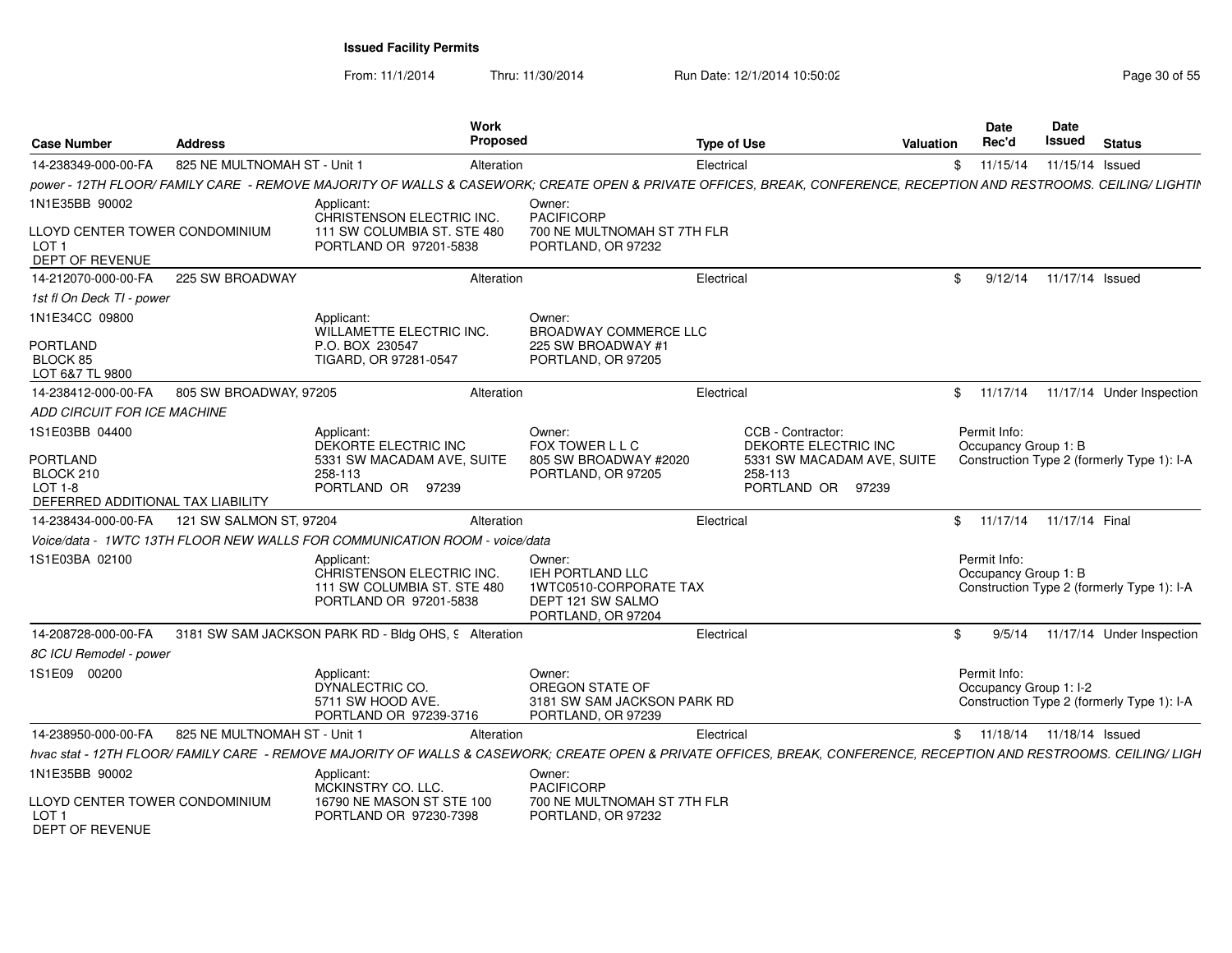From: 11/1/2014Thru: 11/30/2014 Run Date: 12/1/2014 10:50:02 Research 2010 12:00 Page 31 of 55

| <b>Case Number</b>                                                                      | <b>Address</b>                                                         | <b>Work</b><br>Proposed                                                                                                                                         |                                                                                                | <b>Type of Use</b> | <b>Valuation</b> | Date<br>Rec'd                                                           | Date<br>Issued  | <b>Status</b>                               |
|-----------------------------------------------------------------------------------------|------------------------------------------------------------------------|-----------------------------------------------------------------------------------------------------------------------------------------------------------------|------------------------------------------------------------------------------------------------|--------------------|------------------|-------------------------------------------------------------------------|-----------------|---------------------------------------------|
| 14-229373-000-00-FA                                                                     | 2701 NW VAUGHN ST, 97210                                               | Alteration                                                                                                                                                      |                                                                                                | Electrical         | \$               | 10/23/14                                                                | 11/18/14 Issued |                                             |
| #410/420 Kaiser Remodel - power                                                         |                                                                        |                                                                                                                                                                 |                                                                                                |                    |                  |                                                                         |                 |                                             |
| 1N1E29D 00200<br>SECTION 29 1N 1E<br>TL 200 11.06 ACRES<br>ALSO SEE SUBS -0291<br>-0292 |                                                                        | Applicant:<br>COCHRAN INC. dba BROADWAY<br><b>ELECTRIC</b><br>7550 SW TECH CENTER DR STE<br>220<br>TIGARD OR 97223-8061                                         | Owner:<br>MONTGOMERY PARK I LLC<br>2701 NW VAUGHN ST<br>PORTLAND, OR 97208                     |                    |                  | Permit Info:<br>Occupancy Group 1: B<br>I-FR                            |                 | Construction Type 2 (formerly Type 1):      |
| 14-239461-000-00-FA                                                                     | 12000 SW 49TH AVE, 97219                                               | Alteration                                                                                                                                                      |                                                                                                | Electrical         |                  | \$ 11/18/14 11/18/14 Issued                                             |                 |                                             |
|                                                                                         |                                                                        | voice/data - VOLUNTARY SEISMIC UPGRADE IN CONJUCTION WITH INTERIOR RENOVATIONS OF 1ST AND 2ND FLOORS, REMOVE SOME WALLS, DOORS, ADD BACK SOME FOR CLASSROOMS, W |                                                                                                |                    |                  |                                                                         |                 |                                             |
| 1S1E31D 00200                                                                           |                                                                        | Applicant:<br>DYNALECTRIC CO.<br>5711 SW HOOD AVE.<br>PORTLAND OR 97239-3716                                                                                    | Owner:<br>PORTLAND COMMUNITY<br><b>COLLEGE DIST</b><br>PO BOX 19000<br>PORTLAND, OR 97280-0990 |                    |                  | Permit Info:<br>Occupancy Group 1: B_Bank, Off.,<br>Med.Off., Pub.Bldg. |                 | Construction Type 2 (formerly Type 1): II-B |
| 14-239697-000-00-FA                                                                     | 1000 SW BROADWAY, 97205                                                | Alteration                                                                                                                                                      |                                                                                                | Electrical         |                  |                                                                         |                 | \$ 11/19/14 11/19/14 Under Inspection       |
|                                                                                         | #1720 INVESCO TI - security (access control / video)                   |                                                                                                                                                                 |                                                                                                |                    |                  |                                                                         |                 |                                             |
| 1S1E03BB 02400<br><b>PORTLAND</b>                                                       |                                                                        | Applicant:<br>SIEMENS INDUSTRY INC.<br>15201 NW GREENBRIER PKWY                                                                                                 | Owner:<br>ONE THOUSAND BROADWAY<br><b>BLDG LTD PARTNERSHIP</b>                                 |                    |                  |                                                                         |                 |                                             |
| BLOCK 182<br><b>LOT 5-8</b>                                                             |                                                                        | STE A4<br>BEAVERTON OR 97006-5720                                                                                                                               | 805 SW BROADWAY STE 2020<br>PORTLAND, OR 97205                                                 |                    |                  |                                                                         |                 |                                             |
| 14-239699-000-00-FA                                                                     |                                                                        | 3181 SW SAM JACKSON PARK RD - Bldg OHS, 9 Alteration                                                                                                            |                                                                                                | Electrical         |                  |                                                                         |                 | \$ 11/19/14 11/19/14 Under Inspection       |
| 8C ICU Remodel - power                                                                  |                                                                        |                                                                                                                                                                 |                                                                                                |                    |                  |                                                                         |                 |                                             |
| 1S1E09 00200                                                                            |                                                                        | Applicant:<br><b>ONEILL ELECTRIC INC.</b><br>4444 SE 27TH AVE<br>PORTLAND OR 97202-3608                                                                         | Owner:<br>OREGON STATE OF<br>3181 SW SAM JACKSON PARK RD<br>PORTLAND, OR 97239                 |                    |                  | Permit Info:<br>Occupancy Group 1: I-2                                  |                 | Construction Type 2 (formerly Type 1): I-A  |
| 14-234562-000-00-FA                                                                     | 409 SW 11TH AVE, 97205                                                 | Alteration                                                                                                                                                      |                                                                                                | Fire Alarms        | \$1              | 11/5/14                                                                 | 11/5/14 Issued  |                                             |
|                                                                                         | Alterations to Fire Alarm system for interface with new HAVC controls. |                                                                                                                                                                 |                                                                                                |                    |                  |                                                                         |                 |                                             |
| 1N1E33DD 02000<br><b>PORTLAND</b><br>BLOCK 255<br>LOT 1&2                               |                                                                        | Applicant:<br><b>ACTION TECHNOLOGY</b><br>835 SE 17TH AVE<br>PORTLAND, OR 97214                                                                                 | Owner:<br>PETER A NATHAN<br>2455 NW MARSHALL ST #1<br>PORTLAND, OR 97210                       |                    |                  |                                                                         |                 |                                             |
| 14-232748-000-00-FA                                                                     | 2525 SW 1ST AVE, 97201                                                 | Alteration                                                                                                                                                      |                                                                                                | <b>Fire Alarms</b> | \$23,690         | 10/31/14                                                                |                 | 11/5/14 Issued                              |
|                                                                                         |                                                                        | 3rd and 4th floors- Alterations to the Fire Alarm system as needed for T.I.- 163 devices total 113- Smoke detectors9- Strobes37- H/S4- Aux panels               |                                                                                                |                    |                  |                                                                         |                 |                                             |
| 1S1E10BB 00900                                                                          |                                                                        | Applicant:<br>ADVANCED ALARM SYSTEMS<br>1030 NW CORPORATE DR<br>TROUTDALE, OR 97060                                                                             | Owner:<br><b>KBS ADP PLAZA LLC</b><br>2715 SW 3RD AVE<br>PORTLAND, OR 97201                    |                    |                  | Permit Info:<br>Occupancy Group 1: B_Bank, Off.,<br>Med.Off., Pub.Bldg. |                 |                                             |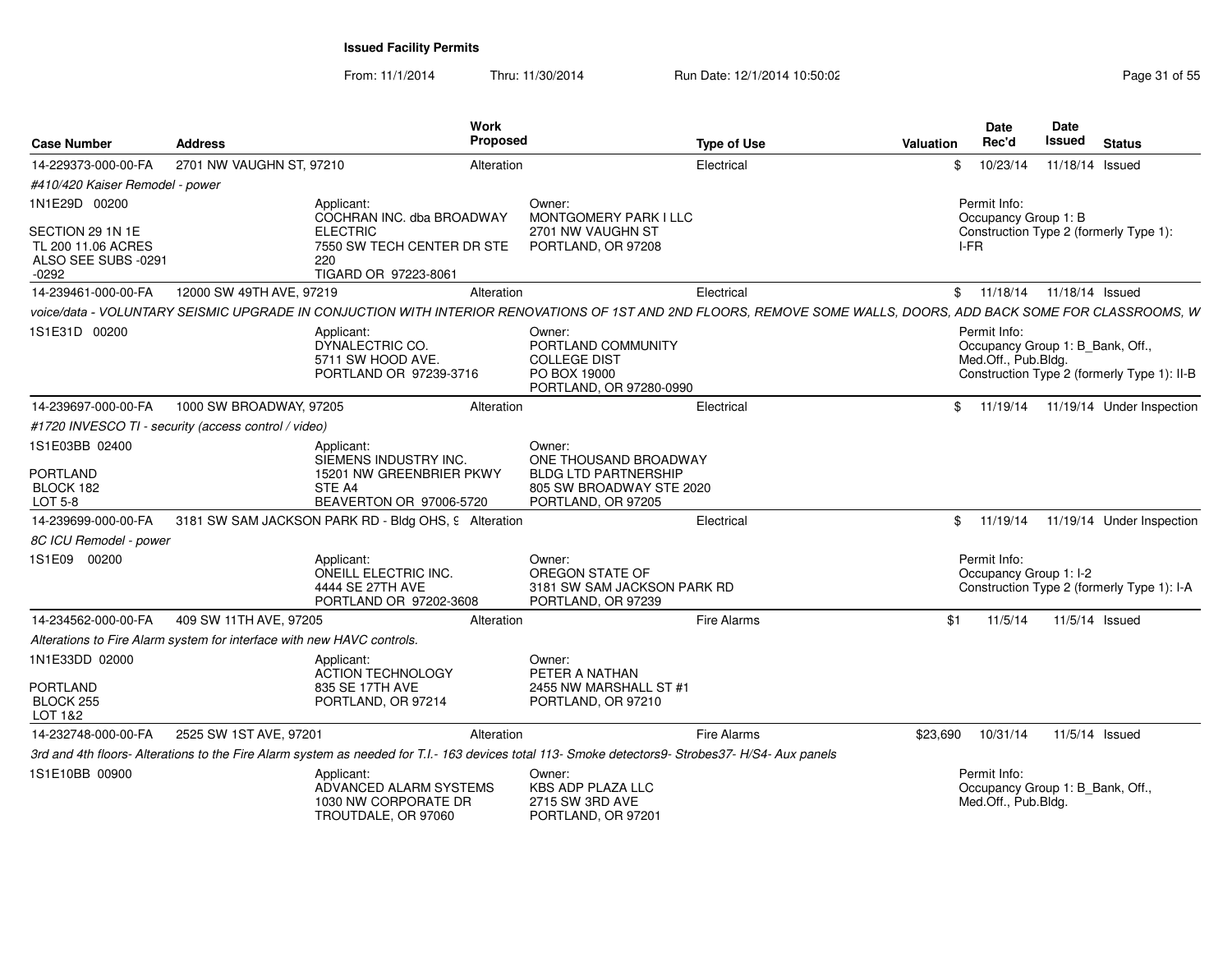| <b>Case Number</b>                                       | <b>Address</b>         |                                                                                            | <b>Work</b><br><b>Proposed</b> | <b>Type of Use</b>                                                                                                                                                        | Valuation | Date<br>Rec'd                                                           | <b>Date</b><br><b>Issued</b> | <b>Status</b>                              |
|----------------------------------------------------------|------------------------|--------------------------------------------------------------------------------------------|--------------------------------|---------------------------------------------------------------------------------------------------------------------------------------------------------------------------|-----------|-------------------------------------------------------------------------|------------------------------|--------------------------------------------|
| 14-234585-000-00-FA                                      | 830 NE 47TH AVE, 97213 |                                                                                            | Alteration                     | <b>Fire Alarms</b>                                                                                                                                                        | \$1       | 11/5/14                                                                 | 11/5/14 Issued               |                                            |
|                                                          |                        | Upgrade Fire Alarm system in Mech. rm - 8 devices total 4- new H/S1- new Strobe3- Demo     |                                |                                                                                                                                                                           |           |                                                                         |                              |                                            |
| 1N2E31BD 04200                                           |                        | Applicant:<br><b>TICE ELECT</b><br>5405 N LAGOON AVENUE<br>PORTLAND, OR 97217              |                                | Owner:<br>PROVIDENCE HEALTH<br>4400 NE HALSEY ST BLDG 2 #190<br>PORTLAND, OR 97213-1545<br>Owner:                                                                         |           |                                                                         |                              |                                            |
|                                                          |                        |                                                                                            |                                | SERVICES-OREGON<br>4400 NE HALSEY ST BLDG 2 #190<br>PORTLAND, OR 97213-1545                                                                                               |           |                                                                         |                              |                                            |
| 14-235018-000-00-FA                                      | 1500 SW 1ST AVE, 97201 |                                                                                            | Alteration                     | Fire Alarms                                                                                                                                                               | \$1       | 11/6/14                                                                 | 11/6/14 Final                |                                            |
| install 5 new ceiling strobes---2 sets of plans          |                        |                                                                                            |                                |                                                                                                                                                                           |           |                                                                         |                              |                                            |
| 1S1E03CA 00600                                           |                        | Applicant:<br>CHRISTENSON ELECTRIC INC                                                     |                                | Owner:<br><b>URBAN OFFICE</b>                                                                                                                                             |           | Permit Info:<br>Occupancy Group 1: B                                    |                              |                                            |
| <b>PORTLAND</b><br><b>BLOCK 116 TL 600</b>               |                        | 111 SW COLUMBIA, SUITE 480<br>PORTLAND, OR 97201                                           |                                | 111 SW COLUMBIA ST #1380<br>PORTLAND, OR 97201-5845                                                                                                                       |           |                                                                         |                              | Construction Type 2 (formerly Type 1): I-A |
|                                                          |                        |                                                                                            |                                | Owner:<br><b>PARKING</b><br>111 SW COLUMBIA ST #1380<br>PORTLAND, OR 97201-5845                                                                                           |           |                                                                         |                              |                                            |
|                                                          |                        |                                                                                            |                                | Owner:<br><b>FACILITIES</b><br>111 SW COLUMBIA ST #1380<br>PORTLAND, OR 97201-5845                                                                                        |           |                                                                         |                              |                                            |
| 14-235017-000-00-FA                                      | 450 N GRAHAM ST, 97227 |                                                                                            | Alteration                     | <b>Fire Alarms</b>                                                                                                                                                        | \$35.818  | 11/6/14                                                                 | 11/6/14 Issued               |                                            |
|                                                          |                        |                                                                                            |                                | Orthopedic - 1st floor-Alterations to the Fire Alarm system as needed for T.I.- 54 devices total 15- Smoke dectectors25- Strobes10- H/S1- Heat dectector4- Pull stataions |           |                                                                         |                              |                                            |
| 1N1E27AC 02500<br><b>EVANS ADD</b><br>BLOCK <sub>2</sub> |                        | Applicant:<br>STONER ELECTRIC, INC - P03158<br>1904 SE OCHOCO ST<br>MILWAUKIE, OR 97222    |                                | Owner:<br><b>EMANUEL HOSPITAL</b><br>2801 N GANTENBEIN AVE<br>PORTLAND, OR 97227-1623                                                                                     |           | Permit Info:<br>Occupancy Group 1: B_Bank, Off.,<br>Med.Off., Pub.Bldg. |                              | Construction Type 2 (formerly Type 1): V-B |
| LOT 10&11&15-18 TL 2500                                  |                        |                                                                                            |                                |                                                                                                                                                                           |           |                                                                         |                              |                                            |
| 14-235043-000-00-FA                                      | 308 SW 2ND AVE, 97204  |                                                                                            | Alteration                     | <b>Fire Alarms</b>                                                                                                                                                        | \$5,000   | 11/6/14                                                                 | 11/6/14 Issued               |                                            |
| 2nd floor- Alterations to the Fire Alarm                 |                        |                                                                                            |                                |                                                                                                                                                                           |           |                                                                         |                              |                                            |
| 1N1E34CD 04600                                           |                        | Applicant:<br><b>CHRISTENSON ELECTRIC</b><br>111 SW COLUMBIA ST #480<br>PORTLAND, OR 97201 |                                | Owner:<br>NGP DUNCAN PLAZA<br>PO BOX 4900 DEPT #360<br>SCOTTSDALE, AZ 85261-4900                                                                                          |           | Permit Info:<br>Occupancy Group 1: A-2_Restaurant                       |                              | Construction Type 2 (formerly Type 1): I-A |
|                                                          |                        |                                                                                            |                                | Owner:<br>PORTLAND LLC<br>PO BOX 4900 DEPT #360<br>SCOTTSDALE, AZ 85261-4900                                                                                              |           |                                                                         |                              |                                            |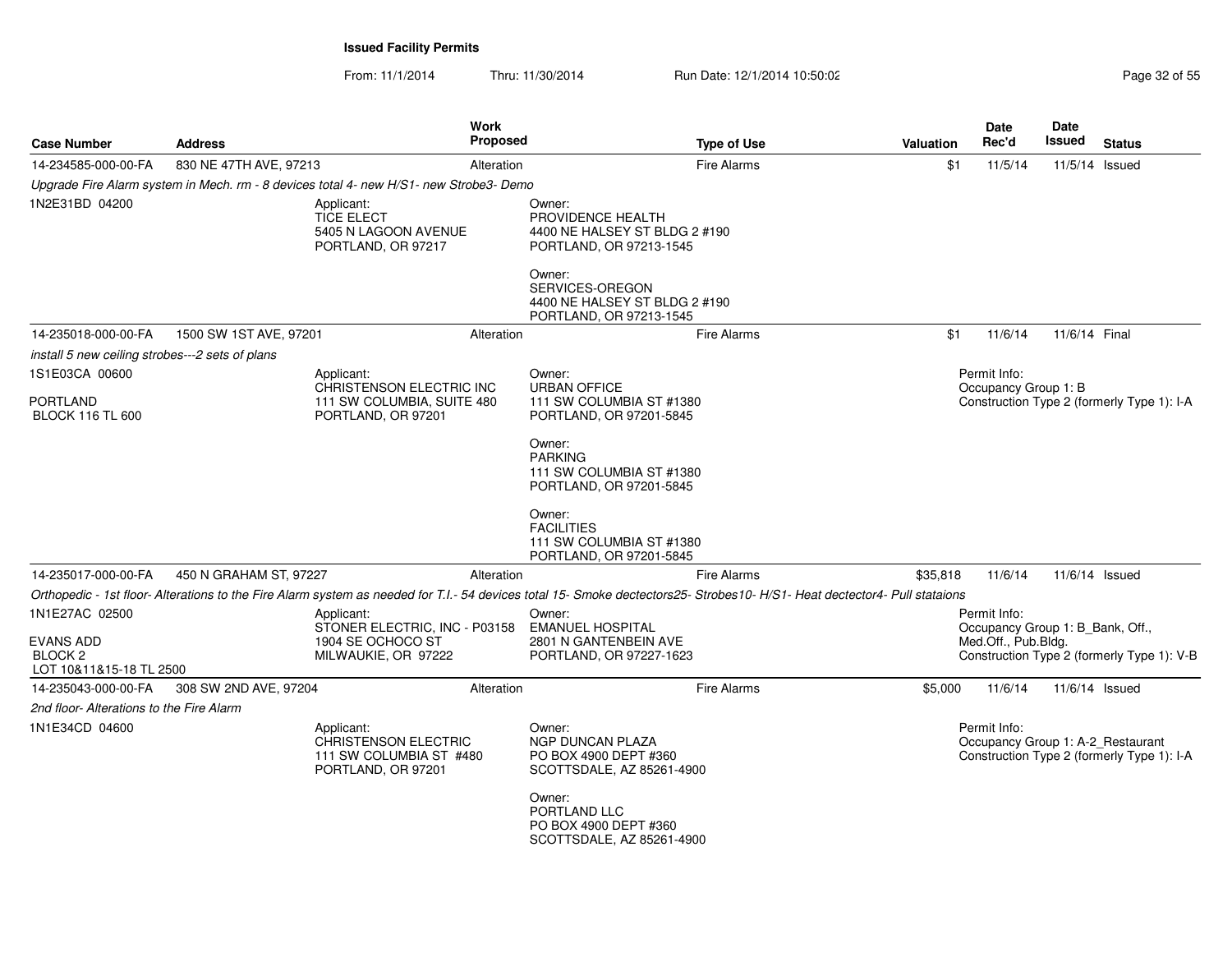| <b>Case Number</b>                                                       | <b>Address</b>                                             |                                                                                                    | <b>Work</b><br>Proposed |                                                                                                                                                   | <b>Type of Use</b> | Valuation | <b>Date</b><br>Rec'd                                                    | <b>Date</b><br>Issued | <b>Status</b>                              |
|--------------------------------------------------------------------------|------------------------------------------------------------|----------------------------------------------------------------------------------------------------|-------------------------|---------------------------------------------------------------------------------------------------------------------------------------------------|--------------------|-----------|-------------------------------------------------------------------------|-----------------------|--------------------------------------------|
| 14-237248-000-00-FA                                                      | 1040 NW 22ND AVE, 97210                                    |                                                                                                    | Alteration              |                                                                                                                                                   | <b>Fire Alarms</b> | \$5,600   | 11/13/14                                                                | 11/13/14              | Issued                                     |
|                                                                          |                                                            |                                                                                                    |                         | Suite #660- Alterations to the Fire Alarm system as needed for T.I.- 32 Devices total 10- Smoke detectors14- Strobes8- Chime strobes              |                    |           |                                                                         |                       |                                            |
| 1N1E33BA 03600<br><b>COUCHS ADD</b><br>BLOCK 301<br>LOT 15-18            |                                                            | Applicant:<br><b>CHRISTENSEN ELECTRIC</b><br>111 SW COLUMBIA, STE 480<br>PORTLAND, OR 97201-5886   |                         | Owner:<br><b>GOOD SAMARITAN HOSPITAL &amp;</b><br><b>MEDICAL CENTER</b><br>1919 NW LOVEJOY ST<br>PORTLAND, OR 97209                               |                    |           | Permit Info:<br>Occupancy Group 1: B                                    |                       | Construction Type 2 (formerly Type 1): I-B |
| 14-237302-000-00-FA                                                      | 700 NE MULTNOMAH ST                                        |                                                                                                    | Alteration              |                                                                                                                                                   | <b>Fire Alarms</b> | \$4,800   | 11/13/14                                                                | 11/13/14 Issued       |                                            |
|                                                                          |                                                            |                                                                                                    |                         | Suite #400- Alterations to Fire Alarm as needed for T.I.- 27 devices total 1- Smoke Detector20- Strobes4- Speaker strobe1- Aux panel              |                    |           |                                                                         |                       |                                            |
| 1N1E35BB 02601<br>LLOYD BLOCKS<br>LOT <sub>1</sub>                       |                                                            | Applicant:<br>T&L COMMUNICATIONS.<br>PO BOX 87387<br>Vancouver, WA 98687                           |                         | Owner:<br>AAT LLOYD DISTRICT LLC<br>11455 EL CAMINO REAL #200<br>SAN DIEGO, CA 92130-2047                                                         |                    |           | Permit Info:<br>Occupancy Group 1: B_Bank, Off.,<br>Med.Off., Pub.Bldg. |                       |                                            |
| 14-237822-000-00-FA                                                      | 1875 SW PARK AVE, 97201                                    |                                                                                                    | Alteration              |                                                                                                                                                   | <b>Fire Alarms</b> |           | \$10,476 11/14/14                                                       | 11/14/14 Issued       |                                            |
|                                                                          | Alterations to the Fire Alarm system to monitor Fire Pump. |                                                                                                    |                         |                                                                                                                                                   |                    |           |                                                                         |                       |                                            |
| 1S1E04DA 06800<br><b>PORTLAND</b><br>INC PT VAC STS BLOCK 230            |                                                            | Applicant:<br>PORTER ELECTIRC INC<br>7320 NE ST JOHNS RD<br>VANCOUVER, WA 98665                    |                         | Owner:<br>OREGON STATE OF (BD OF<br><b>HIGHER EDUCATION</b><br><b>PO BOX 751</b><br>PORTLAND, OR 97207<br>Owner:<br><b>CAMPUS PLANNING OFFICE</b> |                    |           |                                                                         |                       |                                            |
|                                                                          |                                                            |                                                                                                    |                         | <b>PO BOX 751</b><br>PORTLAND, OR 97207                                                                                                           |                    |           |                                                                         |                       |                                            |
| 14-237855-000-00-FA                                                      | 100 SW MARKET ST, 97201                                    |                                                                                                    | Alteration              |                                                                                                                                                   | <b>Fire Alarms</b> | \$10,000  | 11/14/14                                                                | 11/14/14 Issued       |                                            |
|                                                                          |                                                            |                                                                                                    |                         | 2nd and 3rd floors- Alterations to the Fire Alarm system as needed for T.I- 65 devices total 15- Smoke detectors20- Strobes30- Speaker/strobes    |                    |           |                                                                         |                       |                                            |
| 1S1E03CB 00700<br>SOUTH AUDITORIUM ADD<br><b>BLOCK A</b><br>LOT 2 TL 700 |                                                            | Applicant:<br>2014 SE 9TH AVE<br>PORTLAND, OR 97214                                                |                         | Owner:<br>MCCOY ELECTRIC COMPANY INC. CSHV FIRST AND MARKET LLC<br>1420 FIFTH AVE #2020<br>SEATTLE, WA 98101-2337                                 |                    |           |                                                                         |                       |                                            |
| 14-237880-000-00-FA                                                      | 111 SW 5TH AVE, 97204-3626                                 |                                                                                                    | Alteration              |                                                                                                                                                   | Fire Alarms        | \$26,465  | 11/14/14                                                                | 11/14/14 Issued       |                                            |
|                                                                          |                                                            |                                                                                                    |                         | 17TH FLOOR-Alterations to the Fire Alarm system as needed for T.I.-48 Devices total 14- Smoke detectors18- Strobes16- S/S                         |                    |           |                                                                         |                       |                                            |
| 1N1E34CD 01300                                                           |                                                            | Applicant:<br>SIEMENS BLDG TECHNOLOGY<br>15201 NW GREENBRIER PKWY<br>STE A4<br>BEAVERTON, OR 97006 |                         |                                                                                                                                                   |                    |           | Permit Info:<br>Occupancy Group 1: B                                    |                       | Construction Type 2 (formerly Type 1): I-A |
| 14-239024-000-00-FA                                                      | 1211 SW 5TH AVE, 97204                                     |                                                                                                    | Alteration              |                                                                                                                                                   | <b>Fire Alarms</b> | \$3,000   | 11/18/14                                                                | 11/18/14 Final        |                                            |
|                                                                          |                                                            | Suite #2300- Alterations to the Fire Alarm system as needed for T.I.- 11 strobes total             |                         |                                                                                                                                                   |                    |           |                                                                         |                       |                                            |
| 1S1E03BC 00900<br><b>PORTLAND</b><br>BLOCK 167                           |                                                            | Applicant:<br>CHRISTENSON ELECTRIC<br>111 SW COLUMBIA ST #480<br>PORTLAND, OR 97201                |                         | Owner:<br>PACWEST CENTER LLC<br>1211 SW 5TH AVE #2230<br>PORTLAND, OR 97204                                                                       |                    |           | Permit Info:<br>Occupancy Group 1: B Bank, Off.,<br>Med.Off., Pub.Bldg. |                       |                                            |
| LOT 1-8                                                                  |                                                            |                                                                                                    |                         |                                                                                                                                                   |                    |           |                                                                         |                       |                                            |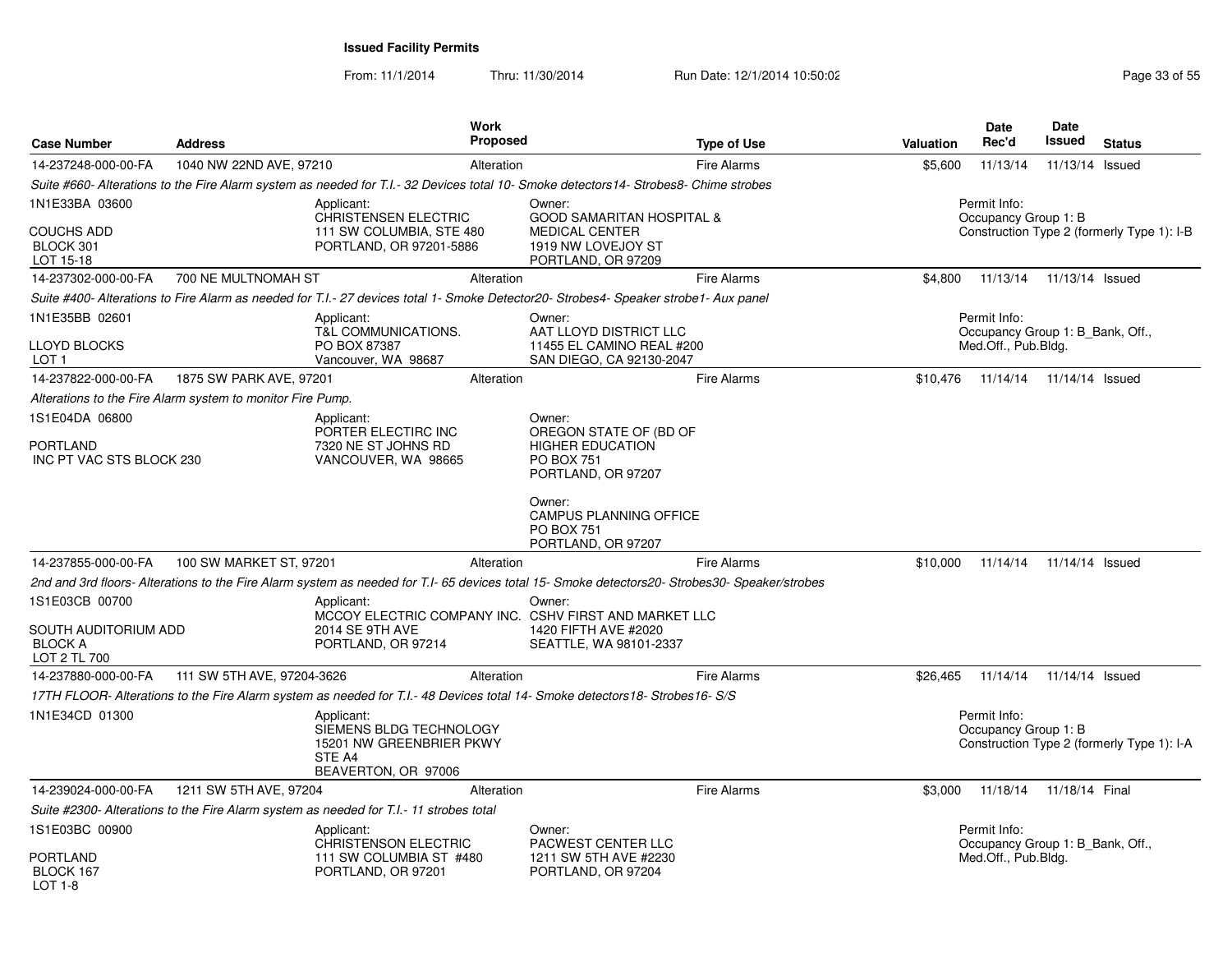| <b>Case Number</b>                                                       | <b>Address</b>                                          | <b>Work</b>                                                                                                                         | <b>Proposed</b> |                                                                                      | <b>Type of Use</b> | Valuation | <b>Date</b><br>Rec'd                                                    | <b>Date</b><br>Issued   | <b>Status</b>                              |
|--------------------------------------------------------------------------|---------------------------------------------------------|-------------------------------------------------------------------------------------------------------------------------------------|-----------------|--------------------------------------------------------------------------------------|--------------------|-----------|-------------------------------------------------------------------------|-------------------------|--------------------------------------------|
| 14-239040-000-00-FA                                                      | 2525 SW 1ST AVE, 97201                                  |                                                                                                                                     | Alteration      |                                                                                      | <b>Fire Alarms</b> | \$2,500   | 11/18/14                                                                | 11/18/14 Issued         |                                            |
|                                                                          |                                                         | 1st Floor East- Restrooms- Alterations to the Fire Alarm system as needed for T.I.- 5 devices total 2- Strobes2-H/S1-FSD            |                 |                                                                                      |                    |           |                                                                         |                         |                                            |
| 1S1E10BB 00900                                                           |                                                         | Applicant:<br><b>CAPITOL ELECTRIC</b><br>11401 NE MARX STREET<br>PORTLAND, OR 97220-                                                |                 | Owner:<br><b>KBS ADP PLAZA LLC</b><br>2715 SW 3RD AVE<br>PORTLAND, OR 97201          |                    |           | Permit Info:<br>Occupancy Group 1: B_Bank, Off.,<br>Med.Off., Pub.Bldg. |                         |                                            |
| 14-239096-000-00-FA                                                      | 720 SW WASHINGTON ST, 97205                             |                                                                                                                                     | Alteration      |                                                                                      | <b>Fire Alarms</b> | \$3,000   | 11/18/14                                                                | 11/18/14 Issued         |                                            |
|                                                                          |                                                         | Suite #200- Alterations to the Fire Alarm system as needed for T.I.- 10 Devices total 1- Smoke detector2- Strobes6- H/S1- NAC Panel |                 |                                                                                      |                    |           |                                                                         |                         |                                            |
| 1N1E34CC 06600                                                           |                                                         | Applicant:<br>CAPITOL ELECTRIC CO INC.                                                                                              |                 | Owner:<br><b>GPO MORGAN LLC</b>                                                      |                    |           | Permit Info:<br>Occupancy Group 1: B_Bank, Off.,                        |                         |                                            |
| PORTLAND<br>BLOCK 213<br>LOT 1&2&7&8                                     |                                                         | 11401 NE MARX ST.<br>PORTLAND OR 97220-1041                                                                                         |                 | 720 SW WASHINGTON ST #630<br>PORTLAND, OR 97205-3508                                 |                    |           | Med.Off., Pub.Bldg.                                                     |                         |                                            |
| 14-239168-000-00-FA                                                      | 1201 NE LLOYD BLVD, 97232                               |                                                                                                                                     | Alteration      |                                                                                      | <b>Fire Alarms</b> | \$1       | 11/18/14                                                                | 11/18/14 Issued         |                                            |
|                                                                          |                                                         | REUSE 21 SPEAKER STRIBES AND REUSE 11 STROBES AND UPDATE FIRE PANEL--3 SETS OF PLANS                                                |                 |                                                                                      |                    |           |                                                                         |                         |                                            |
| 1N1E35BD 00400                                                           |                                                         | Applicant:<br>POINT MONITOR CORP                                                                                                    |                 | Owner:<br>GPT PORTLAND OR 1201 LLOYD                                                 |                    |           | Permit Info:<br>Occupancy Group 1: B_Bank, Off.,                        |                         |                                            |
| <b>HOLLADAYS ADD</b><br><b>BLOCK 142 TL 400</b>                          |                                                         | 5863 lakeview blyd<br>lake oswego or 97035                                                                                          |                 | LLC<br>PO BOX 847<br>CARLSBAD, CA 92018                                              |                    |           | Med.Off., Pub.Bldg.                                                     |                         | Construction Type 2 (formerly Type 1): I-A |
| 14-239740-000-00-FA                                                      | 200 SW MARKET ST, 97201                                 |                                                                                                                                     | Alteration      |                                                                                      | <b>Fire Alarms</b> | \$1       |                                                                         | 11/19/14 11/19/14 Final |                                            |
|                                                                          | added 2 strobes, moved 2 strobes---2 sets of plans      |                                                                                                                                     |                 |                                                                                      |                    |           |                                                                         |                         |                                            |
| 1S1E03CB 00800<br>SOUTH AUDITORIUM ADD<br><b>BLOCK A</b><br>LOT 2 TL 800 |                                                         | Applicant:<br>CHRISTENSON ELECTRIC INC<br>111 SW COLUMBIA, SUITE 480<br>PORTLAND, OR 97201                                          |                 | Owner:<br>TWO HUNDRED MARKET ASSOC<br>200 SW MARKET ST #1720<br>PORTLAND, OR 97201   |                    |           |                                                                         |                         |                                            |
|                                                                          |                                                         |                                                                                                                                     |                 | Owner:<br><b>LIMITED PARTNERSHIP</b><br>200 SW MARKET ST #1720<br>PORTLAND, OR 97201 |                    |           |                                                                         |                         |                                            |
| 14-239778-000-00-FA                                                      | 825 NE MULTNOMAH ST - Unit 1                            |                                                                                                                                     | Alteration      |                                                                                      | <b>Fire Alarms</b> | \$1       | 11/19/14                                                                | 11/19/14 Issued         |                                            |
|                                                                          | install aditional notification for TI---3 sets of plans |                                                                                                                                     |                 |                                                                                      |                    |           |                                                                         |                         |                                            |
| 1N1E35BB 90002                                                           |                                                         | Applicant:<br>POINT MONITOR CORP.                                                                                                   |                 | Owner:<br><b>PACIFICORP</b>                                                          |                    |           |                                                                         |                         |                                            |
| LLOYD CENTER TOWER CONDOMINIUM<br>LOT <sub>1</sub><br>DEPT OF REVENUE    |                                                         | 5863 LAKEVIEW BLVD #100<br>LAKE OSWEGO, OR 97035-7058                                                                               |                 | 700 NE MULTNOMAH ST 7TH FLR<br>PORTLAND, OR 97232                                    |                    |           |                                                                         |                         |                                            |
| 14-239808-000-00-FA                                                      | 3720 SW BOND AVE                                        |                                                                                                                                     | Alteration      |                                                                                      | <b>Fire Alarms</b> | \$1       | 11/19/14                                                                | 11/19/14 Issued         |                                            |
| fire alarm tenate improvements-- 3 sets of plans                         |                                                         |                                                                                                                                     |                 |                                                                                      |                    |           |                                                                         |                         |                                            |
| 1S1E10DB 00205<br>WATERFRONT SOUTH NO 2                                  |                                                         | Applicant:<br>T&L COMMUNICATIONS.<br>PO BOX 87387                                                                                   |                 | Owner:<br>MEPT 3720 PORTLAND LLC<br>PO BOX 320099                                    |                    |           |                                                                         |                         |                                            |
| LOT 11                                                                   |                                                         | Vancouver, WA 98687                                                                                                                 |                 | ALEXANDRIA, VA 22320                                                                 |                    |           |                                                                         |                         |                                            |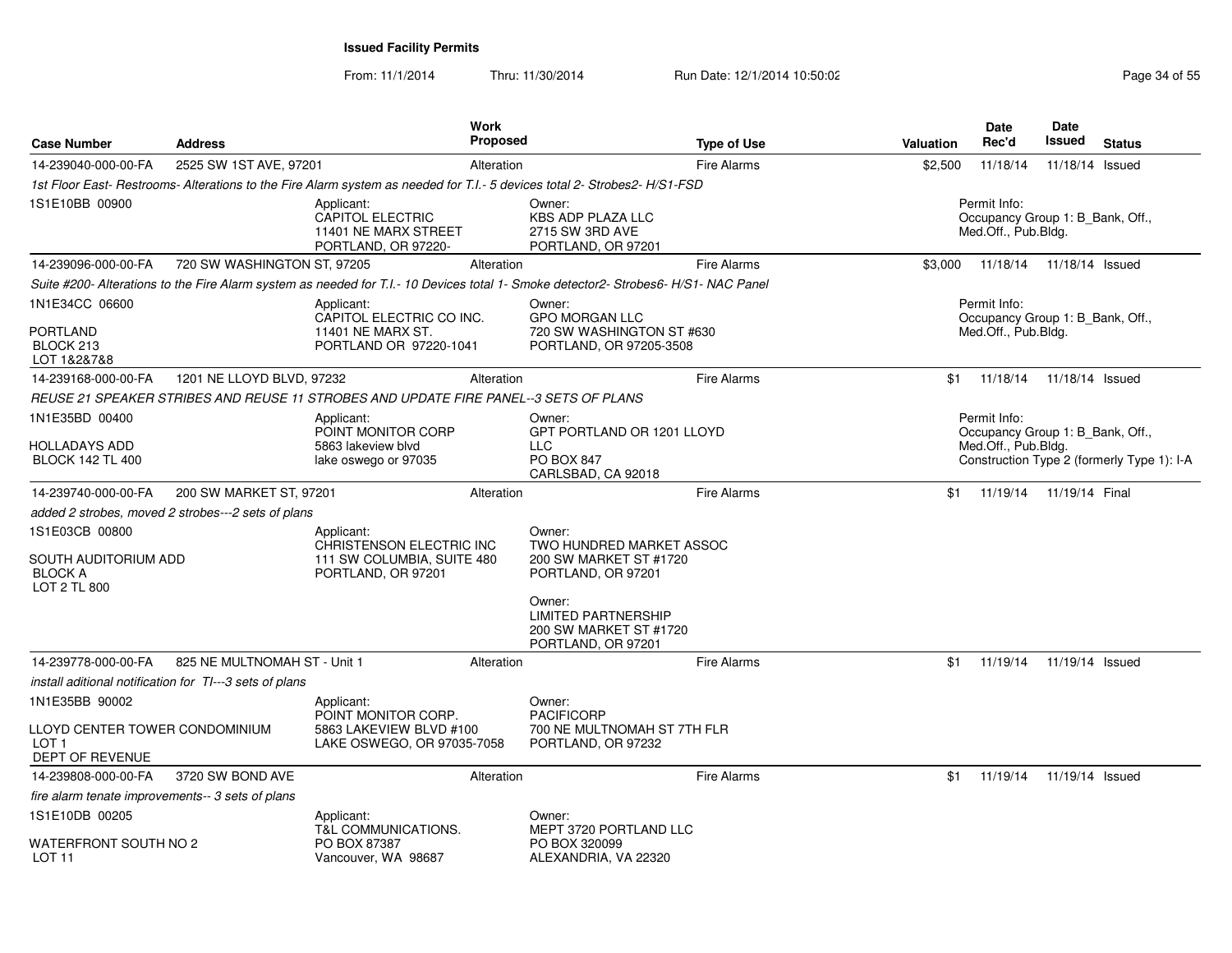|                                              |                                                                      |                                                                                                                   | <b>Work</b>     |                                                                                                                                                                                     |           | Date                                                                    | Date                       |                                            |
|----------------------------------------------|----------------------------------------------------------------------|-------------------------------------------------------------------------------------------------------------------|-----------------|-------------------------------------------------------------------------------------------------------------------------------------------------------------------------------------|-----------|-------------------------------------------------------------------------|----------------------------|--------------------------------------------|
| <b>Case Number</b>                           | <b>Address</b>                                                       |                                                                                                                   | <b>Proposed</b> | <b>Type of Use</b>                                                                                                                                                                  | Valuation | Rec'd                                                                   | Issued                     | <b>Status</b>                              |
| 14-239960-000-00-FA                          | 3620 N INTERSTATE AVE, 97227                                         |                                                                                                                   | Alteration      | Fire Alarms                                                                                                                                                                         | \$3,204   | 11/19/14                                                                | 11/19/14 Issued            |                                            |
|                                              | Alterations to the Fire Alarm system as needed for T.I.- 1 H/S total |                                                                                                                   |                 |                                                                                                                                                                                     |           |                                                                         |                            |                                            |
| 1N1E22CC 13200                               |                                                                      | Applicant:<br>SIEMENS INDUSTRY INC.<br>15201 NW GREENBRIER PKWY<br>STE A4<br>BEAVERTON OR 97006-5720              |                 | Owner:<br>KAISER FOUNDATION HEALTH<br>500 NE MULTNOMAH ST #100<br>PORTLAND, OR 97232-2031<br>Owner:<br>PLAN OF THE NORTHWEST<br>500 NE MULTNOMAH ST #100<br>PORTLAND, OR 97232-2031 |           | Permit Info:<br>Occupancy Group 1: I-2_Hospital                         |                            |                                            |
| 14-240015-000-00-FA                          | 1900 SW 4TH AVE - Unit 2                                             |                                                                                                                   | Alteration      | Fire Alarms                                                                                                                                                                         | \$2,066   | 11/19/14                                                                | 11/19/14 Issued            |                                            |
|                                              | Data Room- Alteration to Fire Alarm to add relay to shutdown system  |                                                                                                                   |                 |                                                                                                                                                                                     |           |                                                                         |                            |                                            |
| 1S1E03CB 90001                               |                                                                      | Applicant:                                                                                                        |                 | Owner:                                                                                                                                                                              |           |                                                                         |                            |                                            |
| URBAN CENTER CONDOMINIUM<br>LOT <sub>2</sub> |                                                                      | SIEMENS BLDG TECHNOLOGY<br>15201 NW GREENBRIER PKWY<br>STE A4<br>BEAVERTON, OR 97006                              |                 | OREGON STATE OF(LEASED<br>121 SW MORRISON ST #200<br>PORTLAND, OR 97204                                                                                                             |           |                                                                         |                            |                                            |
|                                              |                                                                      |                                                                                                                   |                 | Owner:<br><b>PACIFICORP</b><br>121 SW MORRISON ST #200<br>PORTLAND, OR 97204                                                                                                        |           |                                                                         |                            |                                            |
| 14-240247-000-00-FA                          | 111 SW COLUMBIA ST, 97258                                            |                                                                                                                   | Alteration      | Fire Alarms                                                                                                                                                                         | \$1       | 11/20/14                                                                | 11/20/14 Issued            |                                            |
|                                              |                                                                      | install new fire alarm system in existing remodeled theater/office--- 2 sets of plans                             |                 |                                                                                                                                                                                     |           |                                                                         |                            |                                            |
| 1S1E03BD 01700                               |                                                                      | Applicant:                                                                                                        |                 | Owner:                                                                                                                                                                              |           | Permit Info:                                                            |                            |                                            |
| PORTLAND<br>BLOCK 129<br><b>LOT 1-8</b>      |                                                                      | OREGON ELECTRIC<br>CONSTRUCTION INC. /DBA<br>OREGON ELECTRIC GROUP.<br>1709 SE 3RD AVE.<br>PORTLAND OR 97214-4547 |                 | COLUMBIA SQUARE LLC<br>111 SW COLUMBIA ST #1380<br>PORTLAND, OR 97201-5845                                                                                                          |           | Occupancy Group 1: B                                                    |                            | Construction Type 2 (formerly Type 1): I-A |
| 14-240294-000-00-FA                          | 700 NE MULTNOMAH ST                                                  |                                                                                                                   | Alteration      | <b>Fire Alarms</b>                                                                                                                                                                  | \$1       | 11/20/14                                                                | 11/20/14 Issued            |                                            |
|                                              | install new notification fire alarm---3 sets of plans                |                                                                                                                   |                 |                                                                                                                                                                                     |           |                                                                         |                            |                                            |
| 1N1E35BB 02601                               |                                                                      | Applicant:                                                                                                        |                 | Owner:                                                                                                                                                                              |           | Permit Info:                                                            |                            |                                            |
| <b>LLOYD BLOCKS</b><br>LOT <sub>1</sub>      |                                                                      | POINT MONITOR CORP<br>5863 lakeview blvd<br>lake oswego or 97035                                                  |                 | AAT LLOYD DISTRICT LLC<br>11455 EL CAMINO REAL #200<br>SAN DIEGO, CA 92130-2047                                                                                                     |           | Occupancy Group 1: B_Bank, Off.,<br>Med.Off., Pub.Bldg.                 |                            |                                            |
| 14-240824-000-00-FA                          | 319 SW WASHINGTON ST, 97204                                          |                                                                                                                   | Alteration      | Fire Alarms                                                                                                                                                                         | \$600     |                                                                         | 11/21/14  11/21/14  Issued |                                            |
|                                              |                                                                      | Suite #801- Alterations to the Fire Alarm system as needed for T.I.- 2 Strobes total                              |                 |                                                                                                                                                                                     |           |                                                                         |                            |                                            |
| 1N1E34CD 07800                               |                                                                      | Applicant:<br>CAPITOL ELECTRIC CO<br><b>11401 NE MARX</b><br>PORTLAND OR 97220                                    |                 | Owner:<br>THREE NINETEEN WASHINGTON<br><b>LLC</b><br>PO BOX 416<br>MANCHESTER, VT 05254                                                                                             |           | Permit Info:<br>Occupancy Group 1: B_Bank, Off.,<br>Med.Off., Pub.Bldg. |                            |                                            |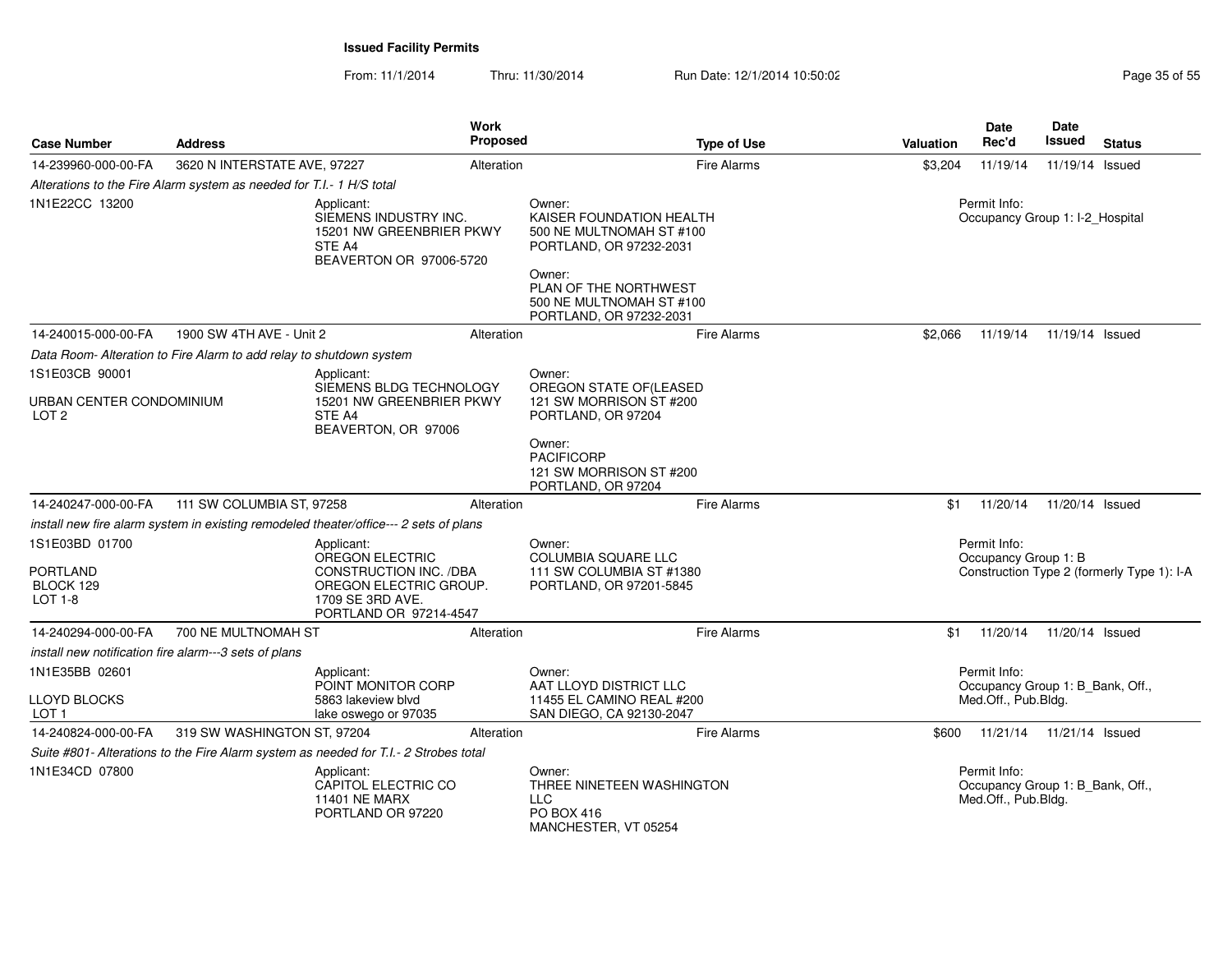| <b>Case Number</b>                                                                | <b>Address</b>                        | <b>Work</b><br><b>Proposed</b>                                                                                           |                                                                                                                                                                                                                        | <b>Type of Use</b> | <b>Valuation</b> | Date<br>Rec'd                                           | Date<br>Issued  | <b>Status</b>                          |
|-----------------------------------------------------------------------------------|---------------------------------------|--------------------------------------------------------------------------------------------------------------------------|------------------------------------------------------------------------------------------------------------------------------------------------------------------------------------------------------------------------|--------------------|------------------|---------------------------------------------------------|-----------------|----------------------------------------|
| 14-242243-000-00-FA                                                               | 2020 SW 4TH AVE, 97201                | Alteration                                                                                                               |                                                                                                                                                                                                                        | <b>Fire Alarms</b> | \$1              | 11/25/14                                                | 11/25/14 Issued |                                        |
| addding 2 strobes--1 plan                                                         |                                       |                                                                                                                          |                                                                                                                                                                                                                        |                    |                  |                                                         |                 |                                        |
| 1S1E03CC 01000                                                                    |                                       | Applicant:<br>POINT MONITOR CORP.                                                                                        | Owner:<br>PARKSIDE CENTER ASSOCIATES                                                                                                                                                                                   |                    |                  |                                                         |                 |                                        |
| SOUTH AUDITORIUM ADD<br><b>BLOCK B</b><br>LOT 2 TL 1000                           |                                       | 5863 LAKEVIEW BLVD #100<br>LAKE OSWEGO, OR 97035-7058                                                                    | <b>LLC</b><br>810 NW MARSHALL ST #300<br>PORTLAND, OR 97209                                                                                                                                                            |                    |                  |                                                         |                 |                                        |
| 14-242248-000-00-FA                                                               | 12000 SW 49TH AVE, 97219              | Alteration                                                                                                               |                                                                                                                                                                                                                        | <b>Fire Alarms</b> | \$1              | 11/25/14                                                | 11/25/14 Issued |                                        |
|                                                                                   |                                       | increasing the yemp rating for 2 sprinkler heads that are located above 2 kilns--3 sets of plans                         |                                                                                                                                                                                                                        |                    |                  |                                                         |                 |                                        |
| 1S1E31D 00200                                                                     |                                       | Applicant:<br>DAVE COFFEY<br><b>COSCO FIRE PROTECTION</b><br>2501 SE COLUMBIA WAY SUITE<br>100<br>VANCOUVER, WA<br>98661 | Owner:<br>PORTLAND COMMUNITY<br><b>COLLEGE DIST</b><br>PO BOX 19000<br>PORTLAND, OR 97280-0990                                                                                                                         |                    |                  |                                                         |                 |                                        |
| 14-242258-000-00-FA                                                               | 538 SW 6TH AVE, 97204                 | Alteration                                                                                                               |                                                                                                                                                                                                                        | <b>Fire Alarms</b> | \$1              | 11/25/14                                                | 11/25/14 Issued |                                        |
| relocate and add notification devices for fire alarm--- 3 sets of plans           |                                       |                                                                                                                          |                                                                                                                                                                                                                        |                    |                  |                                                         |                 |                                        |
| 1N1E34CC 07900                                                                    |                                       | Applicant:                                                                                                               | Owner:                                                                                                                                                                                                                 |                    |                  | Permit Info:                                            |                 |                                        |
| <b>PORTLAND</b><br>BLOCK 174<br>LOT 5&6                                           |                                       | POINT MONITOR CORP.<br>5863 LAKEVIEW BLVD #100<br>LAKE OSWEGO, OR 97035-7058                                             | PORTLAND CASCADE BUILDING<br><b>LLC</b><br>166 KINGS HIGHWAY N<br>WESTPORT, CT 06880-2423                                                                                                                              |                    |                  | Occupancy Group 1: B Bank, Off.,<br>Med.Off., Pub.Blda. |                 |                                        |
| 14-242786-000-00-FA                                                               | 6500 SW MACADAM AVE - Unit 300, 97201 | Alteration                                                                                                               |                                                                                                                                                                                                                        | <b>Fire Alarms</b> | \$1              | 11/26/14                                                | 11/26/14 Final  |                                        |
| relocation of hornstrobes and strobes to new location in remodel---no plans       |                                       |                                                                                                                          |                                                                                                                                                                                                                        |                    |                  |                                                         |                 |                                        |
| 1S1E15DC 00400                                                                    |                                       | Applicant:                                                                                                               | Owner:                                                                                                                                                                                                                 |                    |                  | Permit Info:                                            |                 |                                        |
| SOUTHERN PORTLAND<br>BLOCK 6<br>LOT 9-18 TL 400                                   |                                       | STAR FIRE & SECURITY INC<br>38954 PROCTOR BLVD#306<br>SANDY, OR 97055                                                    | <b>WESTON INVESTMENT CO LLC</b><br>2154 NE BROADWAY #200<br>PORTLAND, OR 97232-1561                                                                                                                                    |                    |                  | Occupancy Group 1: B<br>$II-1HR$                        |                 | Construction Type 2 (formerly Type 1): |
| 14-243156-000-00-FA                                                               | 101 SW MAIN ST, 97204                 | Alteration                                                                                                               |                                                                                                                                                                                                                        | <b>Fire Alarms</b> | \$1,100          | 11/26/14                                                | 11/26/14 Issued |                                        |
|                                                                                   |                                       | Suite #1500- Alterations to Fire Alarm notification for T.I.- 2 strobe relocate total                                    |                                                                                                                                                                                                                        |                    |                  |                                                         |                 |                                        |
| 1S1E03BD 00300<br><b>PORTLAND</b><br>BLOCK 11<br>LOT 1-4<br>LOT 5-8 EXC PT IN STS |                                       | Applicant:<br>SAFE TECHNOLOGY GROUP<br>6400 NE HWY 99 G#375<br>VANCOUVER WA 98665                                        | Owner:<br>KBSH ONE MAIN PLACE LLC<br>14850 QUORUM DR #500<br>DALLAS, TX 75254<br>Owner:<br><b>DUFF</b><br>14850 QUORUM DR #500<br>DALLAS, TX 75254<br>Owner:<br>PHELPS LLC<br>14850 QUORUM DR #500<br>DALLAS, TX 75254 |                    |                  |                                                         |                 |                                        |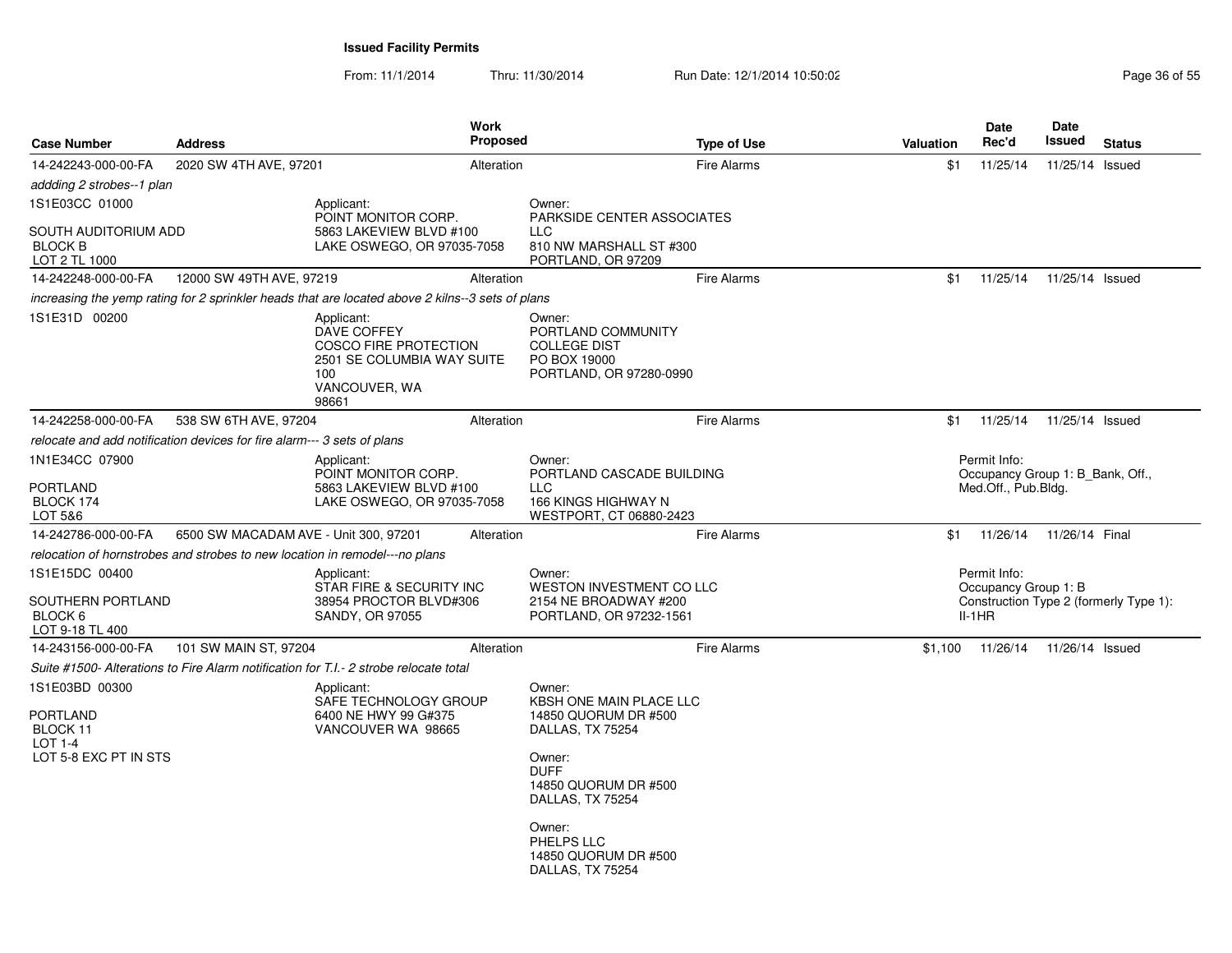From: 11/1/2014Thru: 11/30/2014 Run Date: 12/1/2014 10:50:02 Research 2010 Rage 37 of 55

| <b>Case Number</b>                                                                   | <b>Address</b>                                                                          | Work<br>Proposed                                                                                                                                           |                                                                                                                                                | <b>Type of Use</b>     | Valuation                                                                                                             | <b>Date</b><br>Rec'd                                                    | Date<br><b>Issued</b> | <b>Status</b>                               |
|--------------------------------------------------------------------------------------|-----------------------------------------------------------------------------------------|------------------------------------------------------------------------------------------------------------------------------------------------------------|------------------------------------------------------------------------------------------------------------------------------------------------|------------------------|-----------------------------------------------------------------------------------------------------------------------|-------------------------------------------------------------------------|-----------------------|---------------------------------------------|
| 14-243164-000-00-FA                                                                  | 121 SW MORRISON ST, 97204                                                               | Alteration                                                                                                                                                 |                                                                                                                                                | Fire Alarms            | \$6,725                                                                                                               | 11/26/14                                                                | 11/26/14 Issued       |                                             |
|                                                                                      |                                                                                         | Suite #525- Alterations to the Fire Alaem system as needed for T.I.- 12 devices total11- Strobes 1- NAC Panel                                              |                                                                                                                                                |                        |                                                                                                                       |                                                                         |                       |                                             |
| 1S1E03BA 02700<br><b>PORTLAND</b><br>BLOCK 15<br><b>LOT 1-4</b><br>LOT 7&8 EXC W 75' |                                                                                         | Applicant:<br>SAFE TECHNOLOGY GROUP<br>6400 NE HWY 99 G#375<br>VANCOUVER WA 98665                                                                          | Owner:<br>TERRACE TOWER USA-<br>PORTLAND INC<br>121 SW MORRISON ST #250<br>PORTLAND, OR 97204-3179                                             |                        | Permit Info:<br>Occupancy Group 1: B_Bank, Off.,<br>Med.Off., Pub.Bldg.<br>Construction Type 2 (formerly Type 1): I-A |                                                                         |                       |                                             |
| 14-239918-000-00-FA                                                                  | 1201 NE LLOYD BLVD, 97232                                                               | Alteration                                                                                                                                                 |                                                                                                                                                | Fire Sprinklers        | \$1                                                                                                                   | 11/19/14                                                                | 11/20/14 Issued       |                                             |
|                                                                                      |                                                                                         | SPRINKLER-ADD & RELOCATE SPRINKLERS TO ACCOMMODATE NEW WALLS & CEILINGS                                                                                    |                                                                                                                                                |                        |                                                                                                                       |                                                                         |                       |                                             |
| 1N1E35BD 00400<br><b>HOLLADAYS ADD</b><br><b>BLOCK 142 TL 400</b>                    |                                                                                         | Applicant:<br>PATRIOT FIRE PROTECTION<br>4708 NE MINNEHAHA ST<br>VANCOUVER, WA 98661                                                                       | Owner:<br>GPT PORTLAND OR 1201 LLOYD<br><b>LLC</b><br><b>PO BOX 847</b><br>CARLSBAD, CA 92018                                                  |                        |                                                                                                                       | Permit Info:<br>Occupancy Group 1: B_Bank, Off.,<br>Med.Off., Pub.Bldg. |                       | Construction Type 2 (formerly Type 1): I-A  |
| 14-240237-000-00-FA                                                                  | 111 SW COLUMBIA ST, 97258                                                               | Alteration                                                                                                                                                 |                                                                                                                                                | <b>Fire Sprinklers</b> | \$1                                                                                                                   | 11/20/14                                                                | 11/20/14 Issued       |                                             |
|                                                                                      |                                                                                         | relocate 7 sprinklers and add 12 sprinkler heads to accommodate floor plan---3 sets of plans                                                               |                                                                                                                                                |                        |                                                                                                                       |                                                                         |                       |                                             |
| 1S1E03BD 01700<br><b>PORTLAND</b><br>BLOCK 129<br><b>LOT 1-8</b>                     |                                                                                         | Applicant:<br>MCKINSTRY ELECTRIC. (a dba for<br>FACILITY ELECTRICAL SERVICES) 111 SW COLUMBIA ST #1380<br>16790 NE MASON ST., STE 100<br>PORTLAND OR 97230 | Owner:<br><b>COLUMBIA SQUARE LLC</b><br>PORTLAND, OR 97201-5845                                                                                |                        |                                                                                                                       | Permit Info:<br>Occupancy Group 1: B                                    |                       | Construction Type 2 (formerly Type 1): I-A  |
| 14-240822-000-00-FA                                                                  | 1 SW COLUMBIA ST. 97201                                                                 | Alteration                                                                                                                                                 |                                                                                                                                                | <b>Fire Sprinklers</b> | \$4.500                                                                                                               | 11/21/14                                                                | 11/21/14 Issued       |                                             |
|                                                                                      | Suite #750- Alterations to the Fire Sprinkler system as needed for T.I.- 62 heads total |                                                                                                                                                            |                                                                                                                                                |                        |                                                                                                                       |                                                                         |                       |                                             |
| 1S1E03BD 01800<br><b>PORTLAND</b><br>BLOCK 114<br><b>LOT 1-8</b>                     |                                                                                         | Applicant:<br>FIRE SYSTEMS WEST<br>600 SE MARITIME AVE #300<br>VANCOUVER, WA 98661                                                                         | Owner:<br><b>UMPQUA PLAZA LLC</b><br>555 CALIFORNIA ST 49TH FL<br>SAN FRANCISCO, CA 94104                                                      |                        |                                                                                                                       | Permit Info:<br>Occupancy Group 1: B                                    |                       | Construction Type 2 (formerly Type 1): I-B  |
| 14-240826-000-00-FA                                                                  | 1926 W BURNSIDE                                                                         | Alteration                                                                                                                                                 |                                                                                                                                                | Fire Sprinklers        | \$1,200                                                                                                               | 11/21/14                                                                | 11/21/14 Final        |                                             |
|                                                                                      | Tap Room- Alterations to the Fire Sprinklers as needed for T.I.- Add 1 head total       |                                                                                                                                                            |                                                                                                                                                |                        |                                                                                                                       |                                                                         |                       |                                             |
| 1N1E33DC 70000                                                                       |                                                                                         | Applicant:<br><b>VIKING SPRINKLER</b><br>3245 NW FRONT AVE<br>PORTLAND, OR 97210                                                                           | Owner:<br>ASSOCIATION OF UNIT OWNERS<br>1120 NW COUCH ST #600<br>PORTLAND, OR 97209<br>Owner:<br>OF CIVIC CONDOMINIUM<br>1120 NW COUCH ST #600 |                        |                                                                                                                       | Permit Info:<br>Occupancy Group 1: B_Bank, Off.,<br>Med.Off., Pub.Bldg. |                       | Construction Type 2 (formerly Type 1): II-B |

PORTLAND, OR 97209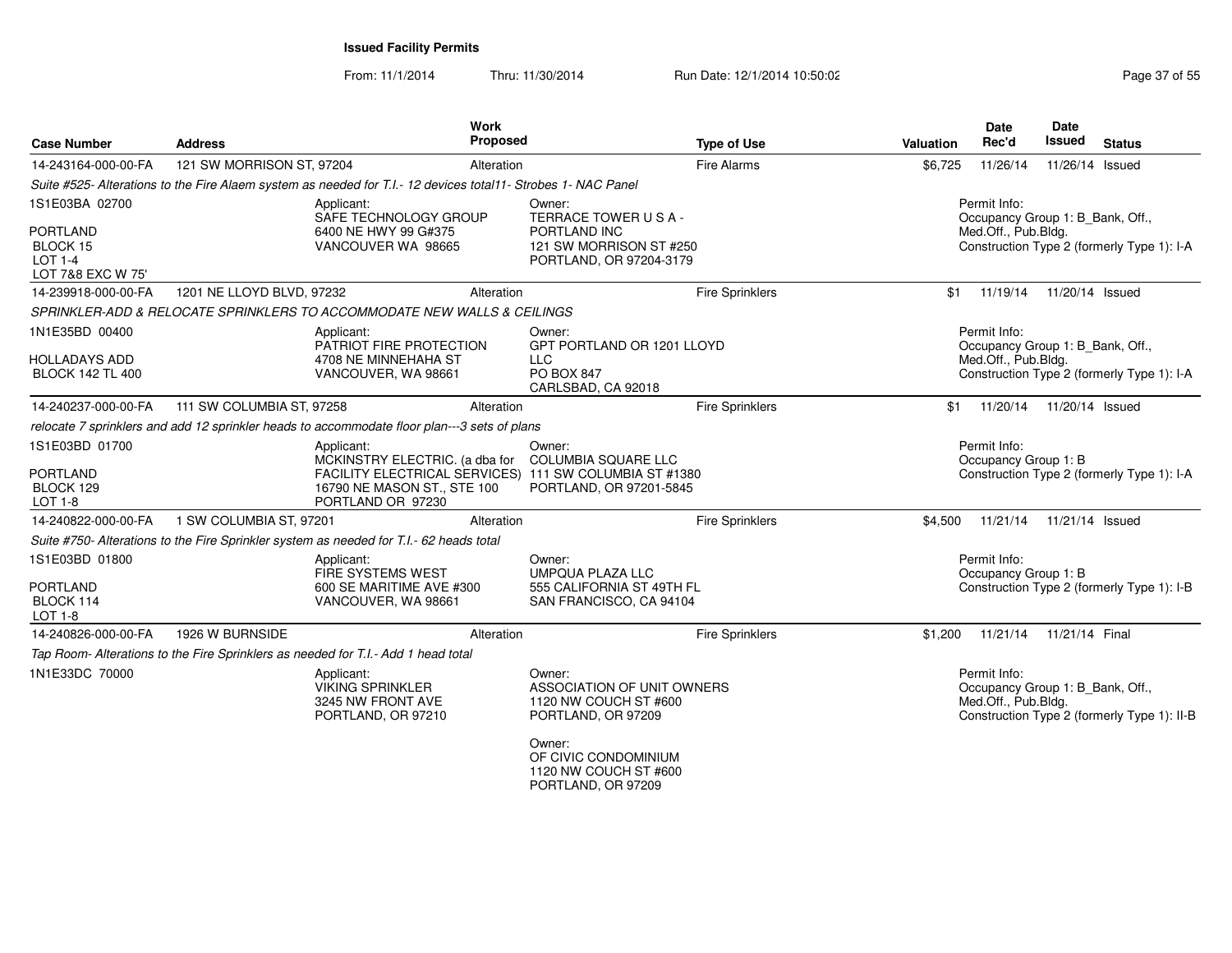| <b>Case Number</b>                                                                                                                                | <b>Address</b>                                     | Work<br>Proposed                                                                                                                 |                                                                                                                   | <b>Type of Use</b>     | <b>Valuation</b>                                                                                        | Date<br>Rec'd                                                           | Date<br>Issued  | <b>Status</b>                              |
|---------------------------------------------------------------------------------------------------------------------------------------------------|----------------------------------------------------|----------------------------------------------------------------------------------------------------------------------------------|-------------------------------------------------------------------------------------------------------------------|------------------------|---------------------------------------------------------------------------------------------------------|-------------------------------------------------------------------------|-----------------|--------------------------------------------|
| 14-240843-000-00-FA                                                                                                                               | 123 NE 3RD AVE, 97232                              | Alteration                                                                                                                       |                                                                                                                   | <b>Fire Sprinklers</b> | \$1                                                                                                     | 11/21/14                                                                | 11/21/14 Issued |                                            |
|                                                                                                                                                   | fire sprinkler tenate improvement--3 sets of plans |                                                                                                                                  |                                                                                                                   |                        |                                                                                                         |                                                                         |                 |                                            |
| 1N1E34DA 02800                                                                                                                                    |                                                    | Applicant:                                                                                                                       | Owner:                                                                                                            |                        |                                                                                                         | Permit Info:                                                            |                 |                                            |
| <b>EAST PORTLAND</b><br>BLOCK 68<br>INC PT VAC ST LOT 1&8<br>LOT 2&3&6&7<br>INC PT VAC ST LOT 4&5; HISTORIC<br>PROPERTY; POTENTIAL ADDITIONAL TAX |                                                    | <b>T&amp;L COMMUNICATIONS.</b><br>PO BOX 87387<br>Vancouver, WA 98687                                                            | BRIDGEHEAD DEVELOPMENT LLC<br>1001 SE WATER AVE #120<br>PORTLAND, OR 97214-2147                                   |                        | Occupancy Group 1: B Bank, Off.,<br>Med.Off., Pub.Bldg.<br>Construction Type 2 (formerly Type 1): III-A |                                                                         |                 |                                            |
| 14-242789-000-00-FA                                                                                                                               | 2305 SE 82ND AVE                                   | Alteration                                                                                                                       |                                                                                                                   | Fire Sprinklers        | \$1                                                                                                     | 11/26/14                                                                | 11/26/14 Issued |                                            |
| revise 3 sprinkler heads for new tenate--1 plan                                                                                                   |                                                    |                                                                                                                                  |                                                                                                                   |                        |                                                                                                         |                                                                         |                 |                                            |
| 1S2E05DD 00300 A1                                                                                                                                 |                                                    | Applicant:<br>CROWN FIRE SYSTEMS INC<br>7402 SE JOHNSON CREEK BLVD<br>PORTLAND OR 97206                                          | Owner:<br>Gil Gilgan<br>PORTLAND COMMUNITY<br><b>COLLEGE DIST</b><br>12000 SW 49TH AVE<br>PORTLAND, OR 97219-7197 |                        |                                                                                                         |                                                                         |                 |                                            |
| 14-241486-000-00-FA                                                                                                                               | 4805 NE GLISAN ST, 97213                           | Alteration                                                                                                                       |                                                                                                                   | <b>Fire Sprinklers</b> | \$1                                                                                                     | 11/24/14                                                                | 11/26/14 Issued |                                            |
|                                                                                                                                                   |                                                    | SPRINKLER-TENANT IMPROVEMENT. ONE SPRINKLER RELOCATED AND TWO SPRINKLERS ADDED AROUND NEW WALLS                                  |                                                                                                                   |                        |                                                                                                         |                                                                         |                 |                                            |
| 1N2E31BD 04100                                                                                                                                    | Applicant:                                         |                                                                                                                                  | Owner:<br>PROVIDENCE HEALTH                                                                                       |                        |                                                                                                         | Permit Info:                                                            |                 |                                            |
| SECTION 31 1N 2E<br>TL 4100 9.54 ACRES                                                                                                            |                                                    | <b>BASIC FIRE PROTECTION</b><br>8135 NE MARTIN LUTHER KING JR 4400 NE HALSEY ST BLDG 2 #190<br><b>BLVD</b><br>PORTLAND, OR 97211 | PORTLAND, OR 97213-1545                                                                                           |                        |                                                                                                         | Occupancy Group 1: I1.1<br>I-FR                                         |                 | Construction Type 2 (formerly Type 1):     |
|                                                                                                                                                   |                                                    |                                                                                                                                  | Owner:<br>SERVICES-OREGON<br>4400 NE HALSEY ST BLDG 2 #190<br>PORTLAND, OR 97213-1545                             |                        |                                                                                                         |                                                                         |                 |                                            |
| 14-241252-000-00-FA                                                                                                                               | 3600 N INTERSTATE AVE, 97227                       | Alteration                                                                                                                       |                                                                                                                   | <b>Fire Sprinklers</b> | \$1                                                                                                     | 11/21/14                                                                | 11/26/14 Issued |                                            |
|                                                                                                                                                   | SPRINKLER-ADD FOUR WINDOW SPRINKLERS FOR NEW DOORS |                                                                                                                                  |                                                                                                                   |                        |                                                                                                         |                                                                         |                 |                                            |
| 1N1E22CC 13200<br><b>MULTNOMAH</b><br>BLOCK 31<br>LOT 1-16 TL 13200                                                                               |                                                    | Applicant:<br><b>VIKING AUTOMATIC SPRINKLER</b><br>3245 NW FRONT AV<br>PORTLAND OR 97210                                         | Owner:<br>KAISER FOUNDATION HEALTH<br>500 NE MULTNOMAH ST #100<br>PORTLAND, OR 97232-2031                         |                        |                                                                                                         | Permit Info:<br>Occupancy Group 1: B Bank, Off.,<br>Med.Off., Pub.Bldg. |                 | Construction Type 2 (formerly Type 1): V-B |
|                                                                                                                                                   |                                                    |                                                                                                                                  | Owner:<br>PLAN OF THE NORTHWEST<br>500 NE MULTNOMAH ST #100<br>PORTLAND, OR 97232-2031                            |                        |                                                                                                         |                                                                         |                 |                                            |
| 14-243120-000-00-FA                                                                                                                               | 920 SW 6TH AVE, 97204                              | Alteration                                                                                                                       |                                                                                                                   | <b>Fire Sprinklers</b> | \$8,575                                                                                                 | 11/26/14                                                                | 11/26/14 Issued |                                            |
|                                                                                                                                                   |                                                    | 2nd floor-Alterations to the Fire Sprinkler system as needed for T.I.- 53 heads total Relocate- 42Add-11                         |                                                                                                                   |                        |                                                                                                         |                                                                         |                 |                                            |
| 1S1E03BB 01000                                                                                                                                    |                                                    | Applicant:                                                                                                                       | Owner:                                                                                                            |                        |                                                                                                         | Permit Info:                                                            |                 |                                            |
| PORTLAND<br>BLOCK 170<br><b>LOT 5-8</b>                                                                                                           |                                                    | Duston Yacapin<br><b>WESTERN STATES FIRE</b><br>PROTECTION CO<br>13896 Fir Street, Suite B<br>Oregon City, OR 97045              | PUBLIC SERVICE BUILDING LLC<br>920 SW 6TH AVE STE 223<br>PORTLAND, OR 97204                                       |                        |                                                                                                         | Occupancy Group 1: B_Bank, Off.,<br>Med.Off., Pub.Bldg.                 |                 | Construction Type 2 (formerly Type 1): I-A |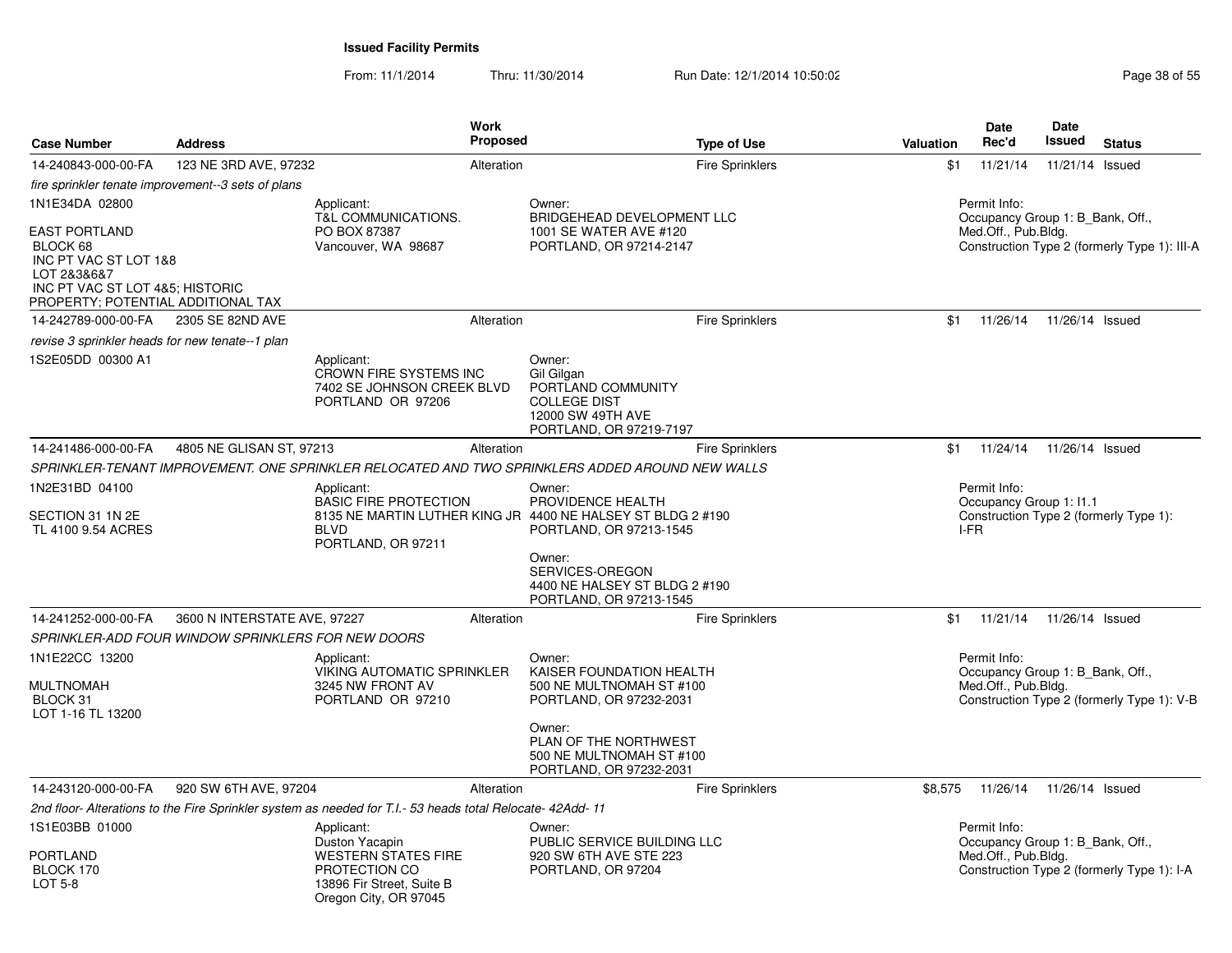| <b>Case Number</b>                                                                                                              | <b>Address</b>                                                  |                                                                                                                                                                                                                      | Work<br>Proposed |                                                                                                    | <b>Type of Use</b>     | Valuation | Date<br>Rec'd                                                           | Date<br>Issued | <b>Status</b>                               |
|---------------------------------------------------------------------------------------------------------------------------------|-----------------------------------------------------------------|----------------------------------------------------------------------------------------------------------------------------------------------------------------------------------------------------------------------|------------------|----------------------------------------------------------------------------------------------------|------------------------|-----------|-------------------------------------------------------------------------|----------------|---------------------------------------------|
| 14-243128-000-00-FA                                                                                                             | 5100 SW MACADAM AVE, 97201                                      |                                                                                                                                                                                                                      | Alteration       |                                                                                                    | <b>Fire Sprinklers</b> | \$1       | 11/26/14                                                                |                | 11/26/14 Issued                             |
|                                                                                                                                 |                                                                 | Suite #160- Alterations to the Fire Sprinklers as needed for T.I.- 3 heads total                                                                                                                                     |                  |                                                                                                    |                        |           |                                                                         |                |                                             |
| 1S1E15BD 00200<br>SECTION 15 1S 1E<br>TRACT TL 200                                                                              |                                                                 | Applicant:<br><b>MCKINSTRY CO</b><br>16790 NE MASON ST. STE 100<br>PORTLAND, OR 97230                                                                                                                                |                  | Owner:<br>SRI EIGHT RIVERSIDE LLC<br>235 MONTGOMERY ST 14TH FLR<br>SAN FRANCISCO, CA 94104         |                        |           | Permit Info:<br>Occupancy Group 1: B                                    |                | Construction Type 2 (formerly Type 1): II-A |
| <b>ACRES 1.80</b><br>14-243136-000-00-FA                                                                                        | 121 SW MORRISON ST, 97204                                       |                                                                                                                                                                                                                      | Alteration       |                                                                                                    | Fire Sprinklers        | \$1       | 11/26/14  11/26/14  Issued                                              |                |                                             |
|                                                                                                                                 |                                                                 | Suite #400- Alterations to the Fire Sprinkler system as needed for T.I.- 4 heads total                                                                                                                               |                  |                                                                                                    |                        |           |                                                                         |                |                                             |
| 1S1E03BA 02700<br><b>PORTLAND</b><br>BLOCK 15<br>$LOT 1-4$                                                                      |                                                                 | Applicant:<br>MCKINSTRY CO LLC<br>16970 NE MASON ST, SUITE 100<br>PORTLAND OR 97230-7398                                                                                                                             |                  | Owner:<br>TERRACE TOWER USA-<br>PORTLAND INC<br>121 SW MORRISON ST #250<br>PORTLAND, OR 97204-3179 |                        |           | Permit Info:<br>Occupancy Group 1: B_Bank, Off.,<br>Med.Off., Pub.Bldg. |                | Construction Type 2 (formerly Type 1): I-A  |
| LOT 7&8 EXC W 75'                                                                                                               |                                                                 |                                                                                                                                                                                                                      |                  |                                                                                                    |                        |           |                                                                         |                |                                             |
| 14-234422-000-00-FA                                                                                                             | 111 SW 5TH AVE, 97204-3626                                      |                                                                                                                                                                                                                      | Alteration       |                                                                                                    | <b>Fire Sprinklers</b> | \$1       | 11/5/14                                                                 |                | 11/5/14 Under Inspection                    |
| 1N1E34CD 01300                                                                                                                  |                                                                 | replace / relocate existing sprinkler heads with quick response as necessary for tenate improvement--- 3 sets of plans<br>Applicant:<br>Fire Systems West<br>600 SE Maritime Ave<br>Suite 300<br>Vancouver, WA 98661 |                  |                                                                                                    |                        |           | Permit Info:<br>Occupancy Group 1: B                                    |                | Construction Type 2 (formerly Type 1): I-A  |
| 14-234430-000-00-FA                                                                                                             | 7000 NE AIRPORT WAY, 97218                                      |                                                                                                                                                                                                                      | Alteration       |                                                                                                    | <b>Fire Sprinklers</b> | \$1       | 11/5/14                                                                 |                | 11/5/14 Issued                              |
|                                                                                                                                 |                                                                 | install new pendent sprinklers through out tenate improvement existing main, existing shell coverage to remain---3 sets of plans                                                                                     |                  |                                                                                                    |                        |           |                                                                         |                |                                             |
| 1N2E08B 00400<br>SECTION 08 1N 2E<br>TL 400 7.39 ACRES<br><b>TERMINAL BLDG</b><br><b>NONTAXABLE</b><br>SEE TAXABLE SUB ACCOUNTS |                                                                 | Applicant:<br>Fire Systems West<br>600 SE Maritime Ave<br>Suite 300<br>Vancouver, WA 98661                                                                                                                           |                  | Owner:<br>PORT OF PORTLAND<br>PO BOX 3529<br>PORTLAND, OR 97208-3529                               |                        |           | Permit Info:<br>Occupancy Group 1: A-2                                  |                | Construction Type 2 (formerly Type 1): I-A  |
| 14-234438-000-00-FA                                                                                                             | 700 NE MULTNOMAH ST                                             |                                                                                                                                                                                                                      | Alteration       |                                                                                                    | <b>Fire Sprinklers</b> | \$1       | 11/5/14                                                                 |                | 11/5/14 Issued                              |
|                                                                                                                                 |                                                                 | add/relocate sprinklers to accomodate change to the floor and ceiling--- 3 sets of plans                                                                                                                             |                  |                                                                                                    |                        |           |                                                                         |                |                                             |
| 1N1E35BB 02601<br>LLOYD BLOCKS<br>LOT <sub>1</sub>                                                                              |                                                                 | Applicant:<br><b>WESTERN STATES FIRE</b><br><b>PROTECTION</b><br>13896 FIR ST #B<br>OREGON CITY, OR 97045                                                                                                            |                  | Owner:<br>AAT LLOYD DISTRICT LLC<br>11455 EL CAMINO REAL #200<br>SAN DIEGO, CA 92130-2047          |                        |           | Permit Info:<br>Occupancy Group 1: B_Bank, Off.,<br>Med.Off., Pub.Bldg. |                |                                             |
| 14-234445-000-00-FA                                                                                                             | 825 NE MULTNOMAH ST - Unit 1                                    |                                                                                                                                                                                                                      | Alteration       |                                                                                                    | <b>Fire Sprinklers</b> | \$1       | 11/5/14                                                                 |                | 11/5/14 Issued                              |
|                                                                                                                                 | relocate 38, add 5 and plug 4 sprinkler heads---3 sets of plans |                                                                                                                                                                                                                      |                  |                                                                                                    |                        |           |                                                                         |                |                                             |
| 1N1E35BB 90002<br>LLOYD CENTER TOWER CONDOMINIUM<br>LOT <sub>1</sub><br>DEPT OF REVENUE                                         |                                                                 | Applicant:<br><b>MCKINSTRY CO</b><br>16790 NE MASON ST. STE 100<br>PORTLAND, OR 97230                                                                                                                                |                  | Owner:<br><b>PACIFICORP</b><br>700 NE MULTNOMAH ST 7TH FLR<br>PORTLAND, OR 97232                   |                        |           |                                                                         |                |                                             |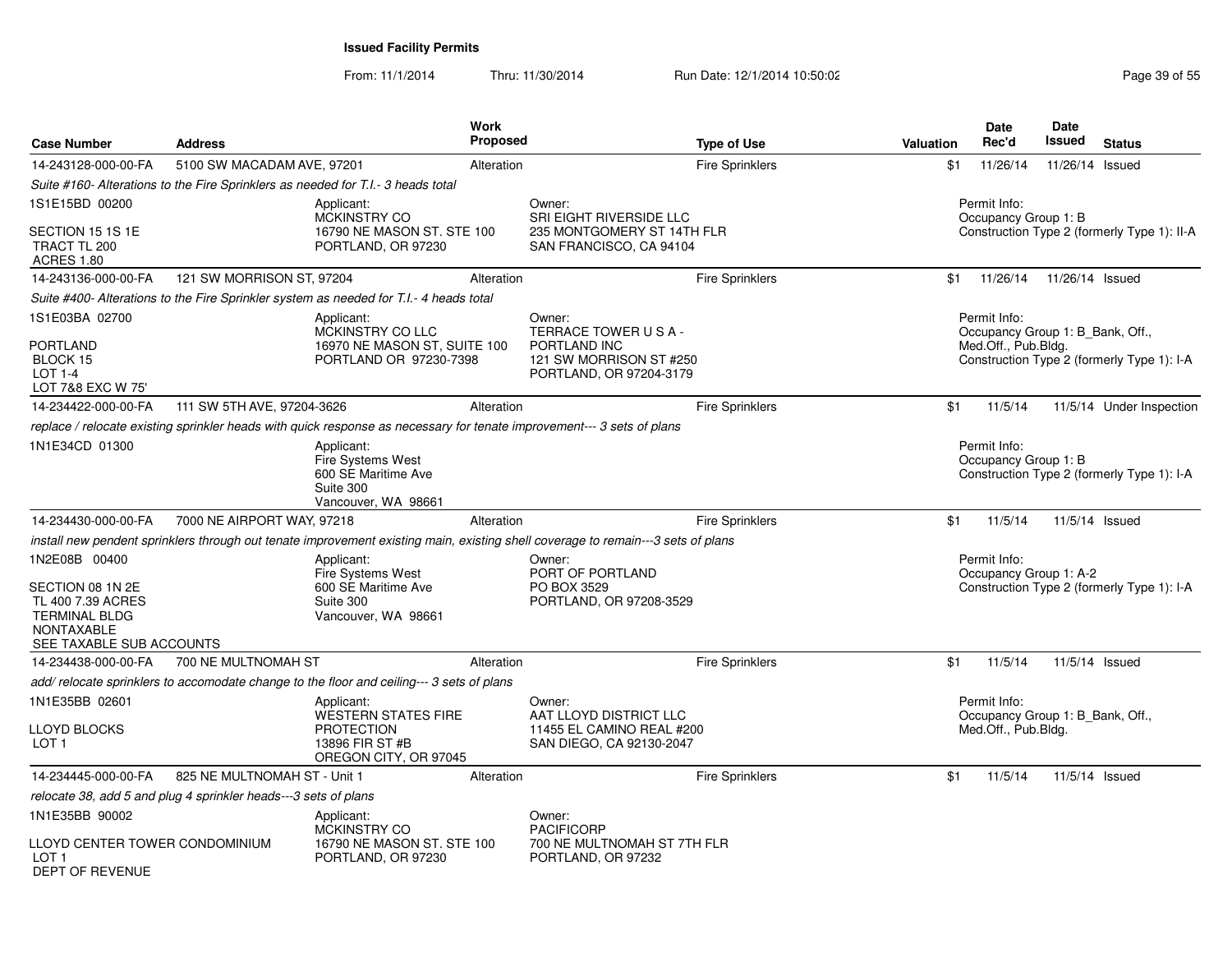| <b>Case Number</b>                                                                               | <b>Address</b>                                                        |                                                                                            | Work<br>Proposed                                              | <b>Type of Use</b>                                                               | Valuation | Date<br>Rec'd                                                           | <b>Date</b><br>Issued | <b>Status</b>                              |  |  |
|--------------------------------------------------------------------------------------------------|-----------------------------------------------------------------------|--------------------------------------------------------------------------------------------|---------------------------------------------------------------|----------------------------------------------------------------------------------|-----------|-------------------------------------------------------------------------|-----------------------|--------------------------------------------|--|--|
| 14-234543-000-00-FA                                                                              | 2055 NW SAVIER ST, 97209                                              |                                                                                            | Alteration                                                    | <b>Fire Sprinklers</b>                                                           | \$5,150   | 11/5/14                                                                 |                       | 11/5/14 Under Inspection                   |  |  |
|                                                                                                  | Alterations to the Fire Sprinklers as needed for T.I.- 20 heads total |                                                                                            |                                                               |                                                                                  |           |                                                                         |                       |                                            |  |  |
| 1N1E28CD 02300                                                                                   |                                                                       | Applicant:<br>WESTERN STATES FIRE                                                          |                                                               | Owner:<br><b>CON-WAY PROPERTIES INC</b>                                          |           | Permit Info:<br>Occupancy Group 1: B_Bank, Off.,                        |                       |                                            |  |  |
| <b>COUCHS ADD</b><br>BLOCK 293 TL 2300<br>LAND & IMPS SEE R529517 (R180230571)<br>FOR OTHER IMPS |                                                                       | <b>PROTECTION</b><br>13896 FIR ST #B<br>OREGON CITY, OR 97045                              | Med.Off., Pub.Bldg.<br>PO BOX 4138<br>PORTLAND, OR 97208-4138 |                                                                                  |           |                                                                         |                       | Construction Type 2 (formerly Type 1): I-A |  |  |
| 14-234597-000-00-FA                                                                              | 538 SW 6TH AVE, 97204                                                 |                                                                                            | Alteration                                                    | <b>Fire Sprinklers</b>                                                           | \$1       | 11/5/14                                                                 |                       | 11/5/14 Issued                             |  |  |
|                                                                                                  |                                                                       | new fire sprinkler heads to protect area below drop ceiling---3 sets of plans              |                                                               |                                                                                  |           |                                                                         |                       |                                            |  |  |
| 1N1E34CC 07900<br><b>PORTLAND</b>                                                                |                                                                       | Applicant:<br>WYATT FIRE PROTECTION INC<br>9095 SW BURNHAM ST                              |                                                               | Owner:<br>PORTLAND CASCADE BUILDING<br><b>LLC</b>                                |           | Permit Info:<br>Occupancy Group 1: B_Bank, Off.,<br>Med.Off., Pub.Bldg. |                       |                                            |  |  |
| BLOCK 174<br>LOT 5&6                                                                             |                                                                       | TIGARD, OR 972236104                                                                       |                                                               | 166 KINGS HIGHWAY N<br>WESTPORT, CT 06880-2423                                   |           |                                                                         |                       |                                            |  |  |
| 14-235386-000-00-FA                                                                              | 720 SW WASHINGTON ST, 97205                                           |                                                                                            | Alteration                                                    | <b>Fire Sprinklers</b>                                                           | \$1       | 11/6/14                                                                 | 11/13/14 Issued       |                                            |  |  |
|                                                                                                  |                                                                       | SPRINKLER - ADD & RELOCATE SPRINKLER TO ACCOMMODATE NEW WALLS & CEILINGS                   |                                                               |                                                                                  |           |                                                                         |                       |                                            |  |  |
| 1N1E34CC 06600                                                                                   |                                                                       | Applicant:<br>PATRIOT FIRE PROTECTION                                                      |                                                               | Owner:<br><b>GPO MORGAN LLC</b>                                                  |           | Permit Info:<br>Occupancy Group 1: B_Bank, Off.,                        |                       |                                            |  |  |
| <b>PORTLAND</b><br>BLOCK 213<br>LOT 1&2&7&8                                                      |                                                                       | 4708 NE MINNEHAHA ST<br>VANCOUVER, WA 98661                                                |                                                               | 720 SW WASHINGTON ST #630<br>PORTLAND, OR 97205-3508                             |           | Med.Off., Pub.Bldg.                                                     |                       |                                            |  |  |
| 14-235821-000-00-FA                                                                              | 1120 NW COUCH ST, 97209                                               |                                                                                            | Alteration                                                    | Fire Sprinklers                                                                  | \$1       | 11/7/14                                                                 | 11/13/14 Issued       |                                            |  |  |
|                                                                                                  |                                                                       | SUITE #300- INSTALL (4) NEW PENDENT SPRINKLERS IN NEW DROP CEILING AT NEW CONFERENCE ROOM  |                                                               |                                                                                  |           |                                                                         |                       |                                            |  |  |
| 1N1E33DA 04900                                                                                   |                                                                       | Applicant:<br><b>BASIC FIRE PROTECTION</b><br>8135 N.E. MLK JR. BLVD<br>PORTLAND, OR 97211 |                                                               | Owner:<br>MEPT BREWERY BLOCK 2 LLC<br>PO BOX 320099<br>ALEXANDRIA, VA 22320-0156 |           | Permit Info:<br>Occupancy Group 1: B_Bank, Off.,<br>Med.Off., Pub.Bldg. |                       |                                            |  |  |
| 14-237262-000-00-FA                                                                              | 1000 SW BROADWAY, 97205                                               |                                                                                            | Alteration                                                    | Fire Sprinklers                                                                  | \$983     | 11/13/14                                                                | 11/13/14 Issued       |                                            |  |  |
|                                                                                                  |                                                                       | Suite #1720- Alterations to the Fire Sprinklers as needed for T.I.- 7 heads total          |                                                               |                                                                                  |           |                                                                         |                       |                                            |  |  |
| 1S1E03BB 02400                                                                                   |                                                                       | Applicant:<br>WYATT FIRE PROTECTION                                                        |                                                               | Owner:<br>ONE THOUSAND BROADWAY                                                  |           |                                                                         |                       |                                            |  |  |
| <b>PORTLAND</b><br>BLOCK 182<br><b>LOT 5-8</b>                                                   |                                                                       | 9095 SW BURNHAM<br><b>TIGARD, OR 97223</b>                                                 |                                                               | <b>BLDG LTD PARTNERSHIP</b><br>805 SW BROADWAY STE 2020<br>PORTLAND, OR 97205    |           |                                                                         |                       |                                            |  |  |
| 14-237309-000-00-FA                                                                              | 700 NE MULTNOMAH ST                                                   |                                                                                            | Alteration                                                    | <b>Fire Sprinklers</b>                                                           |           | \$4,000 11/13/14                                                        |                       | 11/13/14 Under Inspection                  |  |  |
|                                                                                                  |                                                                       | Suite #400- Alterations to the Fire Sprinkler system as needed for T.I.- 26 heads total    |                                                               |                                                                                  |           |                                                                         |                       |                                            |  |  |
| 1N1E35BB 02601                                                                                   |                                                                       | Applicant:<br>T&L COMMUNICATIONS.                                                          |                                                               | Owner:<br>AAT LLOYD DISTRICT LLC                                                 |           | Permit Info:<br>Occupancy Group 1: B_Bank, Off.,                        |                       |                                            |  |  |
| LLOYD BLOCKS<br>LOT <sub>1</sub>                                                                 |                                                                       | PO BOX 87387<br>Vancouver, WA 98687                                                        |                                                               | 11455 EL CAMINO REAL #200<br>SAN DIEGO, CA 92130-2047                            |           | Med.Off., Pub.Bldg.                                                     |                       |                                            |  |  |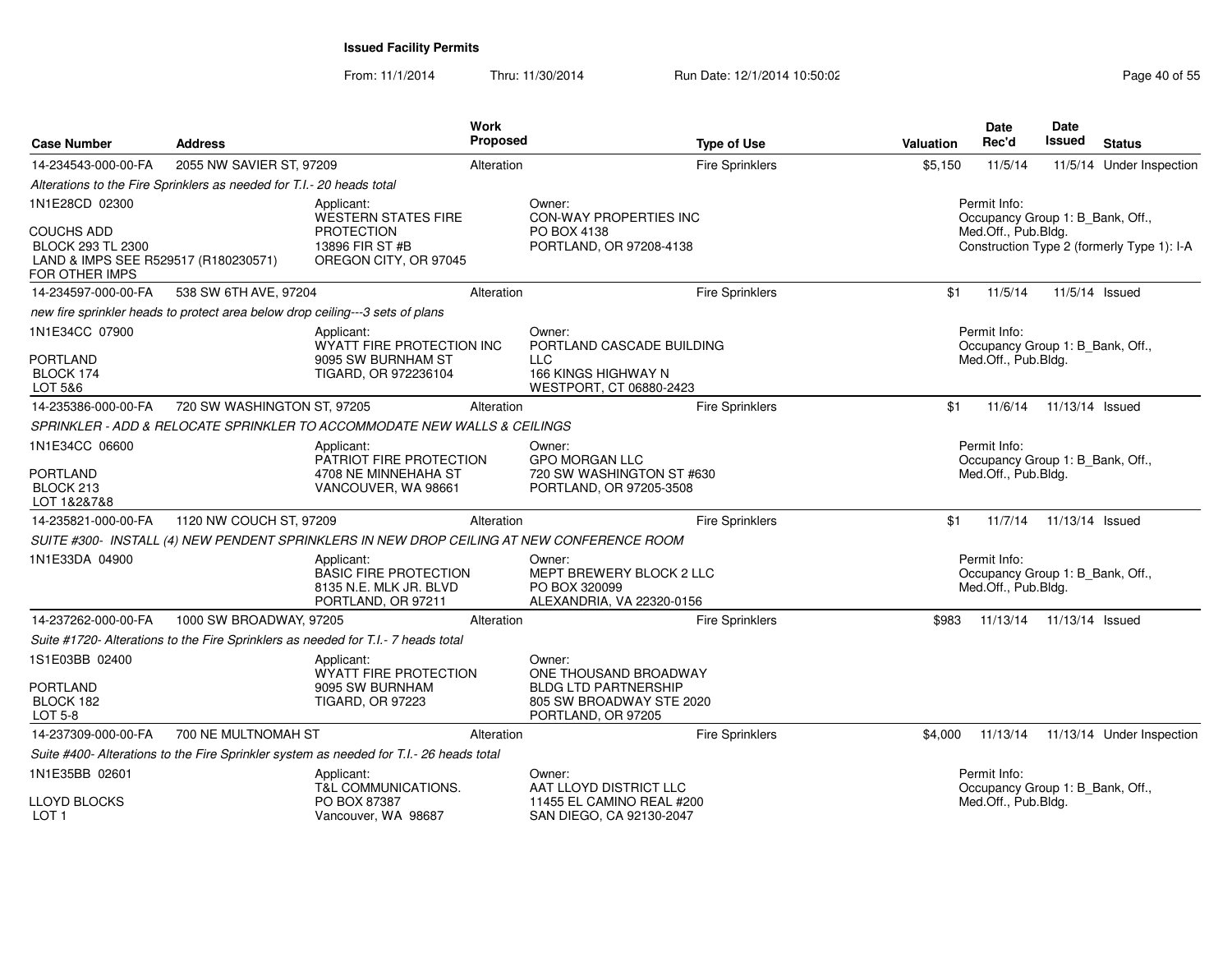| <b>Case Number</b>                                     | <b>Address</b>                                     | Work<br><b>Proposed</b>                                                                                                                 |                                                                                       | <b>Type of Use</b>     | <b>Valuation</b> | <b>Date</b><br>Rec'd                                                    | <b>Date</b><br><b>Issued</b> | <b>Status</b>                     |
|--------------------------------------------------------|----------------------------------------------------|-----------------------------------------------------------------------------------------------------------------------------------------|---------------------------------------------------------------------------------------|------------------------|------------------|-------------------------------------------------------------------------|------------------------------|-----------------------------------|
| 14-237048-000-00-FA                                    | 2525 SW 1ST AVE, 97201                             | Alteration                                                                                                                              |                                                                                       | <b>Fire Sprinklers</b> | \$1              | 11/12/14                                                                | 11/14/14 Issued              |                                   |
|                                                        |                                                    | SPRINKLER-TENANT IMPROVEMENT. TENANT SPACE TO BE CONVERTED BACK TO "SHELL" SPACE FOR FUTURE TENANT LEASING                              |                                                                                       |                        |                  |                                                                         |                              |                                   |
| 1S1E10BB 00900                                         |                                                    | Applicant:<br><b>BASIC FIRE PROTECTION</b><br>8135 NE MARTIN LUTHER KING JR 2715 SW 3RD AVE<br><b>BLVD</b><br>PORTLAND, OR 97211        | Owner:<br><b>KBS ADP PLAZA LLC</b><br>PORTLAND, OR 97201                              |                        |                  | Permit Info:<br>Occupancy Group 1: B Bank, Off.,<br>Med.Off., Pub.Bldg. |                              |                                   |
| 14-238973-000-00-FA                                    | 1 N CENTER COURT ST, 97227                         | Alteration                                                                                                                              |                                                                                       | Fire Sprinklers        | \$1,100          | 11/18/14                                                                | 11/18/14 Issued              |                                   |
|                                                        |                                                    | Owner's Space- Alterations to Fire Sprinkler system as needed for T.I.- 7 heads total                                                   |                                                                                       |                        |                  |                                                                         |                              |                                   |
| 1N1E34AB 00700                                         |                                                    | Applicant:<br><b>FIRE SYSTEMS WEST</b><br>600 SE MARITIME AV #300<br>VANCOUVER, WA 98661                                                | Owner:<br>PORTLAND CITY OF(LEASED<br>1 CENTER CT #150<br>PORTLAND, OR 97227<br>Owner: |                        |                  | Permit Info:<br>arena                                                   |                              | Occupancy Group 1: A-4 Assembly - |
|                                                        |                                                    |                                                                                                                                         | PORTLAND ARENA MGMT LLC<br>1 CENTER CT #150<br>PORTLAND, OR 97227                     |                        |                  |                                                                         |                              |                                   |
| 14-240463-000-00-FA                                    | 3720 SW BOND AVE                                   | Alteration                                                                                                                              |                                                                                       | <b>Fire Sprinklers</b> | \$1              | 11/20/14                                                                | 11/20/14 Issued              |                                   |
|                                                        | fire sprinkler tenate improvement--3 sets of plans |                                                                                                                                         |                                                                                       |                        |                  |                                                                         |                              |                                   |
| 1S1E10DB 00205<br>WATERFRONT SOUTH NO 2                |                                                    | Applicant:<br>T&L COMMUNICATIONS.<br>PO BOX 87387                                                                                       | Owner:<br>MEPT 3720 PORTLAND LLC<br>PO BOX 320099                                     |                        |                  |                                                                         |                              |                                   |
| LOT <sub>11</sub><br>14-239195-000-00-FA               | 100 SW MARKET ST, 97201                            | Vancouver, WA 98687<br>Alteration                                                                                                       | ALEXANDRIA, VA 22320                                                                  | <b>Fire Sprinklers</b> | \$1              | 11/18/14                                                                | 11/18/14 Issued              |                                   |
|                                                        |                                                    | MODIFICATIONS FOR NEW TENATE--183 UPRIGHTS AND 68 PENDENT CHANGE SPRINKLER HEAD INB AFFECTED AREAS TO QUICK RESPONSE--- 2 SETS OF PLANS |                                                                                       |                        |                  |                                                                         |                              |                                   |
| 1S1E03CB 00700                                         |                                                    | Applicant:                                                                                                                              | Owner:                                                                                |                        |                  |                                                                         |                              |                                   |
| SOUTH AUDITORIUM ADD<br><b>BLOCK A</b><br>LOT 2 TL 700 |                                                    | <b>MCKINSTRY CO</b><br>16790 NE MASON ST, STE 100<br>PORTLAND, OR 97230                                                                 | <b>CSHV FIRST AND MARKET LLC</b><br>1420 FIFTH AVE #2020<br>SEATTLE, WA 98101-2337    |                        |                  |                                                                         |                              |                                   |
| 14-239327-000-00-FA                                    | 1120 NW COUCH ST, 97209                            | Alteration                                                                                                                              |                                                                                       | <b>Fire Sprinklers</b> | \$1,228          | 11/18/14                                                                | 11/18/14 Issued              |                                   |
|                                                        |                                                    | Suite #220- Alterations to the Fire Sprinkler system as needed for T.I.- 5 heads total                                                  |                                                                                       |                        |                  |                                                                         |                              |                                   |
| 1N1E33DA 04900                                         |                                                    | Applicant:<br><b>DELTA FIRE</b><br>14795 SW 72ND AV<br>PORTLAND, OR 97224                                                               | Owner:<br>MEPT BREWERY BLOCK 2 LLC<br>PO BOX 320099<br>ALEXANDRIA, VA 22320-0156      |                        |                  | Permit Info:<br>Occupancy Group 1: B_Bank, Off.,<br>Med.Off., Pub.Bldg. |                              |                                   |
| 14-238717-000-00-FA                                    | 317 SW ALDER ST, 97204                             | Alteration                                                                                                                              |                                                                                       | <b>Fire Sprinklers</b> | \$1              | 11/17/14                                                                | 11/18/14 Issued              |                                   |
|                                                        |                                                    | SPRINKLERS-ADD & RELOCATE SPRINKERS TO ACCOMMODATE NEW WALLS & CEILINGS                                                                 |                                                                                       |                        |                  |                                                                         |                              |                                   |
| 1S1E03BA 07400                                         |                                                    | Applicant:<br>PATRIOT FIRE PROTECTION                                                                                                   | Owner:<br>LOYALTY HOLDINGS LLC                                                        |                        |                  | Permit Info:<br>Occupancy Group 1: B Bank, Off.,                        |                              |                                   |
| <b>PORTLAND</b><br>BLOCK 48<br>LOT <sub>4</sub>        |                                                    | 4708 NE MINNEHAHA ST<br>VANCOUVER, WA 98661                                                                                             | 3657 MAIN ST<br>MANCHESTER, VT 05254                                                  |                        |                  | Med.Off., Pub.Bldg.                                                     |                              |                                   |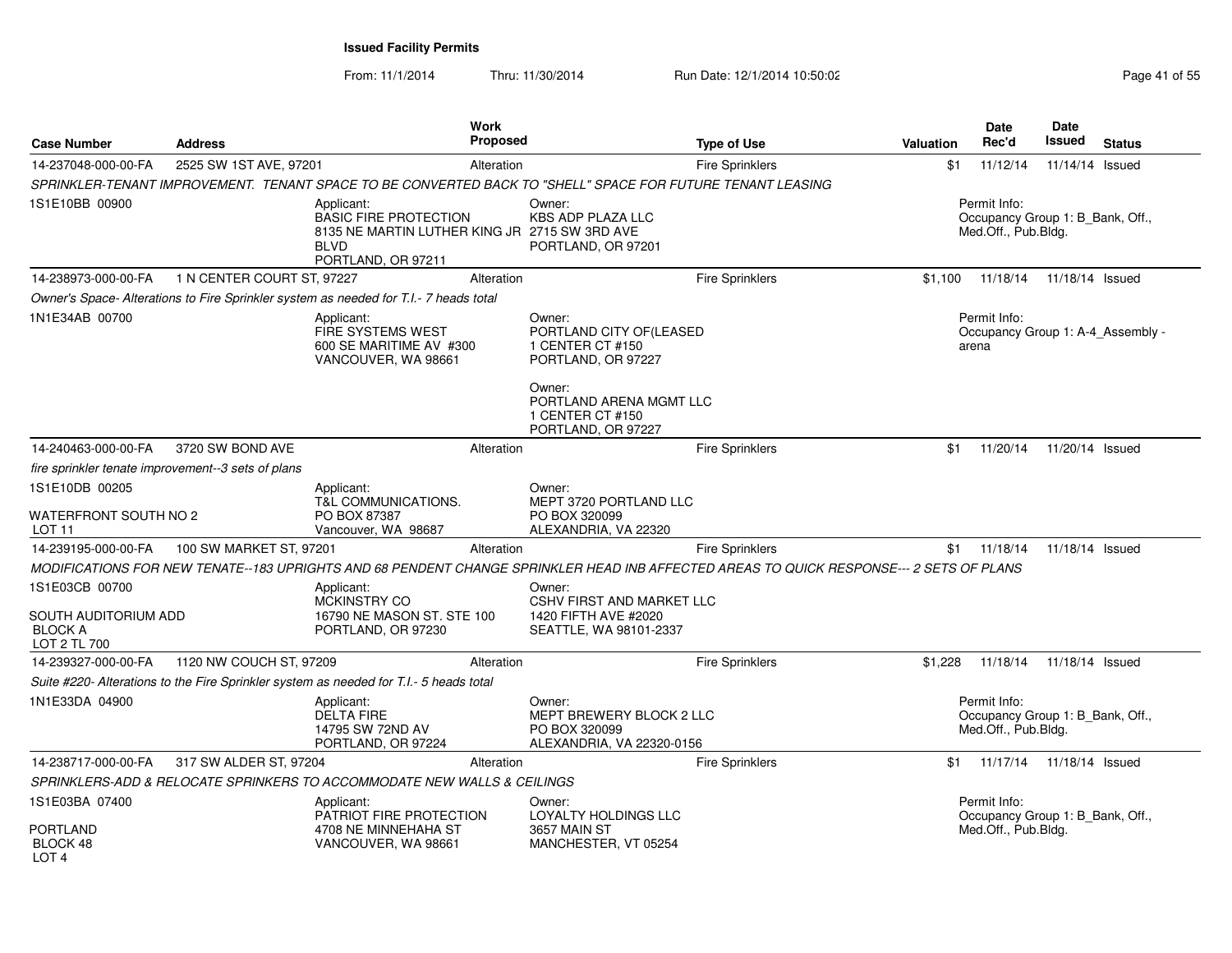| <b>Case Number</b>                                                                                                    | <b>Address</b>                                 |                                                                                                                                                                   | Work<br><b>Proposed</b> |                                                                                                                 | <b>Type of Use</b>     | <b>Valuation</b> | Date<br>Rec'd                                                           | Date<br><b>Issued</b> | <b>Status</b>                                                                      |
|-----------------------------------------------------------------------------------------------------------------------|------------------------------------------------|-------------------------------------------------------------------------------------------------------------------------------------------------------------------|-------------------------|-----------------------------------------------------------------------------------------------------------------|------------------------|------------------|-------------------------------------------------------------------------|-----------------------|------------------------------------------------------------------------------------|
| 14-239792-000-00-FA                                                                                                   | 2201 NE LLOYD BLVD, 97232                      |                                                                                                                                                                   | Alteration              |                                                                                                                 | <b>Fire Sprinklers</b> | \$1              | 11/19/14                                                                | 11/19/14 Issued       |                                                                                    |
|                                                                                                                       |                                                | add or relocate sprinkler drops to acomodate and new suspended deiling in a tenate remodel--3 sets of plans                                                       |                         |                                                                                                                 |                        |                  |                                                                         |                       |                                                                                    |
| 1N1E35BA 00101                                                                                                        |                                                | Applicant:<br>SOUND FIRE PROTECTION INC<br>10756 SE HIGHWAY 212<br>CLACKAMAS, OR 970159162                                                                        |                         | Owner:<br>CAPREF LLOYD CENTER LLC<br>2201 LLOYD CENTER<br>PORTLAND, OR 97232                                    |                        |                  | Permit Info:<br>Station                                                 |                       | Occupancy Group 1: M Store, Service<br>Construction Type 2 (formerly Type 1): II-A |
| 14-237513-000-00-FA                                                                                                   | 1001 SE WATER AVE, 97214                       |                                                                                                                                                                   | Alteration              |                                                                                                                 | <b>Fire Sprinklers</b> | \$1              | 11/13/14  11/19/14  Issued                                              |                       |                                                                                    |
|                                                                                                                       |                                                | SPRINKLER - ADD AND RELOCATE SPRINKLERS TO ACCOMMODATE NEW WALLS & CEILINGS                                                                                       |                         |                                                                                                                 |                        |                  |                                                                         |                       |                                                                                    |
| 1S1E03AD 01400                                                                                                        |                                                | Applicant:<br>PATRIOT FIRE PROTECTION                                                                                                                             |                         | Owner:<br><b>EASTBANK COMMERCE CENTER</b>                                                                       |                        |                  |                                                                         |                       |                                                                                    |
| <b>EAST PORTLAND</b><br><b>BLOCK 7</b><br>LOT 1-8 TL 1400<br>HISTORIC PROPERTY 15 YR 2005<br>POTENTIAL ADDITIONAL TAX |                                                | 4708 NE MINNEHAHA ST<br>VANCOUVER, WA 98661                                                                                                                       |                         | <b>LLC</b><br>1001 SE WATER AVE #120<br>PORTLAND, OR 97214                                                      |                        |                  |                                                                         |                       |                                                                                    |
| 14-239909-000-00-FA                                                                                                   | 2701 NW VAUGHN ST, 97210                       |                                                                                                                                                                   | Alteration              |                                                                                                                 | <b>Fire Sprinklers</b> | \$1,500          | 11/19/14                                                                | 11/19/14 Issued       |                                                                                    |
|                                                                                                                       |                                                | Suite #880/890- Alterations to the Fire Sprinkler system as needed for T.I.- 3 heads total                                                                        |                         |                                                                                                                 |                        |                  |                                                                         |                       |                                                                                    |
| 1N1E29D 00200                                                                                                         |                                                | Applicant:                                                                                                                                                        |                         | Owner:                                                                                                          |                        |                  | Permit Info:                                                            |                       |                                                                                    |
| SECTION 29 1N 1E<br>TL 200 11.06 ACRES<br>ALSO SEE SUBS -0291<br>$-0292$                                              |                                                | <b>WESTERN STATES FIRE</b><br><b>PROTECTION</b><br>13896 FIR ST., SUITE B<br>OREGON CITY, OR 97045                                                                |                         | <b>MONTGOMERY PARK I LLC</b><br>2701 NW VAUGHN ST<br>PORTLAND, OR 97208                                         |                        |                  | Occupancy Group 1: B<br>I-FR                                            |                       | Construction Type 2 (formerly Type 1):                                             |
| 14-239912-000-00-FA                                                                                                   | 2701 NW VAUGHN ST, 97210                       |                                                                                                                                                                   | Alteration              |                                                                                                                 | Fire Sprinklers        | \$1,500          | 11/19/14                                                                | 11/19/14 Issued       |                                                                                    |
|                                                                                                                       |                                                | Suite #410- Alterations to the Fire Sprinkler system as needed for T.I.- 3 heads total                                                                            |                         |                                                                                                                 |                        |                  |                                                                         |                       |                                                                                    |
| 1N1E29D 00200<br>SECTION 29 1N 1E<br>TL 200 11.06 ACRES<br>ALSO SEE SUBS -0291<br>$-0292$                             |                                                | Applicant:<br><b>WESTERN STATES FIRE</b><br><b>PROTECTION</b><br>13896 FIR ST #B<br>OREGON CITY, OR 97045                                                         |                         | Owner:<br>MONTGOMERY PARK I LLC<br>2701 NW VAUGHN ST<br>PORTLAND, OR 97208                                      |                        |                  | Permit Info:<br>Occupancy Group 1: B<br>I-FR                            |                       | Construction Type 2 (formerly Type 1):                                             |
| 14-238050-000-00-FA                                                                                                   | 450 N GRAHAM ST, 97227                         |                                                                                                                                                                   | Alteration              |                                                                                                                 | <b>Fire Sprinklers</b> | \$1              | 11/14/14                                                                | 11/19/14 Issued       |                                                                                    |
|                                                                                                                       | SPRINKLER - ADD/RELOCATE HEADS IN NEW CEILINGS |                                                                                                                                                                   |                         |                                                                                                                 |                        |                  |                                                                         |                       |                                                                                    |
| 1N1E27AC 02500                                                                                                        |                                                | Applicant:<br><b>CROSSFIRE SPRINKLER CO</b>                                                                                                                       |                         | Owner:<br><b>EMANUEL HOSPITAL</b>                                                                               |                        |                  | Permit Info:<br>Occupancy Group 1: B Bank, Off.,                        |                       |                                                                                    |
| EVANS ADD<br>BLOCK <sub>2</sub><br>LOT 10&11&15-18 TL 2500                                                            |                                                | 17400 SE 82ND DR<br>CLACKAMAS OR 97015                                                                                                                            |                         | 2801 N GANTENBEIN AVE<br>PORTLAND, OR 97227-1623                                                                |                        |                  | Med.Off., Pub.Bldg.                                                     |                       | Construction Type 2 (formerly Type 1): V-B                                         |
| 14-237673-000-00-FA                                                                                                   | 3100 NW INDUSTRIAL ST, 97210                   |                                                                                                                                                                   | Alteration              |                                                                                                                 | <b>Fire Sprinklers</b> | \$1              | 11/14/14  11/19/14  Issued                                              |                       |                                                                                    |
|                                                                                                                       |                                                | SPRINKLER-REWORK PIPING FOR NEW WALLS AND CEILING OF TENANT IMPROVEMENT AREA. SYSTEM IS HYDRAULICALLY CALCULATED TO FM GLOBAL'S 20/2500 INSTAEAD OF NFPA'S 15/15( |                         |                                                                                                                 |                        |                  |                                                                         |                       |                                                                                    |
| 1N1E29CA 00600<br>GUILDS ADD<br><b>BLOCK1</b><br>LOT 4-7 TL 600                                                       |                                                | Applicant:<br><b>VIKING AUTOMATIC SPRINKLER</b><br>3245 NW FRONT AV<br>PORTLAND OR 97210                                                                          |                         | Owner:<br>PORTLAND GENERAL ELECTRIC<br>CO.<br>1WTC0510-CORPORATE TAX<br>DEPT 121 SW SALMO<br>PORTLAND, OR 97204 |                        |                  | Permit Info:<br>Occupancy Group 1: B_Bank, Off.,<br>Med.Off., Pub.Bldg. |                       | Construction Type 2 (formerly Type 1): III-B                                       |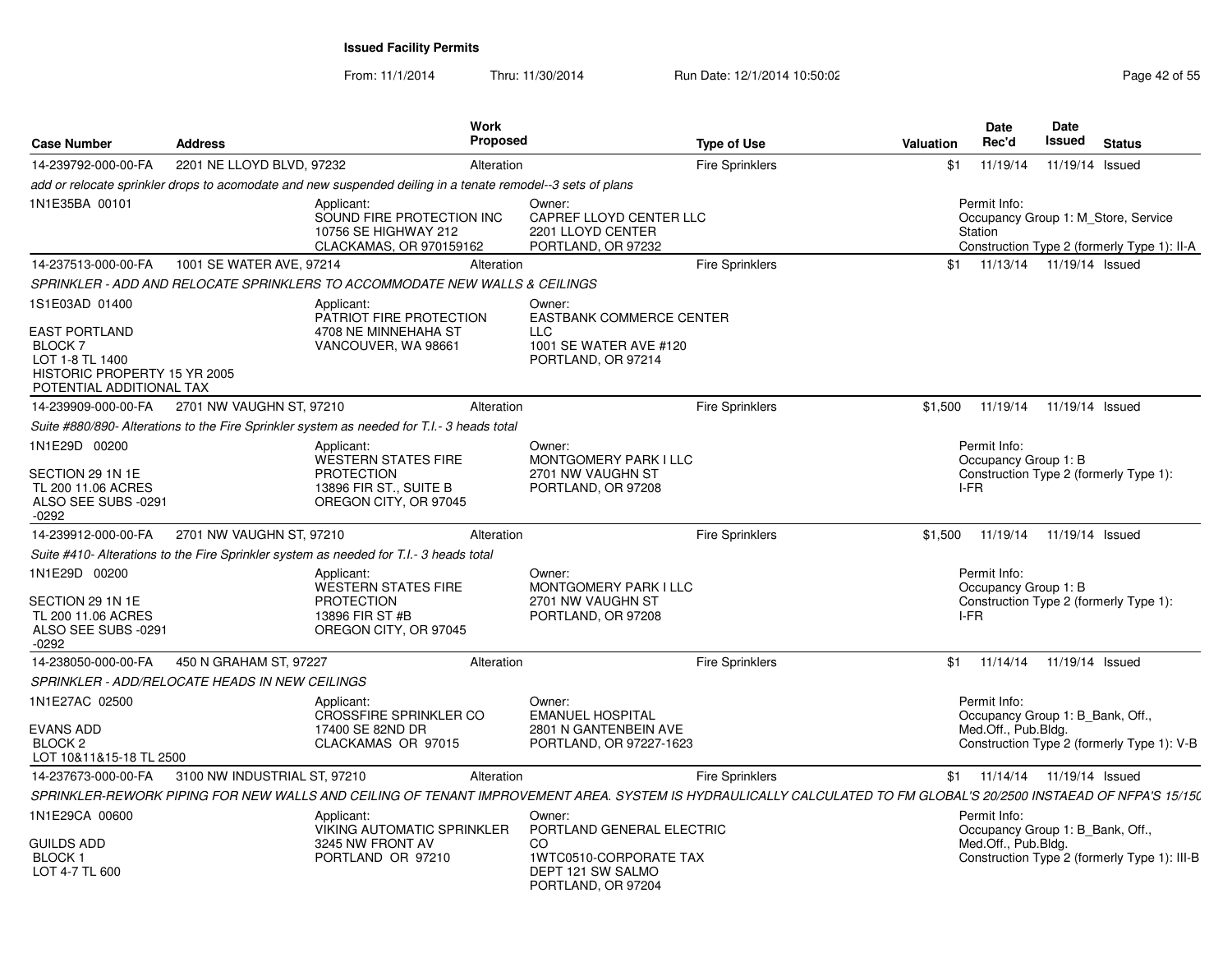From: 11/1/2014Thru: 11/30/2014 Run Date: 12/1/2014 10:50:02 Run Date: 12/1/2014 10:50:02

| <b>Case Number</b>                                                             | <b>Address</b>                                                                                                                                                    | <b>Work</b><br><b>Proposed</b>                                       | <b>Type of Use</b>                                                                                                                                        | <b>Date</b><br>Rec'd<br>Valuation                              | <b>Date</b><br>Issued<br><b>Status</b>                               |
|--------------------------------------------------------------------------------|-------------------------------------------------------------------------------------------------------------------------------------------------------------------|----------------------------------------------------------------------|-----------------------------------------------------------------------------------------------------------------------------------------------------------|----------------------------------------------------------------|----------------------------------------------------------------------|
| 14-235662-000-00-FA                                                            | 7000 NE AIRPORT WAY, 97218                                                                                                                                        | Alteration                                                           | <b>Fixed Extinguishing Systems</b>                                                                                                                        | \$1<br>11/7/14                                                 | 11/18/14 Issued                                                      |
|                                                                                | FIXED SYSTEM - INSTALLATION OF ANSUL R-102 UL300 FIXED FIRE SUPPRESSION SYSTEM                                                                                    |                                                                      |                                                                                                                                                           |                                                                |                                                                      |
| 1N2E08B 00400<br>SECTION 08 1N 2E<br>TL 400 7.39 ACRES<br><b>TERMINAL BLDG</b> | Applicant:<br><b>MARCUS CASEY</b><br>METRO SAFETY AND FIRE, INC<br><b>14324 SE STARK</b><br>PORTLAND, OR 97233                                                    | Owner:<br>PORT OF PORTLAND<br>PO BOX 3529<br>PORTLAND, OR 97208-3529 |                                                                                                                                                           | Permit Info:                                                   | Occupancy Group 1: A-2<br>Construction Type 2 (formerly Type 1): I-A |
| NONTAXABLE                                                                     |                                                                                                                                                                   |                                                                      |                                                                                                                                                           |                                                                |                                                                      |
| SEE TAXABLE SUB ACCOUNTS<br>14-232513-000-00-FA                                | 1015 NW 22ND AVE, 97210                                                                                                                                           | Alteration                                                           | Mechanical                                                                                                                                                | \$117.000<br>10/30/14                                          | 11/20/14 Issued                                                      |
|                                                                                | F1/ PLANT FACILITIES BLDG LOWER LEVEL, MINIMAL PIPE, DUCT AND DIFFUSER RELOCATION AND REBALANCING, FIRE PROTECTION(IN CONJUNCTION WITH COMMERCIAL ELECTRICAL PROJ |                                                                      |                                                                                                                                                           |                                                                |                                                                      |
| 1N1E33BA 07800                                                                 |                                                                                                                                                                   | Owner:                                                               | CCB - Contractor:                                                                                                                                         |                                                                |                                                                      |
| <b>COUCHS ADD</b><br>TL 7800 BLOCK 304                                         | Applicant:<br><b>SCOTT TARRANT</b><br>ZGF ARCHITECTS, LLP<br>200<br>PORTLAND, OR 97204                                                                            | 1919 NW LOVEJOY ST<br>1223 SW WASHINGTON ST SUITE PORTLAND, OR 97209 | <b>GOOD SAMARITAN HOSPITAL</b><br>4529 SE 67TH AVE<br>PORTLAND, OR 97206                                                                                  | <b>ECKELMAN CONSTRUCTION INC</b>                               |                                                                      |
| 14-238127-000-00-FA                                                            | 111 SW 5TH AVE, 97204-3626                                                                                                                                        | Alteration                                                           | Mechanical                                                                                                                                                | \$41,360<br>11/14/14                                           | 11/20/14 Issued                                                      |
|                                                                                | F14/ T-17 SURVEY MONKEY DUCT MODIFICATIONS AND DIFFUSER RELOCATIONS                                                                                               |                                                                      |                                                                                                                                                           |                                                                |                                                                      |
| 1N1E34CD 01300                                                                 | Applicant:<br>Eddie Stoyan<br>ALLIANT SYSTEMS LLC<br>1600 NW 167th Pl, #330<br>BEAVERTON, OR 97006                                                                |                                                                      | CCB - Contractor:<br>ALLIANT SYSTEMS LLC<br>1600 NW 167TH PL SUITE 330<br>BEAVERTON OR 97005                                                              | Permit Info:<br>Occupancy Group 1: B                           | Construction Type 2 (formerly Type 1): I-A                           |
| 14-237020-000-00-FA                                                            | 2201 NE LLOYD BLVD, 97232                                                                                                                                         | Alteration                                                           | Mechanical                                                                                                                                                | \$8,500                                                        | 11/12/14  11/20/14  Issued                                           |
|                                                                                | B1/ NORTH ENTRY AT THE EAST END OF MALL - DUCTWORK HALSEY STREET MALL ENTRANCE                                                                                    |                                                                      |                                                                                                                                                           |                                                                |                                                                      |
| 1N1E35BA 00101                                                                 | Applicant:<br><b>Bruce Butner</b><br>PROTEMP ASSOCIATES<br>9788 SE 17th Ave<br>Portland, Or 97222                                                                 | Owner:<br>2201 LLOYD CENTER<br>PORTLAND, OR 97232                    | CCB - Contractor:<br>CAPREF LLOYD CENTER LLC<br><b>BRUCE BUTNER</b><br>PROTEMP ASSOCIATES INC<br>9788 SE 17TH<br>PORTLAND, OR 97222                       |                                                                |                                                                      |
| 14-238635-000-00-FA                                                            | 1120 NW COUCH ST, 97209                                                                                                                                           | Alteration                                                           | Mechanical                                                                                                                                                |                                                                | \$1,302 11/17/14 11/20/14 Final                                      |
|                                                                                | B1/ ADD SUPPLY/RETURN AIR FOR CONFERENCE ROOM, BREAK ROOM                                                                                                         |                                                                      |                                                                                                                                                           |                                                                |                                                                      |
| 1N1E33DA 04900                                                                 | Applicant:<br><b>PAUL LUKES</b><br><b>INC</b><br>740 N KNOTT ST<br>PORTLAND, OR 972272099                                                                         | Owner:<br>STREIMER SHEET METAL WORKS PO BOX 320099                   | CCB - Contractor:<br>MEPT BREWERY BLOCK 2 LLC<br><b>PAUL LUKES</b><br>ALEXANDRIA, VA 22320-0156<br><b>INC</b><br>740 N KNOTT ST<br>PORTLAND, OR 972272099 | Permit Info:<br>STREIMER SHEET METAL WORKS Med.Off., Pub.Bldg. | Occupancy Group 1: B_Bank, Off.,                                     |
| 14-235341-000-00-FA                                                            | 720 SW WASHINGTON ST, 97205                                                                                                                                       | Alteration                                                           | Mechanical                                                                                                                                                | \$24,309<br>11/6/14                                            | 11/20/14 Issued                                                      |
|                                                                                | B1/ RELOCATE 3 FAN COILS AND INSTALL NEW AIR DISTRIBUTION DUCTING                                                                                                 |                                                                      |                                                                                                                                                           |                                                                |                                                                      |
| 1N1E34CC 06600<br><b>PORTLAND</b><br>BLOCK 213<br>LOT 1&2&7&8                  | Applicant:<br>HUNTER DAVISSON INC<br>1800 SE PERSHING ST<br>PORTLAND, OR 97202-2338                                                                               | Owner:<br><b>GPO MORGAN LLC</b><br>PORTLAND, OR 97205-3508           | CCB - Contractor:<br>HUNTER DAVISSON INC<br>720 SW WASHINGTON ST #630<br>1800 SE PERSHING ST<br>PORTLAND, OR 97202-2338                                   | Permit Info:<br>Med.Off., Pub.Bldg.                            | Occupancy Group 1: B_Bank, Off.,                                     |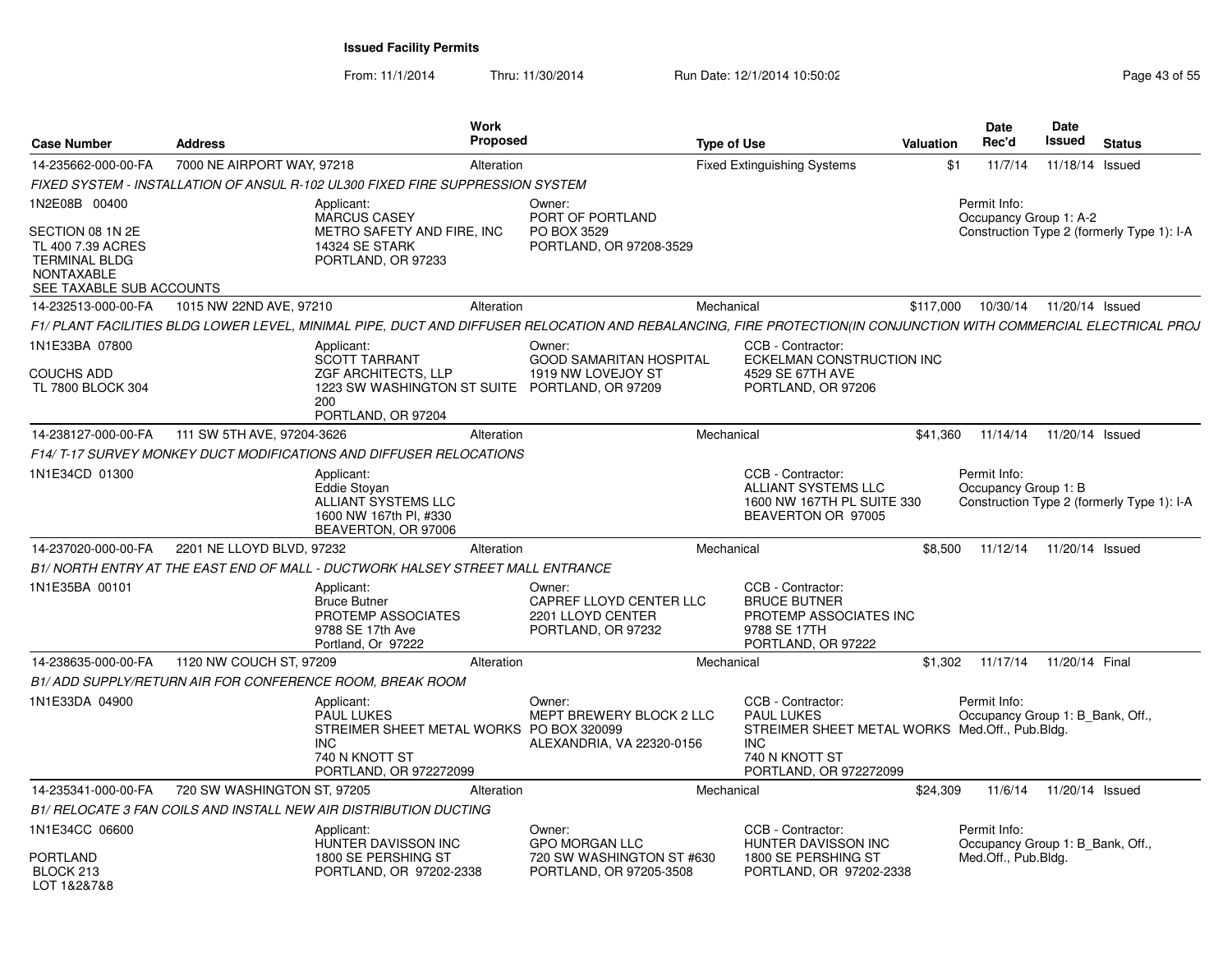| <b>Case Number</b>                                                                      | <b>Address</b>                                     |                                                                                                        | Work<br><b>Proposed</b> |                                                                                                                                                                      | <b>Type of Use</b> |                                                                                                                                      | <b>Valuation</b> | Date<br>Rec'd                        | <b>Date</b><br>Issued<br><b>Status</b>                                          |
|-----------------------------------------------------------------------------------------|----------------------------------------------------|--------------------------------------------------------------------------------------------------------|-------------------------|----------------------------------------------------------------------------------------------------------------------------------------------------------------------|--------------------|--------------------------------------------------------------------------------------------------------------------------------------|------------------|--------------------------------------|---------------------------------------------------------------------------------|
| 14-226952-000-00-FA                                                                     |                                                    | 3181 SW SAM JACKSON PARK RD - Bldg DCH, 9 Alteration                                                   |                         |                                                                                                                                                                      | Mechanical         |                                                                                                                                      | \$145,700        | 10/17/14                             | 11/20/14 Issued                                                                 |
|                                                                                         | F17/NEW HVAC CEILING SYSTEM. REPLACE EXISTING TU'S |                                                                                                        |                         |                                                                                                                                                                      |                    |                                                                                                                                      |                  |                                      |                                                                                 |
| 1S1E09 00200                                                                            |                                                    | Applicant:<br><b>MARCUS MORGAN</b><br>PKA ARCHITECTS<br>6969 SW HAMPTON ST.<br>PORTLAND, OR 97239      |                         | Owner:<br>OREGON STATE OF<br>3181 SW SAM JACKSON PARK RD<br>PORTLAND, OR 97239                                                                                       |                    | CCB - Contractor:<br><b>THOMAS SMITH</b><br>HOFFMAN CONSTRUCTION CO<br>OF OREGON<br>805 SW BROADWAY SUITE 2100<br>PORTLAND, OR 97205 |                  |                                      |                                                                                 |
| 14-240613-000-00-FA                                                                     | 825 NE MULTNOMAH ST - Unit 1                       |                                                                                                        | Alteration              |                                                                                                                                                                      | Mechanical         |                                                                                                                                      | \$12,500         | 11/20/14                             | 11/20/14 Issued                                                                 |
|                                                                                         | B2/ NEW VAV BOX, RELOCATE DUCTING, GRDS            |                                                                                                        |                         |                                                                                                                                                                      |                    |                                                                                                                                      |                  |                                      |                                                                                 |
| 1N1E35BB 90002<br>LLOYD CENTER TOWER CONDOMINIUM<br>LOT <sub>1</sub><br>DEPT OF REVENUE |                                                    | Applicant:<br>PYRAMID HEATING dba PHILLIS<br>CONSTRUCTION CO<br>9409 NE COLFAX ST<br>PORTLAND OR 97220 |                         | Owner:<br><b>PACIFICORP</b><br>700 NE MULTNOMAH ST 7TH FLR<br>PORTLAND, OR 97232                                                                                     |                    | CCB - Contractor:<br>PYRAMID HEATING dba PHILLIS<br><b>CONSTRUCTION CO</b><br>9409 NE COLFAX ST<br>PORTLAND OR 97220                 |                  |                                      |                                                                                 |
| 14-240591-000-00-FA                                                                     | 1926 W BURNSIDE                                    |                                                                                                        | Alteration              |                                                                                                                                                                      | Mechanical         |                                                                                                                                      | \$1.548          | 11/20/14                             | 11/20/14 Final                                                                  |
|                                                                                         | B2/NEW 6" EXPOSED EXHAUST DUCT TO EXISTING LOUVER  |                                                                                                        |                         |                                                                                                                                                                      |                    |                                                                                                                                      |                  |                                      |                                                                                 |
| 1N1E33DC 70000                                                                          |                                                    | Applicant:<br><b>BILL HEWES</b><br>PYRAMID HEATING<br>9409 NE COLFAX<br>PORTLAND, OR 97220             |                         | Owner:<br>ASSOCIATION OF UNIT OWNERS<br>1120 NW COUCH ST #600<br>PORTLAND, OR 97209<br>Owner:<br>OF CIVIC CONDOMINIUM<br>1120 NW COUCH ST #600<br>PORTLAND, OR 97209 |                    | CCB - Contractor:<br>PYRAMID HEATING dba PHILLIS<br>CONSTRUCTION CO<br>9409 NE COLFAX ST<br>PORTLAND OR 97220                        |                  | Permit Info:<br>Med.Off., Pub.Bldg.  | Occupancy Group 1: B_Bank, Off.,<br>Construction Type 2 (formerly Type 1): II-B |
| 14-193052-000-00-FA                                                                     |                                                    | 3181 SW SAM JACKSON PARK RD - Bldg BSC, 9 Alteration                                                   |                         |                                                                                                                                                                      | Mechanical         |                                                                                                                                      | \$3,000,000      | 8/4/14                               | 11/21/14 Issued                                                                 |
|                                                                                         |                                                    |                                                                                                        |                         | F9/ NORTH CAMPUS UTILITY PLANS UPGRADE (PHASE 3) CHILLER REPLACEMENT - REPLACE 2 COOLING TOWERS WITH 4 NEW TOWERS AND REPLACE CONDENSER WATER PUMPS (SMALL A         |                    |                                                                                                                                      |                  |                                      |                                                                                 |
| 1S1E09 00200                                                                            |                                                    | Applicant:<br><b>JOHN MC MICHAEL</b><br>1600 SW MAIN ST SUITE 1600<br>PORTLAND, OR 97204               |                         | Owner:<br>OREGON STATE OF<br>3181 SW SAM JACKSON PARK RD HOFFMAN CONSTRUCTION CO<br>PORTLAND, OR 97239                                                               |                    | CCB - Contractor:<br><b>THOMAS SMITH</b><br>OF OREGON<br>805 SW BROADWAY SUITE 2100<br>PORTLAND, OR 97205                            |                  | Permit Info:<br>Occupancy Group 1: B | Construction Type 2 (formerly Type 1): I-B                                      |
| 14-241589-000-00-FA                                                                     | 1015 NW 22ND AVE, 97210                            |                                                                                                        | Alteration              |                                                                                                                                                                      | Mechanical         |                                                                                                                                      | \$17.450         | 11/24/14                             | 11/24/14 Issued                                                                 |
|                                                                                         |                                                    | B1/ RELOCATE 80 FT OF 2" CHW PIPING TO AN EXISTING SHOP FAN UNIT                                       |                         |                                                                                                                                                                      |                    |                                                                                                                                      |                  |                                      |                                                                                 |
| 1N1E33BA 07800                                                                          |                                                    | Applicant:<br><b>DAN BINDER</b>                                                                        |                         | Owner:<br><b>GOOD SAMARITAN HOSPITAL</b>                                                                                                                             |                    | CCB - Contractor:<br>TOTAL MECHANICAL INC                                                                                            |                  |                                      |                                                                                 |
| <b>COUCHS ADD</b><br>TL 7800 BLOCK 304                                                  |                                                    | TOTAL MECHANICAL, INC.<br>1498 SE TECH CENTER PLACE.<br>SUITE 180<br>VANCOUVER, WA 98683               |                         | 1919 NW LOVEJOY ST<br>PORTLAND, OR 97209                                                                                                                             |                    | 1498 SE TECH CENTER PLACE<br><b>STE 180</b><br>VANCOUVER WA 98683                                                                    |                  |                                      |                                                                                 |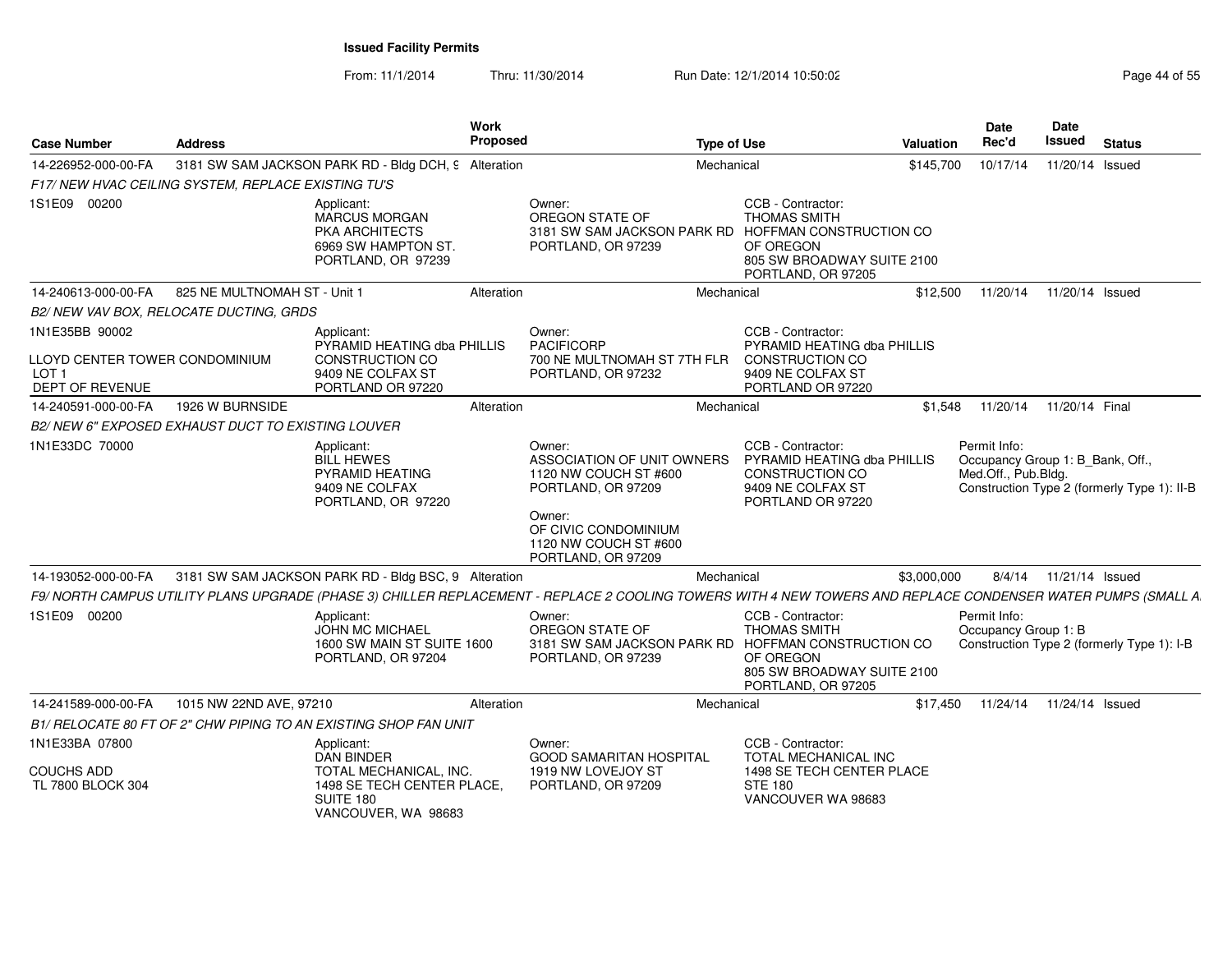From: 11/1/2014

Thru: 11/30/2014 Run Date: 12/1/2014 10:50:02 Run Date: 12/1/2014 10:50:02

| <b>Case Number</b>                                                                                                              | <b>Address</b>                                 |                                                                                                             | <b>Work</b><br><b>Proposed</b> |                                                                                                                                                  | <b>Type of Use</b>                                                                                                                      | <b>Valuation</b> | <b>Date</b><br>Rec'd                                                    | <b>Date</b><br>Issued | <b>Status</b>                              |
|---------------------------------------------------------------------------------------------------------------------------------|------------------------------------------------|-------------------------------------------------------------------------------------------------------------|--------------------------------|--------------------------------------------------------------------------------------------------------------------------------------------------|-----------------------------------------------------------------------------------------------------------------------------------------|------------------|-------------------------------------------------------------------------|-----------------------|--------------------------------------------|
| 14-193101-000-00-FA                                                                                                             |                                                | 3181 SW SAM JACKSON PARK RD - Bldg VIAB, § Alteration                                                       |                                |                                                                                                                                                  | Mechanical                                                                                                                              | \$50,000         | 8/4/14                                                                  | 11/24/14 Issued       |                                            |
|                                                                                                                                 |                                                |                                                                                                             |                                | F9/NORTH CAMPUS UTILITY PLANS UPGRADE (PHASE 3) CHILLER REPLACEMENT - EXPANSION TANK PIPING (SEE RJH MECH PERMIT 14-193052-FA AS PRIMARY PERMIT) |                                                                                                                                         |                  |                                                                         |                       |                                            |
| 1S1E09 00200                                                                                                                    |                                                | Applicant:<br><b>JOHN MC MICHAEL</b><br>1600 SW MAIN ST SUITE 1600<br>PORTLAND, OR 97204                    |                                | Owner:<br>OREGON STATE OF<br>3181 SW SAM JACKSON PARK RD<br>PORTLAND, OR 97239                                                                   | CCB - Contractor:<br><b>THOMAS SMITH</b><br>HOFFMAN CONSTRUCTION CO<br>OF OREGON<br>805 SW BROADWAY SUITE 2100<br>PORTLAND, OR 97205    |                  | Permit Info:<br>Occupancy Group 1: B                                    |                       | Construction Type 2 (formerly Type 1): I-B |
| 14-235383-000-00-FA                                                                                                             | 7000 NE AIRPORT WAY, 97218                     |                                                                                                             | Alteration                     |                                                                                                                                                  | Mechanical                                                                                                                              | \$20,000         | 11/6/14                                                                 | 11/24/14 Issued       |                                            |
|                                                                                                                                 |                                                |                                                                                                             |                                | F16/ SPACE C-2150 CC MCKENZIE SHOES AND APPAREL NEW TENANT REMODEL - HVAC FOR TENANT REMODEL ****BID ESTIMNATE****                               |                                                                                                                                         |                  |                                                                         |                       |                                            |
| 1N2E08B 00400<br>SECTION 08 1N 2E<br>TL 400 7.39 ACRES<br><b>TERMINAL BLDG</b><br><b>NONTAXABLE</b><br>SEE TAXABLE SUB ACCOUNTS |                                                | Applicant:<br><b>BRIAN PETERS</b><br><b>WESTERN DESIGN GROUP</b><br>2300 E 3RD LOOP<br>VANCOUVER WA 98661   |                                | Owner:<br>PORT OF PORTLAND<br>PO BOX 3529<br>PORTLAND, OR 97208-3529                                                                             | CCB - Contractor:<br>Kevin Moisan<br><b>WESTERN CONSTRUCTION</b><br><b>SERVICES</b><br>2300 EAST THIRD LOOP #110<br>VANCOUVER, WA 98661 |                  | Permit Info:<br>Occupancy Group 1: A-2                                  |                       | Construction Type 2 (formerly Type 1): I-A |
| 14-230160-000-00-FA                                                                                                             | 722 SW 2ND AVE, 97204                          |                                                                                                             | Alteration                     |                                                                                                                                                  | Mechanical                                                                                                                              | \$255,000        | 10/24/14                                                                | 11/26/14 Issued       |                                            |
|                                                                                                                                 | B2/ PUSH/PULL FOR 120 TON WATER COOLED CHILLER |                                                                                                             |                                |                                                                                                                                                  |                                                                                                                                         |                  |                                                                         |                       |                                            |
| 1S1E03BA 03300                                                                                                                  |                                                | Applicant:<br><b>STAN MCINTYRE</b><br><b>TRANE OREGON</b><br>7257 SW KABLE LANE<br>PORTLAND, OR, 97224      |                                | Owner:<br>PORTLAND COMMUNITY COLLEGE David Gill<br>PO BOX 19000<br>PORTLAND, OR 97280-0990                                                       | CCB - Contractor:<br>ROBERT G DAVIS & ASSOC INC<br><b>DBA TRANE OREGON</b><br>7257 SW Kable Lane<br>Portland, OR 97224                  |                  |                                                                         |                       |                                            |
| 14-223550-000-00-FA                                                                                                             | 450 N GRAHAM ST, 97227                         |                                                                                                             | Alteration                     |                                                                                                                                                  | Mechanical                                                                                                                              | \$348,000        | 10/9/14                                                                 | 11/26/14 Issued       |                                            |
|                                                                                                                                 | F7/HVAC ROOFTOP UNIT, VAV TERMINAL UNITS       |                                                                                                             |                                |                                                                                                                                                  |                                                                                                                                         |                  |                                                                         |                       |                                            |
| 1N1E27AC 02500<br><b>EVANS ADD</b><br>BLOCK <sub>2</sub><br>LOT 10&11&15-18 TL 2500                                             |                                                | Applicant:<br>John Downing<br><b>Total Mechanical</b><br>1498 SE TechCenter PI, #180<br>Vancouver, WA 98683 |                                | Owner:<br><b>EMANUEL HOSPITAL</b><br>2801 N GANTENBEIN AVE<br>PORTLAND, OR 97227-1623                                                            | CCB - Contractor:<br>TOTAL MECHANICAL INC<br>1498 SE TECH CENTER PLACE<br><b>STE 180</b><br>VANCOUVER WA 98683                          |                  | Permit Info:<br>Occupancy Group 1: B_Bank, Off.,<br>Med.Off., Pub.Bldg. |                       | Construction Type 2 (formerly Type 1): V-B |
| 14-226382-000-00-FA                                                                                                             | 10123 SE MARKET ST, 97216                      |                                                                                                             | Alteration                     |                                                                                                                                                  | Mechanical                                                                                                                              | \$2,500          | 10/16/14                                                                | 11/3/14 Final         |                                            |
| <b>B2/ PENTHOUSE BOILER REPLACEMENT</b>                                                                                         |                                                |                                                                                                             |                                |                                                                                                                                                  |                                                                                                                                         |                  |                                                                         |                       |                                            |
| 1S2E04A 02300<br><b>EVERGLADE</b><br>LOT 6&7 TL 2300<br>SPLIT MAP R159228 (R261601510)                                          |                                                | Applicant:<br>Eddie Stoyan<br>ALLIANT SYSTEMS LLC<br>1600 NW 167th PI, #330<br>BEAVERTON, OR 97006          |                                | Owner:<br>PORTLAND ADVENTIST MEDICAL<br>10123 SE MARKET ST<br>PORTLAND, OR 97216-2532<br>Owner:<br><b>CENTER</b><br>10123 SE MARKET ST           | CCB - Contractor:<br>ALLIANT SYSTEMS LLC<br>1600 NW 167TH PL SUITE 330<br>BEAVERTON OR 97005                                            |                  | Permit Info:<br>Occupancy Group 1: I-2                                  |                       | Construction Type 2 (formerly Type 1): I-A |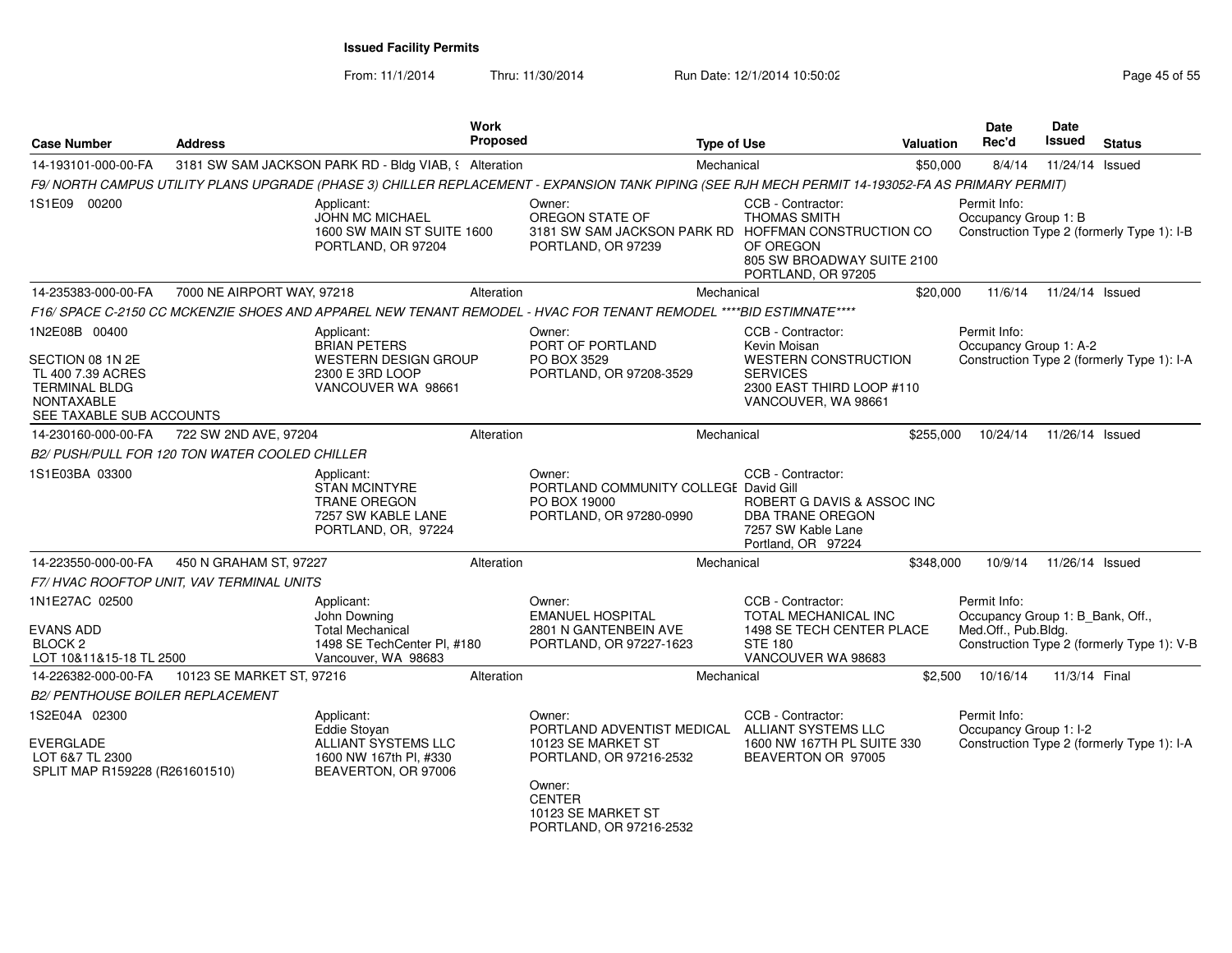| <b>Case Number</b>                                            | <b>Address</b>                                                                                                   | <b>Work</b><br><b>Proposed</b>                                                                                                                                           | <b>Type of Use</b>                                                                                                                                                          | Valuation | <b>Date</b><br>Rec'd                 | <b>Date</b><br>Issued | <b>Status</b>                              |
|---------------------------------------------------------------|------------------------------------------------------------------------------------------------------------------|--------------------------------------------------------------------------------------------------------------------------------------------------------------------------|-----------------------------------------------------------------------------------------------------------------------------------------------------------------------------|-----------|--------------------------------------|-----------------------|--------------------------------------------|
| 14-212001-000-00-FA                                           | 720 SW WASHINGTON ST, 97205                                                                                      | Alteration                                                                                                                                                               | Mechanical                                                                                                                                                                  | \$2,331   | 9/12/14                              | 11/4/14               | Issued                                     |
|                                                               | F3/ STAND UP COMEDY (SUITE 106) TENANT CLOTHING BOUTIQUE RETAIL SPACE - DUCTWORK AND RELOCATE AIR SUPPLIES       |                                                                                                                                                                          |                                                                                                                                                                             |           |                                      |                       |                                            |
| 1N1E34CC 06600<br><b>PORTLAND</b><br>BLOCK 213<br>LOT 1&2&7&8 | Applicant:<br><b>JAMES ARNOLD</b><br>JRA GREEN BULDING INC<br>2423 N HUMBOLT<br>PORTLAND, OR 97217               | Owner:<br><b>GPO MORGAN LLC</b><br>PORTLAND, OR 97205-3508                                                                                                               | CCB - Contractor:<br><b>LULLY WILDER</b><br>720 SW WASHINGTON ST #630<br><b>JACOBS HEATING &amp; AIR</b><br><b>CONDITION</b><br>4474 SE MILWAUKIE AVE<br>PORTLAND, OR 97202 |           |                                      |                       |                                            |
| 14-227883-000-00-FA                                           | 111 SW 5TH AVE, 97204-3626                                                                                       | Alteration                                                                                                                                                               | Mechanical                                                                                                                                                                  | \$51,658  | 10/20/14                             |                       | 11/4/14 Under Inspection                   |
|                                                               | F18/T-5 NEW RELIC NEW TENANT RENOVATION - DUCT MODIFICATIONS AND DIFFUSER RELOCATIONS                            |                                                                                                                                                                          |                                                                                                                                                                             |           |                                      |                       |                                            |
| 1N1E34CD 01300                                                | Applicant:<br><b>Eddie Stovan</b><br><b>ALLIANT SYSTEMS LLC</b><br>1600 NW 167th Pl, #330<br>BEAVERTON, OR 97006 |                                                                                                                                                                          | CCB - Contractor:<br><b>ALLIANT SYSTEMS LLC</b><br>1600 NW 167TH PL SUITE 330<br>BEAVERTON OR 97005                                                                         |           | Permit Info:<br>Occupancy Group 1: B |                       | Construction Type 2 (formerly Type 1): I-A |
| 14-206214-000-00-FA                                           | 2421 SE 11TH AVE, 97214                                                                                          | Alteration                                                                                                                                                               | Mechanical                                                                                                                                                                  | \$8,000   | 8/29/14                              |                       | 11/4/14 Under Inspection                   |
| B2/ TENANT 4: RTU, DROPS, GAS LINE                            |                                                                                                                  |                                                                                                                                                                          |                                                                                                                                                                             |           |                                      |                       |                                            |
| 1S1E02CD 09200                                                | Applicant:<br>MILO COY<br><b>VIKING SHEETMETAL</b><br>P.O. BOX 2610<br>ESTACADA, OR 97023                        | Owner:<br><b>JAMES R ALLAN</b><br>2770 NW IMPERIAL TER<br>PORTLAND, OR 97210-3316<br>Owner:<br><b>MARILYN M ALLAN</b><br>2770 NW IMPERIAL TER<br>PORTLAND, OR 97210-3316 | CCB - Contractor:<br><b>VIKING HEATING &amp; SHEETMETAL</b><br><b>INC</b><br>PO BOX<br>2610 ESTACADA OR 97023                                                               |           | Permit Info:<br>Factory, Mod.Hazard  |                       | Occupancy Group 1: F-1_Industrial Plant -  |
| 14-212643-REV-01-FA                                           | 851 SW 6TH AVE, 97205                                                                                            | Alteration                                                                                                                                                               | Mechanical                                                                                                                                                                  | \$22,802  | 10/20/14                             | 11/4/14 Final         |                                            |
|                                                               | B2/ REVISION TO ADD SPLIT SYSTEM TO 7TH FLOOR CLIENT DATA ROOM; ADD DUCTLESS SPLIT A/C TO 8TH FLOOR IDF ROOM     |                                                                                                                                                                          |                                                                                                                                                                             |           |                                      |                       |                                            |
| 1S1E03BB 02100                                                | Applicant:<br><b>PAUL LUKES</b><br><b>INC</b><br>740 N KNOTT ST<br>PORTLAND, OR 972272099                        | Owner:<br>SFI 811 SW 6TH AVENUE LLC<br>STREIMER SHEET METAL WORKS 260 CALIFORNIA ST STE 300<br>SAN FRANCISCO, CA 94111                                                   | CCB - Contractor:<br><b>PAUL LUKES</b><br>STREIMER SHEET METAL WORKS Construction Type 2 (formerly Type 1): I-A<br><b>INC</b><br>740 N KNOTT ST<br>PORTLAND, OR 972272099   |           | Permit Info:<br>Occupancy Group 1: B |                       |                                            |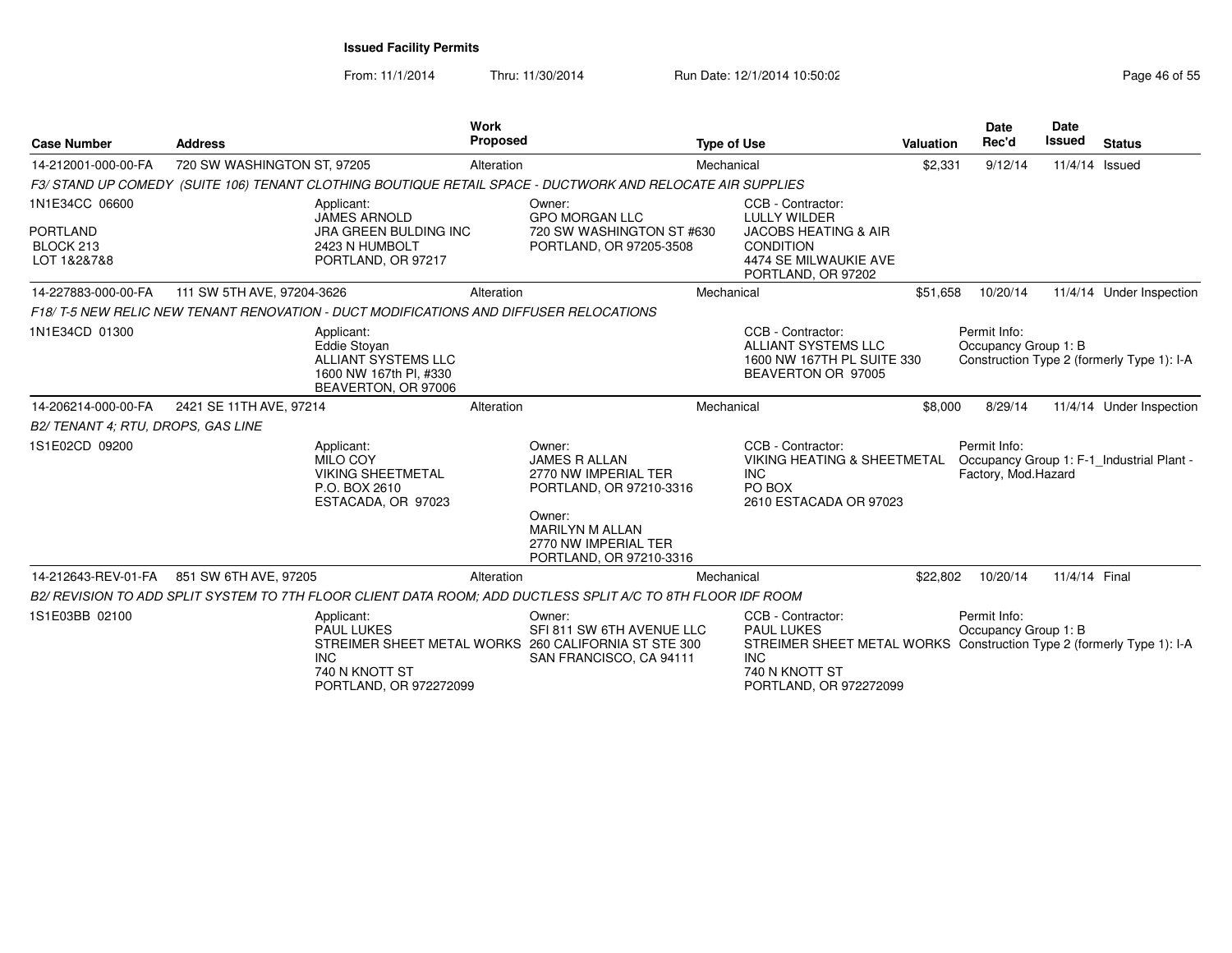| <b>Case Number</b>                                     | <b>Address</b>                     |                                                                                                  | Work<br>Proposed |                                                                                                                                                                                   | <b>Type of Use</b> |                                                                                                                | Valuation | Date<br>Rec'd                        | Date<br>Issued | <b>Status</b>                              |
|--------------------------------------------------------|------------------------------------|--------------------------------------------------------------------------------------------------|------------------|-----------------------------------------------------------------------------------------------------------------------------------------------------------------------------------|--------------------|----------------------------------------------------------------------------------------------------------------|-----------|--------------------------------------|----------------|--------------------------------------------|
| 14-230062-000-00-FA                                    | 101 SW MAIN ST, 97204              |                                                                                                  | Alteration       |                                                                                                                                                                                   | Mechanical         |                                                                                                                | \$12,460  | 10/24/14                             | 11/4/14 Issued |                                            |
|                                                        |                                    | B1/17TH FLOOR/ REPLACE WATER SOURCE HEAT PUMP IN THE COPY ROOM CEILING                           |                  |                                                                                                                                                                                   |                    |                                                                                                                |           |                                      |                |                                            |
| 1S1E03BD 00300                                         |                                    | Applicant:<br><b>DEANI BAUCK</b>                                                                 |                  | Owner:<br>KBSH ONE MAIN PLACE LLC                                                                                                                                                 |                    | CCB - Contractor:<br>HEINZ MECHANICAL SERVICE INC                                                              |           |                                      |                |                                            |
| <b>PORTLAND</b><br>BLOCK 11                            |                                    | <b>HEINZ MECHANICAL</b><br>2615 NW ST HELENS RD                                                  |                  | 14850 QUORUM DR #500<br>DALLAS, TX 75254                                                                                                                                          |                    | 2615 NW ST HELENS RD<br>PORTLAND, OR 97210                                                                     |           |                                      |                |                                            |
| <b>LOT 1-4</b><br>LOT 5-8 EXC PT IN STS                |                                    | PORTLAND, OR 97210                                                                               |                  | Owner:<br><b>DUFF</b><br>14850 QUORUM DR #500<br>DALLAS, TX 75254                                                                                                                 |                    |                                                                                                                |           |                                      |                |                                            |
|                                                        |                                    |                                                                                                  |                  | Owner:<br>PHELPS LLC<br>14850 QUORUM DR #500<br>DALLAS, TX 75254                                                                                                                  |                    |                                                                                                                |           |                                      |                |                                            |
| 14-227785-000-00-FA                                    | 601 SW 2ND AVE, 97204              |                                                                                                  | Alteration       |                                                                                                                                                                                   | Mechanical         |                                                                                                                | \$11,000  | 10/20/14                             |                | 11/5/14 Under Inspection                   |
|                                                        |                                    | B1/9TH FLOOR MODA OFFICE AREA BREAKROOM - 2 NEW EXHAUST FANS & ALTER EXISTING DUCTWORK           |                  |                                                                                                                                                                                   |                    |                                                                                                                |           |                                      |                |                                            |
| 1S1E03BA 05000                                         |                                    | Applicant:<br>Antonija Krizanac                                                                  |                  | Owner:<br>MORRISON STREET CF LLC                                                                                                                                                  |                    | CCB - Contractor:<br>MCKINSTRY CO LLC                                                                          |           |                                      |                |                                            |
| PORTLAND<br>BLOCK 20<br>LOT 1-4 EXC PT IN ST & LOT 5-8 |                                    | Mckinstry<br>16790 NE Mason St<br>Portland, OR 97230                                             |                  | 1211 SW 5TH AVE #2230<br>PORTLAND, OR 97204                                                                                                                                       |                    | 16970 NE MASON ST, SUITE 100<br>PORTLAND OR 97230-7398                                                         |           |                                      |                |                                            |
| 14-195964-000-00-FA                                    | 409 SW 11TH AVE, 97205             |                                                                                                  | Alteration       |                                                                                                                                                                                   | Mechanical         |                                                                                                                | \$25,000  | 8/8/14                               |                | 11/5/14 Under Inspection                   |
|                                                        |                                    |                                                                                                  |                  | F2/ HVAC MODIFICATION FOR NEW OUTSIDE AIR VENTILATION FOR MULTIPLE ROOMS: ROOMS: 116,117, 216, 217, 218, 317, 318, 416, 417, 418, 516, 517, 518, 616, 617 & 618. ***INTERIOR DUCT |                    |                                                                                                                |           |                                      |                |                                            |
| 1N1E33DD 02000                                         |                                    | Applicant:                                                                                       |                  | Owner:                                                                                                                                                                            |                    | CCB - Contractor:                                                                                              |           |                                      |                |                                            |
| <b>PORTLAND</b><br>BLOCK 255<br>LOT 1&2                |                                    | <b>RYAN SUNNELL</b><br>ANDERSEN HEATING<br>16285 SW 85TH AVE, #410<br><b>TIGARD, OR 97224</b>    |                  | PETER A NATHAN<br>2455 NW MARSHALL ST #1<br>PORTLAND, OR 97210                                                                                                                    |                    | ANDERSEN HEATING                                                                                               |           |                                      |                |                                            |
| 14-230808-000-00-FA                                    | 3101 SW SAM JACKSON PARK RD, 97201 |                                                                                                  | Alteration       |                                                                                                                                                                                   | Mechanical         |                                                                                                                | \$16,704  | 10/27/14                             | 11/5/14 Issued |                                            |
|                                                        |                                    | F7/P&0 LAB, HVAC UPGRADES TO ACCOMMODATE ADDITION OF VORUM CARVER                                |                  |                                                                                                                                                                                   |                    |                                                                                                                |           |                                      |                |                                            |
| 1S1E09 00500                                           |                                    | Applicant:<br><b>DANIEL BINDER</b><br>2410 SE 10TH AVE<br>PORTLAND OR 97214                      |                  | Owner:<br>OREGON STATE OF<br>3181 SW SAM JACKSON PARK RD<br>PORTLAND, OR 97239                                                                                                    |                    | CCB - Contractor:<br>TOTAL MECHANICAL INC<br>1498 SE TECH CENTER PLACE<br><b>STE 180</b><br>VANCOUVER WA 98683 |           |                                      |                |                                            |
| 14-227700-000-00-FA                                    | 707 SW WASHINGTON ST, 97205        |                                                                                                  | Alteration       |                                                                                                                                                                                   | Mechanical         |                                                                                                                | \$29.522  | 10/20/14                             | 11/7/14 Final  |                                            |
| B2/8TH FLOOR HVAC FOR TI                               |                                    |                                                                                                  |                  |                                                                                                                                                                                   |                    |                                                                                                                |           |                                      |                |                                            |
| 1N1E34CC 04600                                         |                                    | Applicant:<br><b>BARRY SEVY</b><br>AIR RITE CONTROL INC<br>1623 SE 6TH AVE<br>PORTLAND, OR 97214 |                  | Owner:<br><b>UBCT PARTNERSHIP</b><br>111 SW COLUMBIA ST #1380<br>PORTLAND, OR 97201                                                                                               |                    | CCB - Contractor:<br>AIR RITE CONTROL INC<br>1623 SE 6TH AVE<br>PORTLAND, OR 97214-3502                        |           | Permit Info:<br>Occupancy Group 1: B |                | Construction Type 2 (formerly Type 1): I-A |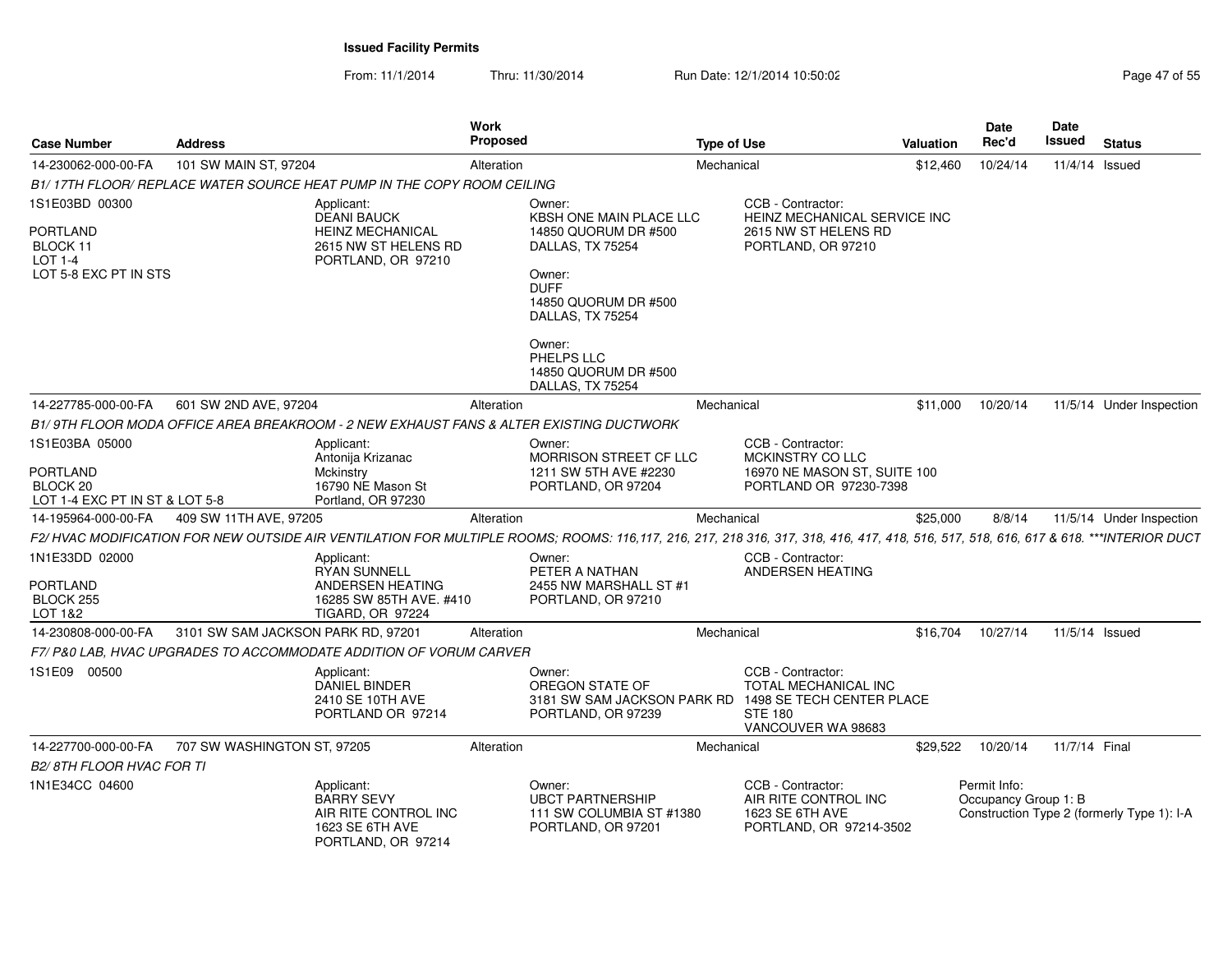From: 11/1/2014Thru: 11/30/2014 Run Date: 12/1/2014 10:50:02 Run Date: 12/1/2014 10:50:02

| <b>Case Number</b>                                                                                | <b>Address</b>              |                                                                                                                    | <b>Work</b><br>Proposed |                                                                                                                                           | <b>Type of Use</b>                                                                                        | Valuation | <b>Date</b><br>Rec'd                   | <b>Date</b><br>Issued | <b>Status</b>                                |
|---------------------------------------------------------------------------------------------------|-----------------------------|--------------------------------------------------------------------------------------------------------------------|-------------------------|-------------------------------------------------------------------------------------------------------------------------------------------|-----------------------------------------------------------------------------------------------------------|-----------|----------------------------------------|-----------------------|----------------------------------------------|
| 13-182275-000-00-FA                                                                               | 5400 N BASIN AVE, 97217     |                                                                                                                    | Alteration              |                                                                                                                                           | Mechanical                                                                                                | \$138,412 | 7/19/13                                | 11/12/14 Issued       |                                              |
|                                                                                                   |                             |                                                                                                                    |                         | F15/ REMOVE 3 EXISTING ROOF COMPRESSORS WITH NEW ROTARY SCREW COMPRESSOR AND AIR DRYER LOCATED ON GROUND LEVEL IN COMPRESSOR ROOM         |                                                                                                           |           |                                        |                       |                                              |
| 1N1E21B 00100                                                                                     |                             | Applicant:                                                                                                         |                         | Owner:                                                                                                                                    | CCB - Contractor:                                                                                         |           | Permit Info:                           |                       |                                              |
| SECTION 21 1N 1E<br>TL 100 6.34 ACRES<br>LAND & IMPS SEE R646184 (R941210561)<br>FOR MACH & EQUIP |                             | <b>WILLIAM A. HEWES</b><br>HUNTER-DAVISSON, INC.<br>1800 SE PERSHING ST.<br>PORTLAND, OR 97232                     |                         | FREIGHTLINER CORPORATION<br>PO BOX 3820<br>PORTLAND, OR 97208-3820                                                                        | HUNTER DAVISSON INC<br>1800 SE PERSHING ST<br>PORTLAND, OR 97202-2338                                     |           | Occupancy Group 1: B                   |                       | Construction Type 2 (formerly Type 1): III-N |
| 13-171867-000-00-FA                                                                               | 777 NE M L KING BLVD, 97232 |                                                                                                                    | Alteration              |                                                                                                                                           | Mechanical                                                                                                | \$80,000  | 6/25/13                                | 11/12/14 Issued       |                                              |
|                                                                                                   |                             |                                                                                                                    |                         | F11/ 2ND FLOOR DATA CENTER REPLACE EXISTING AHU WITH 2 6 TON UNITS LOCATED IN NEAR BY MECHANICAL ROOM                                     |                                                                                                           |           |                                        |                       |                                              |
| 1N1E34AD 00100<br>WHEELERS ADD<br><b>TL 100 BLOCK 28</b><br>BLKS 10-12&20&22&27-29&40-42          |                             | Applicant:<br><b>JOSH LIPSCOMB</b><br><b>METRO</b><br>600 NE GRAND AVE<br>PORTLAND OR 97232                        |                         | Owner:<br><b>METRO</b><br>600 NE GRAND AVE<br>PORTLAND, OR 97232-2736                                                                     | CCB - Contractor:<br><b>HYDRO TEMP MECHANICAL INC</b><br>28465 SW BOBERG RD<br>WILSONVILLE, OR 970709280  |           |                                        |                       |                                              |
| 14-227721-000-00-FA                                                                               | 1500 SW 1ST AVE, 97201      |                                                                                                                    | Alteration              |                                                                                                                                           | Mechanical                                                                                                | \$29,366  | 10/20/14                               | 11/13/14 Final        |                                              |
| B1/HVAC FOR 6TH FLOOR OSMBE EXPANSION                                                             |                             |                                                                                                                    |                         |                                                                                                                                           |                                                                                                           |           |                                        |                       |                                              |
| 1S1E03CA 00600<br>PORTLAND<br><b>BLOCK 116 TL 600</b>                                             |                             | Applicant:<br><b>BARRY SEVY</b><br>AIR RITE CONTROL INC<br>1623 SE 6TH AVE<br>PORTLAND, OR 97214                   |                         | Owner:<br><b>URBAN OFFICE</b><br>111 SW COLUMBIA ST #1380<br>PORTLAND, OR 97201-5845<br>Owner:<br><b>PARKING</b>                          | CCB - Contractor:<br>AIR RITE CONTROL INC<br>1623 SE 6TH AVE<br>PORTLAND, OR 97214-3502                   |           | Permit Info:<br>Occupancy Group 1: B   |                       | Construction Type 2 (formerly Type 1): I-A   |
|                                                                                                   |                             |                                                                                                                    |                         | 111 SW COLUMBIA ST #1380<br>PORTLAND, OR 97201-5845<br>Owner:<br><b>FACILITIES</b><br>111 SW COLUMBIA ST #1380<br>PORTLAND, OR 97201-5845 |                                                                                                           |           |                                        |                       |                                              |
| 14-208027-000-00-FA                                                                               |                             | 3181 SW SAM JACKSON PARK RD - Bldg OHS, 9 Alteration                                                               |                         |                                                                                                                                           | Mechanical                                                                                                | \$50,000  | 9/4/14                                 | 11/17/14 Issued       |                                              |
|                                                                                                   |                             |                                                                                                                    |                         | F 18/OHSU SOUTH 8A70 CT REPLACEMENT - ONE AHU, TWO FCU'S, GRILLES, DIFFUSERS AND STEAM HUMIDIFIER                                         |                                                                                                           |           |                                        |                       |                                              |
| 1S1E09 00200                                                                                      |                             | Applicant:<br><b>PATRICK YOUNG</b><br><b>GBJ ARCHITECTURE PC</b><br>815 SW 2ND AVE SUITE 600<br>PORTLAND, OR 97204 |                         | Owner:<br>OREGON STATE OF<br>3181 SW SAM JACKSON PARK RD HOFFMAN CONSTRUCTION CO<br>PORTLAND, OR 97239                                    | CCB - Contractor:<br><b>THOMAS SMITH</b><br>OF OREGON<br>805 SW BROADWAY SUITE 2100<br>PORTLAND, OR 97205 |           | Permit Info:<br>Occupancy Group 1: I-2 |                       | Construction Type 2 (formerly Type 1): I-A   |
| 14-228383-000-00-FA                                                                               | 111 SW 5TH AVE, 97204-3626  |                                                                                                                    | Alteration              |                                                                                                                                           | Mechanical                                                                                                | \$936,000 | 10/21/14                               | 11/17/14 Issued       |                                              |
|                                                                                                   |                             |                                                                                                                    |                         | F17/6TH FLOOR TOWER COMPLETE AREA RENOVATION - MECHANICAL RECONFIGURATION FOR NEW FLOOR LAYOUT                                            |                                                                                                           |           |                                        |                       |                                              |
| 1N1E34CD 01300                                                                                    |                             | Applicant:<br>SABINE O'HALLORAN<br>ANKROM MOISAN ARCHITECTS<br>6720 SW MACADAM, STE 100<br>PORTLAND OR 97219       |                         |                                                                                                                                           | CCB - Contractor:<br><b>FORTIS CONSTRUCTION</b><br>1705 SW TAYLOR ST SUITE 200<br>PORTLAND, OR 97205      |           | Permit Info:<br>Occupancy Group 1: B   |                       | Construction Type 2 (formerly Type 1): I-A   |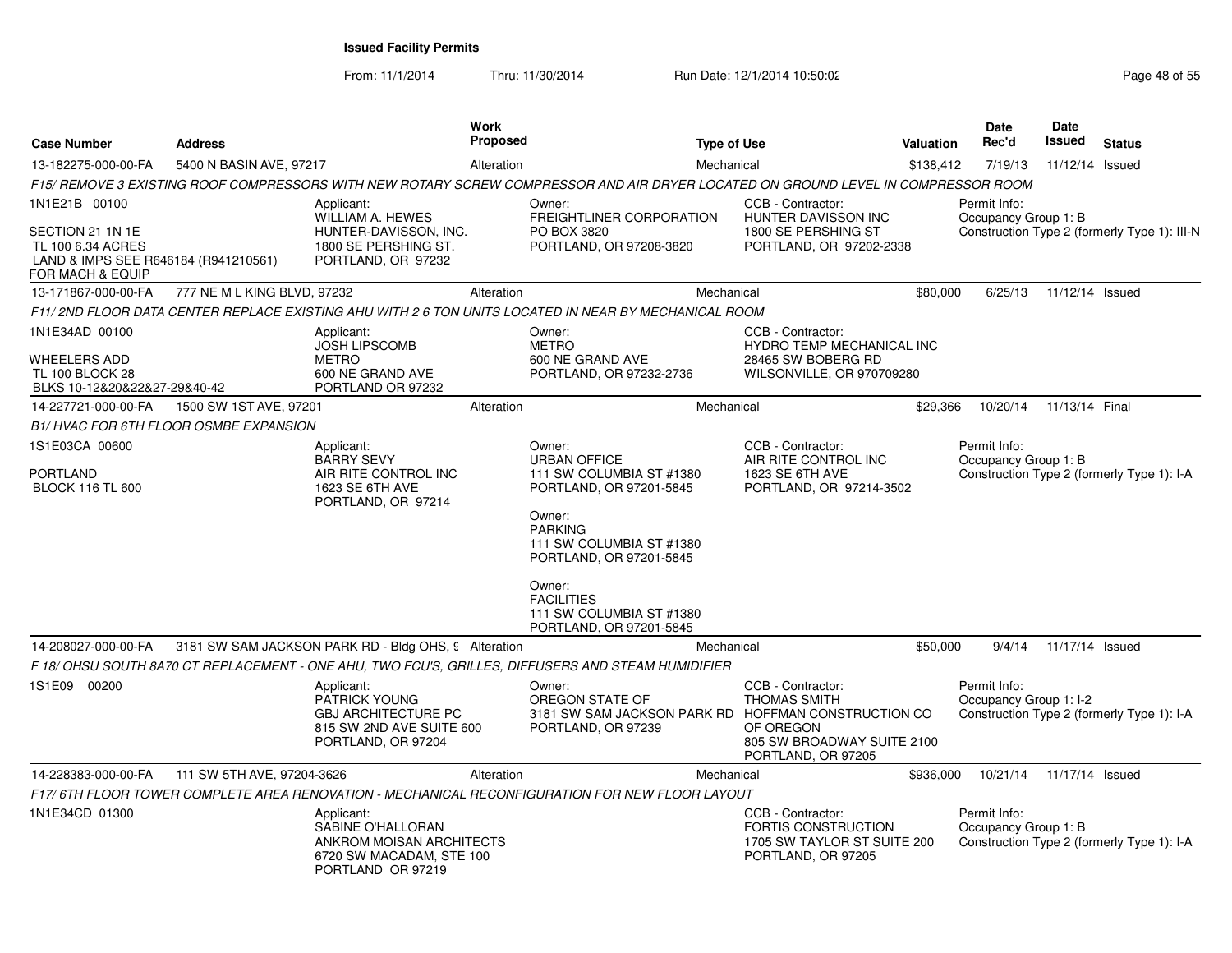From: 11/1/2014Thru: 11/30/2014 Run Date: 12/1/2014 10:50:02 Run Date: 12/1/2014 10:50:02

| <b>Case Number</b>                                                                               | <b>Address</b>                                          |                                                                                                                                         | Work<br><b>Proposed</b> |                                                                                                                                                                        | <b>Type of Use</b> |                                                                                                                                                | Valuation | <b>Date</b><br>Rec'd                                                    | Date<br>Issued  | <b>Status</b>                              |
|--------------------------------------------------------------------------------------------------|---------------------------------------------------------|-----------------------------------------------------------------------------------------------------------------------------------------|-------------------------|------------------------------------------------------------------------------------------------------------------------------------------------------------------------|--------------------|------------------------------------------------------------------------------------------------------------------------------------------------|-----------|-------------------------------------------------------------------------|-----------------|--------------------------------------------|
| 14-136199-000-00-FA                                                                              | 710 SW 2ND AVE, 97204                                   |                                                                                                                                         | Alteration              |                                                                                                                                                                        | Mechanical         |                                                                                                                                                | \$325,000 | 4/4/14                                                                  | 11/18/14 Issued |                                            |
|                                                                                                  |                                                         | F16/INSTALL 27 SPLIT SYSTEMS WITH ASSOCIATED PIPING AND DUCTWORK                                                                        |                         |                                                                                                                                                                        |                    |                                                                                                                                                |           |                                                                         |                 |                                            |
| 1S1E03BA 03200<br><b>PORTLAND</b><br>BLOCK 14<br>LOT <sub>1</sub><br>LOTS 7&8 EXC PT IN ST       |                                                         | Applicant:<br><b>LULLY WILDER</b><br><b>JACOBS HEATING &amp; AIR</b><br><b>CONDITION</b><br>4474 SE MILWAUKIE AVE<br>PORTLAND, OR 97202 |                         | Owner:<br><b>MORRISON STREET</b><br>5200 SE HARNEY DR<br>PORTLAND, OR 97206-0837<br>Owner:<br><b>INVESTMENT CO LLC</b><br>5200 SE HARNEY DR<br>PORTLAND, OR 97206-0837 |                    | CCB - Contractor:<br><b>LULLY WILDER</b><br><b>JACOBS HEATING &amp; AIR</b><br><b>CONDITION</b><br>4474 SE MILWAUKIE AVE<br>PORTLAND, OR 97202 |           |                                                                         |                 |                                            |
| 14-200606-000-00-FA                                                                              | 222 SW CLAY ST, 97201                                   |                                                                                                                                         | Alteration              |                                                                                                                                                                        | Mechanical         |                                                                                                                                                | \$225,000 | 8/19/14                                                                 | 11/19/14 Issued |                                            |
|                                                                                                  | F12/ REMOVE AND REPLACE EXISTING ROOF TOP COOLING TOWER |                                                                                                                                         |                         |                                                                                                                                                                        |                    |                                                                                                                                                |           |                                                                         |                 |                                            |
| 1S1E03BC 03300<br><b>PORTLAND</b><br>INC PT VAC ST BLOCK 132                                     |                                                         | Applicant:<br><b>JOSH LIPSCOMB</b><br><b>METRO</b><br>600 NE GRAND AVE<br>PORTLAND OR 97232                                             |                         | Owner:<br>PORTLAND CITY OF<br>1120 SW 5TH AVE #1204<br>PORTLAND, OR 97204-1912                                                                                         |                    | CCB - Contractor:<br>HYDRO TEMP MECHANICAL INC<br>28465 SW BOBERG RD<br>WILSONVILLE, OR 970709280                                              |           |                                                                         |                 |                                            |
| 14-233092-000-00-FA                                                                              | 100 SW MARKET ST, 97201                                 |                                                                                                                                         | Alteration              |                                                                                                                                                                        | Mechanical         |                                                                                                                                                | \$50,000  | 10/31/14                                                                | 11/19/14 Issued |                                            |
|                                                                                                  |                                                         | F2/ RECONFIGURE EXISTING SYSTEM, LOBBY, ATRIUM, BASEMENT AND RESTROOMS                                                                  |                         |                                                                                                                                                                        |                    |                                                                                                                                                |           |                                                                         |                 |                                            |
| 1S1E03CB 00700<br>SOUTH AUDITORIUM ADD<br><b>BLOCK A</b><br>LOT 2 TL 700                         |                                                         | Applicant:<br>Melisa VASQUEZ<br><b>MCKINSTRY</b><br>16790 NE MASON ST<br>PORTLAND, OR 97230                                             |                         | Owner:<br><b>CSHV FIRST AND MARKET LLC</b><br>1420 FIFTH AVE #2020<br>SEATTLE, WA 98101-2337                                                                           |                    | CCB - Contractor:<br>MCKINSTRY CO LLC<br>16970 NE MASON ST, SUITE 100<br>PORTLAND OR 97230-7398                                                |           | Permit Info:<br>Occupancy Group 1: B_Bank, Off.,<br>Med.Off., Pub.Bldg. |                 | Construction Type 2 (formerly Type 1): I-A |
| 14-229640-000-00-FA                                                                              | 1835 NE 33RD AVE, 97212                                 |                                                                                                                                         | Alteration              |                                                                                                                                                                        | Mechanical         |                                                                                                                                                | \$51,000  | 10/23/14                                                                | 11/20/14 Issued |                                            |
| F7/ REPLACE EXISTING DISPLAY CASES                                                               |                                                         |                                                                                                                                         |                         |                                                                                                                                                                        |                    |                                                                                                                                                |           |                                                                         |                 |                                            |
| 1N1E25CD 03900<br>BROADWAY ADD<br><b>BLOCK 7</b><br>LOT 7-10<br>LOT 13 EXC PT IN ST<br>LOT 14-18 |                                                         | Applicant:<br><b>RAY MERRYMAN</b><br><b>KEY MECHANICAL</b><br>13477 SE JOHNSON RD<br>MILWAUKIE OR 97222                                 |                         | Owner:<br>M H SHERMAN COMPANY<br>PO BOX 1715<br>NEWPORT BEACH, CA 92659                                                                                                |                    | CCB - Contractor:<br><b>KEY MECHANICAL CO OF</b><br><b>WASHINGTON</b><br>19430 68TH AVE SO<br><b>KENT, WA 98032</b>                            |           |                                                                         |                 |                                            |
| 14-225275-000-00-FA                                                                              | 15849 N LOMBARD ST, 97203                               |                                                                                                                                         | Alteration              |                                                                                                                                                                        | Plumbing           |                                                                                                                                                | \$        | 10/14/14                                                                |                 | 11/20/14 Under Inspection                  |
|                                                                                                  |                                                         | Plumbing Renovastion at Kelly Point for Saxco TINorth RR's, Breakroom, South RR's, Breakroom                                            |                         |                                                                                                                                                                        |                    |                                                                                                                                                |           |                                                                         |                 |                                            |
| 2N1W24 02100                                                                                     |                                                         | Applicant:<br><b>TAPANI PLUMBING INC</b><br>ATTN GUNNAR TAPANI<br>PO BOX 2350<br>BATTLEGROUND, WA 98604                                 |                         | Owner:<br><b>CALWEST INDUSTRIAL</b><br>800 5TH AVE STE 4100<br>SEATTLE, WA 98104-3100<br>Owner:<br>PROPERTIES LLC<br>800 5TH AVE STE 4100<br>SEATTLE, WA 98104-3100    |                    |                                                                                                                                                |           |                                                                         |                 |                                            |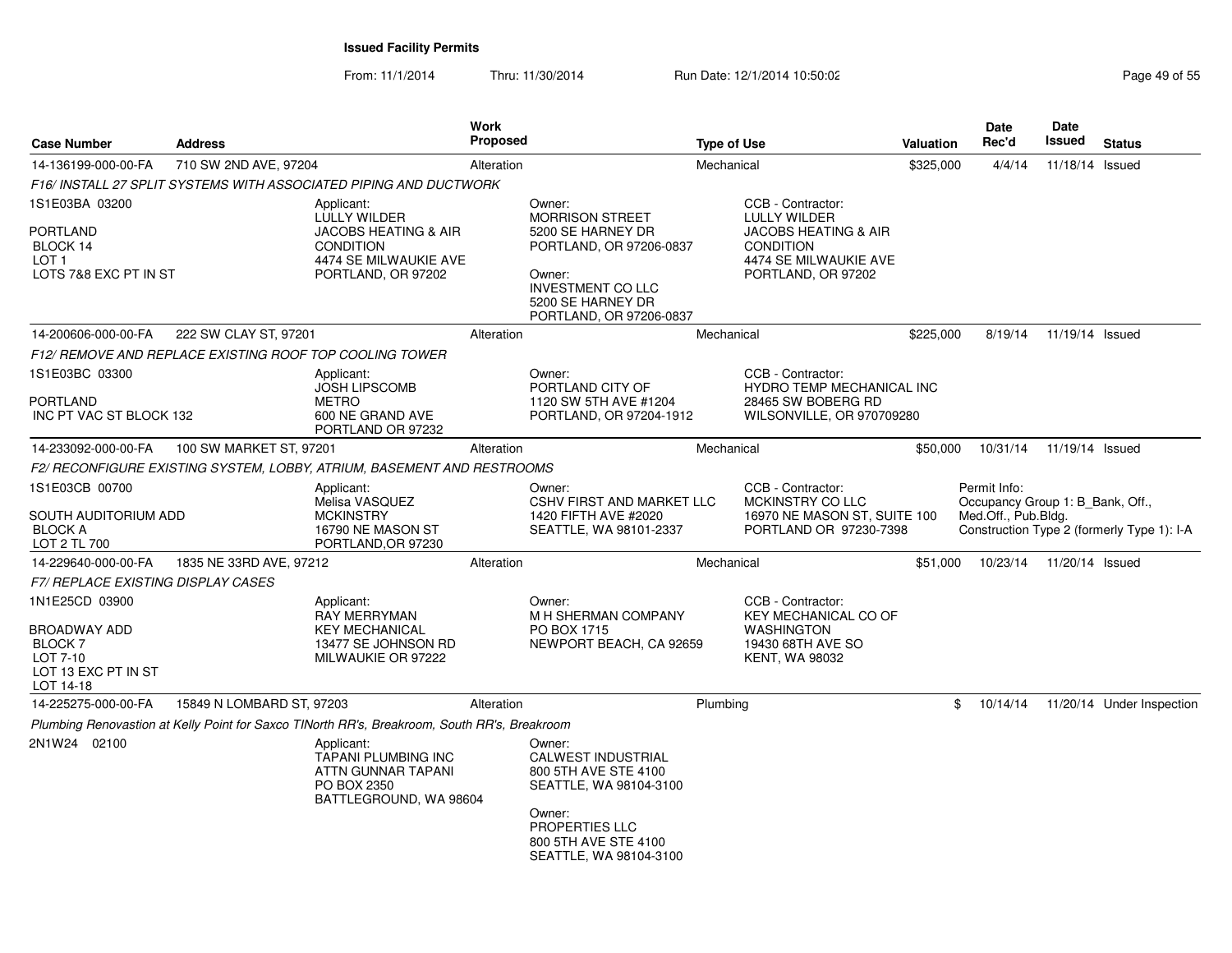| <b>Case Number</b>                                        | <b>Address</b>                                                   |                                                                                                                                                    | <b>Work</b><br><b>Proposed</b> |                                                                                                      | <b>Type of Use</b> | <b>Valuation</b> | <b>Date</b><br>Rec'd                 | Date<br>Issued  | <b>Status</b>                               |
|-----------------------------------------------------------|------------------------------------------------------------------|----------------------------------------------------------------------------------------------------------------------------------------------------|--------------------------------|------------------------------------------------------------------------------------------------------|--------------------|------------------|--------------------------------------|-----------------|---------------------------------------------|
|                                                           |                                                                  |                                                                                                                                                    |                                |                                                                                                      |                    |                  |                                      |                 |                                             |
| 14-239359-000-00-FA                                       |                                                                  | 3181 SW SAM JACKSON PARK RD - Bldg DCH, 9 Alteration                                                                                               |                                |                                                                                                      | Plumbing           | \$               | 11/18/14                             | 11/18/14 Final  |                                             |
| 1S1E09 00200                                              |                                                                  | Plumbing Renovation at OHSU DCH to Relocate Sump and GI in Basement<br>Applicant:<br>DETEMPLE COMPANY INC<br>1951 NW OVERTON<br>PORTLAND, OR 97209 |                                | Owner:<br>OREGON STATE OF<br>3181 SW SAM JACKSON PARK RD<br>PORTLAND, OR 97239                       |                    |                  |                                      |                 |                                             |
| 14-156170-000-00-FA                                       | 837 SW 11TH AVE, 97205                                           |                                                                                                                                                    | Alteration                     |                                                                                                      | Plumbing           | \$               | 5/13/14                              | 11/21/14 Issued |                                             |
|                                                           |                                                                  | plumbing Renovation at Medical Dental Building Suite 625Demo Sink in NE Corner Office                                                              |                                |                                                                                                      |                    |                  |                                      |                 |                                             |
| 1S1E04AA 00400<br><b>PORTLAND</b><br>BLOCK 259<br>LOT 3&4 |                                                                  | Applicant:<br>MIKE PATTERSON PLUMBING<br>15028 S MITCHELL LN<br>OREGON CITY, OR 97045                                                              |                                | Owner:<br><b>EASTERN WESTERN</b><br><b>CORPORATION</b><br>PO BOX 3228<br>PORTLAND, OR 97208-3228     |                    |                  |                                      |                 |                                             |
| 14-227610-000-00-FA                                       | 111 SW COLUMBIA ST, 97258                                        |                                                                                                                                                    | Alteration                     |                                                                                                      | Plumbing           | \$               | 10/20/14                             |                 | 11/21/14 Under Inspection                   |
|                                                           |                                                                  | Plumbing Renovation at Columbia Square Suite 1180 for Unum TIBreakroom                                                                             |                                |                                                                                                      |                    |                  |                                      |                 |                                             |
| 1S1E03BD 01700<br>PORTLAND<br>BLOCK 129<br>$LOT 1-8$      |                                                                  | Applicant:<br><b>MCKINSTRY CO</b><br>16790 NE MASON ST. STE 100<br>PORTLAND, OR 97230                                                              |                                | Owner:<br><b>COLUMBIA SQUARE LLC</b><br>111 SW COLUMBIA ST #1380<br>PORTLAND, OR 97201-5845          |                    |                  | Permit Info:<br>Occupancy Group 1: B |                 | Construction Type 2 (formerly Type 1): I-A  |
| 14-217763-000-00-FA                                       | 3201 NW YEON AVE, 97210                                          |                                                                                                                                                    | Alteration                     |                                                                                                      | Plumbing           | \$               | 9/25/14                              | 11/24/14 Issued |                                             |
|                                                           | Plumbing Renovation at Davis Industrial Park Building BBreaksink |                                                                                                                                                    |                                |                                                                                                      |                    |                  |                                      |                 |                                             |
| 1N1E29AA 02200                                            |                                                                  | Applicant:<br>DEAN WARREN PLUMBING AND<br><b>REMODEL INC</b><br>PO BOX 14701<br>PORTLAND, OR 97293                                                 |                                | Owner:<br>PACIFIC REALTY ASSOCIATES<br>15350 SW SEQUOIA PKWY #300<br>TIGARD, OR 97224-7175<br>Owner: |                    |                  |                                      |                 |                                             |
|                                                           |                                                                  |                                                                                                                                                    |                                | LTD PARTNERSHIP<br>15350 SW SEQUOIA PKWY #300<br>TIGARD, OR 97224-7175                               |                    |                  |                                      |                 |                                             |
| 14-241619-000-00-FA                                       | 5100 SW MACADAM AVE, 97201                                       |                                                                                                                                                    | Alteration                     |                                                                                                      | Plumbing           | \$               | 11/24/14                             |                 | 11/24/14 Under Inspection                   |
|                                                           |                                                                  | Plumbing Renovation at Riverside Center Suite 160 for Han Legal TISink and DW                                                                      |                                |                                                                                                      |                    |                  |                                      |                 |                                             |
| 1S1E15BD 00200<br>SECTION 15 1S 1E<br>TRACT TL 200        |                                                                  | Applicant:<br>POWER PLUMBING<br>PO BOX 19418<br>PORTLAND, OR 97280                                                                                 |                                | Owner:<br><b>SRI EIGHT RIVERSIDE LLC</b><br>235 MONTGOMERY ST 14TH FLR<br>SAN FRANCISCO, CA 94104    |                    |                  | Permit Info:<br>Occupancy Group 1: B |                 | Construction Type 2 (formerly Type 1): II-A |
| <b>ACRES 1.80</b>                                         |                                                                  |                                                                                                                                                    |                                |                                                                                                      |                    |                  |                                      |                 |                                             |
| 14-241794-000-00-FA                                       | 1015 NW 22ND AVE, 97210                                          |                                                                                                                                                    | Alteration                     |                                                                                                      | Plumbing           | \$               | 11/24/14                             | 11/24/14 Issued |                                             |
|                                                           |                                                                  | Plumbing Renovation at Legacy Good Sam Physical PlantR/R Water and waste for 2 sinks and 30 ft of Med O2                                           |                                |                                                                                                      |                    |                  |                                      |                 |                                             |
| 1N1E33BA 07800<br><b>COUCHS ADD</b><br>TL 7800 BLOCK 304  |                                                                  | Applicant:<br>TOTAL MECHANICAL INC<br>1498 SE TECH CENTER PLACE<br><b>STE 180</b><br>VANCOUVER WA 98683                                            |                                | Owner:<br><b>GOOD SAMARITAN HOSPITAL</b><br>1919 NW LOVEJOY ST<br>PORTLAND, OR 97209                 |                    |                  |                                      |                 |                                             |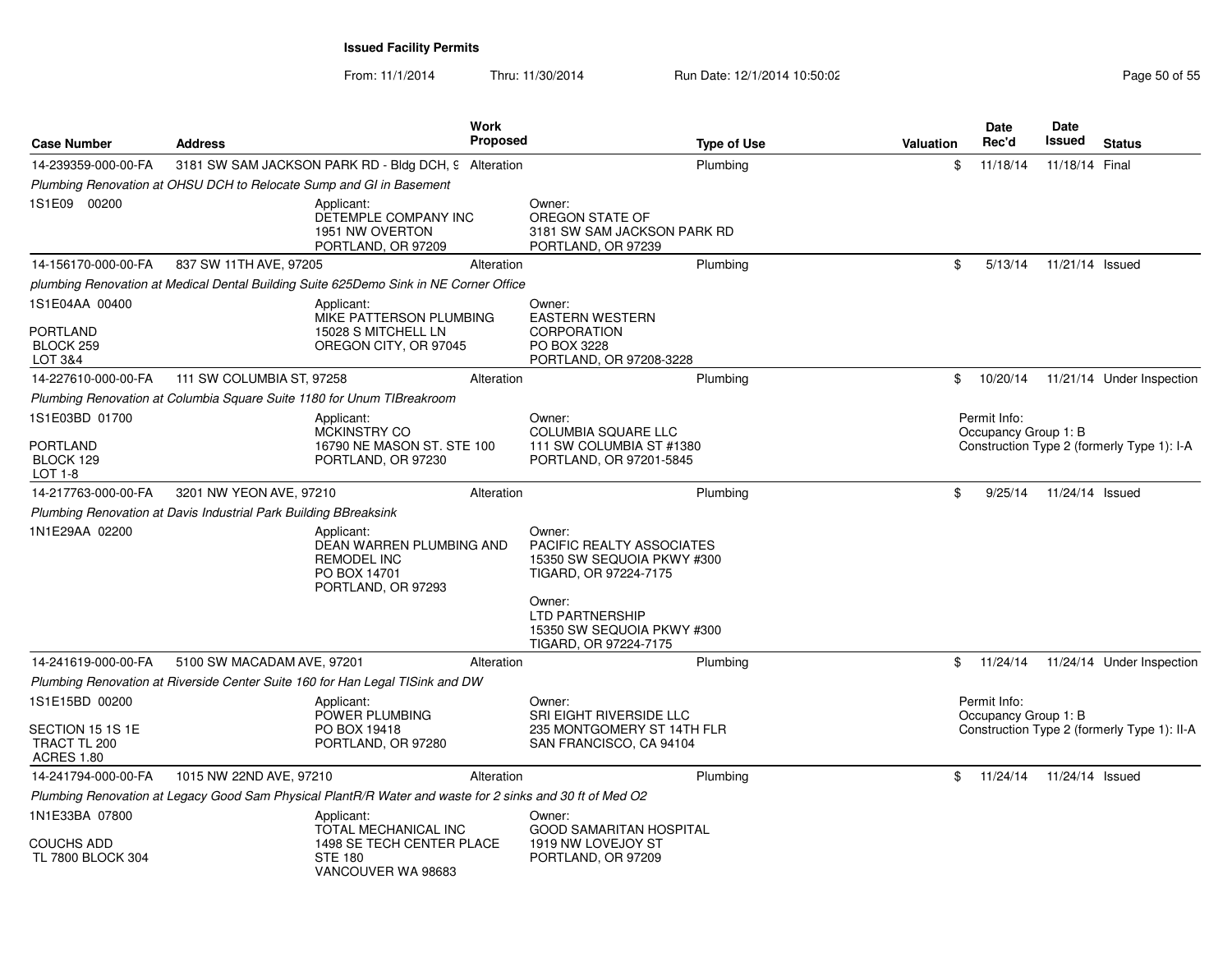From: 11/1/2014Thru: 11/30/2014 Run Date: 12/1/2014 10:50:02 Research 2010 12:00 Page 51 of 55

| <b>Case Number</b>                                                                                                                                | <b>Address</b>          | Work<br><b>Proposed</b>                                                                           |                                                                                              | <b>Type of Use</b> | <b>Valuation</b> | Date<br>Rec'd                                           | Date<br>Issued  | <b>Status</b>                                |
|---------------------------------------------------------------------------------------------------------------------------------------------------|-------------------------|---------------------------------------------------------------------------------------------------|----------------------------------------------------------------------------------------------|--------------------|------------------|---------------------------------------------------------|-----------------|----------------------------------------------|
| 14-241843-000-00-FA                                                                                                                               | 12239 NE MARX ST, 97230 | Alteration                                                                                        |                                                                                              | Plumbing           | \$               | 11/24/14                                                | 11/24/14 Issued |                                              |
|                                                                                                                                                   |                         | Plumbing Renovation at PBP South Building #7 for FRS Team TI5 WM, Sink, WH                        |                                                                                              |                    |                  |                                                         |                 |                                              |
| 1N2E23BB 01300                                                                                                                                    |                         | Applicant:                                                                                        | Owner:                                                                                       |                    |                  |                                                         |                 |                                              |
| PACIFIC BUSINESS PARK<br>LOT 8&9&10 TL 1300                                                                                                       |                         | CASCADE PLUMBING CO<br>2416 N HAYDEN ISLAND DR<br>PORTLAND, OR 97217-8256                         | PACIFIC REALTY ASSOCIATES<br>15350 SW SEQUOIA PKWY #300<br>TIGARD, OR 97224-7175             |                    |                  |                                                         |                 |                                              |
|                                                                                                                                                   |                         |                                                                                                   | Owner:<br>LTD PARTNERSHIP<br>15350 SW SEQUOIA PKWY #300<br>TIGARD, OR 97224-7175             |                    |                  |                                                         |                 |                                              |
| 14-242088-000-00-FA                                                                                                                               | 123 NE 3RD AVE, 97232   | Alteration                                                                                        |                                                                                              | Plumbing           | \$               | 11/25/14                                                |                 | 11/25/14 Under Inspection                    |
|                                                                                                                                                   |                         | Plumbing Renovation at Eastside Exchange Suite 004 for Poler TISink, DW, WH, Hub Drain            |                                                                                              |                    |                  |                                                         |                 |                                              |
| 1N1E34DA 02800                                                                                                                                    |                         | Applicant:                                                                                        | Owner:                                                                                       |                    |                  | Permit Info:                                            |                 |                                              |
| <b>EAST PORTLAND</b><br>BLOCK 68<br>INC PT VAC ST LOT 1&8<br>LOT 2&3&6&7<br>INC PT VAC ST LOT 4&5; HISTORIC<br>PROPERTY; POTENTIAL ADDITIONAL TAX |                         | CASCADE PLUMBING CO<br>2416 N HAYDEN ISLAND DR<br>PORTLAND, OR 97217-8256                         | BRIDGEHEAD DEVELOPMENT LLC<br>1001 SE WATER AVE #120<br>PORTLAND, OR 97214-2147              |                    |                  | Occupancy Group 1: B Bank, Off.,<br>Med.Off., Pub.Bldg. |                 | Construction Type 2 (formerly Type 1): III-A |
| 14-225287-000-00-FA                                                                                                                               | 100 SW MARKET ST, 97201 | Alteration                                                                                        |                                                                                              | Plumbing           | \$               | 10/14/14                                                |                 | 11/25/14 Under Inspection                    |
|                                                                                                                                                   |                         | Plumbing Renovation at 100 Market Building for Ecova TI2 Breakrooms, 1 Mothers room               |                                                                                              |                    |                  |                                                         |                 |                                              |
| 1S1E03CB 00700<br>SOUTH AUDITORIUM ADD<br><b>BLOCK A</b><br>LOT 2 TL 700                                                                          |                         | Applicant:<br><b>MCKINSTRY CO</b><br>16790 NE MASON ST. STE 100<br>PORTLAND, OR 97230             | Owner:<br><b>CSHV FIRST AND MARKET LLC</b><br>1420 FIFTH AVE #2020<br>SEATTLE, WA 98101-2337 |                    |                  |                                                         |                 |                                              |
| 14-198191-000-00-FA                                                                                                                               | 100 SW MARKET ST, 97201 | Alteration                                                                                        |                                                                                              | Plumbing           | \$               | 8/13/14                                                 | 11/25/14 Issued |                                              |
|                                                                                                                                                   |                         | Plumbing Renovation at Park Square 1st floorDemo Lavs in Atrium RR and Sink                       |                                                                                              |                    |                  |                                                         |                 |                                              |
| 1S1E03CB 00700                                                                                                                                    |                         | Applicant:<br><b>MCKINSTRY CO</b>                                                                 | Owner:<br><b>CSHV FIRST AND MARKET LLC</b>                                                   |                    |                  |                                                         |                 |                                              |
| SOUTH AUDITORIUM ADD<br><b>BLOCK A</b><br>LOT 2 TL 700                                                                                            |                         | 16790 NE MASON ST. STE 100<br>PORTLAND, OR 97230                                                  | 1420 FIFTH AVE #2020<br>SEATTLE, WA 98101-2337                                               |                    |                  |                                                         |                 |                                              |
| 14-221379-000-00-FA                                                                                                                               | 538 SW 6TH AVE, 97204   | Alteration                                                                                        |                                                                                              | Plumbing           | \$               | 10/4/14                                                 |                 | 11/25/14 Under Inspection                    |
|                                                                                                                                                   |                         | Plumbing Renovation at Cascade Building for Felton Properties TIDemo 2 Sinks, install Sink and DW |                                                                                              |                    |                  |                                                         |                 |                                              |
| 1N1E34CC 07900                                                                                                                                    |                         | Applicant:<br><b>RAYMOND A JONES</b>                                                              | Owner:<br>PORTLAND CASCADE BUILDING                                                          |                    |                  |                                                         |                 |                                              |
| PORTLAND<br>BLOCK 174<br>LOT 5&6                                                                                                                  |                         | PEAK PLUMBING & MECHANICAL<br><b>LLC</b><br>34914 BOND RD<br>LEBANON, OR 97355                    | <b>LLC</b><br>166 KINGS HIGHWAY N<br>WESTPORT, CT 06880-2423                                 |                    |                  |                                                         |                 |                                              |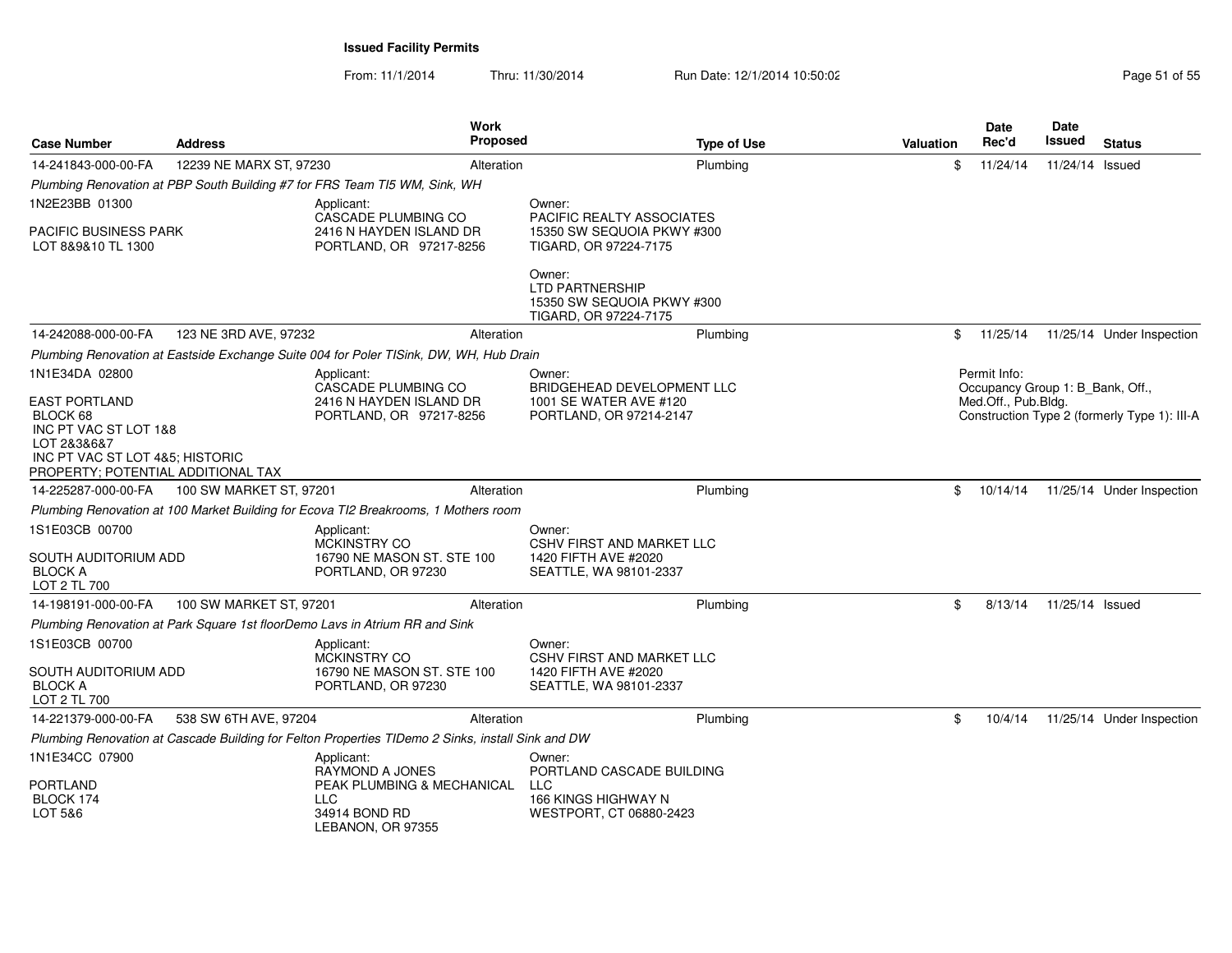| <b>Case Number</b>                                                                                             | <b>Address</b>                    | <b>Work</b><br><b>Proposed</b>                                                                                           |                                                                                               | <b>Type of Use</b> | <b>Valuation</b> | Date<br>Rec'd                                                           | Date<br>Issued | <b>Status</b>                                                                      |
|----------------------------------------------------------------------------------------------------------------|-----------------------------------|--------------------------------------------------------------------------------------------------------------------------|-----------------------------------------------------------------------------------------------|--------------------|------------------|-------------------------------------------------------------------------|----------------|------------------------------------------------------------------------------------|
| 14-230769-000-00-FA                                                                                            | 1001 SE WATER AVE, 97214          | Alteration                                                                                                               |                                                                                               | Plumbing           | \$               | 10/27/14                                                                |                | 11/3/14 Under Inspection                                                           |
|                                                                                                                |                                   | Plumbing Renovation at Eastbank Center Suite 490 for Empirical TIBreakroom Sink                                          |                                                                                               |                    |                  |                                                                         |                |                                                                                    |
| 1S1E03AD 01400                                                                                                 |                                   | Applicant:                                                                                                               | Owner:                                                                                        |                    |                  |                                                                         |                |                                                                                    |
| <b>EAST PORTLAND</b><br>BLOCK 7<br>LOT 1-8 TL 1400<br>HISTORIC PROPERTY 15 YR 2005<br>POTENTIAL ADDITIONAL TAX |                                   | PIPELINE PLUMBING & DRAIN<br>333 S STATE ST, PMB V 108<br>LAKE OSWEGO, OR 97034                                          | <b>EASTBANK COMMERCE CENTER</b><br><b>LLC</b><br>1001 SE WATER AVE #120<br>PORTLAND, OR 97214 |                    |                  |                                                                         |                |                                                                                    |
| 14-233306-000-00-FA                                                                                            | 4386 SW MACADAM AVE, 97201        | Alteration                                                                                                               |                                                                                               | Plumbing           | \$               | 11/3/14                                                                 | 11/3/14 Issued |                                                                                    |
|                                                                                                                |                                   | Plumbing Renovation at River Forum 1 for Buckeye Pacific, suite 200. Replace lavs and break sink.                        |                                                                                               |                    |                  |                                                                         |                |                                                                                    |
| 1S1E10DC 00900                                                                                                 |                                   | Applicant:<br>POWER PLUMBING                                                                                             | Owner:<br><b>RIVER FORUM LLC</b>                                                              |                    |                  |                                                                         |                |                                                                                    |
| SECTION 10 1S 1E<br>TL 900 0.88 ACRES<br>DEFERRAL-POTENTIAL ADDITIONAL TAX                                     |                                   | PO BOX 19418<br>PORTLAND, OR 97280                                                                                       | 235 MONTGOMERY ST FL 16<br>SAN FRANCISCO, CA 94104                                            |                    |                  |                                                                         |                |                                                                                    |
| 14-227674-000-00-FA                                                                                            | 720 SW WASHINGTON ST, 97205       | Alteration                                                                                                               |                                                                                               | Plumbing           | $\mathbb{S}$     | 10/20/14                                                                |                | 11/3/14 Under Inspection                                                           |
|                                                                                                                |                                   | Plumbing Renovation at Morgan Building Suite 200 for Hemcon TIBreakroom Sink, DW, Coffee and Water Cooler, Lab Sink      |                                                                                               |                    |                  |                                                                         |                |                                                                                    |
| 1N1E34CC 06600                                                                                                 |                                   | Applicant:                                                                                                               | Owner:                                                                                        |                    |                  |                                                                         |                |                                                                                    |
| <b>PORTLAND</b><br>BLOCK 213<br>LOT 1&2&7&8                                                                    |                                   | GILLESPIE PLUMBING LLC<br>PO Box 3175<br>Oregon City Oregon 97045                                                        | <b>GPO MORGAN LLC</b><br>720 SW WASHINGTON ST #630<br>PORTLAND, OR 97205-3508                 |                    |                  |                                                                         |                |                                                                                    |
| 14-218735-000-00-FA                                                                                            | 2201 NE LLOYD BLVD, 97232         | Alteration                                                                                                               |                                                                                               | Plumbing           | \$               | 9/29/14                                                                 |                | 11/4/14 Under Inspection                                                           |
|                                                                                                                |                                   |                                                                                                                          |                                                                                               |                    |                  |                                                                         |                |                                                                                    |
| 1N1E35BA 00101                                                                                                 |                                   | Applicant:<br>CHESHIER PLUMBING INC<br>34798 SE CAPLAND RD<br>ESTACADA, OR 97023                                         | Owner:<br>CAPREF LLOYD CENTER LLC<br>2201 LLOYD CENTER<br>PORTLAND, OR 97232                  |                    |                  | Permit Info:<br>Station                                                 |                | Occupancy Group 1: M Store, Service<br>Construction Type 2 (formerly Type 1): II-A |
| 14-221378-000-00-FA                                                                                            | 5216 NE 158TH AVE - Bldg 6, 97230 | Alteration                                                                                                               |                                                                                               | Plumbing           | \$               | 10/4/14                                                                 | 11/4/14 Final  |                                                                                    |
|                                                                                                                |                                   | Plumbing Renovation at 158th Business Park Building 6 for Swagelok TIRelocate WC, Add Shower, Remove Mop Sink and Urinal |                                                                                               |                    |                  |                                                                         |                |                                                                                    |
| 1N2E24AA 00400                                                                                                 |                                   | Applicant:<br>CASCADE PLUMBING CO<br>2416 N HAYDEN ISLAND DR<br>PORTLAND, OR 97217-8256                                  | Owner:<br><b>WALTON CWOR COMMERCE</b><br>PO BOX 460169<br>HOUSTON, TX 77056                   |                    |                  |                                                                         |                |                                                                                    |
| 14-225138-000-00-FA                                                                                            | 1926 W BURNSIDE                   | Alteration                                                                                                               |                                                                                               | Plumbing           | \$               | 10/14/14                                                                | 11/4/14 Final  |                                                                                    |
|                                                                                                                |                                   | Plumbing Renovation at 1926 W Burnside for Civic Tap Room TI2 Restrooms and Bar                                          |                                                                                               |                    |                  |                                                                         |                |                                                                                    |
| 1N1E33DC 70000                                                                                                 |                                   | Applicant:<br>SKYLINE PLUMBING LLC<br>24111 NE HALSEY SUITE 107<br>TROUTDALE OR 97060                                    | Owner:<br>ASSOCIATION OF UNIT OWNERS<br>1120 NW COUCH ST #600<br>PORTLAND, OR 97209<br>Owner: |                    |                  | Permit Info:<br>Occupancy Group 1: B Bank, Off.,<br>Med.Off., Pub.Bldg. |                | Construction Type 2 (formerly Type 1): II-B                                        |
|                                                                                                                |                                   |                                                                                                                          | OF CIVIC CONDOMINIUM<br>1120 NW COUCH ST #600<br>PORTLAND, OR 97209                           |                    |                  |                                                                         |                |                                                                                    |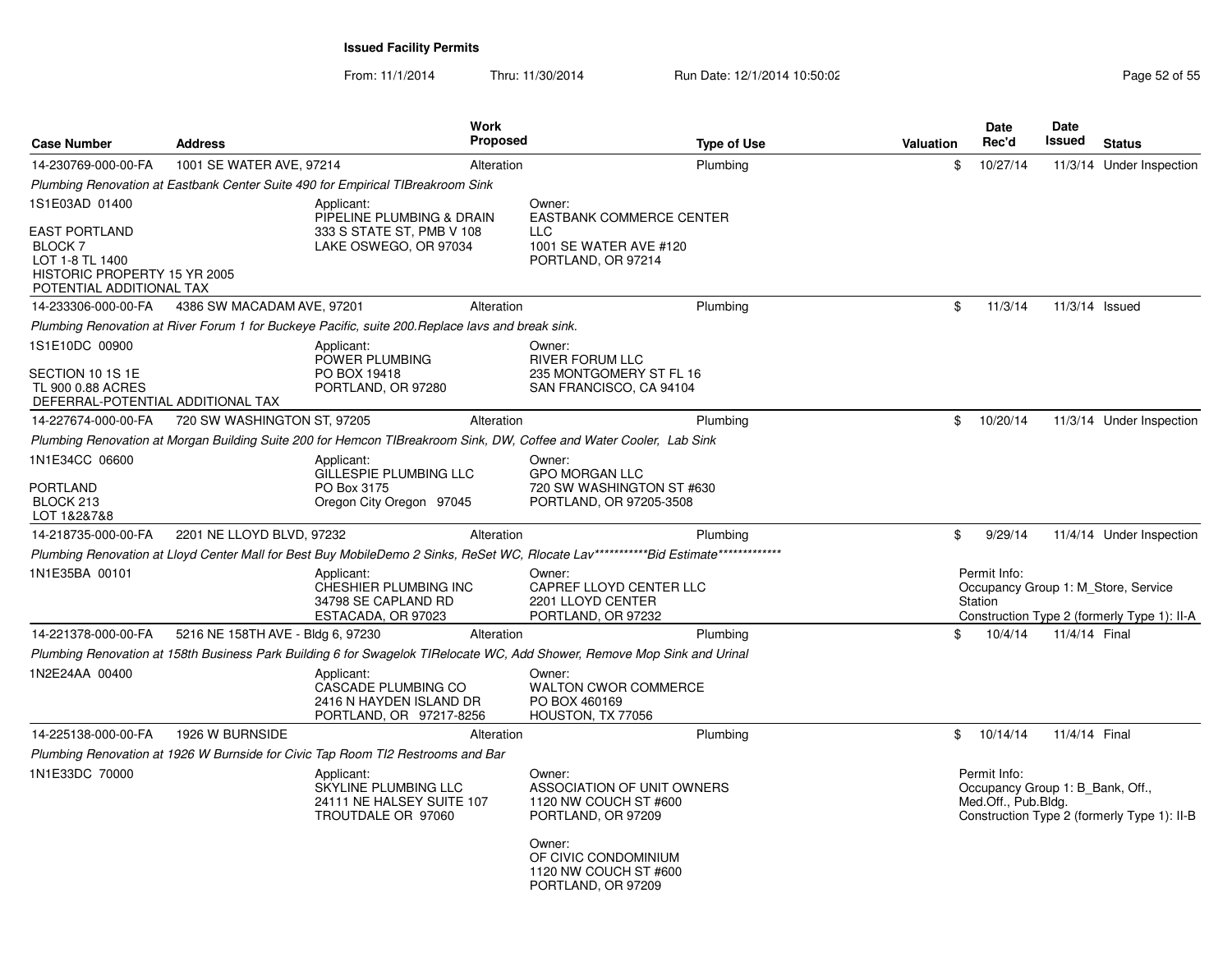From: 11/1/2014

Thru: 11/30/2014 Run Date: 12/1/2014 10:50:02 Research 2010 Page 53 of 55

| <b>Case Number</b>                                                                     | <b>Address</b>                                                  | <b>Work</b><br><b>Proposed</b>                                                             |                                                                      | <b>Type of Use</b>              | <b>Valuation</b> | <b>Date</b><br>Rec'd                                                                                                                                                           | Date<br><b>Issued</b> | <b>Status</b>            |  |
|----------------------------------------------------------------------------------------|-----------------------------------------------------------------|--------------------------------------------------------------------------------------------|----------------------------------------------------------------------|---------------------------------|------------------|--------------------------------------------------------------------------------------------------------------------------------------------------------------------------------|-----------------------|--------------------------|--|
| 14-234181-000-00-FA                                                                    | 501 N DIXON ST, 97227                                           | Alteration                                                                                 |                                                                      | Plumbing                        | \$               | 11/4/14                                                                                                                                                                        | 11/4/14 Final         |                          |  |
|                                                                                        | Plumbing Renovation at PPS to Replace Dishwasher Booster Heater |                                                                                            |                                                                      |                                 |                  |                                                                                                                                                                                |                       |                          |  |
| 1N1E27DC 06600                                                                         |                                                                 | Applicant:<br><b>RELIANT PLUMBING &amp; MECH. INC</b>                                      | Owner:                                                               | SCHOOL DISTRICT NO 1(LEASED     |                  |                                                                                                                                                                                |                       |                          |  |
| ELIZABETH IRVINGS ADD<br><b>BLOCK 18 TL 6600</b>                                       |                                                                 | 11575 SW Pacific HWY Suite 219<br>Tigard, Oregon 97233                                     | PO BOX 3107<br>PORTLAND, OR 97208-3107                               |                                 |                  |                                                                                                                                                                                |                       |                          |  |
|                                                                                        |                                                                 |                                                                                            | Owner:<br>MULTNOMAH COUNTY<br>PO BOX 3107<br>PORTLAND, OR 97208-3107 |                                 |                  |                                                                                                                                                                                |                       |                          |  |
| 14-234198-000-00-FA                                                                    | 5331 SW MACADAM AVE, 97201                                      | Alteration                                                                                 |                                                                      | Plumbing                        | \$               | 11/4/14                                                                                                                                                                        |                       |                          |  |
|                                                                                        | Plumbing Renovation at The Water Tower Space 283Install 2 sinks |                                                                                            |                                                                      |                                 |                  |                                                                                                                                                                                |                       |                          |  |
| 1S1E15BD 03900<br>Applicant:<br>D & F PLUMBING CO<br>SECTION 15 1S 1E<br>4636 N ALBINA |                                                                 |                                                                                            | Owner:                                                               | <b>WATER TOWER BUILDING LLC</b> |                  | 11/4/14 Final<br>Permit Info:<br>Occupancy Group 1: B<br>Construction Type 2 (formerly Type 1):<br>IV-HT<br>\$<br>11/6/14<br>11/6/14 Issued<br>\$<br>11/6/14<br>11/6/14 Issued |                       |                          |  |
| TL 3900 3.66 ACRES                                                                     |                                                                 | PORTLAND, OR 97217                                                                         | 111 SW COLUMBIA ST #1380<br>PORTLAND, OR 97239                       |                                 |                  |                                                                                                                                                                                |                       |                          |  |
| 14-235119-000-00-FA                                                                    | 501 N GRAHAM ST, 97227                                          | Alteration                                                                                 |                                                                      | Plumbing                        |                  |                                                                                                                                                                                |                       |                          |  |
|                                                                                        | Plumbing Renovation at LEH MOB2 Suite 22010 Sinks, WC, Lav      |                                                                                            |                                                                      |                                 |                  |                                                                                                                                                                                |                       |                          |  |
| 1N1E27AC 01000                                                                         |                                                                 | Applicant:<br>HEINZ MECHANICAL CO INC                                                      | Owner:<br><b>LEGACY HEALTH SYSTEM</b>                                |                                 |                  |                                                                                                                                                                                |                       |                          |  |
| ABENDS ADD<br><b>BLOCK 1 TL 1000</b>                                                   |                                                                 | 2615 NW ST HELENS RD<br>PORTLAND, OR 97210                                                 | 1919 NW LOVEJOY ST<br>PORTLAND, OR 97209                             |                                 |                  |                                                                                                                                                                                |                       |                          |  |
| 14-235140-000-00-FA                                                                    | 3181 SW SAM JACKSON PARK RD, 97201                              | Alteration                                                                                 |                                                                      | Plumbing                        |                  |                                                                                                                                                                                |                       |                          |  |
|                                                                                        | Plumbing Renovation at OHSU BRB 6th FloorR/R 2 sinks            |                                                                                            |                                                                      |                                 |                  |                                                                                                                                                                                |                       |                          |  |
| 1S1E09 00600                                                                           |                                                                 | Applicant:<br>DETEMPLE COMPANY INC                                                         | Owner:<br>OREGON STATE OF(MEDICAL                                    |                                 |                  |                                                                                                                                                                                |                       |                          |  |
| SECTION 09 1S 1E<br>TL 600 14.19 ACRES                                                 |                                                                 | 1951 NW OVERTON<br>PORTLAND, OR 97209                                                      | <b>DEPT</b><br>PORTLAND, OR 97239                                    | 3181 SW SAM JACKSON PARK RD     |                  |                                                                                                                                                                                |                       |                          |  |
| 14-218757-000-00-FA                                                                    | 700 NE MULTNOMAH ST                                             | Alteration                                                                                 |                                                                      | Plumbing                        | \$               | 9/29/14                                                                                                                                                                        | 11/7/14 Issued        |                          |  |
|                                                                                        |                                                                 | Plumbing Renovation at Lloyd 700 Building for Greenfield Health/ Lifeswork TI1WC, 11 Sinks |                                                                      |                                 |                  |                                                                                                                                                                                |                       |                          |  |
| 1N1E35BB 02601                                                                         |                                                                 | Applicant:<br>CASCADE PLUMBING CO                                                          | Owner:<br>AAT LLOYD DISTRICT LLC                                     |                                 |                  | Permit Info:<br>Occupancy Group 1: B_Bank, Off.,                                                                                                                               |                       |                          |  |
| LLOYD BLOCKS<br>LOT <sub>1</sub>                                                       |                                                                 | 2416 N HAYDEN ISLAND DR<br>PORTLAND, OR 97217-8256                                         | 11455 EL CAMINO REAL #200<br>SAN DIEGO, CA 92130-2047                |                                 |                  | Med.Off., Pub.Bldg.                                                                                                                                                            |                       |                          |  |
| 14-217289-000-00-FA                                                                    | 3030 SW MOODY AVE, 97201                                        | Alteration                                                                                 |                                                                      | Plumbing                        | \$               | 9/24/14                                                                                                                                                                        |                       | 11/7/14 Under Inspection |  |
|                                                                                        |                                                                 | Plumbing Renovation at OHSU 3030 Moody Suite 110 and 2352 Breakroom remodels               |                                                                      |                                 |                  |                                                                                                                                                                                |                       |                          |  |
| 1S1E10 00400                                                                           |                                                                 | Applicant:<br>TOTAL MECHANICAL INC                                                         | Owner:<br>3030 PROPERTY LLC                                          |                                 |                  |                                                                                                                                                                                |                       |                          |  |
| SECTION 10 1S 1E<br>TL 400 2.77 ACRES                                                  |                                                                 | 1498 SE TECH CENTER PLACE<br><b>STE 180</b><br>VANCOUVER WA 98683                          | 3121 SW MOODY AVE<br>PORTLAND, OR 97239                              |                                 |                  |                                                                                                                                                                                |                       |                          |  |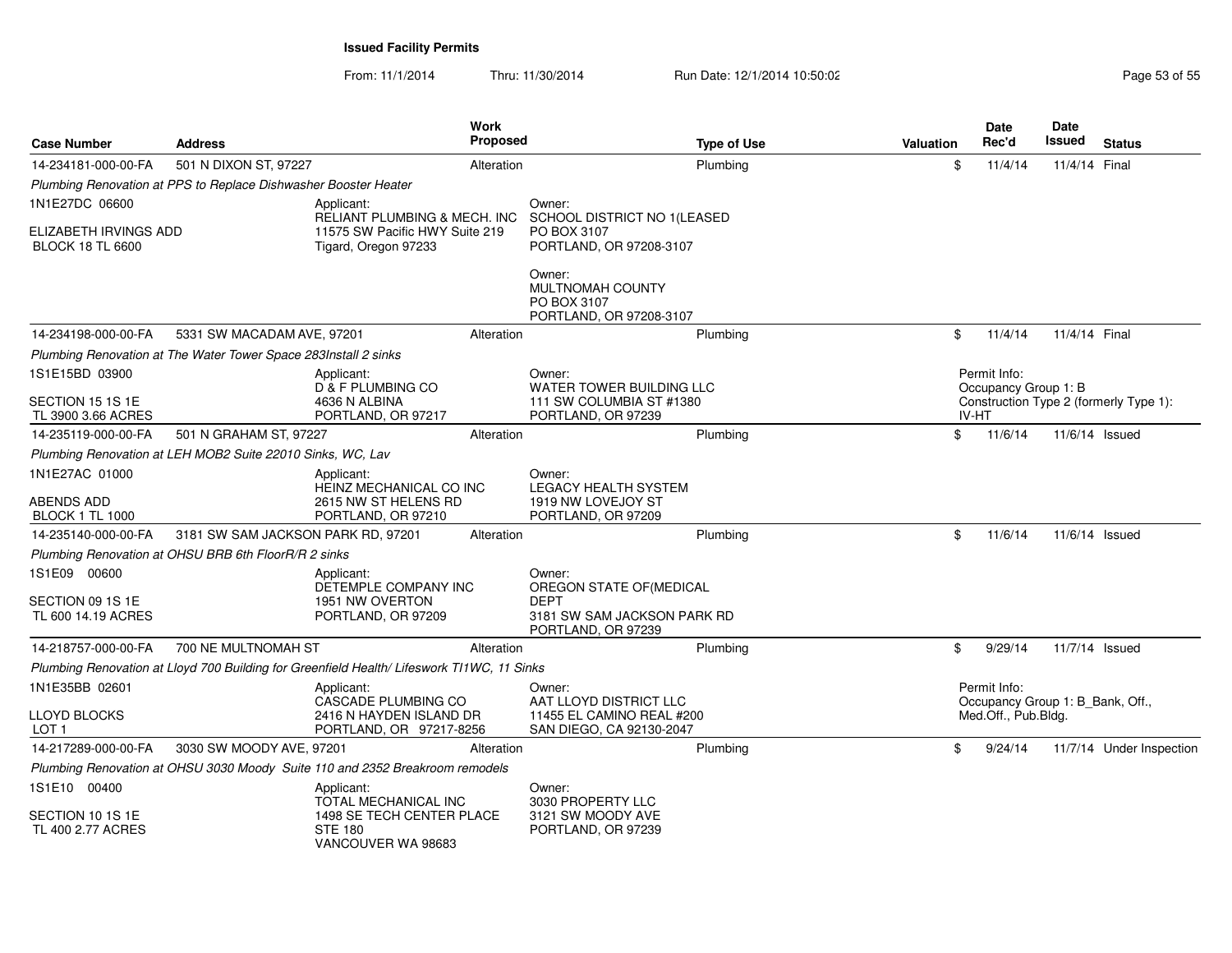| <b>Case Number</b>                                                                                             | <b>Address</b>                                                       |                                                                                                                 | <b>Work</b><br><b>Proposed</b> | <b>Type of Use</b>                                                                                               | <b>Valuation</b> | <b>Date</b><br>Rec'd                                    | <b>Date</b><br>Issued | <b>Status</b>                              |
|----------------------------------------------------------------------------------------------------------------|----------------------------------------------------------------------|-----------------------------------------------------------------------------------------------------------------|--------------------------------|------------------------------------------------------------------------------------------------------------------|------------------|---------------------------------------------------------|-----------------------|--------------------------------------------|
| 14-167261-000-00-FA                                                                                            | 920 SW 6TH AVE, 97204                                                |                                                                                                                 | Alteration                     | Plumbing                                                                                                         | \$               | 6/10/14                                                 |                       | 11/10/14 Under Inspection                  |
|                                                                                                                |                                                                      | Plumbing Renovation at Public Services Building 2nd Floor TI2 Kitchen areas w/ 2 sinks and a DW                 |                                |                                                                                                                  |                  |                                                         |                       |                                            |
| 1S1E03BB 01000                                                                                                 |                                                                      | Applicant:                                                                                                      |                                | Owner:                                                                                                           |                  |                                                         |                       |                                            |
| PORTLAND<br>BLOCK 170<br>LOT 5-8                                                                               |                                                                      | <b>BEAVERTON PLUMBING INC</b><br>13980 SW TV HWY<br>BEAVERTON, OR 97005                                         |                                | PUBLIC SERVICE BUILDING LLC<br>920 SW 6TH AVE STE 223<br>PORTLAND, OR 97204                                      |                  |                                                         |                       |                                            |
| 14-227777-000-00-FA                                                                                            | 707 SW WASHINGTON ST, 97205                                          |                                                                                                                 | Alteration                     | Plumbing                                                                                                         | \$               | 10/20/14                                                | 11/10/14 Final        |                                            |
|                                                                                                                | Plumbing Renovation at Union Bank for Suite 800 NPS TIBreakroom Sink |                                                                                                                 |                                |                                                                                                                  |                  |                                                         |                       |                                            |
| 1N1E34CC 04600                                                                                                 |                                                                      | Applicant:<br>DETEMPLE COMPANY INC<br>1951 NW OVERTON<br>PORTLAND, OR 97209                                     |                                | Owner:<br><b>UBCT PARTNERSHIP</b><br>111 SW COLUMBIA ST #1380<br>PORTLAND, OR 97201                              |                  | Permit Info:<br>Occupancy Group 1: B                    |                       | Construction Type 2 (formerly Type 1): I-A |
| 14-230716-000-00-FA                                                                                            | 805 SW BROADWAY, 97205                                               |                                                                                                                 | Alteration                     | Plumbing                                                                                                         |                  |                                                         |                       | \$ 10/27/14 11/12/14 Under Inspection      |
|                                                                                                                |                                                                      | Plumbing Renovation at Fox Tower for Umpqua Bank TIBreakroom and RR's                                           |                                |                                                                                                                  |                  |                                                         |                       |                                            |
| 1S1E03BB 04400                                                                                                 |                                                                      | Applicant:                                                                                                      |                                | Owner:                                                                                                           |                  | Permit Info:                                            |                       |                                            |
| PORTLAND<br>BLOCK 210<br>$LOT 1-8$<br>DEFERRED ADDITIONAL TAX LIABILITY                                        |                                                                      | COLUMBIA CONSTRUCTION INC                                                                                       |                                | FOX TOWER L L C<br>805 SW BROADWAY #2020<br>PORTLAND, OR 97205                                                   |                  | Occupancy Group 1: B Bank, Off.,<br>Med.Off., Pub.Bldg. |                       | Construction Type 2 (formerly Type 1): I-A |
| 14-227765-000-00-FA                                                                                            | 1000 SW BROADWAY, 97205                                              |                                                                                                                 | Alteration                     | Plumbing                                                                                                         | \$               | 10/20/14                                                |                       | 11/13/14 Under Inspection                  |
|                                                                                                                | Plumbing Renovation at 1000 Broadway for Invesco TIBreakroom Sink    |                                                                                                                 |                                |                                                                                                                  |                  |                                                         |                       |                                            |
| 1S1E03BB 02400<br>PORTLAND<br>BLOCK 182<br>LOT 5-8                                                             |                                                                      | Applicant:<br>RAYMOND A JONES<br>PEAK PLUMBING & MECHANICAL<br><b>LLC</b><br>34914 BOND RD<br>LEBANON, OR 97355 |                                | Owner:<br>ONE THOUSAND BROADWAY<br><b>BLDG LTD PARTNERSHIP</b><br>805 SW BROADWAY STE 2020<br>PORTLAND, OR 97205 |                  |                                                         |                       |                                            |
| 14-237136-000-00-FA                                                                                            | 7000 NE AIRPORT WAY, 97218                                           |                                                                                                                 | Alteration                     | Plumbing                                                                                                         | \$               | 11/13/14                                                | 11/13/14 Issued       |                                            |
|                                                                                                                | Plumbing Renovation at PDX for Country Cat TIKitchen and Bar Areas   |                                                                                                                 |                                |                                                                                                                  |                  |                                                         |                       |                                            |
| 1N2E08B 00400                                                                                                  |                                                                      | Applicant:                                                                                                      |                                | Owner:                                                                                                           |                  | Permit Info:                                            |                       |                                            |
| SECTION 08 1N 2E<br>TL 400 7.39 ACRES<br><b>TERMINAL BLDG</b><br><b>NONTAXABLE</b><br>SEE TAXABLE SUB ACCOUNTS |                                                                      | RAYBORN'S PLUMBING INC<br>19990 SW CIPOLE RD<br>TUALATIN, OR 97062                                              |                                | PORT OF PORTLAND<br>PO BOX 3529<br>PORTLAND, OR 97208-3529                                                       |                  | Occupancy Group 1: A-2                                  |                       | Construction Type 2 (formerly Type 1): I-A |
| 14-237492-000-00-FA                                                                                            | 825 NE MULTNOMAH ST - Unit 1                                         |                                                                                                                 | Alteration                     | Plumbing                                                                                                         | \$               |                                                         |                       | 11/13/14  11/13/14  Under Inspection       |
|                                                                                                                |                                                                      | Plumbing Renovation at Lloyd Center Tower for Family Care TI2 RR's and Breakroom                                |                                |                                                                                                                  |                  |                                                         |                       |                                            |
| 1N1E35BB 90002                                                                                                 |                                                                      | Applicant:                                                                                                      |                                | Owner:                                                                                                           |                  |                                                         |                       |                                            |
| LLOYD CENTER TOWER CONDOMINIUM<br>LOT 1<br><b>DEPT OF REVENUE</b>                                              |                                                                      | <b>MCKINSTRY CO</b><br>16790 NE MASON ST. STE 100<br>PORTLAND, OR 97230                                         |                                | <b>PACIFICORP</b><br>700 NE MULTNOMAH ST 7TH FLR<br>PORTLAND, OR 97232                                           |                  |                                                         |                       |                                            |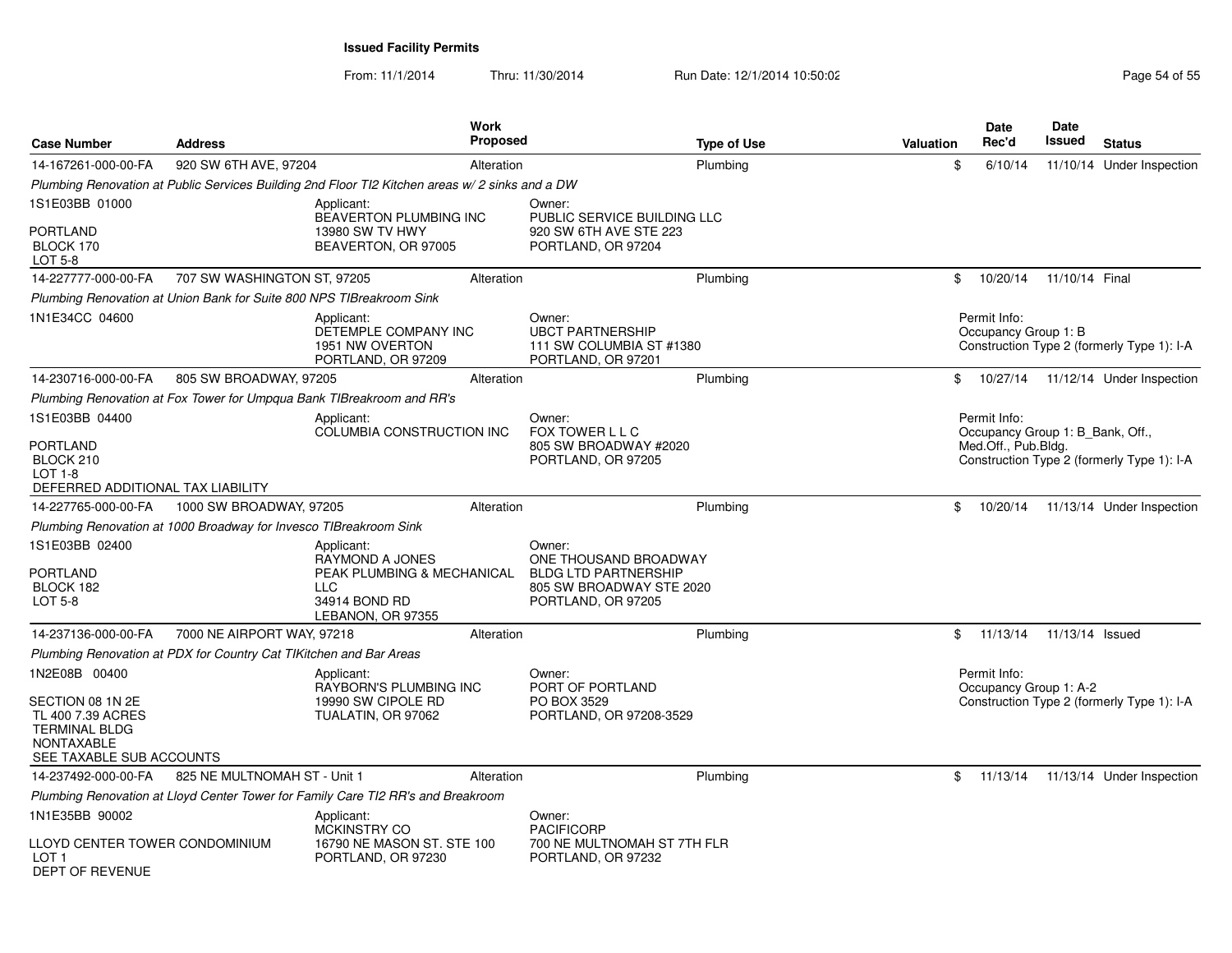From: 11/1/2014

Thru: 11/30/2014 Run Date: 12/1/2014 10:50:02 Research 2010 Rage 55 of 55

| <b>Case Number</b>                                                                                                              | <b>Address</b>                                                          |                                                                                                       | Work<br>Proposed |                                                                                                                                                        | <b>Type of Use</b> | <b>Valuation</b> | Date<br>Rec'd                          | <b>Date</b><br><b>Issued</b> | <b>Status</b>                                                 |
|---------------------------------------------------------------------------------------------------------------------------------|-------------------------------------------------------------------------|-------------------------------------------------------------------------------------------------------|------------------|--------------------------------------------------------------------------------------------------------------------------------------------------------|--------------------|------------------|----------------------------------------|------------------------------|---------------------------------------------------------------|
| 14-235049-000-00-FA                                                                                                             | 7000 NE AIRPORT WAY, 97218                                              |                                                                                                       | Alteration       |                                                                                                                                                        | Plumbing           |                  | \$<br>11/6/14                          | 11/17/14 Issued              |                                                               |
|                                                                                                                                 |                                                                         |                                                                                                       |                  | Plumbing Renovation at PDX Terminal C for Mo's Seafood TIKitchen and Service on Main Level, Prep Area in Basement DPA*******************Bid Estimate** |                    |                  | ******                                 |                              |                                                               |
| 1N2E08B 00400<br>SECTION 08 1N 2E<br>TL 400 7.39 ACRES<br><b>TERMINAL BLDG</b><br><b>NONTAXABLE</b><br>SEE TAXABLE SUB ACCOUNTS |                                                                         | Applicant:<br><b>RAYBORN'S PLUMBING INC</b><br>19990 SW CIPOLE RD<br>TUALATIN, OR 97062               |                  | Owner:<br>PORT OF PORTLAND<br>PO BOX 3529<br>PORTLAND, OR 97208-3529                                                                                   |                    |                  | Permit Info:<br>Occupancy Group 1: A-2 |                              | Construction Type 2 (formerly Type 1): I-A                    |
| 14-238408-000-00-FA                                                                                                             | 1015 NW 22ND AVE, 97210                                                 |                                                                                                       | Alteration       |                                                                                                                                                        | Plumbing           |                  | \$<br>11/17/14                         | 11/17/14 Issued              |                                                               |
|                                                                                                                                 | Plumbing Renovation at Legacy Good Sam HospitalCatch Basin              |                                                                                                       |                  |                                                                                                                                                        |                    |                  |                                        |                              |                                                               |
| 1N1E33BA 07800<br><b>COUCHS ADD</b><br>TL 7800 BLOCK 304                                                                        |                                                                         | Applicant:<br><b>HARDER MECHANICAL</b><br><b>CONTRACTORS INC</b><br>PO BOX 5118<br>PORTLAND, OR 97208 |                  | Owner:<br><b>GOOD SAMARITAN HOSPITAL</b><br>1919 NW LOVEJOY ST<br>PORTLAND, OR 97209                                                                   |                    |                  |                                        |                              |                                                               |
| 14-238706-000-00-FA                                                                                                             | 837 SW 11TH AVE, 97205                                                  |                                                                                                       | Alteration       |                                                                                                                                                        | Plumbing           |                  | \$<br>11/17/14                         | 11/17/14 Final               |                                                               |
|                                                                                                                                 | Plumbing Renovation at Medical Dental Building Suite 700 install WM Box |                                                                                                       |                  |                                                                                                                                                        |                    |                  |                                        |                              |                                                               |
| 1S1E04AA 00400<br><b>PORTLAND</b><br>BLOCK <sub>259</sub><br>LOT 3&4                                                            |                                                                         | Applicant:<br>DETEMPLE COMPANY INC<br>1951 NW OVERTON<br>PORTLAND, OR 97209                           |                  | Owner:<br><b>EASTERN WESTERN</b><br>CORPORATION<br>PO BOX 3228<br>PORTLAND, OR 97208-3228                                                              |                    |                  |                                        |                              |                                                               |
| 14-241155-000-00-FA                                                                                                             | 837 SW 11TH AVE, 97205                                                  |                                                                                                       | Alteration       |                                                                                                                                                        | Plumbing           |                  | \$<br>11/21/14                         |                              | 11/21/14 Under Inspection                                     |
|                                                                                                                                 | Plumbing Renovation at Medical Dental Building Suite 10121 Sink         |                                                                                                       |                  |                                                                                                                                                        |                    |                  |                                        |                              |                                                               |
| 1S1E04AA 00400<br><b>PORTLAND</b><br>BLOCK 259<br>LOT 3&4                                                                       |                                                                         | Applicant:<br>COLUMBIA CONSTRUCTION INC                                                               |                  | Owner:<br><b>EASTERN WESTERN</b><br><b>CORPORATION</b><br>PO BOX 3228<br>PORTLAND, OR 97208-3228                                                       |                    |                  |                                        |                              |                                                               |
| Total # of FA Alteration permits issued: 297                                                                                    |                                                                         |                                                                                                       |                  |                                                                                                                                                        |                    |                  |                                        |                              | Total valuation of FA Alteration permits issued: \$24,362,409 |

**Total # of Facility Permits issued: 297**

**Total valuation of Facility Permits issued: \$24,362,409**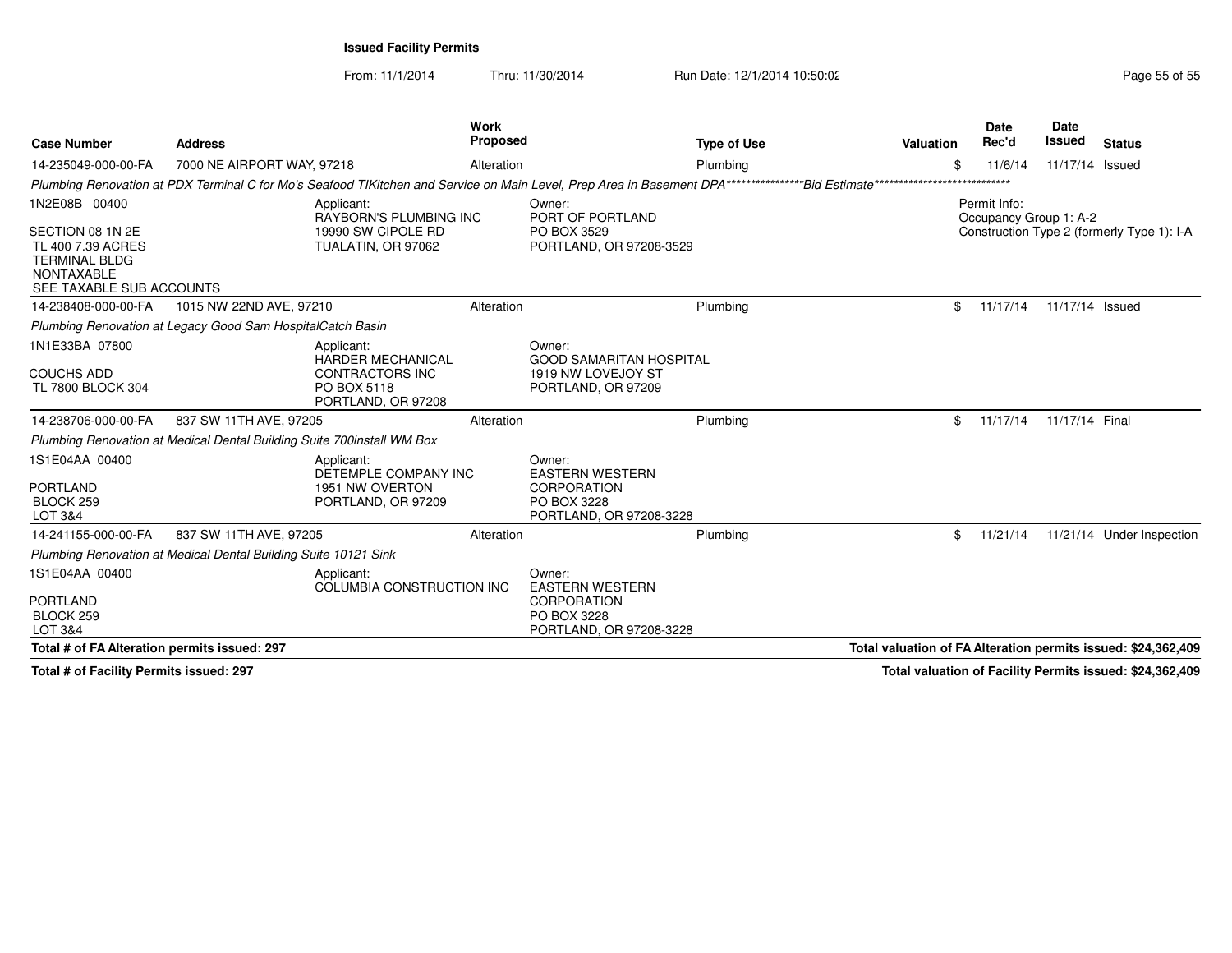## **Issued Major Project Groups Permits**

From: 11/1/2014Thru: 11/30/2014 Run Date: 12/1/2014 10:50:02 Research 2010 Rage 1 of 1

| <b>Case Number</b>                    | <b>Address</b>                                                                                                          |                                                                                                                  | Work<br><b>Proposed</b> |                                                                                 | <b>Type of Use</b> |                                                                                                                                 | <b>Valuation</b> | Date<br>Rec'd                                                                                                                                                    | <b>Date</b><br>Issued     | <b>Status</b>                                                                              |
|---------------------------------------|-------------------------------------------------------------------------------------------------------------------------|------------------------------------------------------------------------------------------------------------------|-------------------------|---------------------------------------------------------------------------------|--------------------|---------------------------------------------------------------------------------------------------------------------------------|------------------|------------------------------------------------------------------------------------------------------------------------------------------------------------------|---------------------------|--------------------------------------------------------------------------------------------|
| 12-153462-DFS-05-MG                   | 1088 NE 7th AVE                                                                                                         |                                                                                                                  | <b>New Construction</b> |                                                                                 |                    | Apartments/Condos (3 or more i                                                                                                  | \$470,000        | 7/28/14                                                                                                                                                          | 11/7/14 Issued            |                                                                                            |
| DFS 05: METAL PANEL CLADDING          |                                                                                                                         |                                                                                                                  |                         |                                                                                 |                    |                                                                                                                                 |                  |                                                                                                                                                                  |                           |                                                                                            |
| 1N1E35BB 02604                        |                                                                                                                         | Applicant:<br><b>Randal Lutes</b><br><b>Turner Construction</b>                                                  | Owner:                  | AAT LLOYD DISTRICT LLC<br>11455 EL CAMINO REAL #200<br>SAN DIEGO, CA 92130-2047 |                    | CCB - Contractor:<br>TURNER CONSTRUCTION CO<br>1200 NW NAITO PARKWAY #300<br>PORTLAND, OR 972209                                |                  | Permit Info:<br>Occupancy Group 1: R-2 Residential<br>Multi-family<br>Construction Type 1: III-B                                                                 |                           | Construction Type 2 (formerly Type 1): I-A                                                 |
| 12-153462-DFS-06-MG                   | 1088 NE 7th AVE                                                                                                         |                                                                                                                  | <b>New Construction</b> |                                                                                 |                    | Apartments/Condos (3 or more i                                                                                                  | \$42,400         | 9/23/14                                                                                                                                                          | 11/10/14 Issued           |                                                                                            |
| <b>DFS 06: METAL STAIRS</b>           |                                                                                                                         |                                                                                                                  |                         |                                                                                 |                    |                                                                                                                                 |                  |                                                                                                                                                                  |                           |                                                                                            |
| 1N1E35BB 02604                        |                                                                                                                         | Applicant:<br><b>Randal Lutes</b><br><b>Turner Construction</b>                                                  | Owner:                  | AAT LLOYD DISTRICT LLC<br>11455 EL CAMINO REAL #200<br>SAN DIEGO, CA 92130-2047 |                    | CCB - Contractor:<br>TURNER CONSTRUCTION CO<br>1200 NW NAITO PARKWAY #300<br>PORTLAND, OR 972209                                |                  | Permit Info:<br>Occupancy Group 1: R-2_Residential<br>Multi-family<br>Construction Type 1: III-B                                                                 |                           | Construction Type 2 (formerly Type 1): I-A                                                 |
| 12-153459-DFS-06-MG                   | 1107 NE 9TH AVE                                                                                                         |                                                                                                                  | <b>New Construction</b> |                                                                                 |                    | Apartments/Condos (3 or more i                                                                                                  | \$100,000        |                                                                                                                                                                  | 11/5/14  11/24/14  Issued |                                                                                            |
| DFS 06 : sunscreens                   |                                                                                                                         |                                                                                                                  |                         |                                                                                 |                    |                                                                                                                                 |                  |                                                                                                                                                                  |                           |                                                                                            |
| 1N1E35BB 02602<br><b>LLOYD BLOCKS</b> |                                                                                                                         | Applicant:<br><b>Randal Lutes</b><br><b>Turner Construction</b>                                                  | Owner:                  | AAT LLOYD DISTRICT LLC<br>11455 EL CAMINO REAL #200                             |                    | CCB - Contractor:<br>TURNER CONSTRUCTION CO<br>1200 NW NAITO PARKWAY #300                                                       |                  |                                                                                                                                                                  |                           |                                                                                            |
| LOT <sub>2</sub>                      |                                                                                                                         |                                                                                                                  |                         | SAN DIEGO, CA 92130-2047                                                        |                    | PORTLAND, OR 972209                                                                                                             |                  |                                                                                                                                                                  |                           |                                                                                            |
| 13-223297-000-00-MG                   | 1261 NW OVERTON ST, 97209                                                                                               |                                                                                                                  | <b>New Construction</b> |                                                                                 |                    | Apartments/Condos (3 or more i                                                                                                  | \$48,820,222     | 3/4/14                                                                                                                                                           | 11/25/14 Issued           |                                                                                            |
|                                       |                                                                                                                         | Mixed use 26 story tower, 284 market rate apartments, 3,500 SF retail, 2 subgrade parking levels                 |                         |                                                                                 |                    |                                                                                                                                 |                  |                                                                                                                                                                  |                           |                                                                                            |
| 1N1E33AA 01500                        |                                                                                                                         | Applicant:<br>Peggy Tasker<br><b>ZGF Archritects LLP</b><br>1223 SW Washington St, Ste 200<br>Portland, OR 97205 | Owner:                  | <b>OVERTON 12 LLC</b><br>1215 FOURTH AVE #600<br>SEATTLE, WA 98161              |                    | CCB - Contractor:<br><b>Chris Copeland</b><br>ANDERSEN CONSTRUCTION<br><b>COMPANY</b><br>PO BOX 6712<br>PORTLAND, OR 97228-6712 |                  | Permit Info:<br>Occupancy Group 1: R-2 Residential<br>Multi-family<br>403.2.1.1<br>reduce to I-B per 403.2.1.1<br>Total Square Footage - Display Only:<br>362141 |                           | Construction Type 1: I-A: reduce to I-B per<br>Construction Type 2 (formerly Type 1): I-A: |
|                                       | Total valuation of MG New Construction permits issued: \$49,432,622<br>Total # of MG New Construction permits issued: 4 |                                                                                                                  |                         |                                                                                 |                    |                                                                                                                                 |                  |                                                                                                                                                                  |                           |                                                                                            |

**Total # of Major Project Groups Permits issued: 4**

**Total valuation of Major Project Groups Permits issued: \$49,432,622**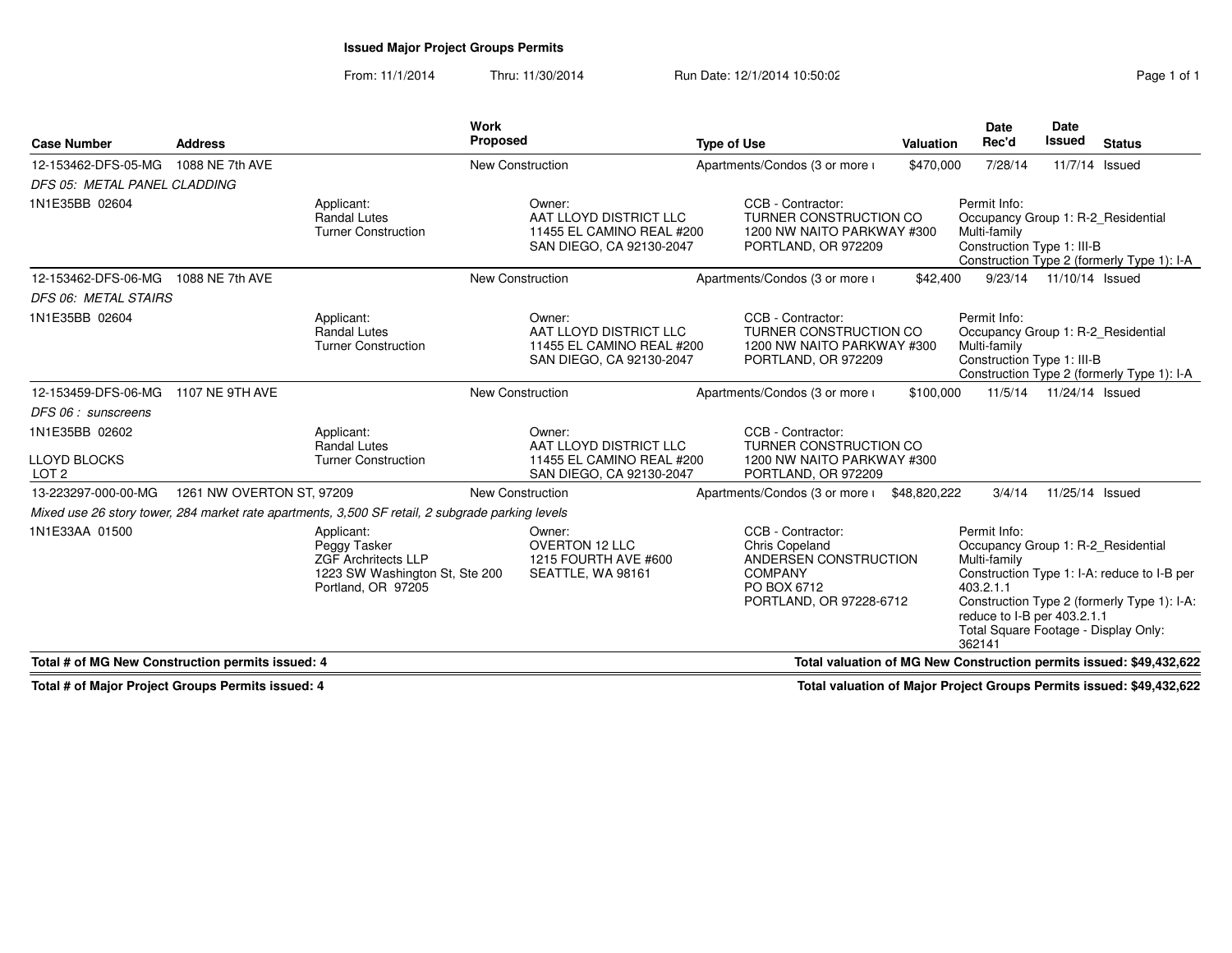## **Issued Manufactured Home in Park Permits**

From: 11/1/2014Thru: 11/30/2014 Run Date: 12/1/2014 10:50:02 Research 2010 Rage 1 of 1

| <b>Case Number</b>                                                                           | <b>Address</b>                                   | <b>Work</b><br><b>Proposed</b>                                                                   |                                                                                        | Type of Use                     | Valuation                | <b>Date</b><br>Rec'd | <b>Date</b><br>Issued | <b>Status</b>                                           |
|----------------------------------------------------------------------------------------------|--------------------------------------------------|--------------------------------------------------------------------------------------------------|----------------------------------------------------------------------------------------|---------------------------------|--------------------------|----------------------|-----------------------|---------------------------------------------------------|
| 14-242699-000-00-MP                                                                          | 11803 SE DIVISION ST - Unit 29                   | Replacement                                                                                      |                                                                                        | Sql Family Dwelling with Garage | \$500                    | 11/26/14             | 11/26/14 Issued       |                                                         |
|                                                                                              |                                                  | REBUILD PORTION OF MANUFACTURED HOME DAMAGED IN FIRE: BUILD A NEW ROOF OVER THE ENTIRE STRUCTURE |                                                                                        |                                 |                          |                      |                       |                                                         |
| 1S2E03DD 09200<br>Applicant:                                                                 |                                                  | ASCENCION MENDOZA ROSETE                                                                         | Owner:<br>ASCENCION MENDOZA ROSETE                                                     |                                 |                          | Permit Info:         |                       | Occupancy Group 1 - RS: R-3 Remodel                     |
| RAINBOW VILLA<br>SPACE 029<br>MS SERIAL # GC0501F86A                                         | 11803 SE DIVISION ST SP 29<br>PORTLAND, OR 97266 |                                                                                                  | 11803 SE DIVISION ST SP 29<br>PORTLAND, OR 97266                                       |                                 | Construction Type 1: V-B |                      |                       |                                                         |
| X # 108224<br>HOME ID 185405 ON REAL ACCT 1S2E03DD<br>-09200: PERSONAL MS: MFGD HOME IN PARK |                                                  |                                                                                                  | Owner:<br>VICENTA CARRASCO MONTIEL<br>11803 SE DIVISION ST SP 29<br>PORTLAND, OR 97266 |                                 |                          |                      |                       |                                                         |
| Total # of MP Replacement permits issued: 1                                                  |                                                  |                                                                                                  |                                                                                        |                                 |                          |                      |                       | Total valuation of MP Replacement permits issued: \$500 |

**Total # of Manufactured Home in Park Permits issued: 1**

**Total valuation of Manufactured Home in Park Permits issued: \$500**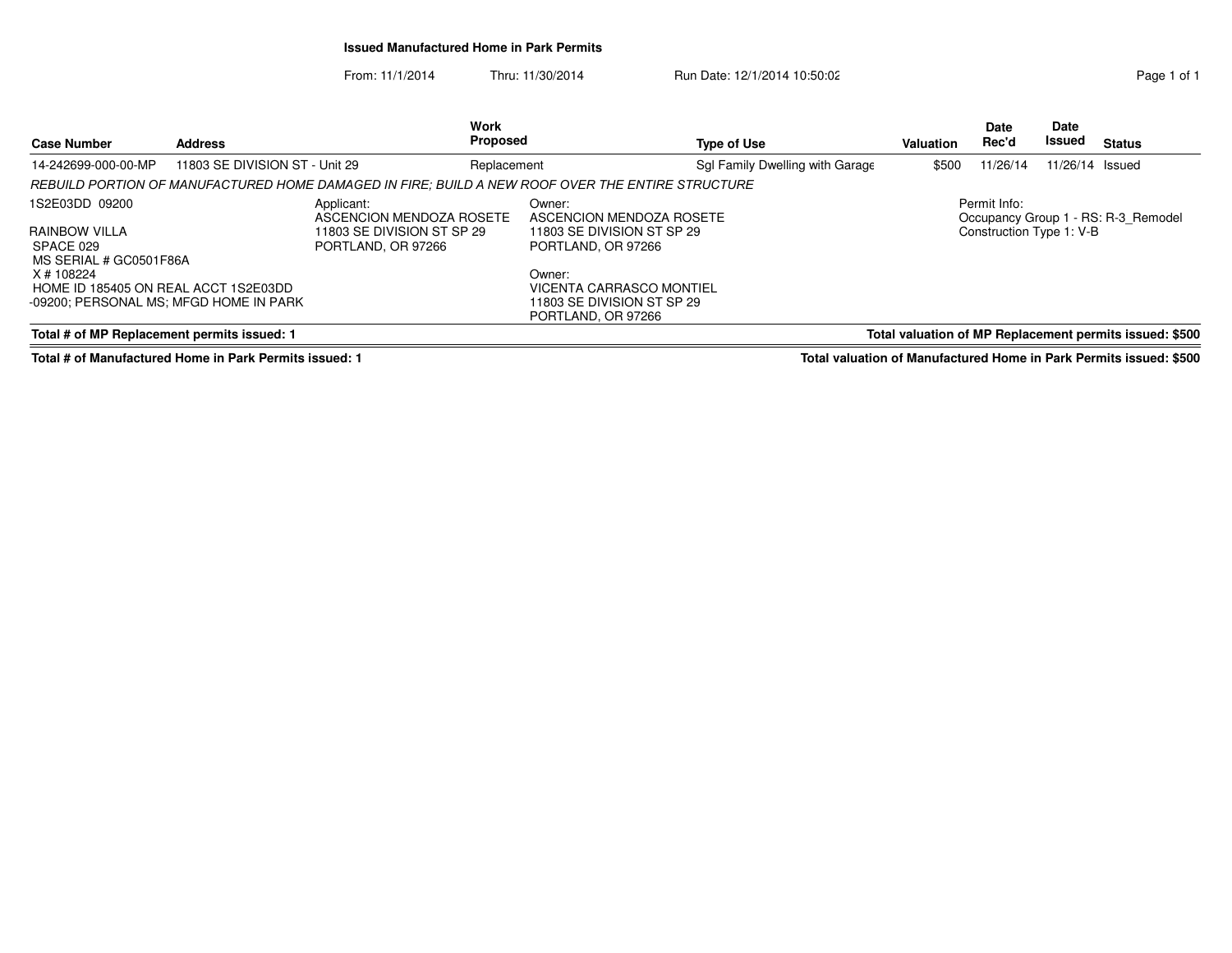## **Issued Site Development Permits**

From: 11/1/2014Thru: 11/30/2014 Run Date: 12/1/2014 10:50:02 Research 2010 Rage 1 of 1

| <b>Case Number</b>                                       | <b>Address</b>          | <b>Work</b><br>Proposed                                                                                                                                              |                                                                              | <b>Type of Use</b>                                                                              | <b>Valuation</b> | <b>Date</b><br>Rec'd | <b>Date</b><br><b>Issued</b> | <b>Status</b>                                                 |
|----------------------------------------------------------|-------------------------|----------------------------------------------------------------------------------------------------------------------------------------------------------------------|------------------------------------------------------------------------------|-------------------------------------------------------------------------------------------------|------------------|----------------------|------------------------------|---------------------------------------------------------------|
| 14-218432-000-00-SD                                      | 3737 N EMERSON ST       | Grading                                                                                                                                                              |                                                                              | <b>Existing Commercial Site</b>                                                                 | \$230,000        | 9/26/14              | 11/10/14                     | Under Inspection                                              |
|                                                          |                         | GRADING AND SITE CLEARING OF UNDEVELOPED LAND FOR UPS OVERFLOW TRAILER STORAGE; MINOR LANDSCAPING AND FENCING                                                        |                                                                              |                                                                                                 |                  |                      |                              |                                                               |
| 1N1E20A 00403                                            |                         | Applicant:<br>Jake Wiser<br>Cardno. Inc.<br>5415 SW WESTGATE DRIVE. STE. PORTLAND, OR 97204-1912<br>100<br>PORTLAND OR                                               | Owner:<br>PORTLAND CITY OF<br>1120 SW 5TH AVE #1000                          | CCB - Contractor:<br>KERR CONTRACTORS OREGON<br><b>INC</b><br>PO BOX 1060<br>WOODBURN, OR 97071 |                  |                      |                              |                                                               |
| 14-181290-000-00-SD                                      | 9220 NE 4TH AVE, 97211  | Grading                                                                                                                                                              |                                                                              | <b>Existing Commercial Site</b>                                                                 | \$16,000         | 7/9/14               | 11/14/14 Issued              |                                                               |
|                                                          |                         | REMOVING SIX INCHES OF STRIPPINGS ON APPROXIMATELY TWO ACRES AND REPLACING WITH SIX INCHES OF STRUCTURAL FILL                                                        |                                                                              |                                                                                                 |                  |                      |                              |                                                               |
| 1N1E11B 02100                                            |                         | Applicant:<br>Seth Garey                                                                                                                                             | Owner:<br>6710 LLC                                                           | CCB - Contractor:<br>EMERY & SONS CONSTRUCTION                                                  |                  |                      |                              |                                                               |
| NORTH UNION AC<br>LOT <sub>9</sub>                       |                         | CARDNO<br>5415 SW Westgate Dr #100<br>Portland, OR 97221                                                                                                             | PO BOX 82098<br>PORTLAND, OR 97282-0098                                      | <b>INC</b><br>PO BOX 4109<br>Salem, OR 97302                                                    |                  |                      |                              |                                                               |
| Total # of SD Grading permits issued: 2                  |                         |                                                                                                                                                                      |                                                                              |                                                                                                 |                  |                      |                              | Total valuation of SD Grading permits issued: \$246,000       |
| 14-208153-000-00-SD                                      | 3601 SE 27TH AVE        |                                                                                                                                                                      |                                                                              | Private Site Improvements/Subdivision New Land Division/Subdivision                             | \$20,000         | 9/5/14               | 11/14/14 Issued              |                                                               |
|                                                          |                         | CONSTRUCTION OF COMMON GREEN, PEDESTRIAN SIDEWALK WITHIN COMMON GREEN, LANDSCAPING WITHIN COMMON GREEN; PERVIOUS AC PRIVATE ALLEY, AND, UTILITIES (LU 07-1618)       |                                                                              |                                                                                                 |                  |                      |                              |                                                               |
| 1S1E12CB 14905                                           |                         | Applicant:<br><b>JOSH PATRICK</b><br>METRO HOMES NW LLC<br>211 NE WEIDLER<br>PORTLAND, OR 97232                                                                      | Owner:<br>METRO HOMES NW LLC<br>211 NE WEIDLER ST<br>PORTLAND, OR 97232-1155 | CCB - Contractor:<br><b>CRN EXCAVATION INC</b><br>PO BOX 301517<br>PORTLAND, OR 97294           |                  |                      |                              |                                                               |
|                                                          |                         | Total # of SD Private Site Improvements/Subdivision permits issued: 1                                                                                                |                                                                              | Total valuation of SD Private Site Improvements/Subdivision permits issued: \$20,000            |                  |                      |                              |                                                               |
| 14-129585-000-00-SD                                      | 2301 SE 77TH AVE, 97215 | <b>Private Street</b>                                                                                                                                                |                                                                              | New Land Division/Subdivision                                                                   | \$62,000         | 3/21/14              | 11/7/14 Issued               |                                                               |
|                                                          |                         | PRIVATE STREET SHARED COURT WITH ASSOCIATED UTILITES AND GRADING :AND LANDSCAPING WITHIN COMMON OPEN SPACE AREA and shared court area AS REQUIRED BY LU 12-207261 LD |                                                                              |                                                                                                 |                  |                      |                              |                                                               |
| 1S2E05DC 02000<br>SECTION 05 1S 2E<br>TL 2000 0.32 ACRES |                         | Applicant:<br>Mike Mitchoff<br>Tabor 77, LLC.<br>2211 SE Spokane St                                                                                                  | Owner:<br>TABOR 77 LLC<br>PO BOX 82697<br>PORTLAND, OR 97282                 | CCB - Contractor:<br>HEYWORTH DEVELOPMENT LLC<br>6341 SW GARDEN HOME RD<br>PORTLAND OR 97219    |                  |                      |                              |                                                               |
|                                                          |                         | Portland, OR 97202                                                                                                                                                   |                                                                              |                                                                                                 |                  |                      |                              |                                                               |
| Total # of SD Private Street permits issued: 1           |                         |                                                                                                                                                                      |                                                                              |                                                                                                 |                  |                      |                              | Total valuation of SD Private Street permits issued: \$62,000 |

**Total # of Site Development Permits issued: 4**

**Total valuation of Site Development Permits issued: \$328,000**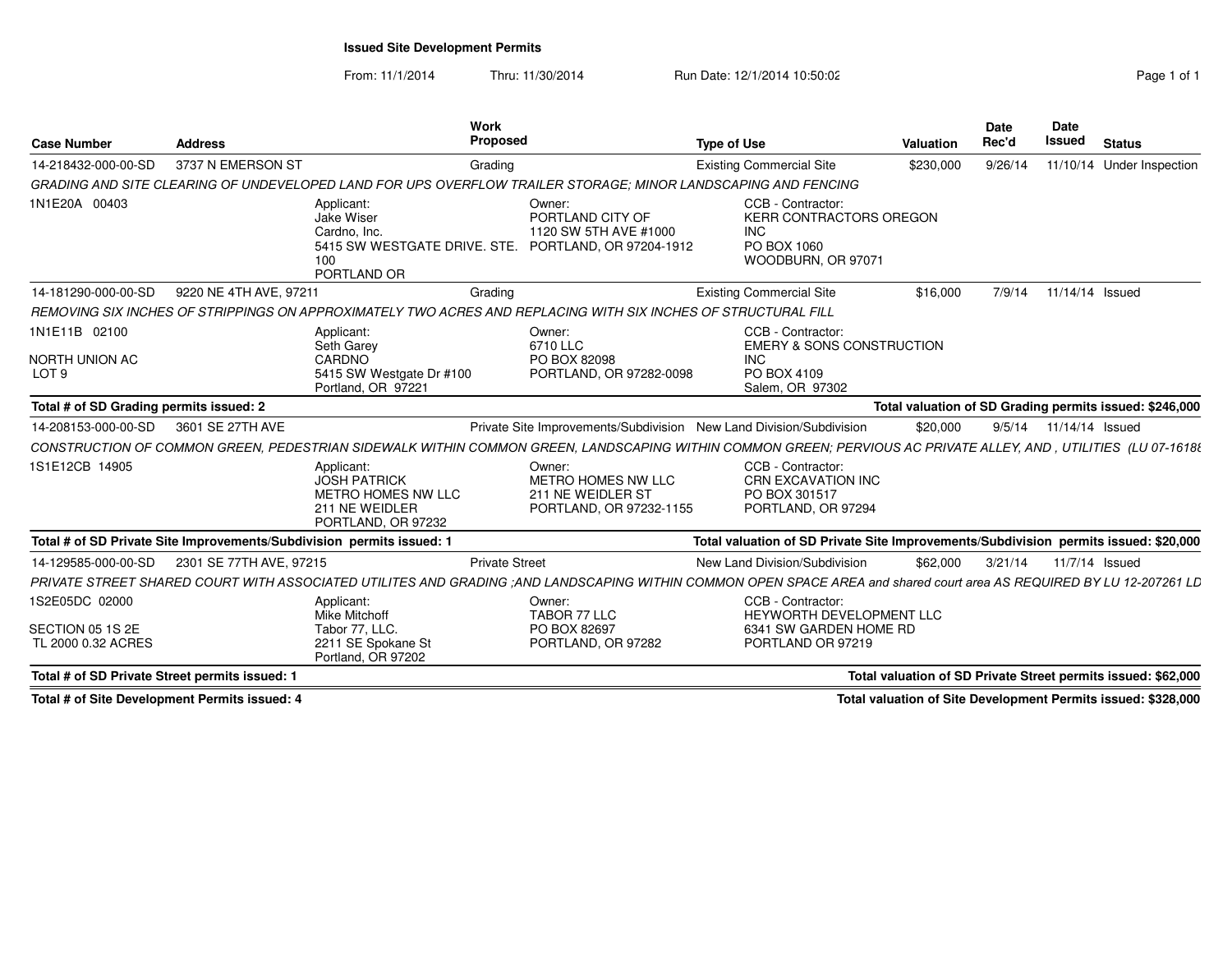**Issued Zoning Permits**

| Page 1 of 3 |  |  |
|-------------|--|--|
|             |  |  |

| <b>Case Number</b>                                      | <b>Address</b>                                                                                                | Work<br><b>Proposed</b> |                                                                                      | <b>Type of Use</b>                                                            | Valuation | <b>Date</b><br>Rec'd | Date<br>Issued  | <b>Status</b>                                              |
|---------------------------------------------------------|---------------------------------------------------------------------------------------------------------------|-------------------------|--------------------------------------------------------------------------------------|-------------------------------------------------------------------------------|-----------|----------------------|-----------------|------------------------------------------------------------|
| 14-240907-000-00-ZP                                     | 12160 SE HOLGATE BLVD, 97266                                                                                  | Commercial              |                                                                                      | Code Compliance Requirements                                                  | \$1       | 11/21/14             | 11/21/14 Issued |                                                            |
|                                                         | PER 14-197435-CC, PERMIT REQUIRED FOR PARKING TRUCK AND CHIPPER ON SITE - TEMPORARY ACTIVITIES PERMIT PER P&Z |                         |                                                                                      |                                                                               |           |                      |                 |                                                            |
| 1S2E15AA 00100                                          | Applicant:<br><b>ZACH BERTALOT</b><br>10675 SW CLUTTER ST<br>SHERWOOD OR 97140                                |                         |                                                                                      |                                                                               |           |                      |                 |                                                            |
| 14-227228-000-00-ZP                                     | 3255 N HAYDEN ISLAND DR, 97217                                                                                | Commercial              |                                                                                      | <b>LUR Condition Compliance</b>                                               | \$100,000 | 10/22/14             | 11/20/14 Issued |                                                            |
|                                                         | NATIVE PLANTINGS AS PART OF BANK STABILIZATION PROJECT PER LU 12-132725                                       |                         |                                                                                      |                                                                               |           |                      |                 |                                                            |
| 2N1E33A 01400<br>SECTION 33 2N 1E<br>TL 1400 3.47 ACRES | Applicant:<br>JOHN PINKSTAFF<br><b>LANE POWELL PC</b><br>601 SW 2ND, STE 2100<br>PORTLAND, OR 97204           |                         | Owner:<br>INLAND SEA MARITIME GROUP LL<br>11836 SW BREYMAN AVE<br>PORTLAND, OR 97219 |                                                                               |           |                      |                 |                                                            |
| 14-240328-000-00-ZP                                     | 1900 N INTERSTATE AVE, 97227                                                                                  | Commercial              |                                                                                      | <b>LUR Condition Compliance</b>                                               | \$1,000   | 11/20/14             | 11/20/14 Issued |                                                            |
|                                                         | IVY SLOPE REPLANTING AND MONITORING PER CONDITION OF LU CASE 13-184179ADHOLD OPEN UNTIL NOVEMBER 20, 2016     |                         |                                                                                      |                                                                               |           |                      |                 |                                                            |
| 1N1E27CD 00200<br>ALBINA<br><b>BLOCK 94 TL 200</b>      | Applicant:<br>DAVID GRAY<br>CITY OF PORTLAND WATER<br><b>BUREAU</b><br>1120 SW 5TH, room 600                  |                         | Owner:<br>PORTLAND CITY OF<br>1120 SW 5TH AVE #609<br>PORTLAND, OR 97204-1912        |                                                                               |           |                      |                 |                                                            |
| Total # of ZP Commercial permits issued: 3              | PORTLAND OR 97204-1926                                                                                        |                         |                                                                                      |                                                                               |           |                      |                 | Total valuation of ZP Commercial permits issued: \$101,001 |
| 14-242922-000-00-ZP                                     | 1520 N JARRETT ST, 97217                                                                                      | Residential             |                                                                                      | <b>Exempt Structures</b>                                                      | \$6,000   | 11/26/14             | 11/26/14 Issued |                                                            |
|                                                         | NEW CONSTRUCTION OF DETACHED GARAGE WITH INTERIOR SF OF 187                                                   |                         |                                                                                      |                                                                               |           |                      |                 |                                                            |
| 1N1E16DD 09800                                          | Applicant:<br><b>TRAVIS W PURSER</b><br>1520 N JARRETT ST<br>PORTLAND, OR 97217-4618                          |                         | Owner:<br><b>TRAVIS W PURSER</b><br>1520 N JARRETT ST<br>PORTLAND, OR 97217-4618     |                                                                               |           |                      |                 |                                                            |
| 14-243238-000-00-ZP                                     | 6511 N BURRAGE AVE, 97217                                                                                     | Residential             |                                                                                      | <b>Exempt Structures</b>                                                      | \$650     | 11/26/14             | 11/26/14 Issued |                                                            |
|                                                         | NEW 7' FENCE AT THE REAR OF SINGLE FAMILY RESIDENCE                                                           |                         |                                                                                      |                                                                               |           |                      |                 |                                                            |
| 1N1E16BD 11300                                          | Applicant:                                                                                                    |                         | Owner:                                                                               |                                                                               |           |                      |                 |                                                            |
| <b>BURRAGE TR</b><br>BLOCK 12<br><b>LOT 11</b>          | <b>SUZANN CHAN</b><br>7327 SW BARNES RD PMB 801<br>PORTLAND, OR 97225-6119                                    |                         | <b>SUZANN CHAN</b><br>7327 SW BARNES RD PMB 801<br>PORTLAND, OR 97225-6119           |                                                                               |           |                      |                 |                                                            |
| 14-235772-000-00-ZP                                     | 10050 SW 25TH AVE, 97219                                                                                      | Residential             |                                                                                      | <b>LUR Condition Compliance</b>                                               | \$500     | 11/7/14              | 11/7/14 Final   |                                                            |
|                                                         | INSTALL TREE PROTECTION FENCE AS REQUIRED BY 13-143892 FP                                                     |                         |                                                                                      |                                                                               |           |                      |                 |                                                            |
| 1S1E28CB 07000<br><b>EDGECLIFF</b>                      | Applicant:<br><b>DAN WILLIAMS</b><br><b>FASTER PERMITS</b>                                                    |                         | Owner:<br>H HUDSON HOMES INC<br>9700 SW CAPITAL HWY #100                             | CCB - Contractor:<br>WOOD HILL ENTERPRISES LLC<br>9700 SW CAPITOL HWY STE 100 |           |                      |                 |                                                            |
| LOT 55 TL 7000                                          | 14334 NW EAGLERIDGE LANE<br>PORTLAND, OR 97229                                                                |                         | PORTLAND, OR 97219                                                                   | PORTLAND, OR 97219                                                            |           |                      |                 |                                                            |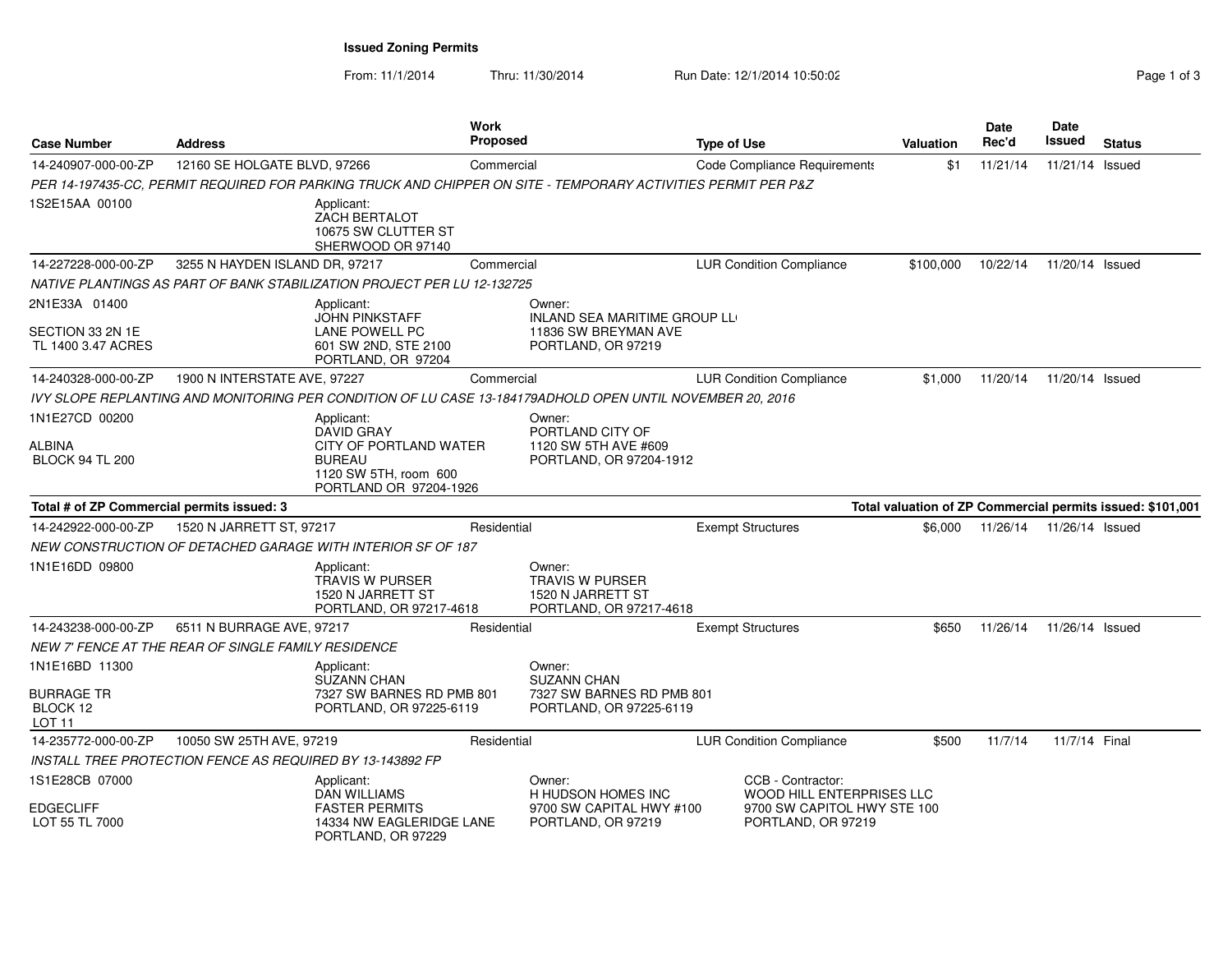**Issued Zoning Permits**

| <b>Case Number</b>                                                                     | <b>Address</b>                                   | <b>Work</b><br>Proposed                                                                               |             |                                                                                          | <b>Type of Use</b>              |                                                                                                                               | Valuation | Date<br>Rec'd | Date<br>Issued  | <b>Status</b> |
|----------------------------------------------------------------------------------------|--------------------------------------------------|-------------------------------------------------------------------------------------------------------|-------------|------------------------------------------------------------------------------------------|---------------------------------|-------------------------------------------------------------------------------------------------------------------------------|-----------|---------------|-----------------|---------------|
| 14-115990-REV-01-ZP                                                                    | 5862 SW RALSTON DR                               |                                                                                                       | Residential |                                                                                          | <b>LUR Condition Compliance</b> |                                                                                                                               | \$        | 11/20/14      | 11/21/14 Issued |               |
|                                                                                        | <b>REVISION - REDUCE REQUIRED PLANTING AREAS</b> |                                                                                                       |             |                                                                                          |                                 |                                                                                                                               |           |               |                 |               |
| 1S1E15CB 06606<br>PARTITION PLAT 2012-50<br>LOT <sub>3</sub><br>INC UND INT TRACTS A&B |                                                  | Applicant:<br><b>KRIS SCHADE</b><br>5880 SW RALSTON DRIVE<br>PORTLAND, OR 97239                       |             | Owner:<br><b>GERTZ CONSTRUCTION CO INC</b><br>19200 SW 46TH AVE<br>TUALATIN, OR 97062    |                                 |                                                                                                                               |           |               |                 |               |
| 14-242389-000-00-ZP                                                                    | 8029 SW 57TH AVE, 97219                          |                                                                                                       | Residential |                                                                                          |                                 | <b>Residential Driveway</b>                                                                                                   | \$5,000   | 11/25/14      | 11/25/14 Issued |               |
|                                                                                        |                                                  | NEW DRIVEWAY, ROOT PROTECTION FOR TREES, AND REMOVE EXISTING DRIVEWAY, WALKWAYS AND LANDSCAPE CURBS   |             |                                                                                          |                                 |                                                                                                                               |           |               |                 |               |
| 1S1E19CA 05700<br>SECTION 19 1S 1E<br>TL 5700 0.96 ACRES                               |                                                  | Applicant:<br>Vlad Rudnitsky<br><b>Dilusso Homes LLC</b><br>P.O. Box 1251<br>Clackamas, OR 97015      |             | Owner:<br><b>DILUSSO HOMES LLC</b><br>4415 NE SANDY BLVD #202<br>PORTLAND, OR 97213-1400 |                                 | CCB - Contractor:<br><b>VLAD RUDNITSKY</b><br><b>DILUSSO RENOVATIONS LLC</b><br>4415 NE SANDY BLVD #201<br>PORTLAND, OR 97213 |           |               |                 |               |
| 14-241053-000-00-ZP                                                                    | 4564 NE 35TH AVE, 97211                          |                                                                                                       | Residential |                                                                                          |                                 | <b>Residential Driveway</b>                                                                                                   | \$500     | 11/21/14      | 11/21/14 Issued |               |
|                                                                                        |                                                  | REMOVE PORTION OF EXISTING DRIVEWAY OVER PROPERTY LINE TO BE CONFIRMED                                |             |                                                                                          |                                 |                                                                                                                               |           |               |                 |               |
| 1N1E24AC 17700<br><b>WILLAMETTE ADD</b><br><b>BLOCK 8</b><br>LOT 7-9                   |                                                  | Applicant:<br>ROB HUMPHREY<br><b>FASTER PERMITS</b><br>14334 NW EAGLERIDGE LANE<br>PORTLAND, OR 97229 |             | Owner:<br>SAMUEL P SWARTLEY<br>4564 NE 35TH AVE<br>PORTLAND, OR 97211-7737<br>Owner:     |                                 | CCB - Contractor:<br><b>VIC REMMERS</b><br><b>EVERETT CUSTOM HOMES INC</b><br>735 SW 158TH AVE STE 180<br>BEAVERTON OR 97008  |           |               |                 |               |
|                                                                                        |                                                  |                                                                                                       |             | SHANNON G SWARTLEY<br>4564 NE 35TH AVE<br>PORTLAND, OR 97211-7737                        |                                 |                                                                                                                               |           |               |                 |               |
| 14-235004-000-00-ZP                                                                    | 7414 SE SHERMAN ST, 97215                        |                                                                                                       | Residential |                                                                                          |                                 | <b>Residential Driveway</b>                                                                                                   | \$100     | 11/7/14       | 11/7/14 Final   |               |
|                                                                                        | EXTEND THE DRIVEWAY TO EAST SIDE OF PROPERTY     |                                                                                                       |             |                                                                                          |                                 |                                                                                                                               |           |               |                 |               |
| 1S2E05DC 11800                                                                         |                                                  | Applicant:                                                                                            |             | Owner:                                                                                   |                                 |                                                                                                                               |           |               |                 |               |
| <b>TERRACE GARDENS</b><br><b>BLOCK1</b><br>LOT 2 EXC W 3.43' & EXC S 9'                |                                                  | <b>JAMES FRANCIS</b><br>7414 SE SHERMAN ST<br>PORTLAND, OR 97215                                      |             | <b>JAMES FRANCIS</b><br>7414 SE SHERMAN ST<br>PORTLAND, OR 97215                         |                                 |                                                                                                                               |           |               |                 |               |
|                                                                                        | 14-226529-REV-01-ZP 4110 SW VESTA ST, 97219      |                                                                                                       | Residential |                                                                                          |                                 | <b>Residential Driveway</b>                                                                                                   | \$        | 11/18/14      | 11/18/14 Issued |               |
|                                                                                        |                                                  | REVISION TO CHANGE THE DRIVEWAY LOCATION AND CHANGE THE DRIVEWAY WIDTH FROM 9FT TO 12FT WIDE          |             |                                                                                          |                                 |                                                                                                                               |           |               |                 |               |
| 1S1E32BC 14100                                                                         |                                                  | Applicant:<br>JAMES D HUNT                                                                            |             | Owner:<br><b>JAMES D HUNT</b>                                                            |                                 | CCB - Contractor:<br>COUNTRYSIDE CONSTRUCTION                                                                                 |           |               |                 |               |
| <b>WEST PORTLAND PK</b><br>BLOCK 94<br>LOT 20&21                                       |                                                  | <b>PO BOX 328</b><br>STEVENSON, WA 98648                                                              |             | <b>PO BOX 328</b><br>STEVENSON, WA 98648                                                 |                                 | LLC.<br><b>PO BOX 765</b><br>AURORA, OR 97002                                                                                 |           |               |                 |               |